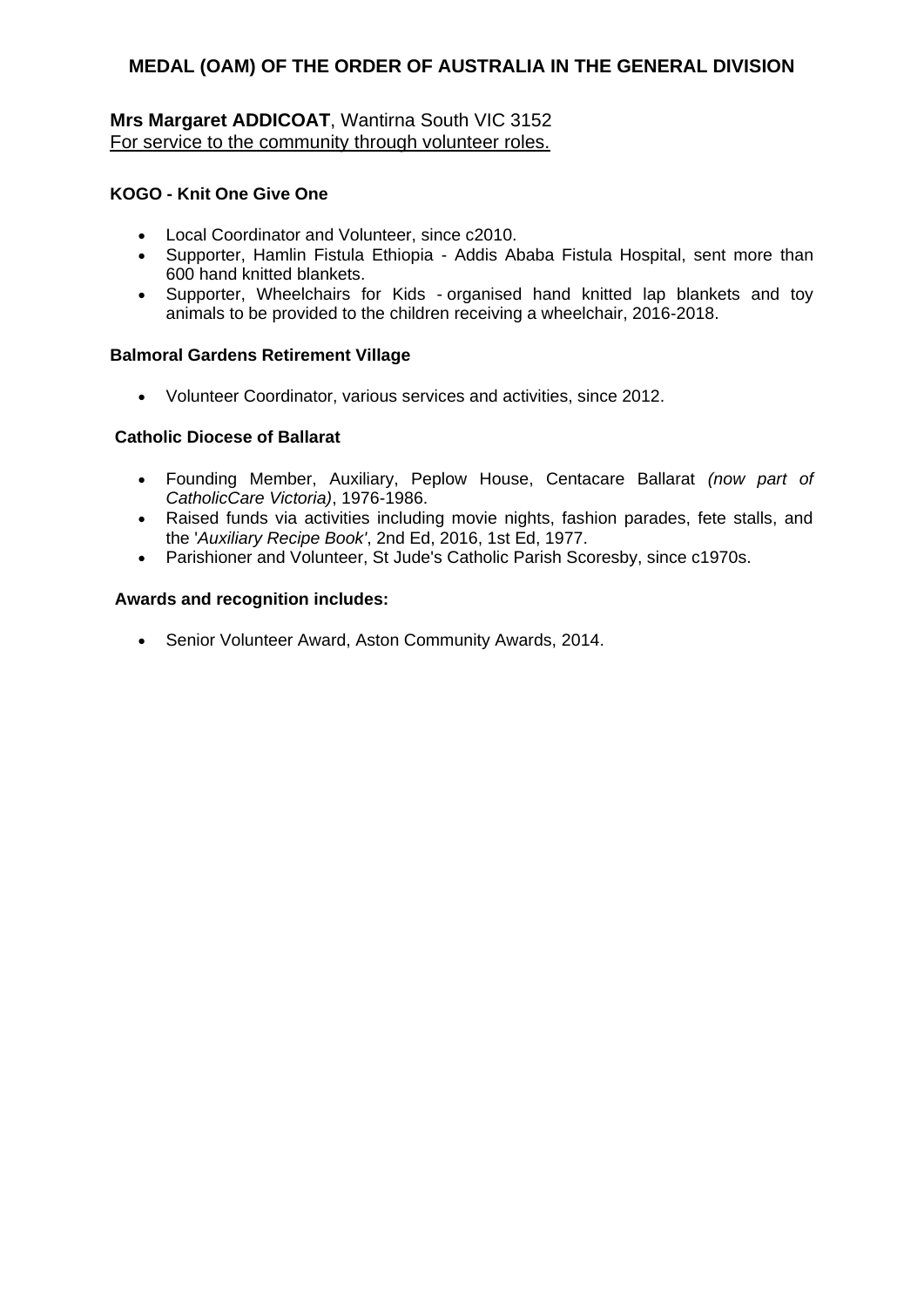# **Dr Sunday ADEBIYI**, Dysart QLD 4745 For service to general practice medicine.

### **Medicine**

- General Practitioner, Dysart Medical Centre, since 2004.
- Attending Practitioner, Dysart Hospital, since 2004.
- General Practitioner, Bowen Basin, 2004.
- General Practitioner, Charters Towers, 2000-2003.
- Member, Rural Doctors Association of Queensland, current.

### **Community**

Member, The Blue Church, current.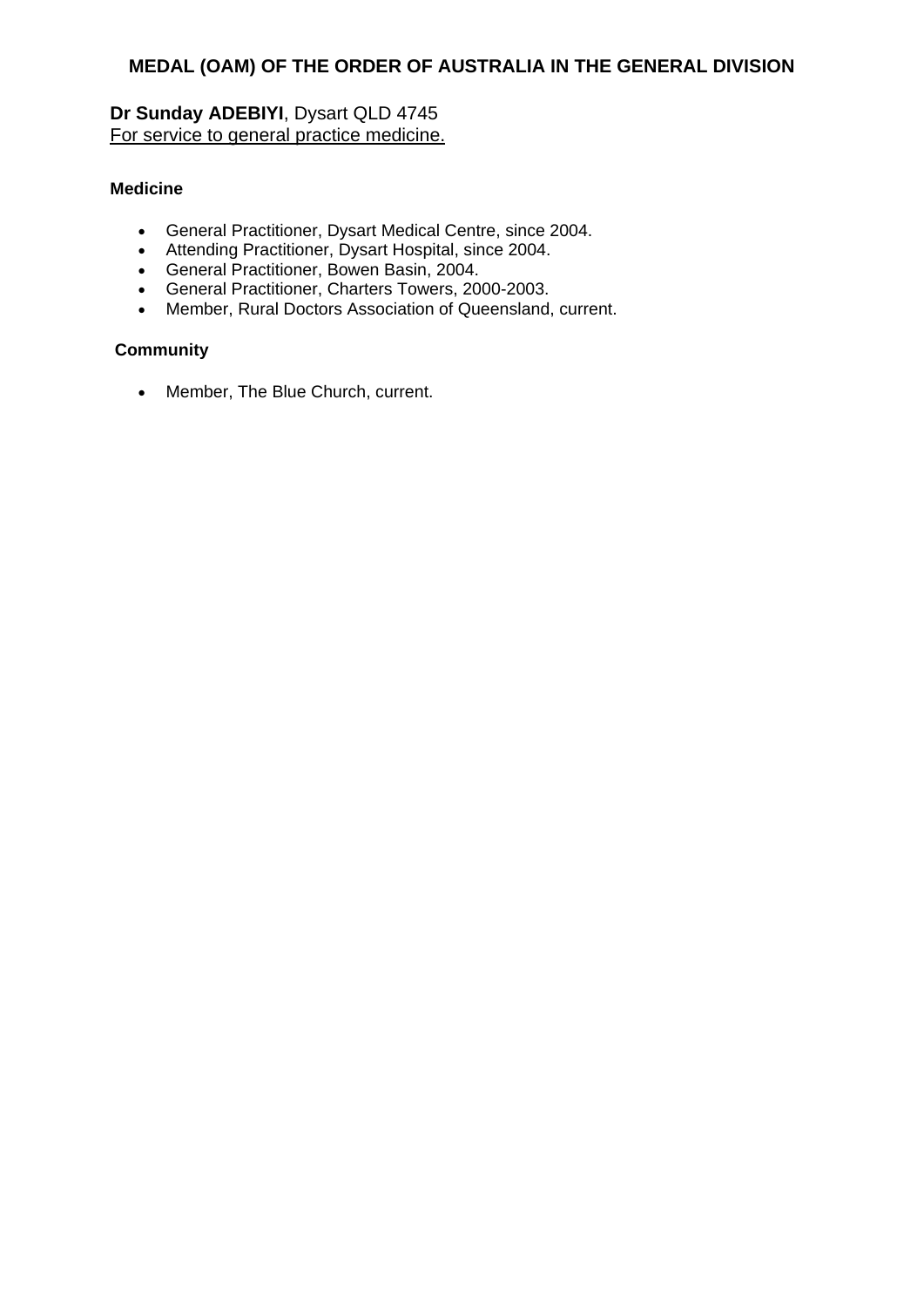**Mrs Hasna AHMAD**, NSW For service to the community of Lakemba.

#### **Wiley Park Public School**

- President, Parents and Citizen's Committee (P&C), for many years.
- Assisted in the school library, for seven years.

#### **Community - Other**

- Community Volunteer, since 2012.
- Volunteer, Metro Assist (Refugee Settlement Grants Program).
- Member, Environment@Lakemba Group, Canterbury City Community Centre, since 2010.
- Volunteer, Punchbowl Primary School.
- Member, Parents and Citizen's Committee (P&C), Belmore Boys High School.

- Lakemba Woman of the Year Award, 2017.
- Community Recognition Statement, 2017 by Mr Jihad Dib MP.
- Outstanding Service Award, Wily Park Primary School, 2016.
- Early intervention in crime and violence against women, Metro Assist, 2016.
- Ambassador of Respect award by Mr Tony Burke MP.
- Community Volunteering in recognition of Advocacy for Women's Right to Education 2019.
- Certificate of Appreciation, Canterbury City Community Centre, 'for your outstanding contribution to the work of Canterbury City Community Centre'.
- NSW Volunteer of the Year 2019, 2020, 2021.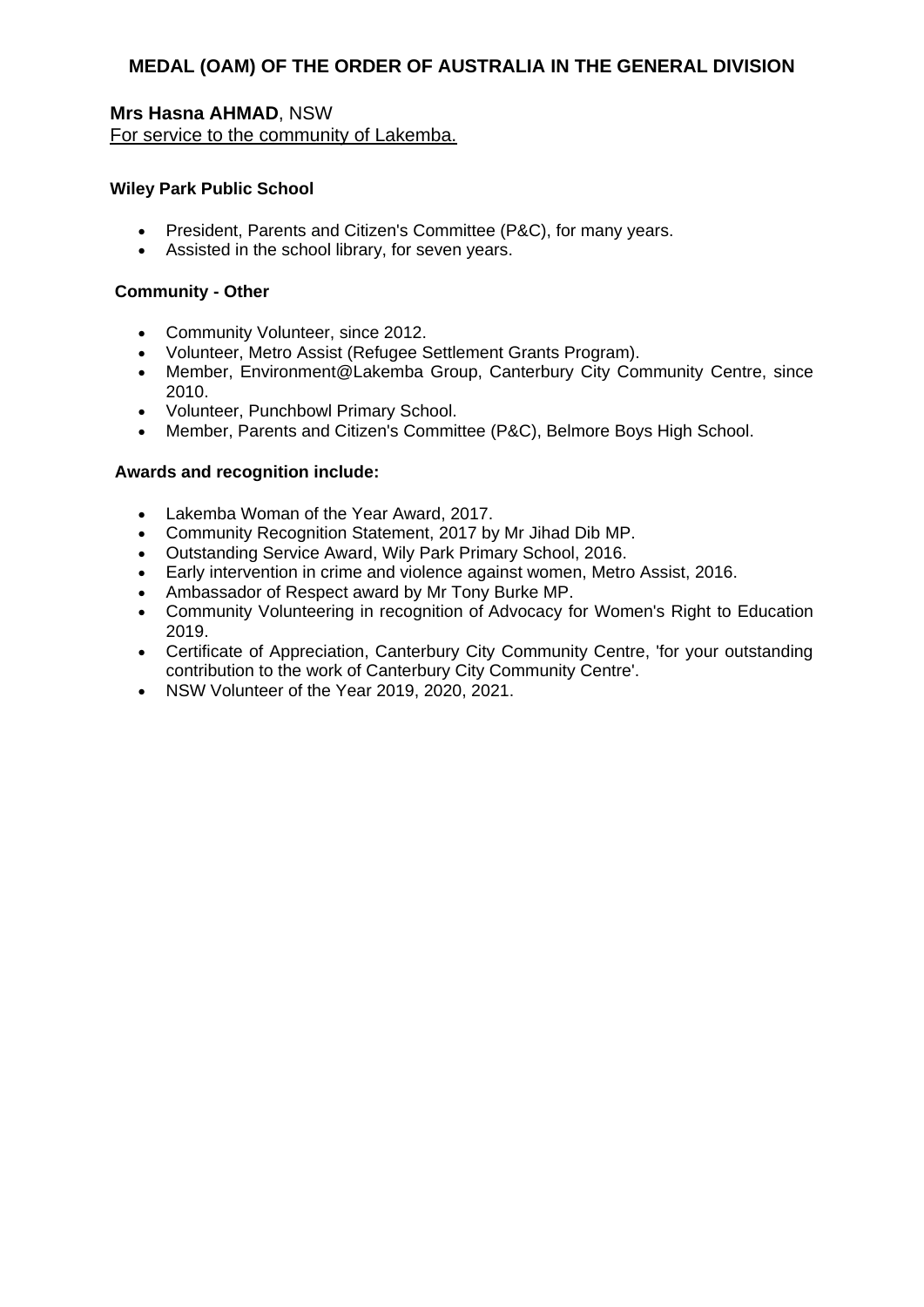### **The Reverend Dr Christopher Carl AIKEN**, Ashford SA 5035 For service to the community through chaplaincy roles.

### **Chaplaincy**

Chaplain, Force Level Logistics Asset, Kuwait, current.

#### **Spiritual Care Australia**

- National President, 2012-2014.
- Life Member.

#### **Chaplaincy Services South Australia**

- Chairman, 2008-2016.
- Committee Member, 2003-2016.

#### **Adelaide Women's and Children's Hospital**

- Senior Chaplain, 2000-2017.
- Member, Human Research Committee.
- Co-Developer, Bereavement Policy.

#### **Richmond Baptist Church**

- Pastor, 1995-2000.
- Former Neighbourhood Watch Zone Leader.
- Contributor, Plympton Community Youth Support Scheme.
- Member, Glandore Community Centre.
- Member, West Torrens Mobile Library Working Party.

#### **Australian Army Reserve**

Chaplain, 1992 - 2017.

#### **Naval, Military and Air Force Club of South Australia**

- Former Board Member.
- Member, current.

- Distinguished Service Award, Women's and Children's Hospital, 2018.
- Knight of Honour, Order of St John of Jerusalem Knights Hospitaller, 2017.
- Australia Day Medallion, Australian Army Reserve.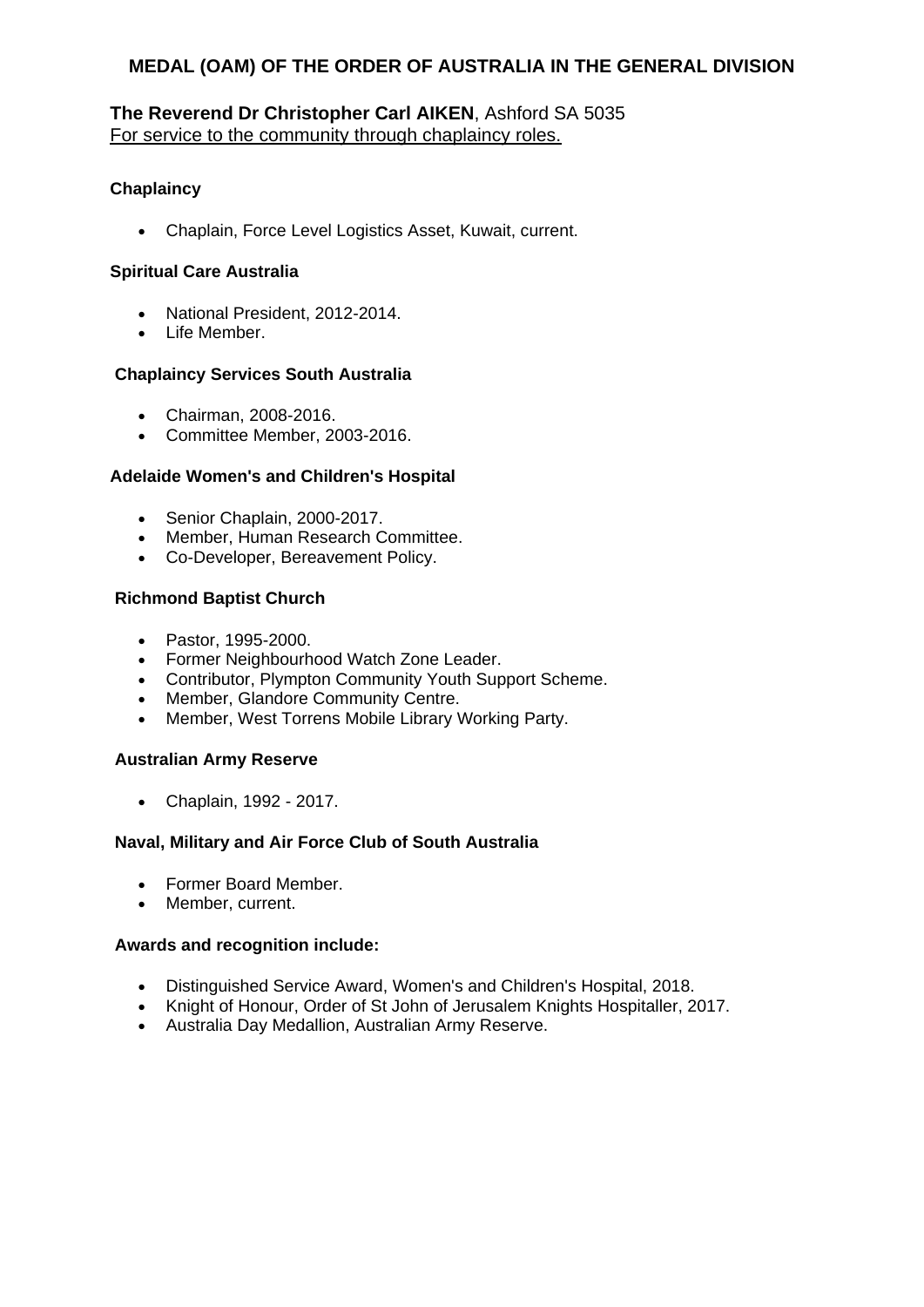### **Mr David John ALLAN**, Bull Creek WA 6149 For service to the international community of Myanmar.

#### **Spectrum - Sustainable Development Knowledge Network, Myanmar**

• Founder and Executive Director, since 2007.

#### **Humanitarian**

- Country Director, World Concern, Myanmar, 2005-2008.
- Director, Corporate Services, Hagar Cambodia, 2003-2005.
- Volunteer, Tearfund Australia, 2003-2008.

#### **Professional**

- Adjunct Professor, Energy and Poverty Research Group, University of Queensland, current.
- Executive Director, Sustainable Outcomes, 2001-2003.
- Manager, Paper WA, AMCOR, 1994-2001, various prior roles in Tasmania from 1985.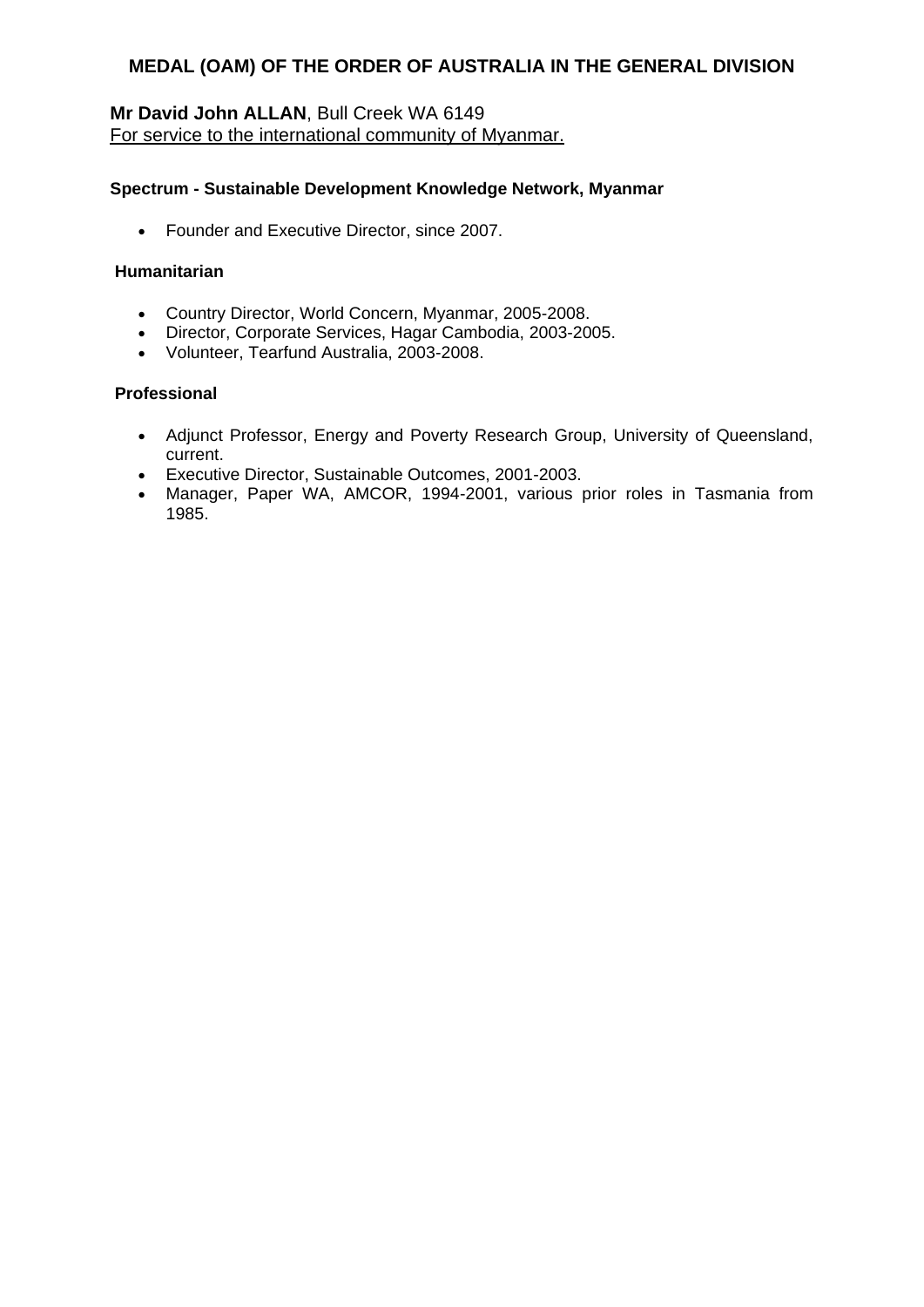# **Mr David Anthony ALLEN**, Agnes Water QLD 4677 For service to the visual arts.

### **Men on Men Art Competition (Melbourne)**

Founder, 2002-2007.

#### **1770 Art Show**

- President, since circa 2015.
- Volunteer, since circa 2011.

#### **The Arts**

Artist, with works including *'Whiteman Dreaming'* series, 2007-2022.

### **Other**

Director/Secretary, Agnes Water Community Enterprises, since 2013.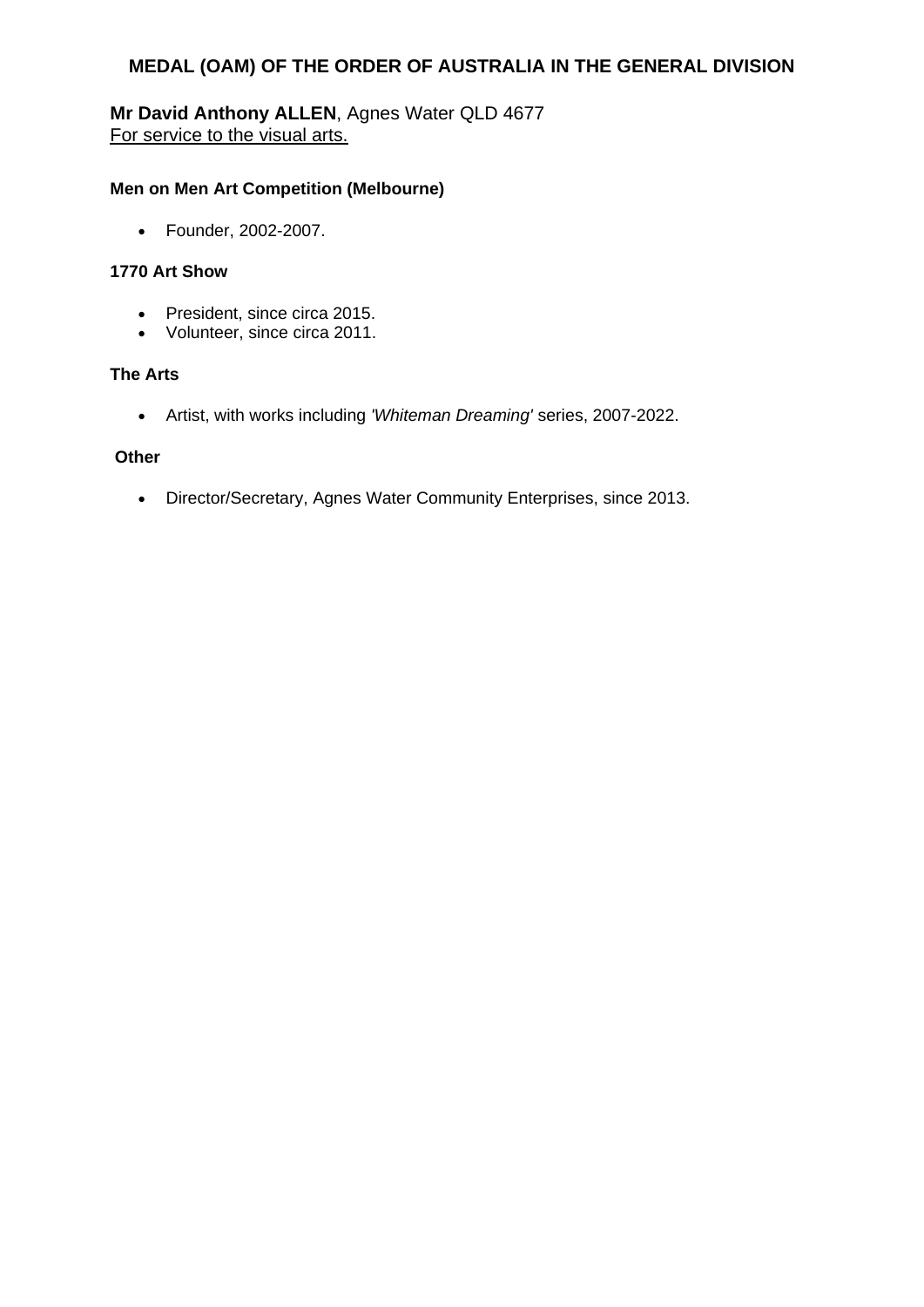### **Ms Terri Gitsham ALLEN**, Wonthaggi VIC 3995 For service to conservation and the environment.

### **Friends of Wonthaggi Heathlands and Conservation Reserve (FOWHCR)**

- Member and Volunteer, since 2001.
- Secretary, 2010-2013.
- Newsletter Editor, 2002-2021.
- Involved in a range of ongoing research projects including with Arthur Rylah Institute for Environmental Research.

#### **Wonthaggi Seed Bank and Nursery**

- Committee Member, since 2006
- Volunteer, since 2006.
- Leader, Monday Group, collecting native plant seed, weeding and planting Wonthaggi Rifle Range Wetlands Reserve, since 2007.

### **Wonthaggi and District Historical Society**

- Member, since 2000.
- Author, researcher and public speaker, current.

### **Bass Coast Shire Council**

- Member, Community Consultation Group, current.
- Member, Natural Environment Sustainability Strategy, 2016-2026.

#### **Conservation - Other**

- Volunteer, Latrobe Valley Field Naturalists, since 1980s.
- Volunteer, South Gippsland Conservation Society (for which she has run numerous plant identification workshops), many years.
- Member and Volunteer, Birdlife Bass Coast, BirdLife Australia, since 2000.
- Member, Victorian Field Naturalists Club, current.
- Member, Bunurong Marine National Park Management Plan Advisory Group, 2004- 2006.

#### **Author**

- *Gippsland Lady Botanists,*South Gippsland Conservation Society, 2007.
- *Walking Wonthaggi's Wetlands,*
- *Coast & bush walks: flora reserves of Bass Coast and South Gippsland Shires: rail trails and other walks,*South Gippsland Conservation Society, 2010.
- *Powlett Tent Town,*South Gippsland Conservation Society, 2010.
- Contributor, *Bass Coast Post,* since 2015.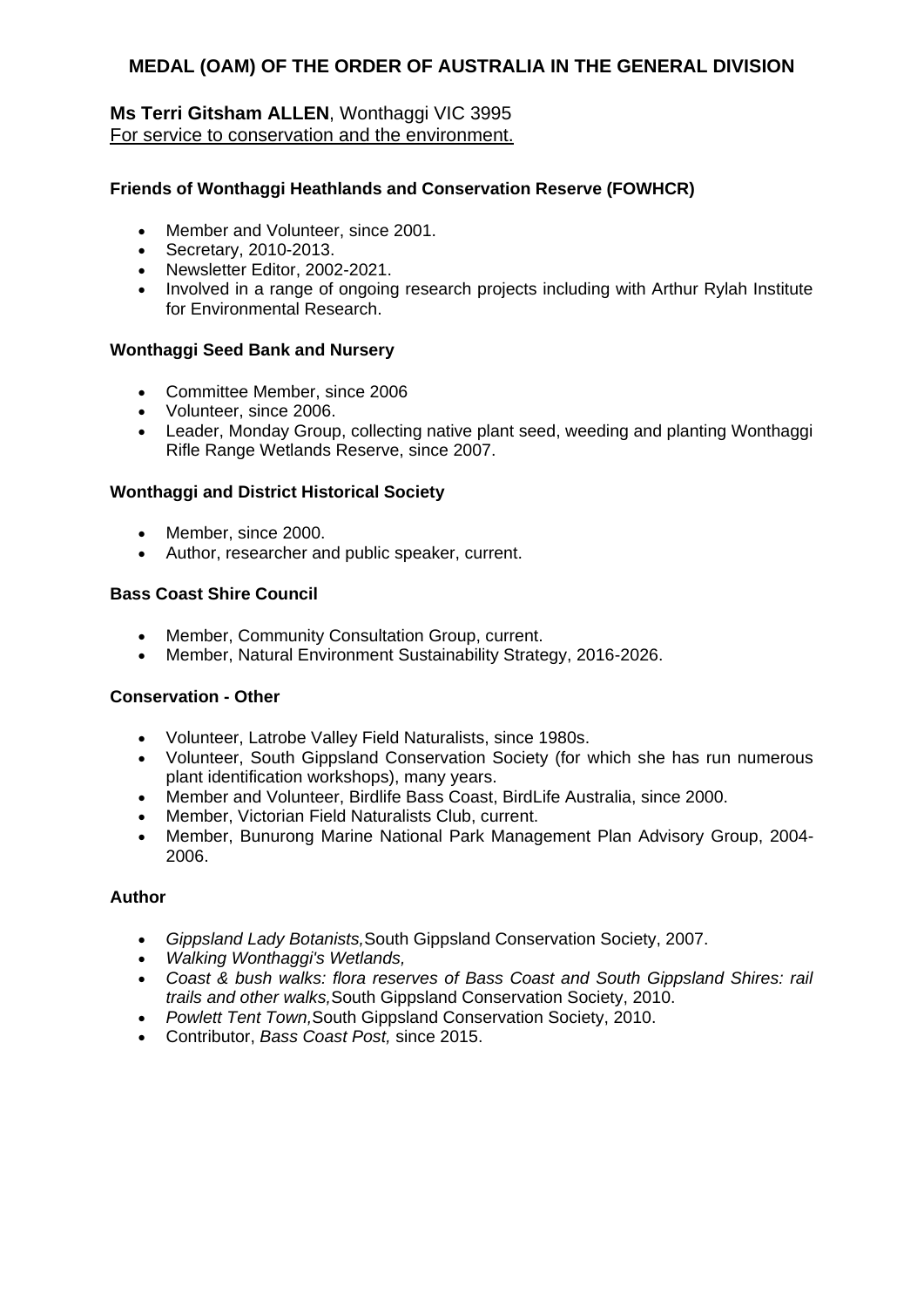**Mrs Joanne ANDREWS**, Sarsfield VIC 3875 For service to community of Sarsfield.

### **Community**

- Secretary, Sarsfield Reserve and Hall Committee of Management, since 2016.
- Secretary, Sarsfield Community Association, since 2020, and former Assistant Secretary.
- Former Member, Gippsland Coastal Board, 2015.
- President, River Basin Management Society, 2011-2012 and Committee Member, seven years.

### **Department of Environment, Land, Water and Planning, Victoria**

- **•** Bushfire Biodiversity Recovery Coordinator, since 2020.
- Project Officer, Natural Environment Program, since 2018.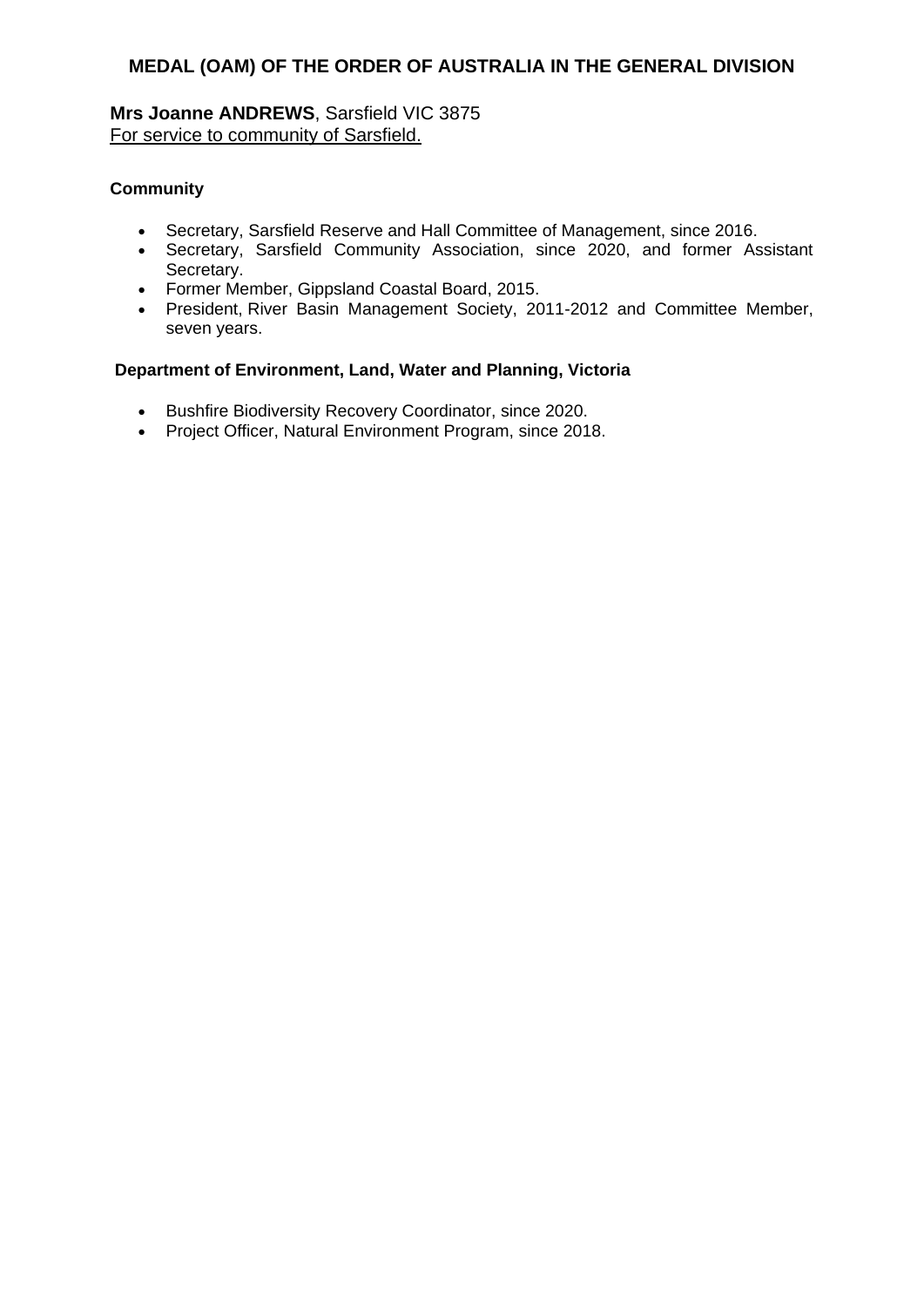### **Ms Jakara ANTHONY**, Barwon Heads VIC 3227 For service to sport as a gold medallist at the Beijing Winter Olympic Games 2022.

### **Olympics**

Gold Medallist, Freestyle Moguls, Beijing Winter Olympics, 2022.

#### **World Championships**

Silver Medallist, Freestyle Skiing Women's Moguls, 2019.

### **World Cup**

- Crystal Globe Winner, FIS Freestyle Overall Mogul World Cup Champion, 2022.
- Crystal Globe Winner, FIS Freestyle Dual Mogul World Cup Champion, 2022.
- 20 x World Cup Medallist, including 4 gold medals.

### **National Competitions**

Australian National Champion, 2018 and 2019.

### **Development**

- Mentor, Sport in Talent Identification Camps, current.
- Mentor, Snow Australia Inter-schools Championships, current.
- Member, Olympic Winter Institute of Australia, since 2017.
- Member, NSW Institute of Sport Mogul Program, since 2012.
- Member, Australian Mogul Skiing Academy, 2014 2016.
- Member, Team Buller Riders, 2009 2014.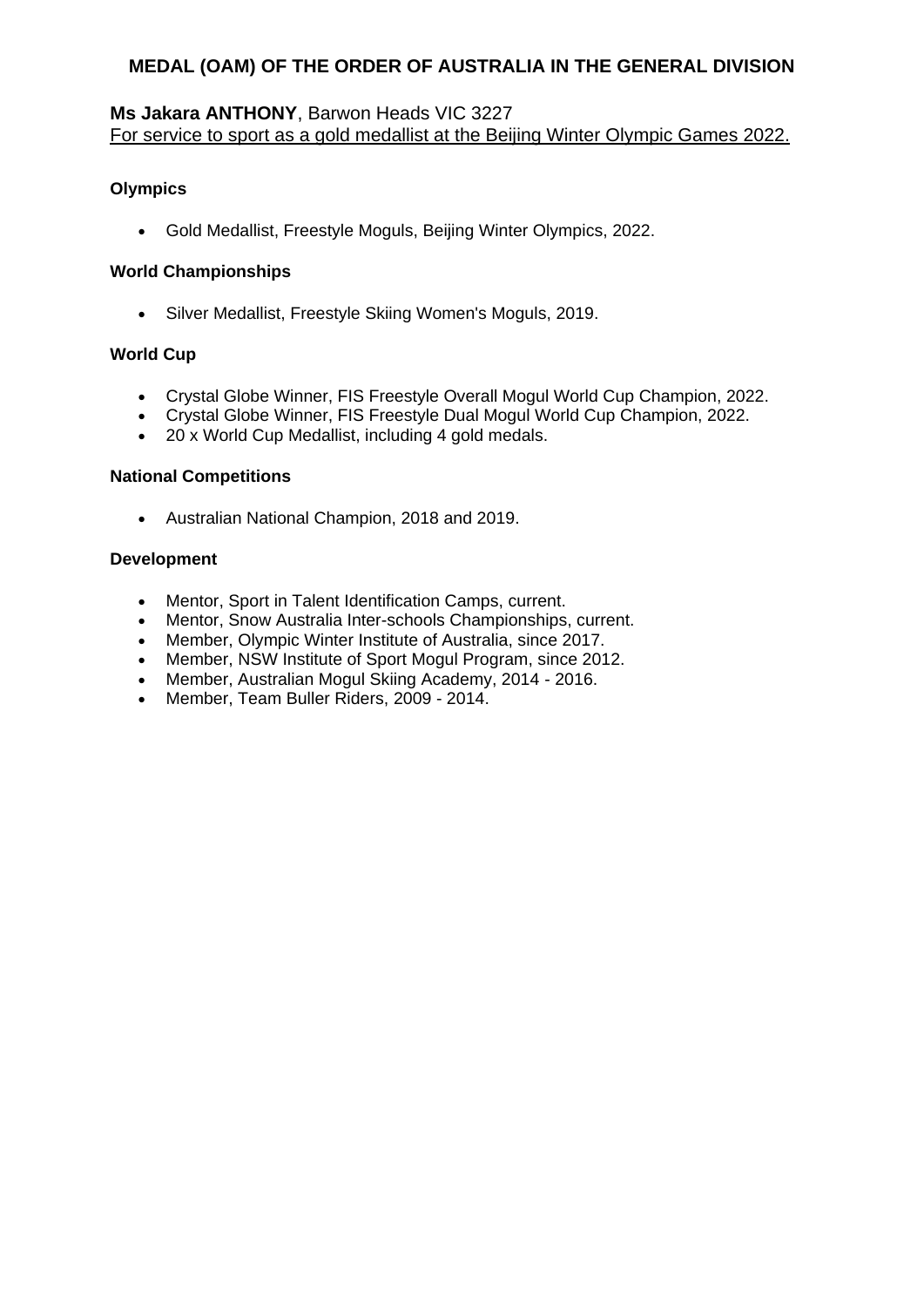**Professor Josie Jacqueline ARNOLD**, South Yarra VIC 3141 For service to tertiary education.

### **Swinburne University of Technology**

- Inaugural Professor of Writing, until 2020.
- Executive Editor, online journal *Bukker Tillibul,* since 2004.
- Developed the MA (Writing) online course and the PhD by Artefact and Exegesis, 2002-2020.
- Involved in facilitating the introduction of the Masters of Arts, Online Writing Course at the Dame Phyllis Frost Centre (maximum security prison for women in Victoria).
- Lecturer, 1991-2020.

### **Research and Publications**

- Author of over 45 books including:
- *Mindstreet: poems,* Rock View Press, circa 2003.
- Reading Television; critical viewing and creative response. Book 1, Oxford University Press, 1997.
- *Australian Pocket Speller,* Oxford University Press, 1992.
- *Success in VCE English; a work guide,* Heinemann Educational, 1990.
- *A practical guide to young Australian Fiction,* Australian Broadcasting Corporation, 1985.
- Research interests include Creative Writing and Writing Education.

### **Education - Other**

- Secondary School Teacher, Department of Education and Training Victoria, 1969- 1991 and 1962-1966.
- English Consultant, Eastern Metropolitan Region, six years.
- Member, Secondary English Committee, Victorian Minister for Education, 1974-1988.

- Carrick Australian Awards for University Teaching, 2006 *For excellence in pedagogy of postgraduate courses including PhD by artefact and exegesis and developing asynchronous virtual materials for the Master of Arts.*
- Vice Chancellor's Award for Excellence in Teaching (Higher Education). Swinburne University of Technology, 2005.
- Several Swinburne University teaching awards acknowledging her outstanding contributions to learning and teaching 1998-2014.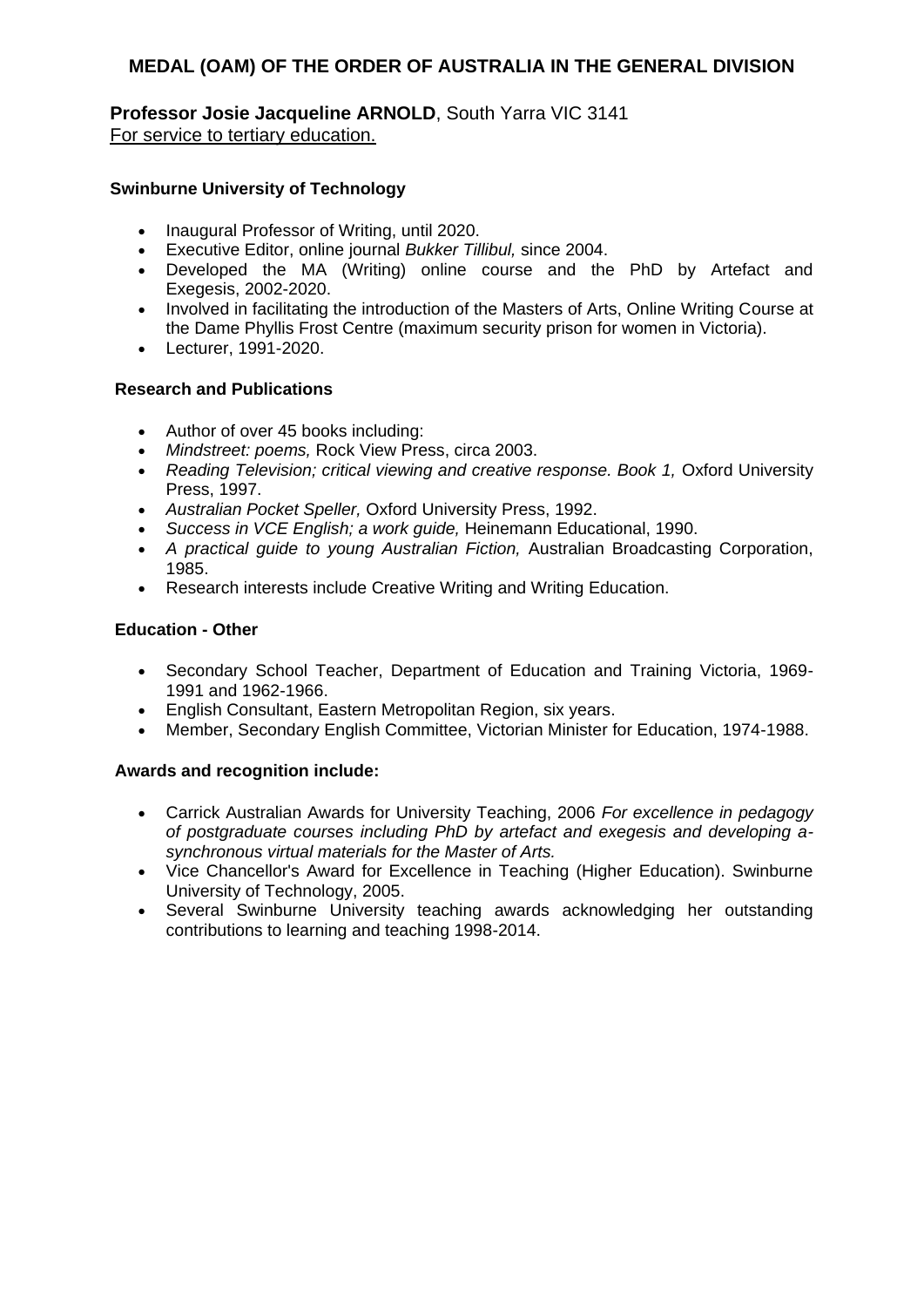### **Dr Michael ASHER**, Elizabeth Bay NSW 2011 For service to the Indigenous community, and to medicine.

#### **Medicine**

- General Practitioner, Redfern Medical Practice, 1974-2016.
- Volunteer and supporter, Redfern Aboriginal Medical Service, since 1971.
- Requested by the late Professor Fred Hollows AC to establish an Aboriginal Medical Service in Port Augusta, 1975.
- Volunteer Doctor during Vietnam War, 1973.

#### **Redfern Community**

- Supporter, many local families and causes, since 1970s.
- Patron and Member, Babana Aboriginal Men's Group, since 2009.
- Supporter and Co-Owner, Tribal Warrior Boat, Tribal Warrior Association.

#### **The Arts**

- Purchased local art spaces to exhibit Indigenous art and artists.
- Benefactor and supporter, various artists and organisations, ongoing.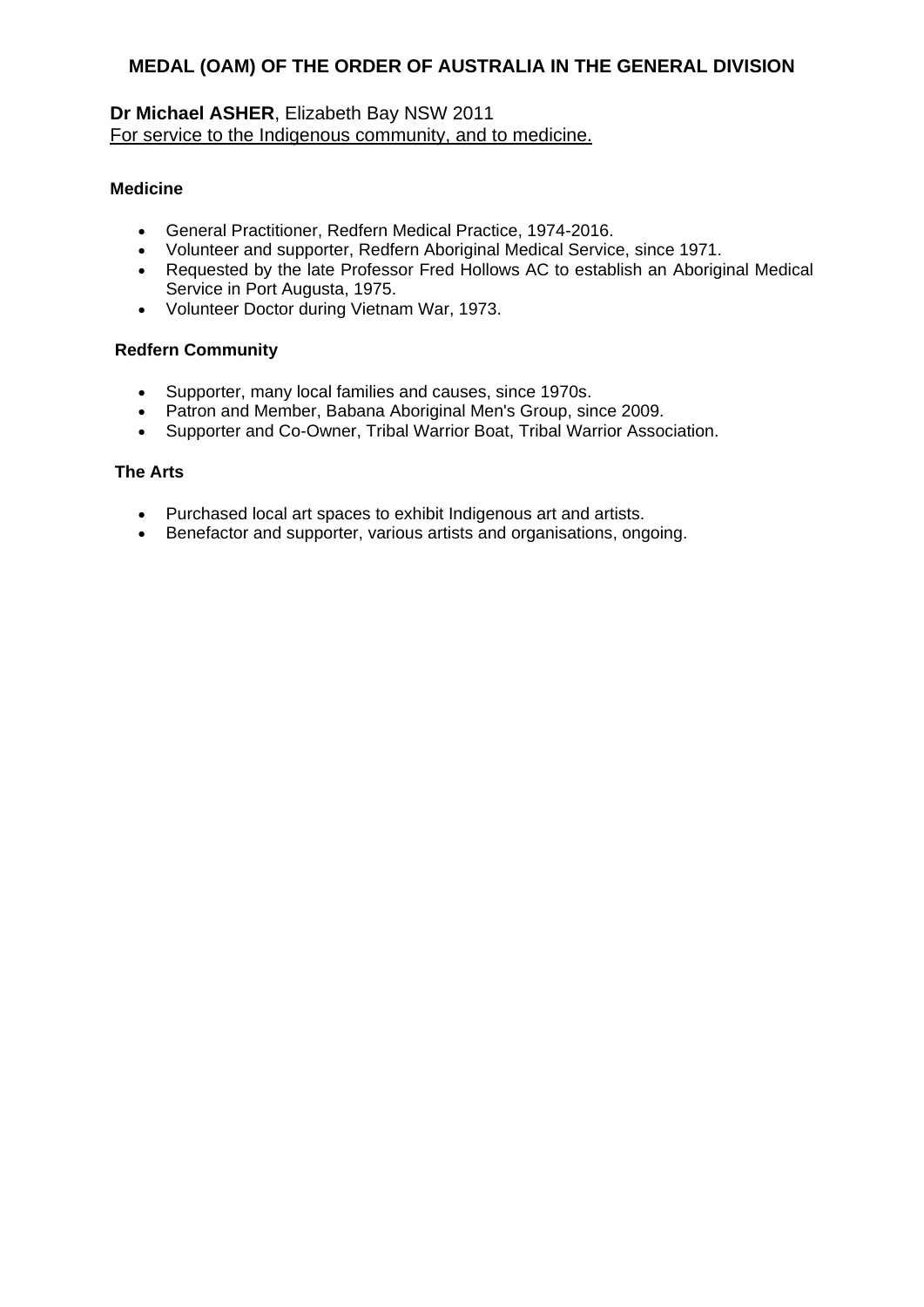### **Mr Frank Hedley ATKINS**, Sheffield TAS 7306 For service to the community of Tasmania.

### **Kentish Lions Club**

- Organiser, Kentish Triple Top Mountain Runs, 25 times.
- Tasmanian Lions Foundation Fellow, 2013.
- Melvin Jones Fellow.
- Life Member, 2009.
- Member, since 1969.

#### **Community**

- Board Member, Melaleuca Home for the Aged, since 2009.
- Roland Children's Home, 1974-1984.

#### **Sports**

- Life Member, North West Athletic Club, 2000.
- Life Member, Devonport Cycling Club.

#### **Marine Authority**

- Director, Cradle Coast Water, 1999-2009.
- Director, TasPorts, 2006-2009.
- Chair, Port of Devonport, 2003.
- Representative of the Kentish Municipality, Devonport Marine Board, 1978-1992.

- Inductee, Bendigo International Madison Hall of Fame, 2020.
- Local Hero Award, Australia Day, 2014.
- Australian Lions Foundation, James D Richardson, Honour Award, 2008.
- Australian Sports Medal, 2000.
- Fellow, Australian Institute of Company Directors, 1998.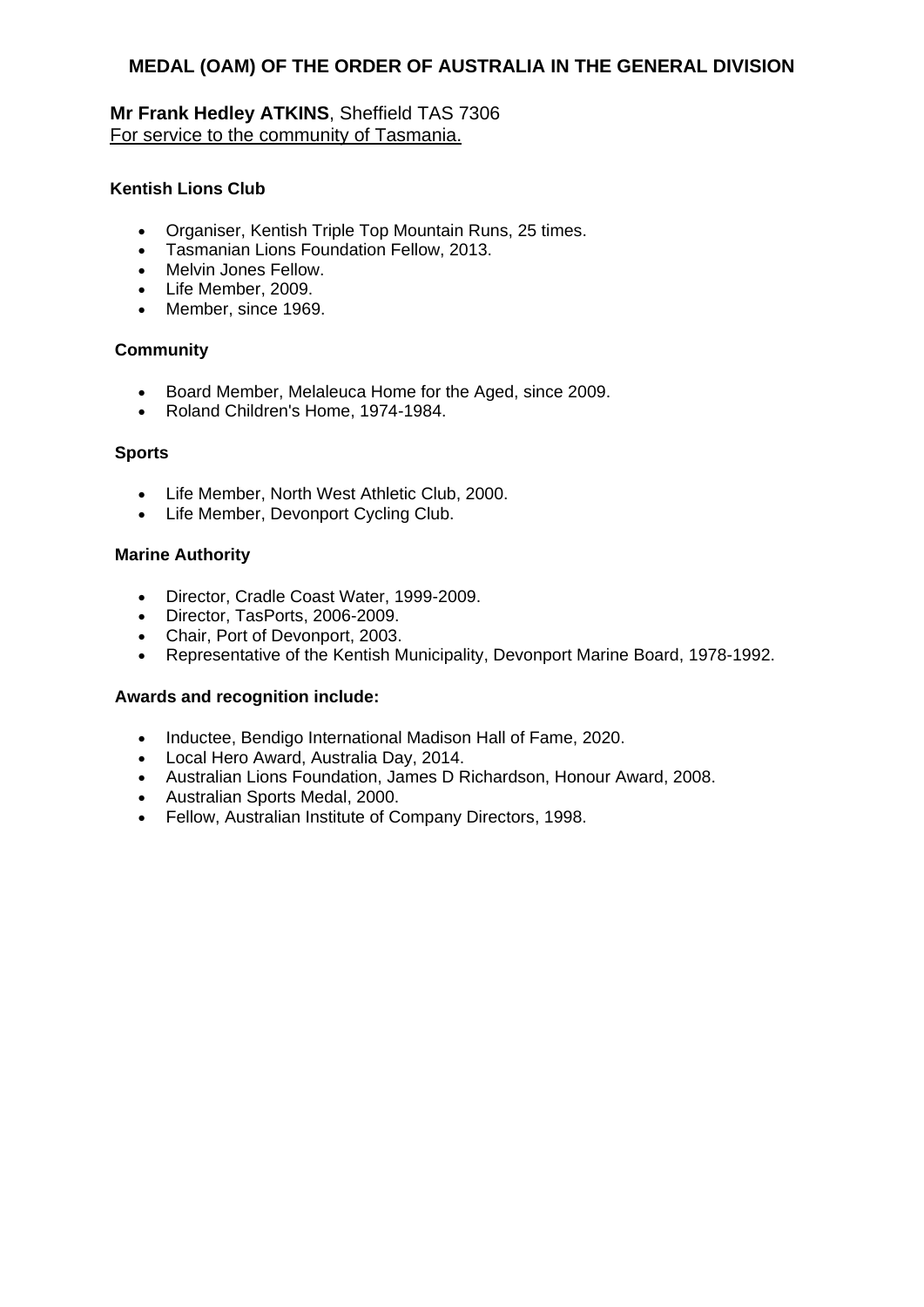### **Mrs Jeanette AYRE**, QLD For service to the community through volunteer roles.

### **Community**

- Volunteer, Footprints Community Ltd, since 2004.
- Volunteer, Holland Park Aged Care, Greenslopes, for many years.
- Volunteer, Mary Crest Retirement Home, Kangaroo Point, current.
- Liturgical Duties, St Benedict's, Roman Catholic Parish of Kangaroo Point and East Brisbane, current.

#### **Awards and recognition include:**

• Inaugural Volunteer of the Year Award, Footprints Community Ltd, 2017.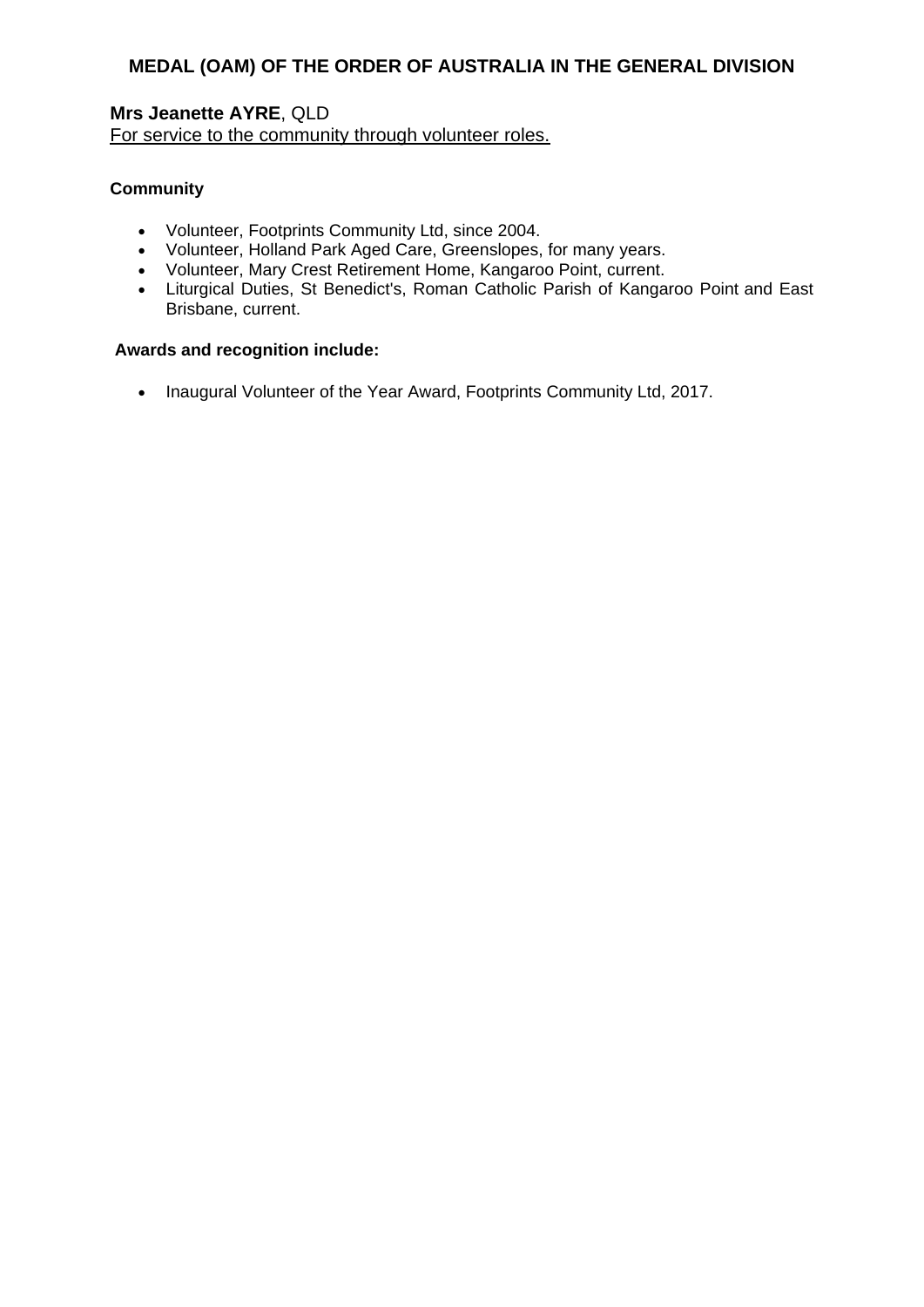### **Ms Susan Elizabeth BAKER**, Dunbogan NSW 2443 For service to conservation and the environment.

#### **Dunbogan Bush Care Group**

- Founder, since 1999.
- Coordinator, since 1999.

#### **National Parks Association of New South Wales**

- Bush Regeneration Project Officer, Mid North Coast Branch, since 2000.
- Coordinator Crowdy Bay, Bush Regeneration Project, since 1999 and Volunteer, since 1996.

#### **Conservation - Other**

- Coordinator, Laurieton Foreshore Clean-Up, Clean Up Australia, since 2004.
- Founding Committee Member, Australian Trust for Conservation Volunteers (now Conservation Volunteers Australia), 1982-1990.

#### **Author**

- Co-Author seven Geography textbooks.
- *The Pobblebonk Earth Detective Club; Going Wild,* Balboa Press, 2016.

- Achievement Award, National Parks Association of New South Wales, 2010*.*
- Allen and Beryl Strom Award, National Parks Association of New South Wales, 2009*.*
- Australia Day Award Environmental Citizen of the Year Port Macquarie Hastings Council 2022.
- Nominee, NSW Environmental Citizen of the Year 2022.
- Nominee, NSW Volunteer of the Year 2021 and 2022.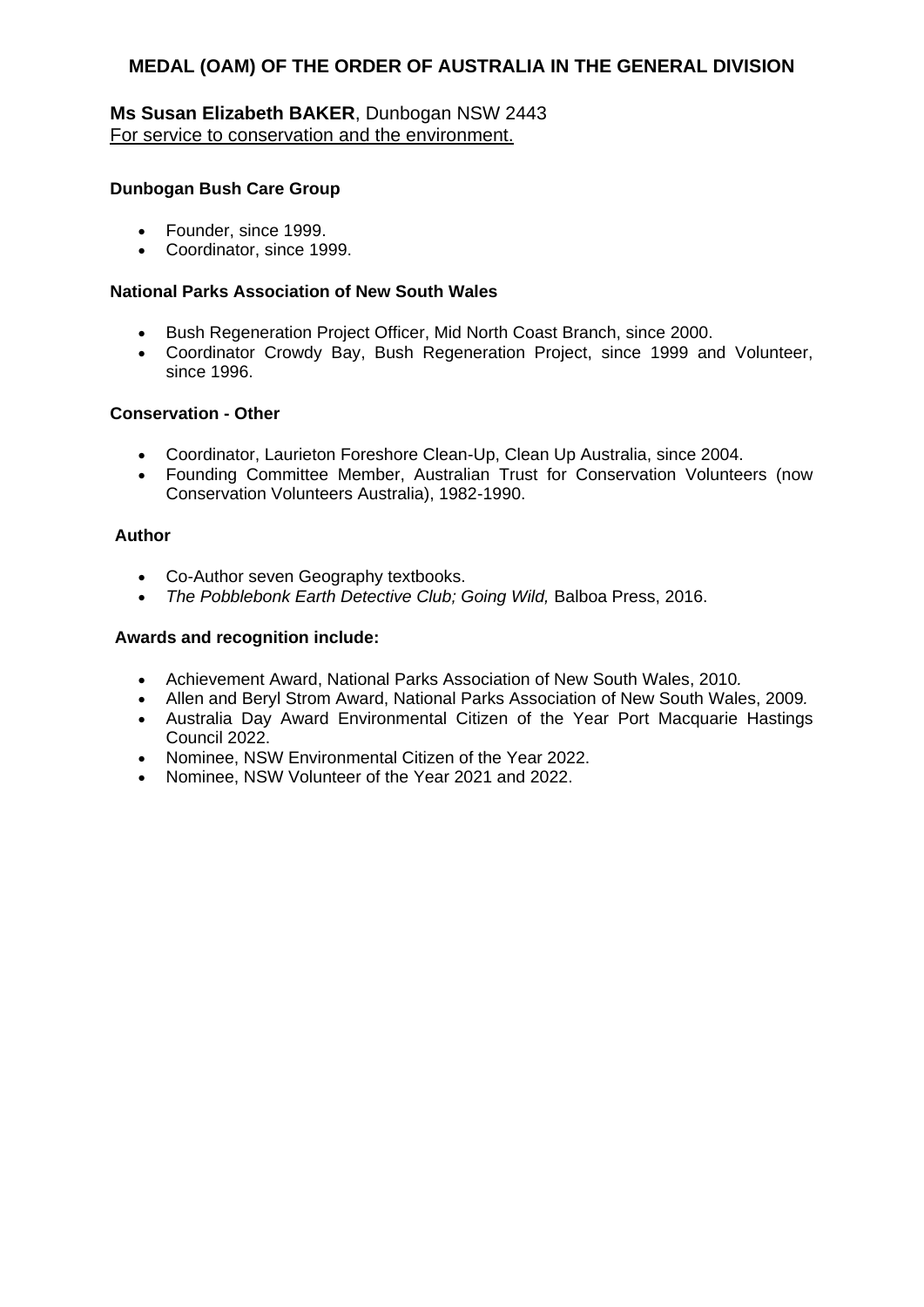### **Mr Trevor Henry BANGE**, Clifton QLD 4361 For service to recreational flying and gliding.

### **Darling Downs Sport Aircraft Association / Lone Eagle Flying School**

- Chief Flying Instructor, since 2002.
- Committee Member, 45 years mostly as Treasurer.
- Life Member.
- Organiser, Clifton Fly-In, since 1982.
- Member, since 1976.
- Head of Aircraft maintenance, since 2002.

### **Recreational Aviation Australia**

- Board Member, since 2013.
- Chief Flying Instructor, since 2002.
- Member, since 2002.

#### **Darling Downs Soaring Club**

- Treasurer, 15 years.
- Secretary, two years.
- Airworthiness Officer, two years.
- Member, since 1967.
- Former Instructor.
- Tug Pilot, 1967-2001.
- Life Member, since 1989.

#### **Gliding Federation Australia, Queensland**

- Director, Engineering and Instructor Training Courses,
- Technical Officer, Airworthiness, for 7 years

#### **Aviation - Other**

- Convenor, South Queensland, Regional Airspace and Procedures Advisory Committee (CASA), since 2016.
- Glider Pilot, since 1963.
- Member of South Queensland Regional Airspace and Procedures Committee (CASA,) since 2002.

#### **Scouts Queensland**

- Supports Operation Nighthawk weekend through lending his property and airstrip, since 2007.
- Committee Member and Treasurer, 2nd Toowoomba Scouts, 1986-1996.

#### **Australian Air Force Cadets**

- 34 years service, 1969-2003.
- Former Instructor, Toowoomba, Queensland Air Training Corps Cadet Unit, 1970s*.*
- Former Flight Commander, Gatton and Oakey, Queensland Air Training Corps Cadet Units.
- Former Gliding Flight Instructor Queensland Air Training Corps Cadets 1973-2003.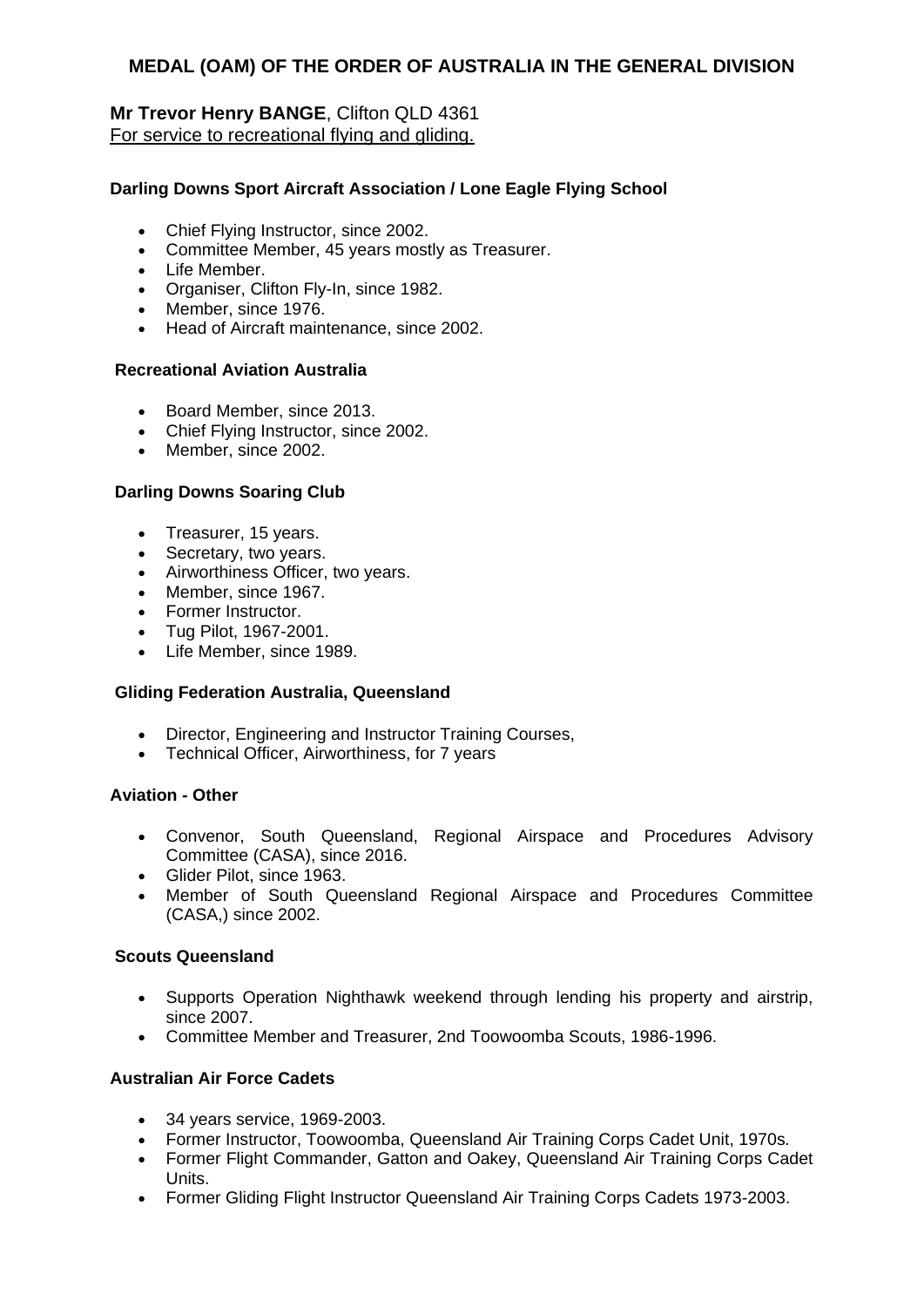- Fred Hoinville Award, Gliding Federation Australia, 2001.
- Justice of the Peace (Qualified), since 1973.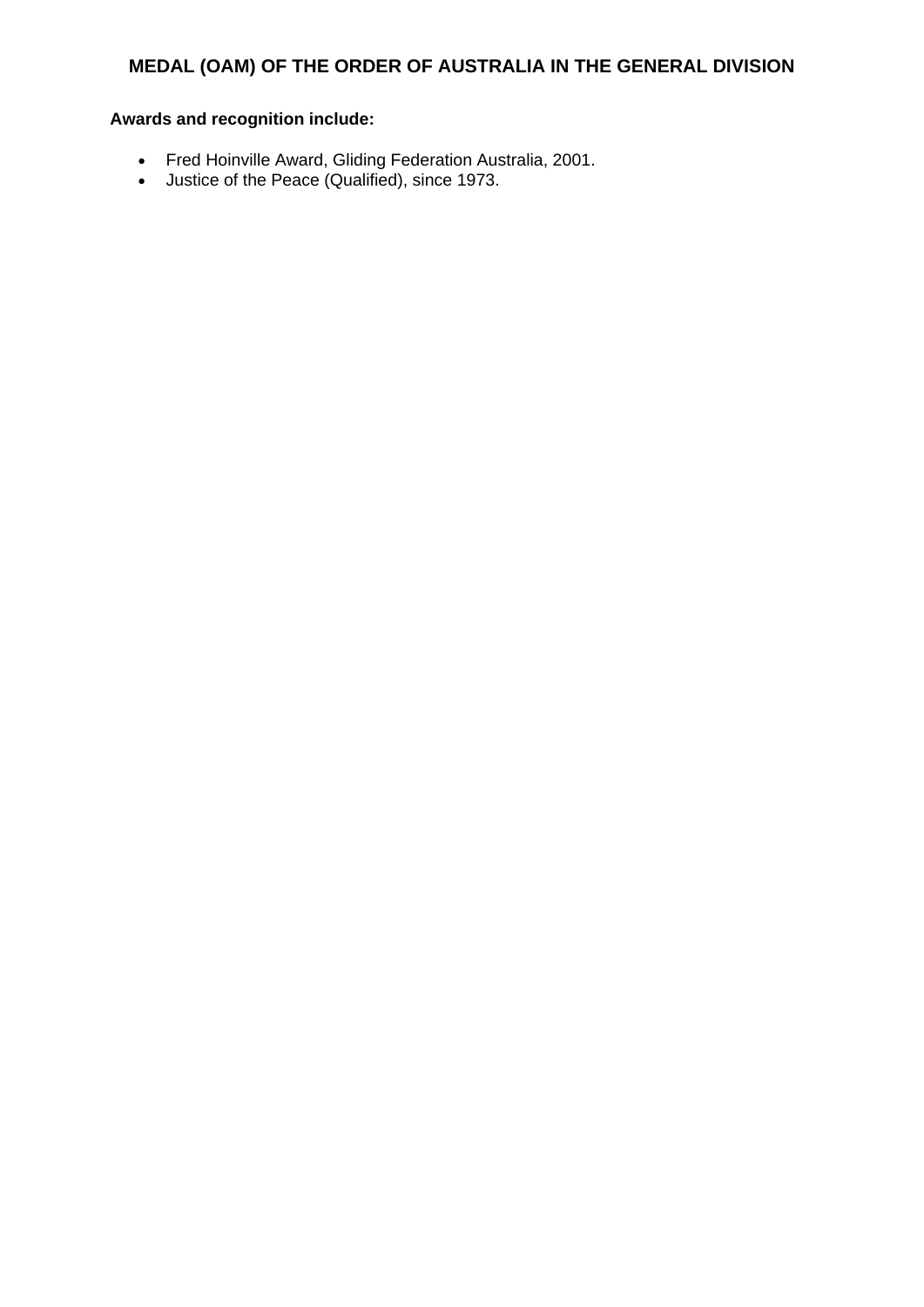# **Mr George William BARBER**, Frankston VIC 3199 For service to the community of the Mornington Peninsula.

### **Peninsula Woodturners Guild**

- President, 1995-1997 and 1987-1991.
- Life Member, since 1992.
- Foundation Member, since 1985.

#### **Ornamental Turners Group of Australia**

- Manager, Ladies Turning Group, 1994.
- Foundation Member, 1993.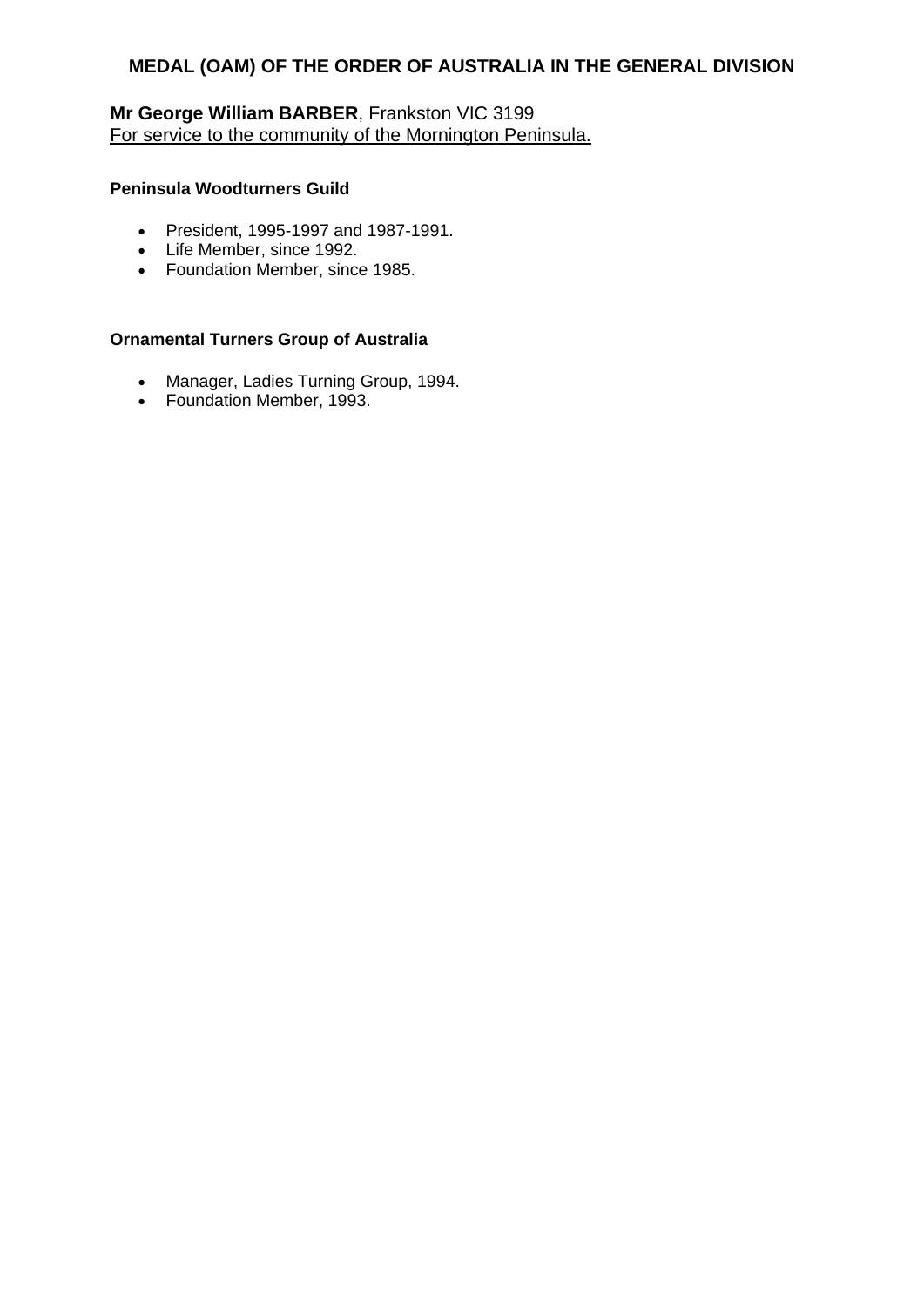### **Dr Racheline Marlene BARDA**, Rose Bay NSW 2029 For service to the Jewish community of Sydney.

#### **Department of Hebrew, Biblical and Jewish Studies, University of Sydney**

- Honorary Research Associate, current.
- Lecturer, current.

#### **Sydney Jewish Museum**

- Consulting Curator, Jews from Islamic Lands Exhibition, 2020.
- Volunteer Guide, 25 years.

#### **Publications**

- Author, *Egyptian-Jewish Emigres in Australia*, published by Cambria Press.
- Author, a range of articles, Australian Jewish Historical Society Journal.
- Author, a range of articles, Jews of the Islamic World.

#### **Other**

- Speaker, International Congress of the Jews of Egypt in Israel, 2006.
- Speaker, International Research Conference The Jews of Egypt in Modern Times, Bar Ilan University, Israel, 2004.
- Australian Association of Jewish Studies, Jewish Languages, Jewish Cultures, University of Sydney, 2013.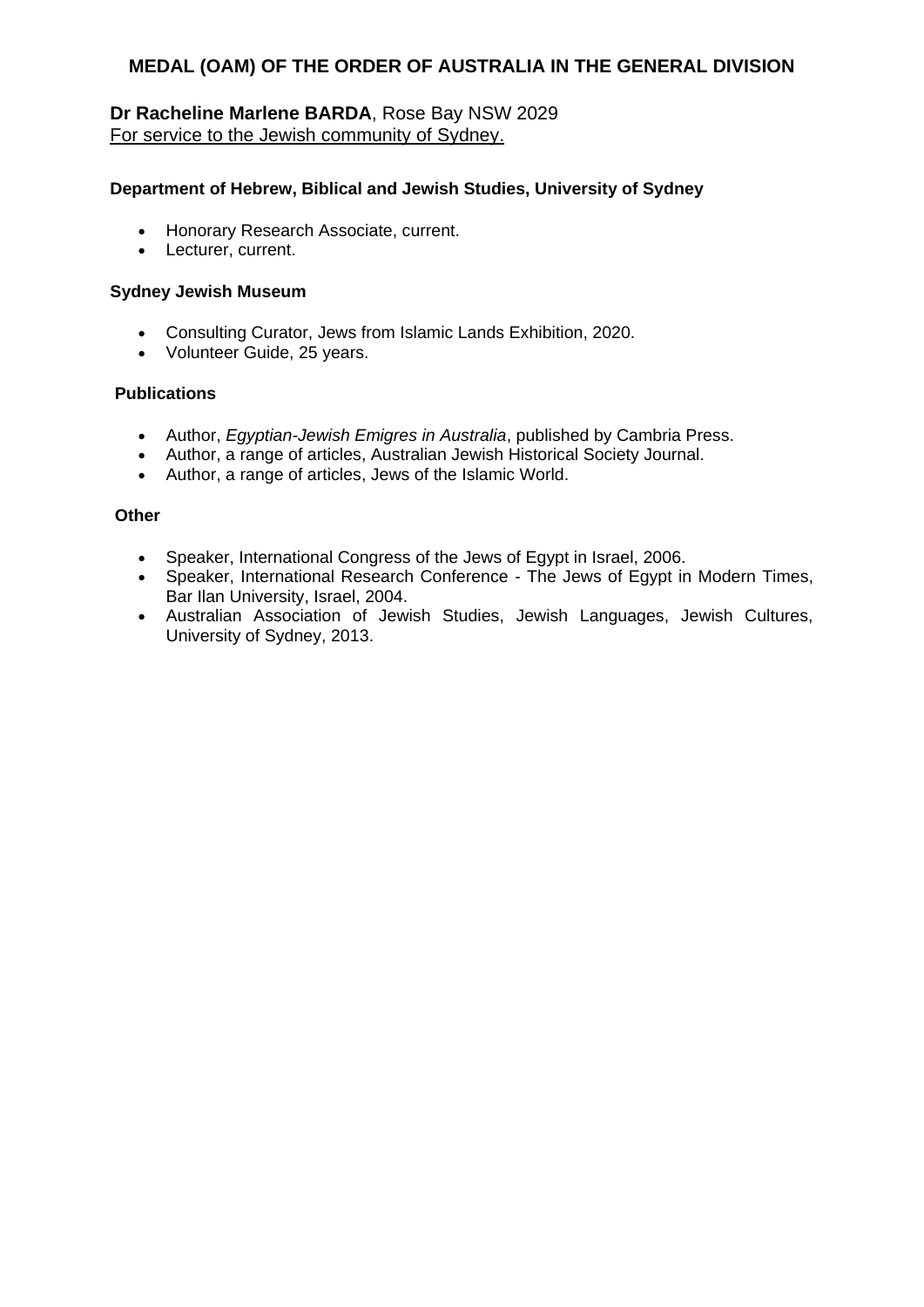### **Mr Laurie BARNES**, Bexley NSW 2207 For service to baseball.

### **Arncliffe Scots Baseball Club**

- President, since 2006.
- Head Coach, since 2006.
- Grounds Curator, current.
- Vice President, 2004-2005.
- Junior Coordinator, 2004-2005.
- Delegate, NSW Women's Baseball League, 2013-2014.
- Member, since 2003.
- Life Member, since 2017.

#### **Eagles Baseball Club**

- Life Member, current.
- Member 1967-1992.
- Played 17 Senior Seasons, 1974-1990.
- Former Coach 1st Grade.
- Former President, three seasons.
- Assisted with rebuilding Juniors program, late1980s-early 1990s.

### **ACT Baseball (now Baseball Canberra)**

- President, 1990-1991.
- ACT Schoolboys Coach, 1988-1990.
- Assisted in set-up of Baseball Academy, late 1980s-early 1990s.

#### **Baseball - Other**

- Coach and Selector of Junior Player Development, Cronulla Sutherland Junior Baseball Association, since 2015.
- Qualified Umpire and Level 3 Coach, current.
- Established Bayside Academy for Junior Development, since 2015.
- President, St George Baseball Association, 2008-2010.
- Member, Tweed Heads Baseball Club, 1990s.
- Founder, Gladstone Baseball Club.

#### **Arncliffe Scots Sports and Recreation Club**

- Director, since 2014.
- Member, since 2003.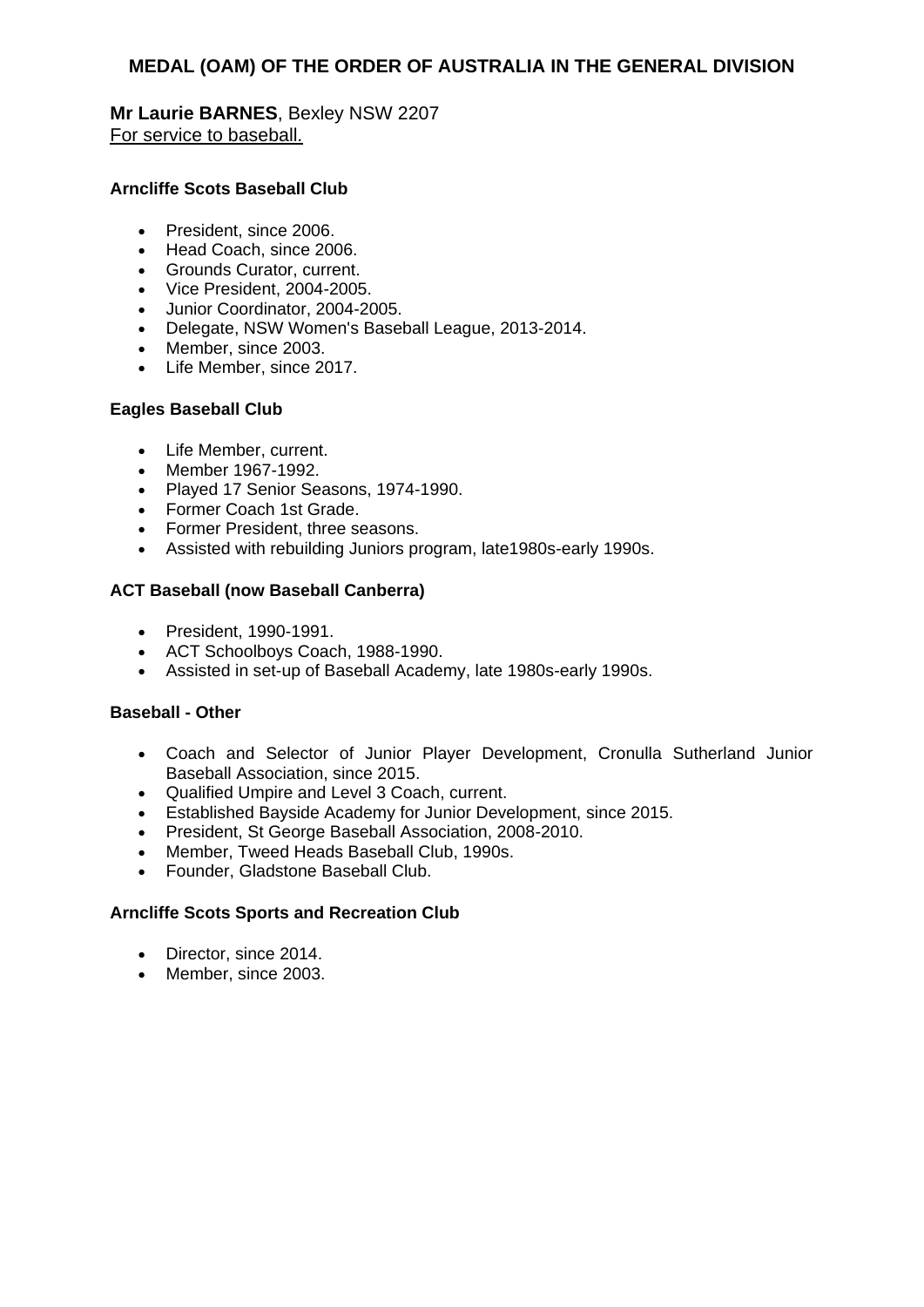#### **Ms Annette Dawn BARTON**, City Beach WA 6015 For service to occupational therapy.

#### **Sir Charles Gairdner Hospital, Western Australia**

- Head of Department, Occupational Therapy, since 2010.
- Deputy Head of Department, Occupational Therapy, 1989-2010.
- Leader, Emergency Department Care Coordination Team, 2006-2015.
- Founder, Gairdner Rehabilitation Unit, 2006-2008.
- Senior Occupational Therapist, 1987-1989.

#### **Osborne Park Hospital**

• Head of Department, Occupational Therapy, since 2021.

#### **West Australian Association of Occupational Therapists (***formerly Occupational Therapy Western Australia***)**

- Vice-President, circa 2001-2011.
- Corporate Manager, circa 2001-2011.
- Convener, Western Australian State Conference, 2000-2002.

#### **Occupational Therapy**

- Convener, Occupational Therapy Home Care Equipment and Installation Risk Management Group, since 2018.
- Member, State Clinical Senate, current.
- Chair, Western Australian Occupational Therapy Heads of Service Group, circa 2018.
- Founder, Sub-Acute Rehabilitation Unit, South Perth Hospital, 2006-2008.
- Western Australian State Master Trainer, Functional Independence Measure (FIM), since 1996.

#### **Representative Positions**

- Occupational Therapy State Representative and Adviser, Activity Based Funding Project, Western Australian Department of Health, 2010-2014.
- Occupational Therapy State Representative, Allied Health Statistics Program, 1996- 2008.
- Occupational Therapy State Representative, Community Aids and Equipment Program, 1996-2000.

#### **Professional - Other**

- Occupational Therapist, Florence Nightingale Hospital, England, 1985.
- Occupational Therapist, Fremantle Hospital, Perth, 1982-1984.
- Occupational Therapist, Woden Valley Hospital, Canberra, 1979-1981.

#### **Publications, Grants, and Conferences**

- Chief Investigator for various research grants.
- Various co-authored publications in journals including *Emergency Medicine Australasia*, *Australian Journal of Occupational Therapy*, and *Physical and Occupational Therapy in Geriatrics*.
- Various presentations at conferences including the Australian Occupational Therapy Association National Conference.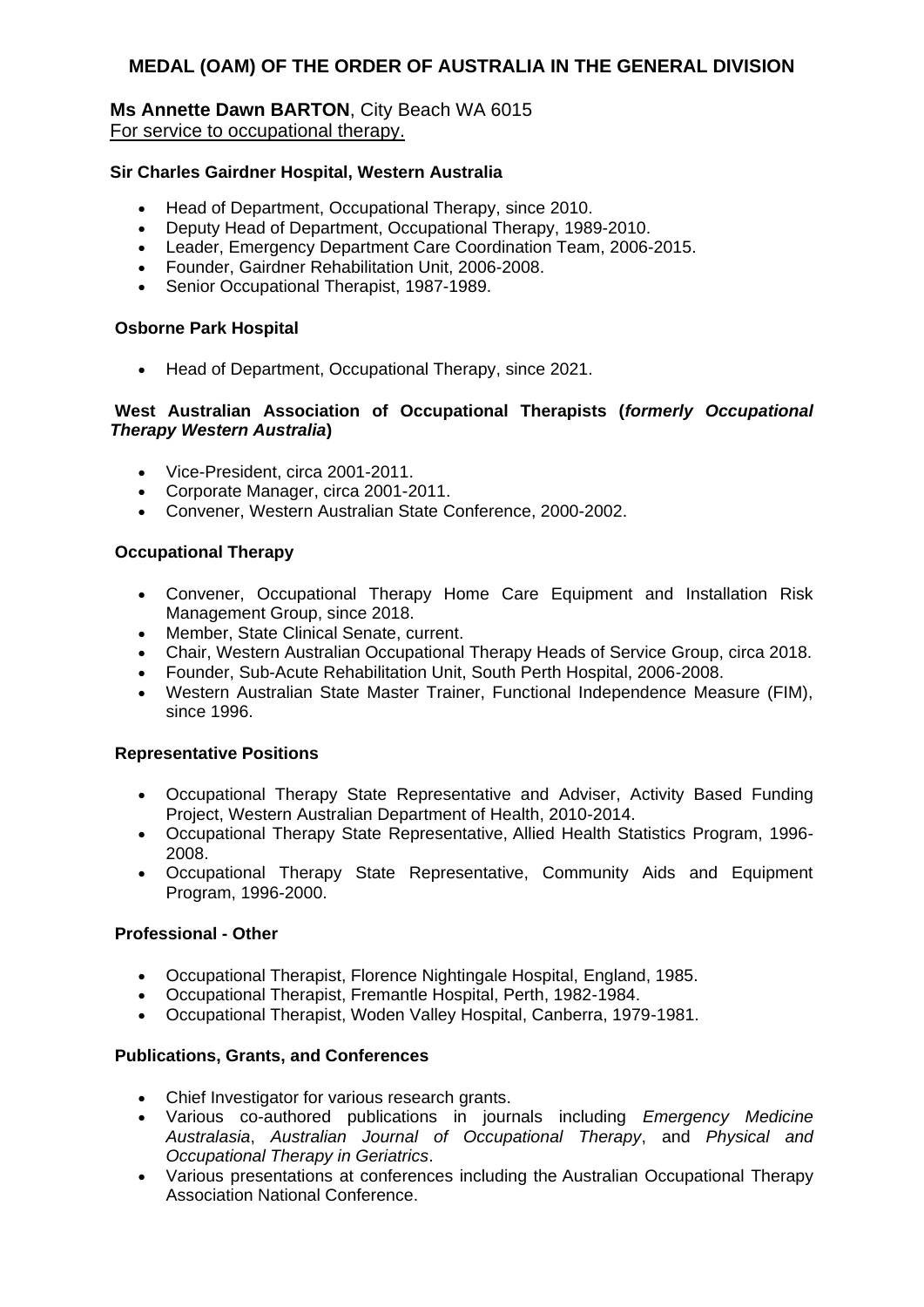- Freda Jacob Award, Western Australian Association of Occupational Therapists, 2019.
- Certificate of Commendation, Rotary Excellence Awards, 2016.
- Recognition of Service Award, Occupational Therapy Australia (West Australian), 2010.
- Rotary Allied Health Professional of the Year Award, 2009.
- Recognition of Service Award, Occupational Therapy Australia (West Australian), 1998.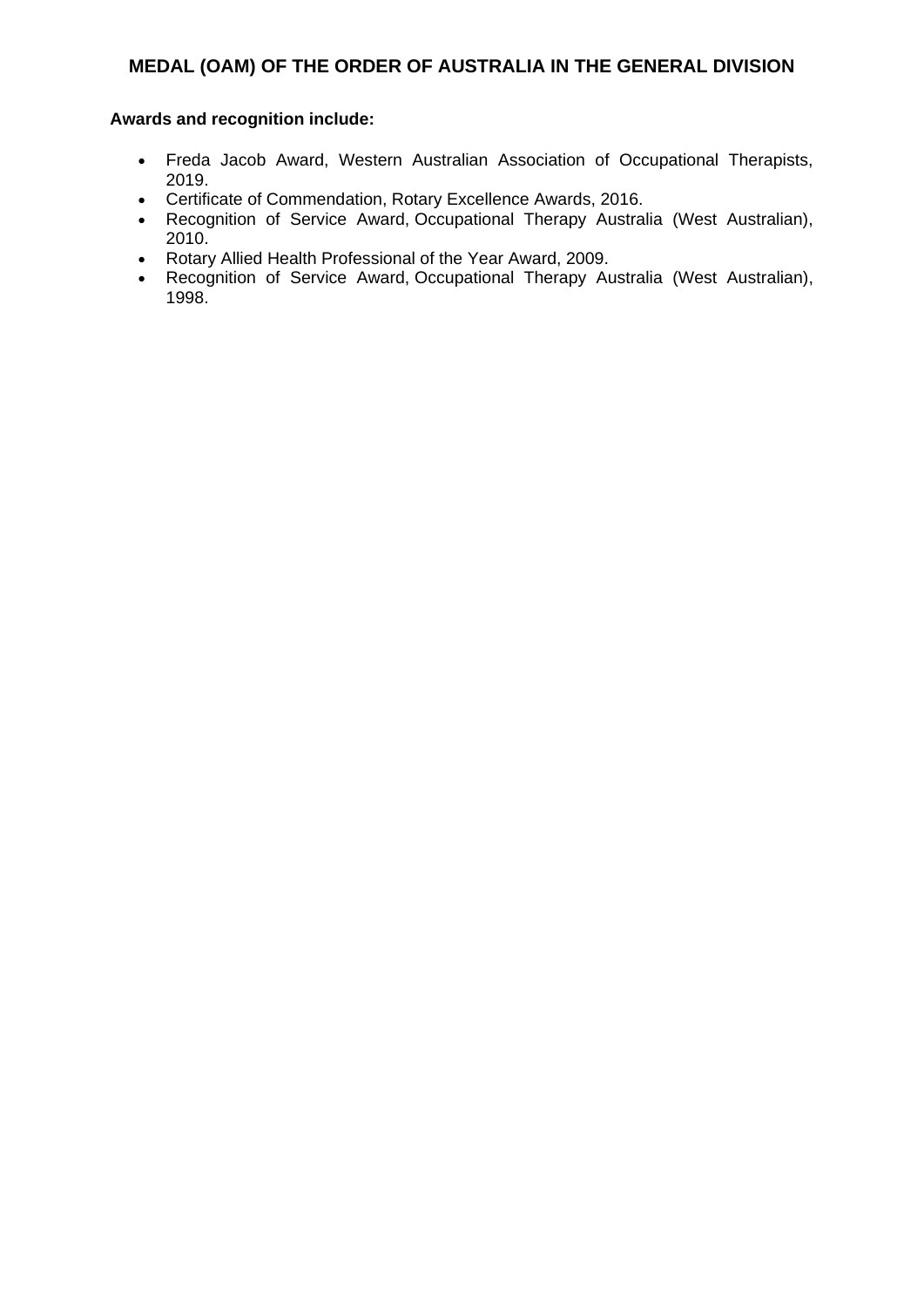## **Ms Cheryl Anne BATES**, Concord NSW 2137 For service to community history preservation.

### **Parramatta Branch, National Trust of Australia (NSW)**

- Chair, since 2018.
- Deputy Chair, 2012-2016.
- Member, Executive Committee, since 2009.
- Former Secretary.
- Editor, Quarterly Newsletter, since 2014.

#### **National Trust of Australia (NSW)**

- Volunteer, Old Government House, Parramatta, since 2013.
- Member, since 1983,

#### **Heritage - Other**

- Member, Parramatta and District Historical Society, since 2019.
- Committee Member, Roxy Theatre Action Group, since 2017.
- Member, Parramatta Heritage Partners, since 2019.
- Ex-Officio Member, Heritage Advisory Committee, City of Parramatta Council, current.

#### **Awards and recognition include:**

Commendation, National Trust of Australia (NSW), 2016.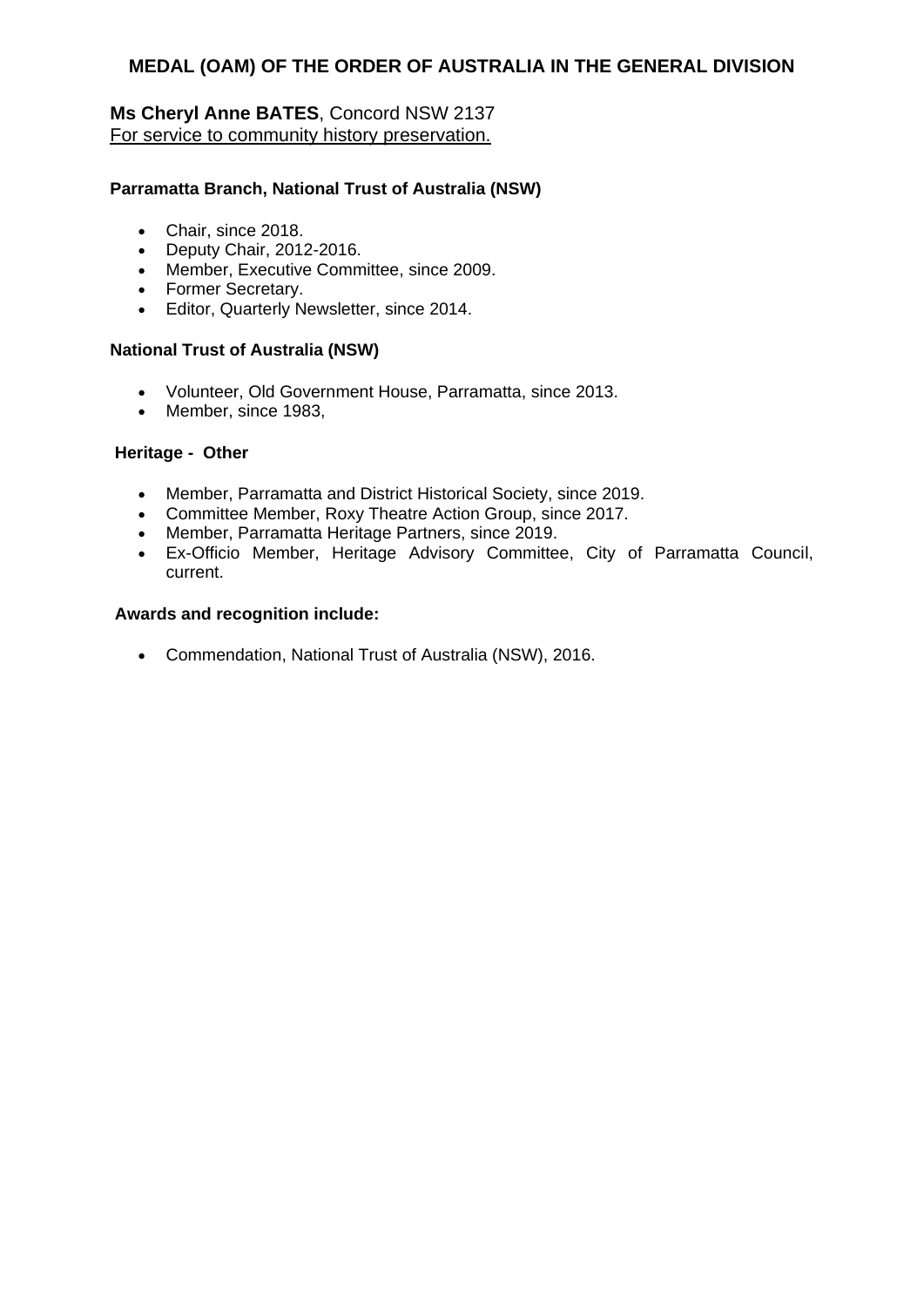### **Mr John William BATLEY**, Camden Park SA 5038 For service to youth, and to the community of Adelaide.

### **Scouts SA**

- Activity Leader, Unley Scout District, 1988.
- LGS, Clarence Gardens Scout Group, 1987-1988.
- Group Leader, Clarence Gardens Scout Group, 1979-1987.
- Scout Leader, Clarence Gardens Scout Unit A, 1965-1978.
- Founder, Air Scout Troop, 1974.

### **St John The Baptist Catholic Parish, Plympton**

- Former Member, Parish Pastoral Council.
- Member, Men's Shed, since 2017.
- Founding Member, St John the Baptist Youth Group, 1990-1997.
- Parishioner, current.

#### **Community - Other**

- Member, various Sub-committees, Adelaide Airport Bowling Club, 2006-2015.
- Volunteer, Olympic Games, Sydney, 2000.

- 20 Year Service Decoration, Scouts SA, 1985.
- Medal of Merit, Scouts SA, 1981.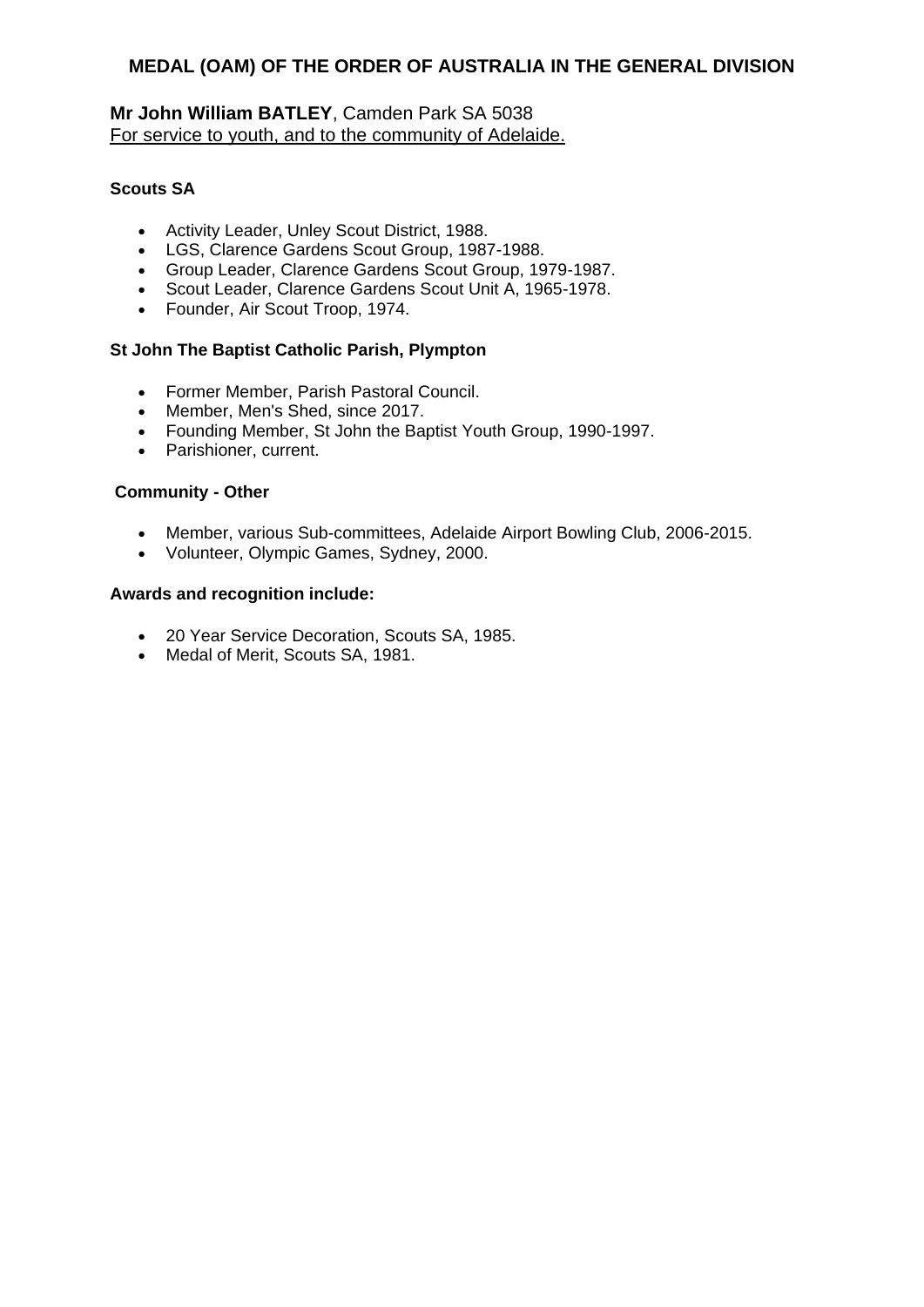### **Mr Stanley Lennard BATTEN**, Modbury Heights SA 5092 For service to the community through a range of roles.

### **ANZ Bank Retired Officer's Club of South Australia**

- Treasurer, since 2002.
- Secretary, 1996-2001.

#### **Scouts South Australia**

- Scout Leader, 21 years.
- Recipient, Medal of Merit, 1989.

#### **Community**

- Telephone and Personnel Counsellor, 1995-1999.
- Telephone Counsellor, Domestic Violence Helpline, 1995-1999.

#### **Financial Services Institute of Australasia**

- Member, since 1973.
- Honorary Life Member, 1994.

#### **Politics**

#### **One Nation, SA Division**

- President, 2004.
- Vice President, 2003.

#### **United Australia**

- Treasurer, 1997.
- Member, Steering Committee, 1996.

#### **Australian Independent Alliance**

- Publicity Officer and Editor, 1993.
- Executive Committee Member, 1992.

#### **Grey Power**

- Senior Vice President and Campaign Director, 1991.
- Endorsed Candidate, 1990.

#### **Citizens Initiated Referendum for SA**

- Treasurer, 1997-2004.
- Committee Member, 1996-2004.

#### **Other**

- Member, Australian Freedom Foundation, since 1994.
- Member, Keep Local Government Local, 1994.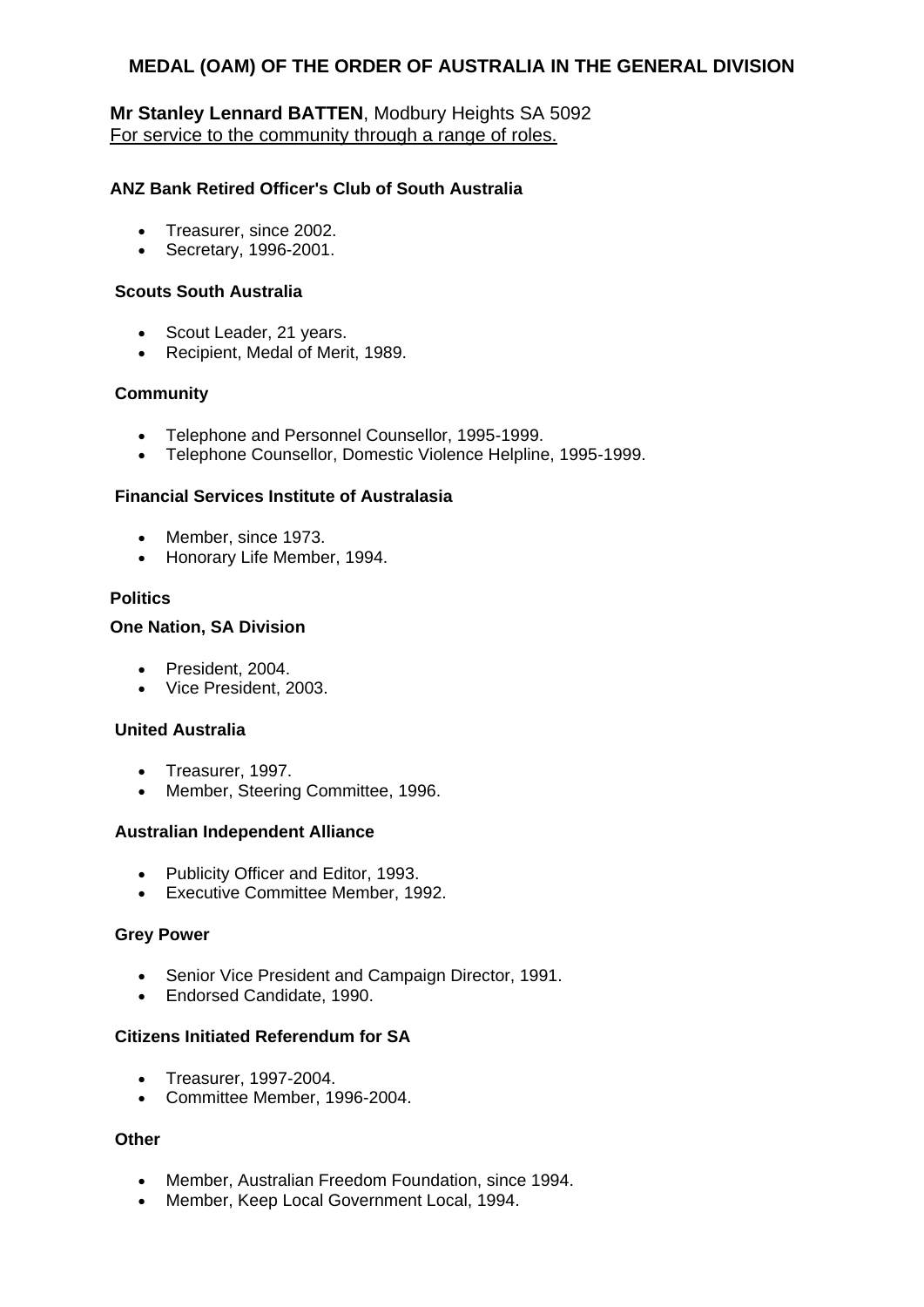- Honorary Life Member, Australian Institute of Bankers, 1995.
- Life Member, ANZ Bank Retired Officer's Club (SA), 2003.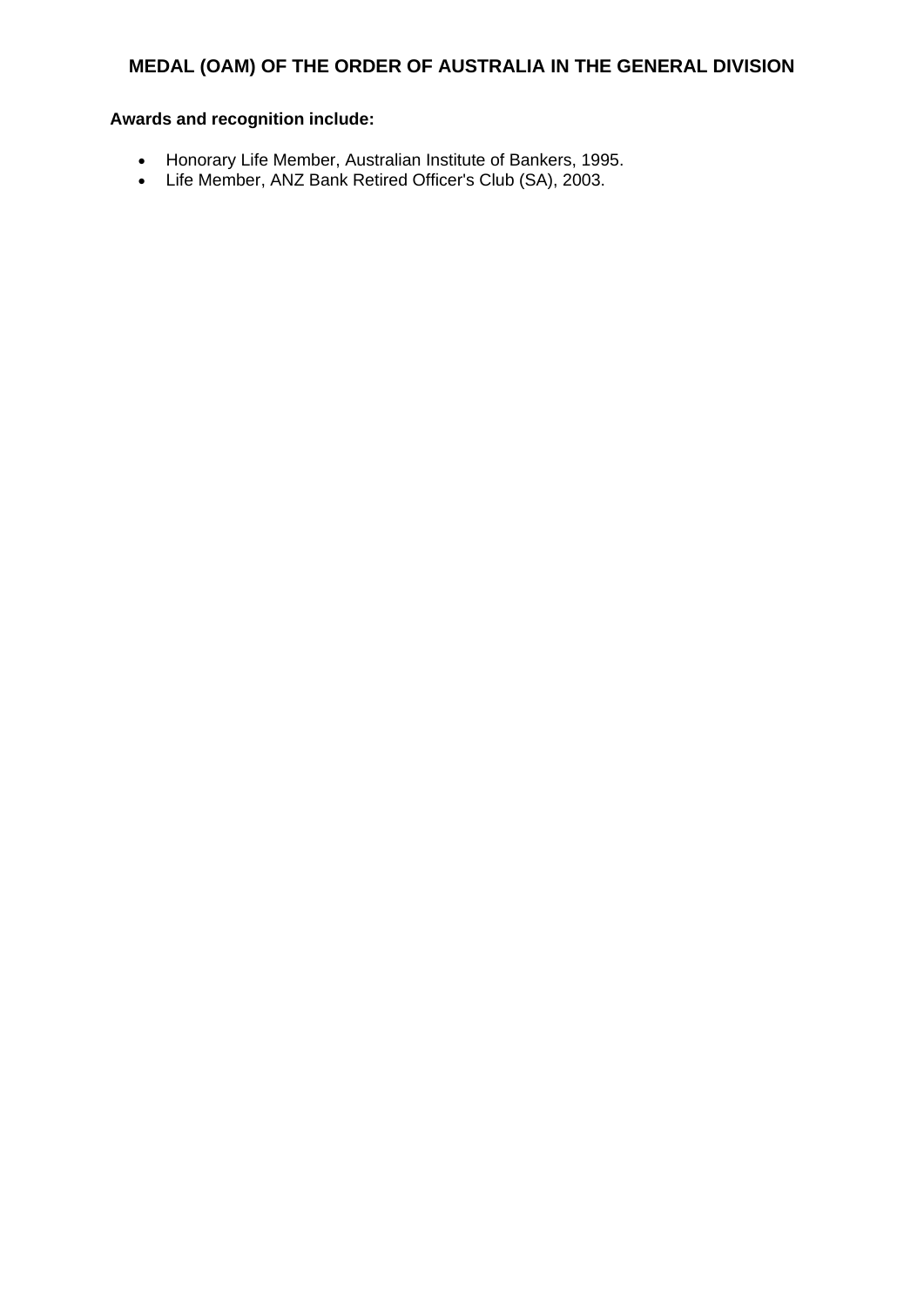### **Mr Billy BAXTER**, Mornington VIC 3931 For service to the performing arts, and to radio.

#### **Coodabeen Champions (comedy group)**

- Co-Presenter, 774 ABC Radio Melbourne, and ABC Victoria and Tasmania, 1988- 1995, and since 2003.
- Co-Presenter, Radio 3AW Melbourne, 1995-2003.
- Founding Presenter, 102.7 3RRR FM Radio, 1981-1988.
- Inducted into the MCG Media Hall of Fame, 2003.
- Albums: *the Coodabeen Champions Present Sunday Nightingales*, ABC, 2007, *A Coodabeens Collection*, ABC, 2003, *Greg Champion and The Coodabeen Champions*, *20th Anniversary Album*, 2000, and *Live in Studio 320 - ABC/EMI*, 1991.

#### **102.7 3RRR FM Radio**

Disk Jockey/Presenter, 1981-1984.

#### **Discography**

- Lead Vocalist, The Hollow Men, albums: *Broken Stuff*, 1988, and *So Long*, 1990, and an appearance as a rock group, the Cicadas, in *Spotswood*, comedy film, 1991.
- Solo artist, albums, *Holler*, 1991, and *Speedhump, Thump*, 1994.
- Lead Vocalist, Ghetto Blasters, 1982-1984, and Big Fans of Jesus, 1984-1985, *Live*, 1995.

#### **Books**

- *Half a Chicken and Chips*, 2021.
- *Coodabeen Champions: 40 Footy Seasons*, 2020.
- *The Coodabeen Champions Take a Good Hard Look at Australia*, 1992.
- *The Coodabeen Champions Big Book of Things*, 1992.
- *The Coodabeen Champions Big Bumper Footy Book*, 1990.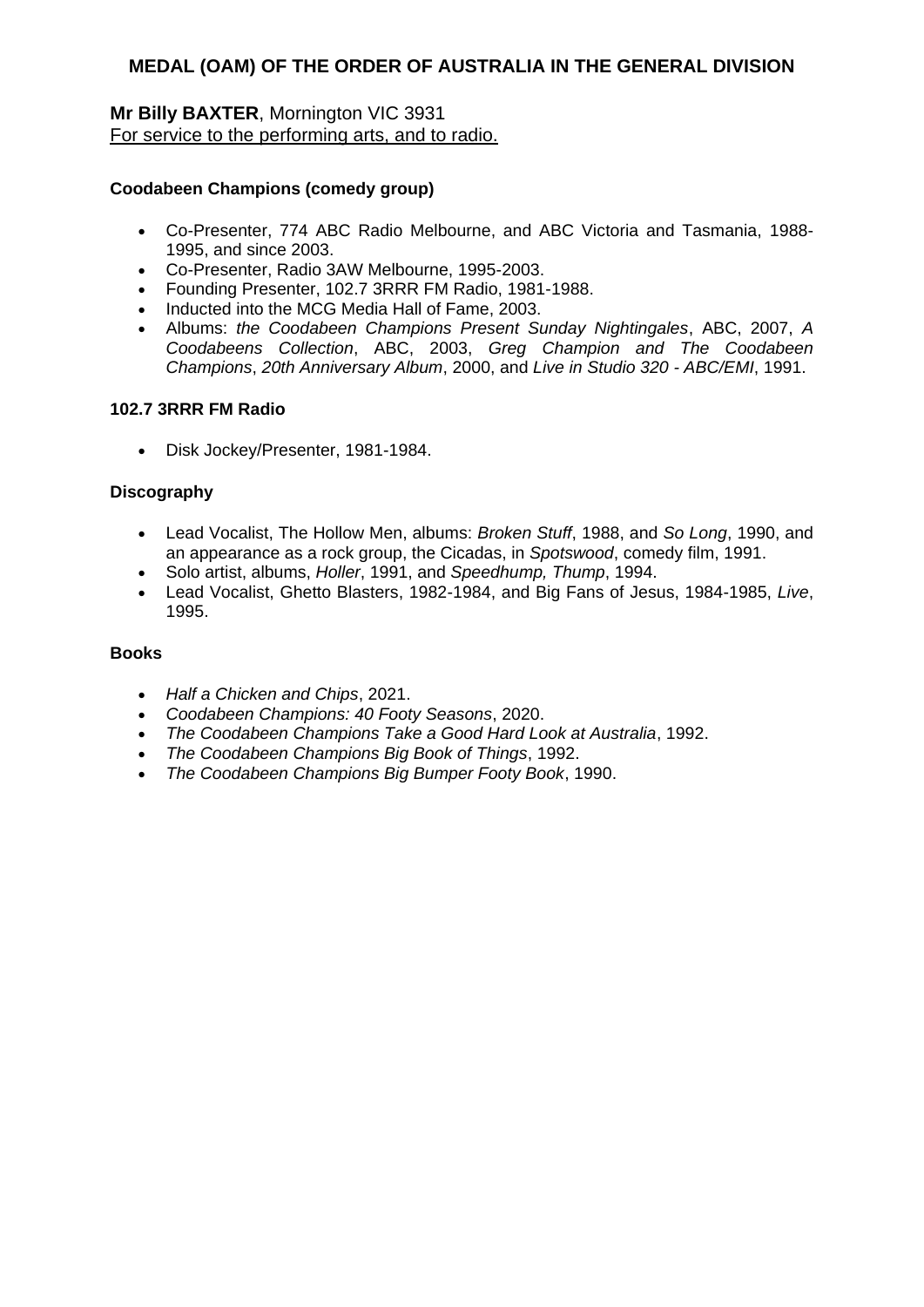### **Mr Gregory Norman BEALE**, Minyama QLD 4575 For service to community safety.

#### **Crime Stoppers Australia**

• Director, since 2019.

#### **Crime Stoppers Queensland Ltd**

- Board Member, since 2019.
- State Conference Presenter, 2014.

#### **Sunshine Coast Crime Stoppers**

- Chairman, since 2005.
- Founding Member, since 1992.

#### **Insurance**

- **•** Business Development Underwriting Manager, ANSVAR, since 2020.
- Account Partner, Broker Business, CGU Insurance, since 2015.
- Broker Relationship Manager, Lumley Insurance, 2014.

#### **Other**

- Justice of the Peace, Queensland Department of Justice and Attorney-General, since 1979.
- Transport Supervisor Sergeant, Australian Army, 1969-1997.

#### **Awards and recognition includes:**

Recipient, NRMA Insurance Broncos Queensland Heroes, 2018.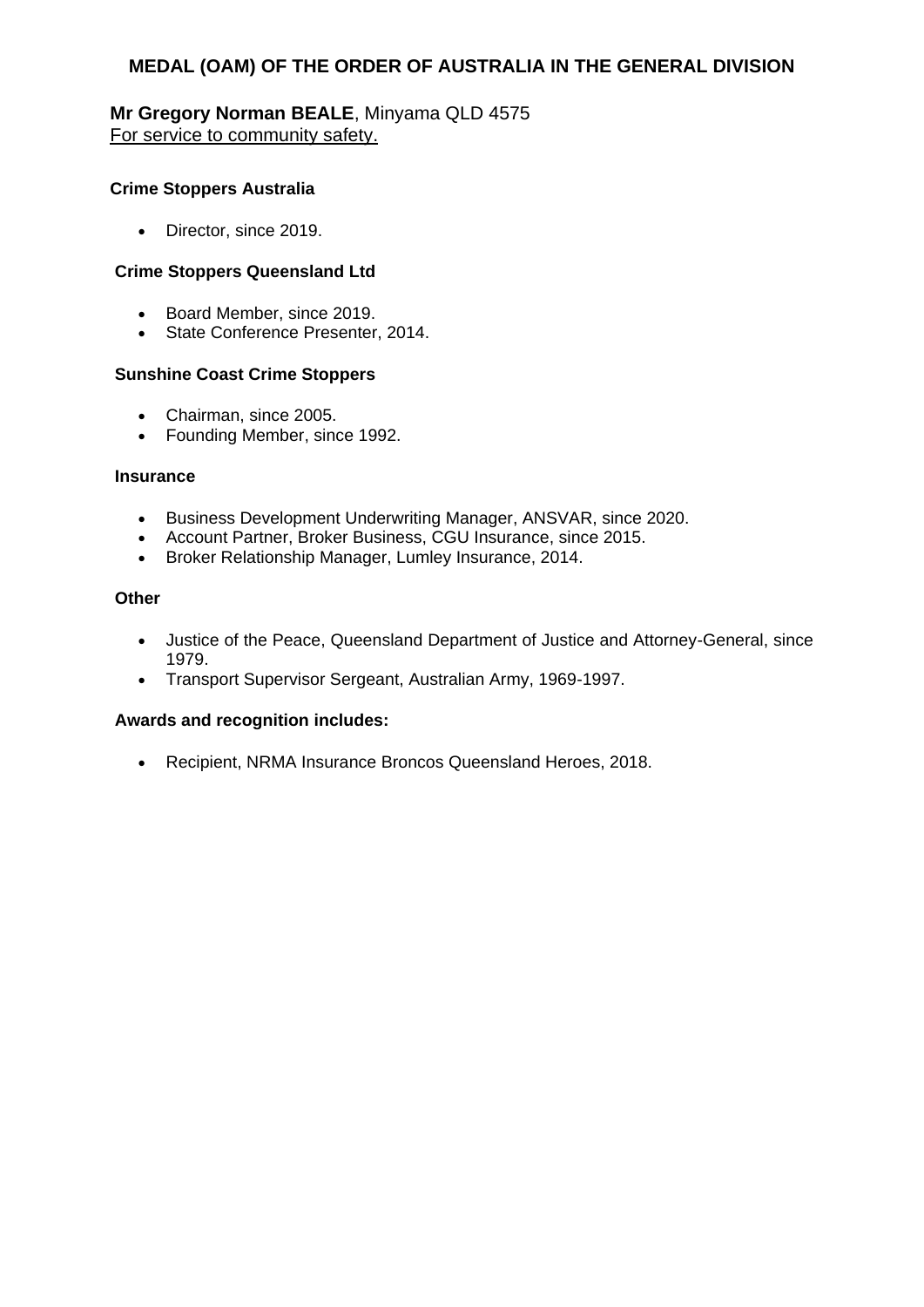**Mr Alexander Graham BELL**, Coffs Harbour NSW 2450 For service to community radio, and to country music.

### **Radio 2AIRFM**

- Founder, since 1998.
- Chairman, 1998-2001.
- Life Member, since 2016.

#### **Radio - Other**

- Presenter, 2CHY FM Community Youth Radio, 1980s.
- Presenter, Country Music Program, ABC Radio, 1990s *(through Radio Australia).*
- Produced, *The World of Country Music,* ABC Radio National and ABC Regional Stations, 1986-1996.

### **Community**

- Justice of the Peace, since 1991.
- Donated music and memorabilia collection to Country Music Hall of Fame, approx 2010.
- Produced and narrated a number of Australian history video documentaries, videos and films including *Tom Timms One and Two, Timmsvale and Ulong, Jack Hurley and the Lions Road, Coffs Harbour Story Parts One and Two, The Glowing Cross* and *100 Years on the Eastern Dorrigo.*

- Inductee, Broadcasters Hall of Fame, Australian Country Music Hall of Fame, 2020.
- Silver Standard (shared), British Amateur International Film Festival, 2006 for *The Glowing Cross.*
- Communicator of the Year, Australian Pacific Region of International Training in Communications, 2000.
- Excellence in Music Programming, *Koori Country,* Community Broadcasting Association of Australia, 2000.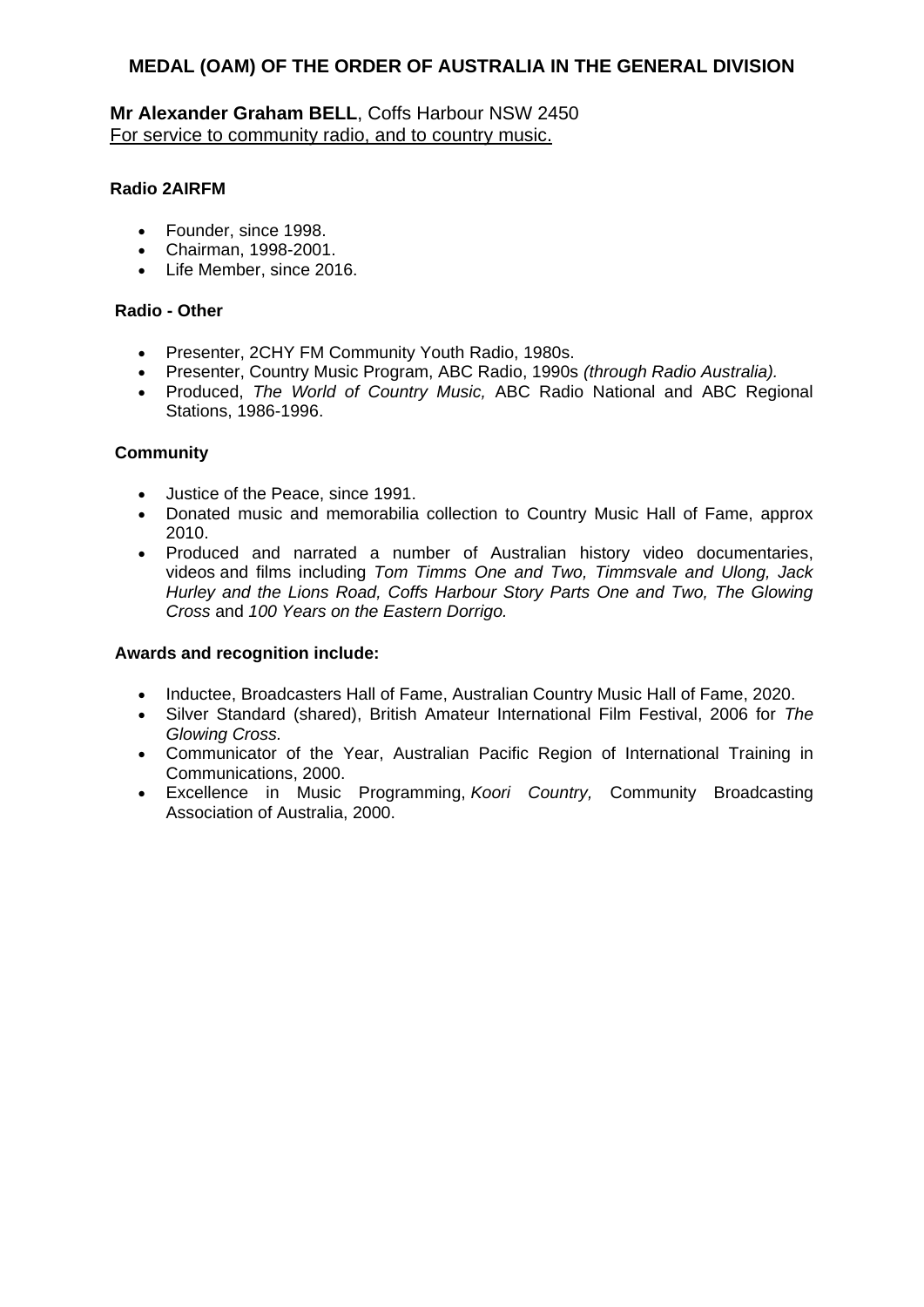# **Mrs Mary Isabella BELL**, Bateau Bay NSW 2261 For service to naval associations, and to pipe bands.

#### **Federation of Naval Ship Associations**

• Secretary, since 2010.

#### **HMAS** *Sydney* **Association**

Committee Member, 1994-2010.

#### **Pipe Bands New South Wales**

- Former Secretary.
- Organiser, Scottish Act of Remembrance, Sydney Anzac Day March, over 20 years.
- Member, since 1977.
- Life Member.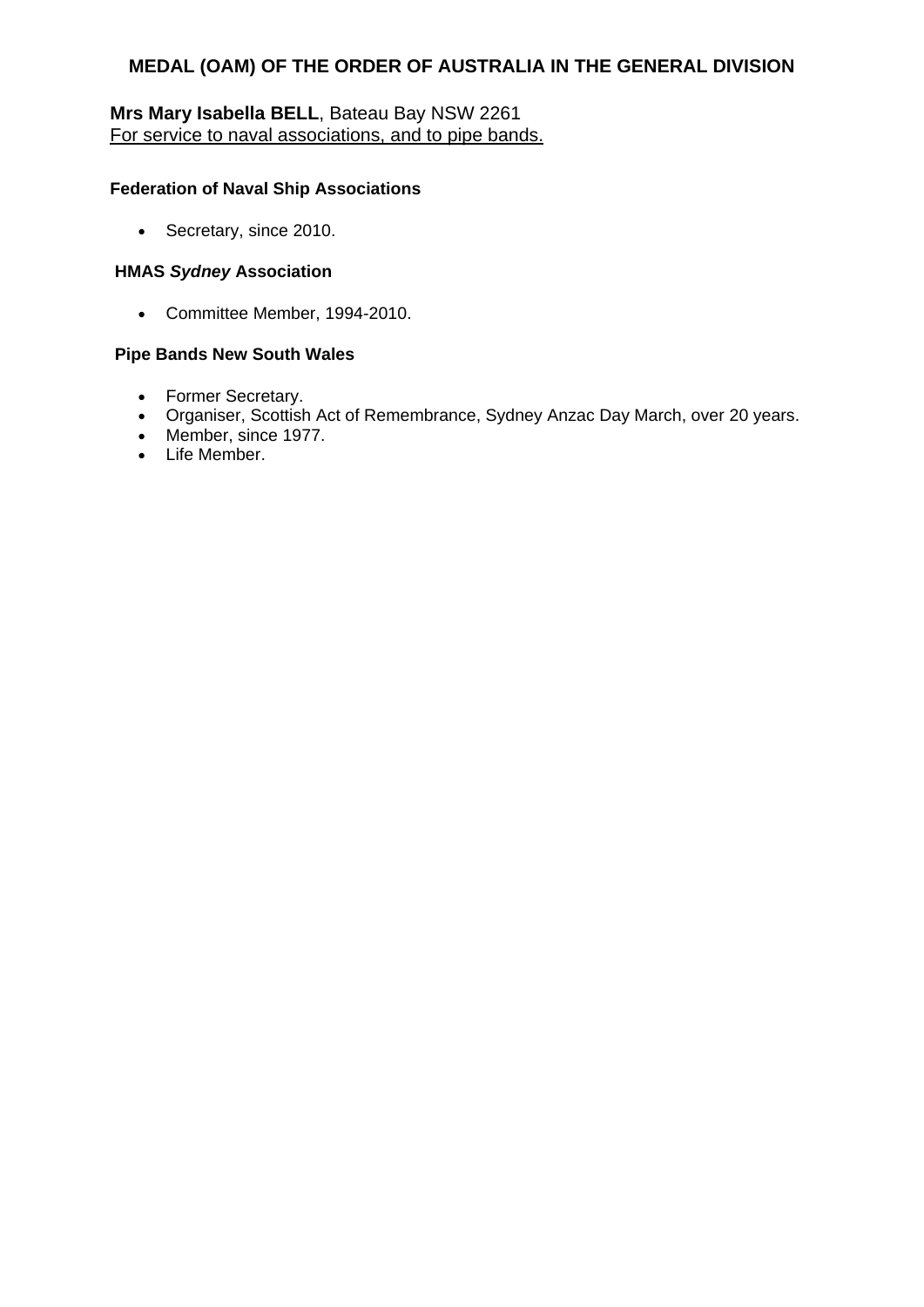### **Mrs Susan BELL**, Skennars Head NSW 2478 For service to the community through a range of roles.

#### **University of the 3rd Age (U3A) Ballina/Byron**

- Secretary, since 2014.
- Committee Member, 8 years.
- Volunteer, Tutor for Creative Craft and Chat, current.
- Former Vice-President.

#### **Rotary Club of Central Melbourne Sunrise**

- Member, 2001-2010.
- Chair, Vocational Service Committee, 2009-2010.
- President, 2006-2007.
- Chair Foundation Committee, 2007-2008
- Joint Club Service Chair, 2001-2002 and 2002-2003.
- Co-ordinator, Aspiring Young Managers Program.
- Paul Harris Fellow Award for service to the Community and Rotary, 2007.

#### **Rotary Club of Wendouree Breakfast**

- Former Member, 3 years.
- Newsletter Editor, 2 years.

#### **Community - Other**

- Former Secretary and Spokesperson, Asthma Foundation, Logan City.
- Founding Member, Kingston East Neighbourhood Centre.
- Former President and Member, Various Rotary Clubs in Queensland, 20 years.

#### **La Trobe University**

- Director, Innovation and Knowledge Transfer Division, 2006-2012.
- Business Mentor, Business Skills Program, Young Achievement Australia, 2007- 2008.
- Mentor, Biotechnology Entrepreneur Program, 2005.
- Director, La Trobe University R & D Park, 2003-2006.
- Manager, Technology Enterprise Centre, 2002-2003.
- Former Volunteer, Vocational Guidance.
- Former Secretary, Technology Parks and Incubators Association Australia.

#### **University of Ballarat**

- Manager, Greenhill Enterprise Centre, University of Ballarat, 1997-2000.
- Former Regional Chair, Australian Institute of Management.
- Former Coordinator, Business Mentor and Guest Speaker, Aspiring Young Managers Program.

#### **Professional Organisations**

- Director of International Board of Directors, International Association of Science Parks (IASP), 2006-2008.
- Former Secretary, Technology Parks and Incubators Association Australia.
- Member, Alumni Association, Griffith University.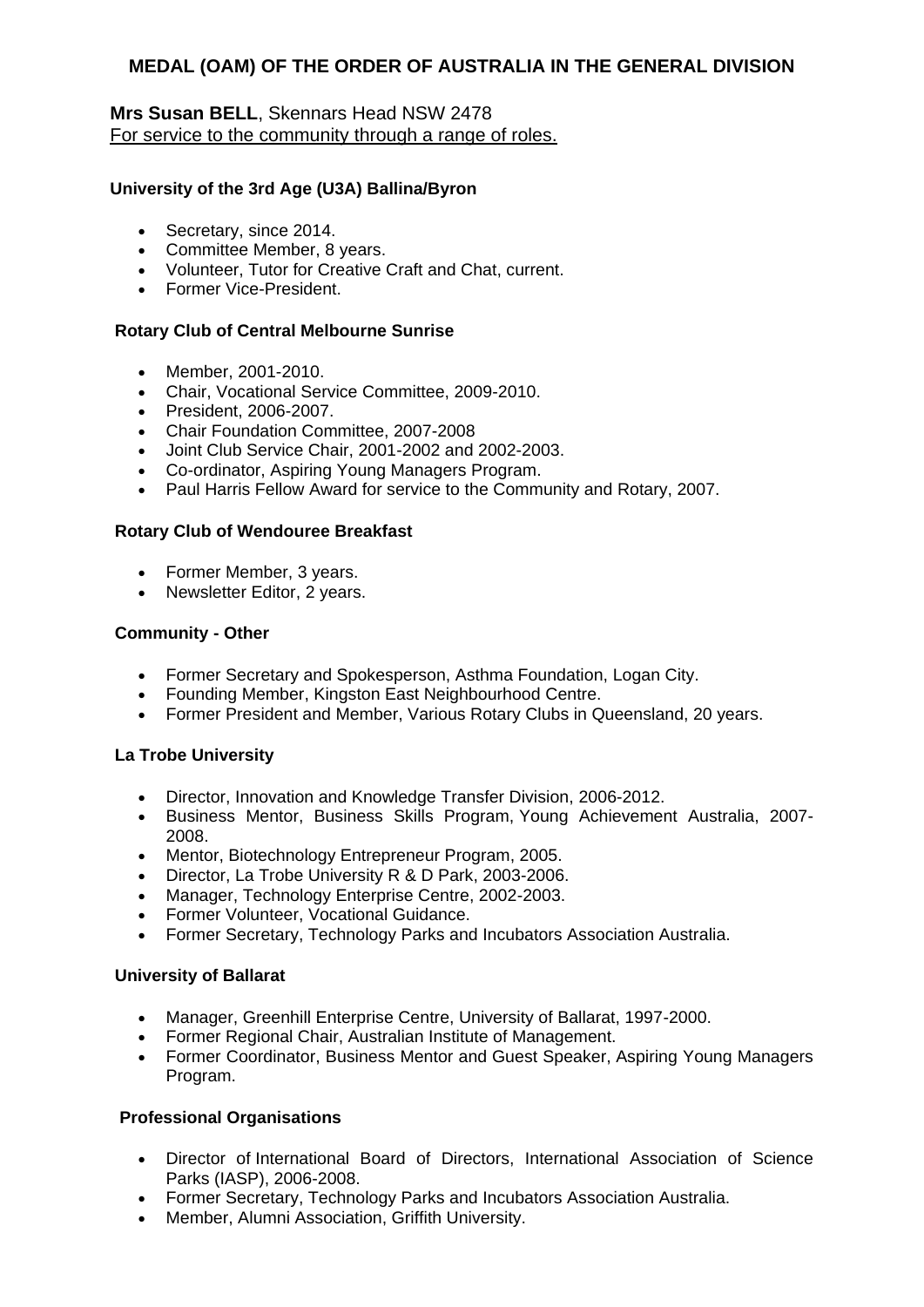- Former Speaker, Innovation Based Conferences.
- Former President, Secretary and Treasurer, Technology Parks Australia and New Zealand.
- Former Treasurer and Web Page Coordinator, The Australian and New Zealand Association of Business Incubators (ANZABI).
- Former Member, Universities Australia Executive Women's Group.
- Former Member, Universities Innovation Showcase Steering Committee.
- Former Director, LTU Innovations.

#### **Business - Other**

- Manager, Melbourne Incubator, Information City Victoria, 2000-2002.
- Centre Manager, Queensland Clunies Ross Centre for Science and Industry, 1996- 1997.
- Business Services Manager, Logan Information Technology Centre, 1994-1996.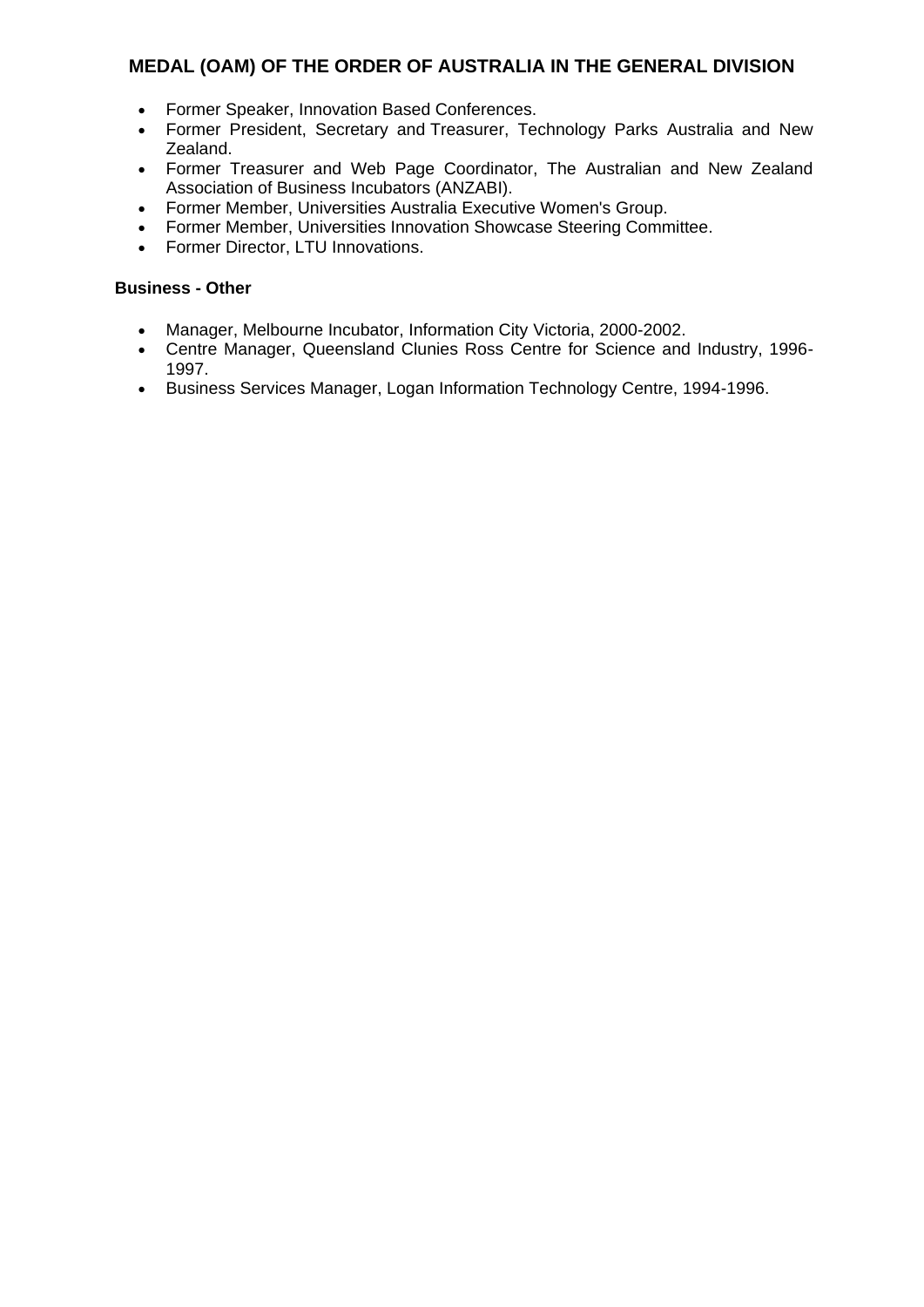**Mr William Wallace (Wally) BELL**, Mount Barker SA 5251 For service to rugby union.

### **Rugby Union SA**

- Director, 2005-2014.
- Chairman, 7 years.
- Inductee, Hall of Fame, 2015.
- Player, Coach, Administrator, Club, President, and Board Member.
- Various Committees.

#### **Burnside Rugby Union Football Club**

- President, 2014-2019.
- Life Member.
- Coach, 2nd Grade, 1980s.
- Player, 1971-1980.

#### **The South Australian Union**

• Director, 1996.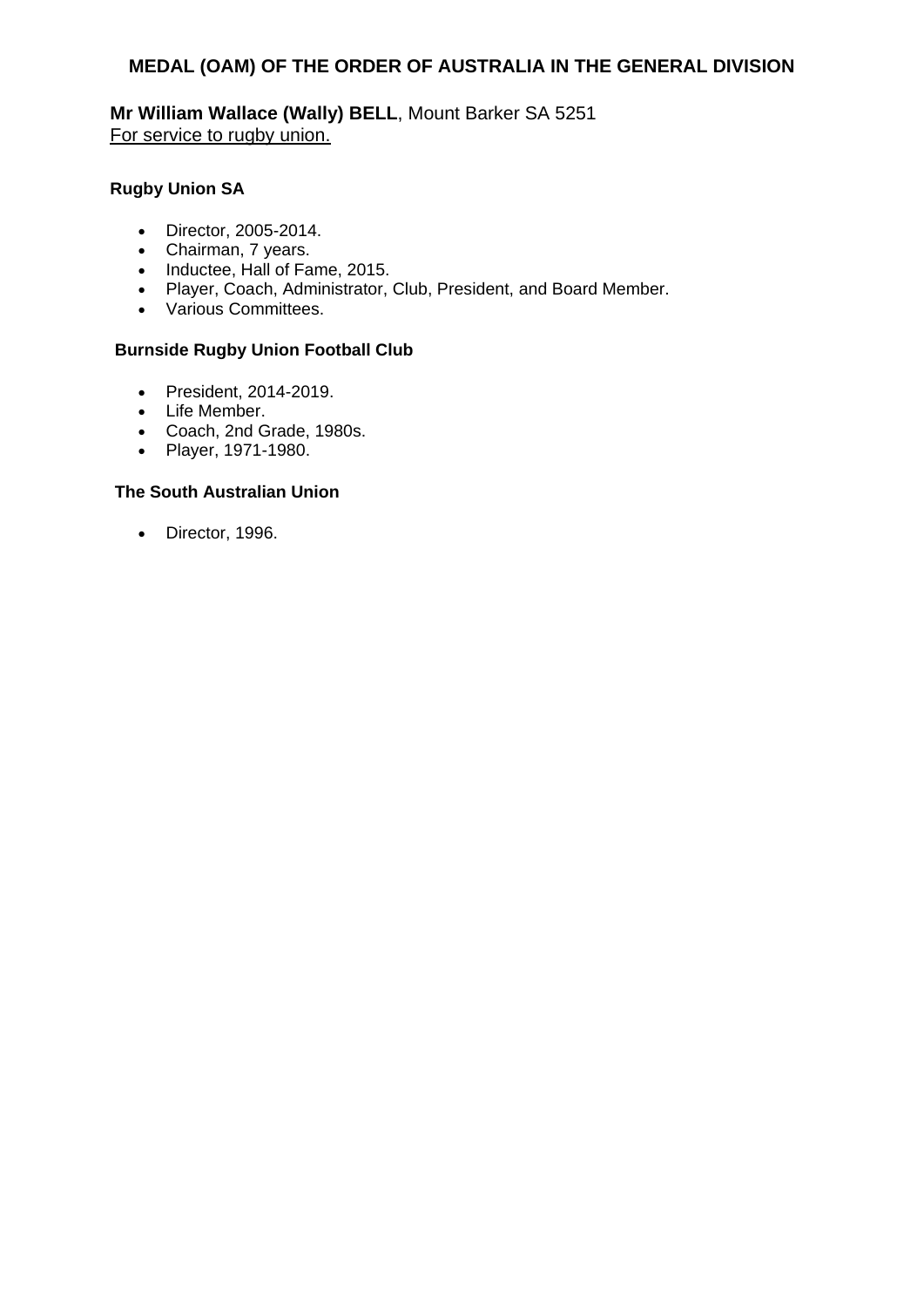# **Mr Andrew David BELLAIRS**, VIC

For service to the performing arts, and to radio.

### **Coodabeen Champions (comedy group)**

- Co-Presenter and Producer, 774 ABC Radio Melbourne, and ABC Victoria and Tasmania, 1988-1995, and since 2003.
- Inductee, Melbourne Cricket Club Media Hall of Fame, 2003.
- Albums: *the Coodabeen Champions Present Sunday Nightingales, ABC*, 2007.

#### **Media - Other**

- Experience Developer, Australian Sports Museum, Melbourne Cricket Club, 2017- 2020.
- Director, Nearly Media (Podcast), 2017.
- Sub-Editor, afl.com.au, Slattery Media Group, 2011.
- Online Sports Commentator, Fairfax Digital, 2003-2005.

#### **Books**

- *Half a Chicken and Chips*, 2021.
- *Coodabeen Champions: 40 Footy Seasons*, 2020.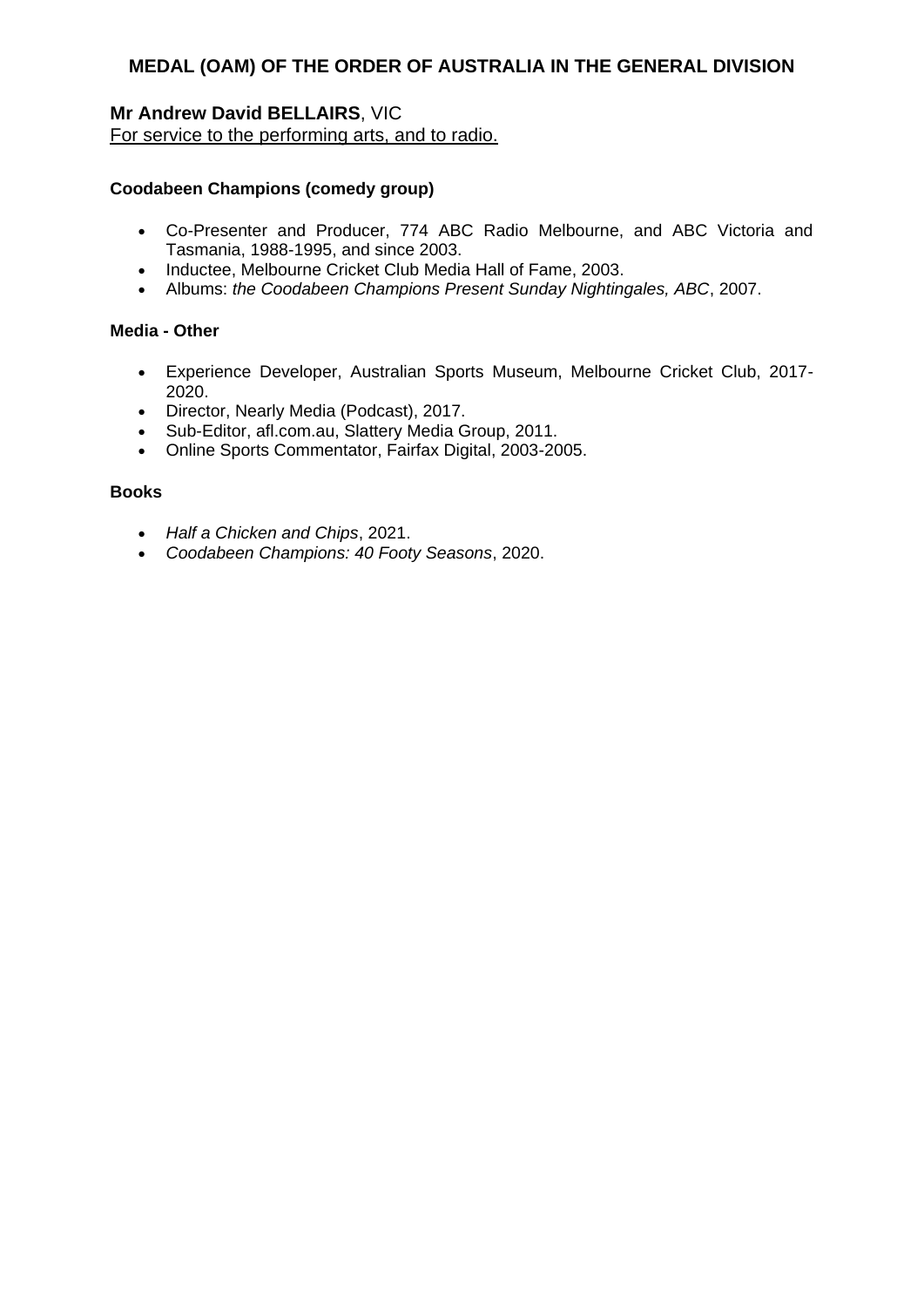## **Mr Michael BENJAMIN**, Docklands VIC 3008 For service to the community of Dingley Village.

#### **Dingley Community**

- Ambassador and Supporter, Make a Difference Dingley Village, current.
- Founding Chairman, Dingley Village Bendigo Bank, 2001-2011.
- Former Member, Save Kingswood Group.
- Formerly involved with local sporting clubs in Dingley Village.
- Formerly involved with Dingley Village Historical Society, and Rotary Club of Dingley Village.
- Formerly involved with St Marks Primary School and Dingley Primary School.

#### **Professional**

- Sole Practitioner/Consultant Lawyer, since 2019.
- Former Director, Michael Benjamin Associates, 1993 2019.
- Member, Law Institute of Victoria, since 1993.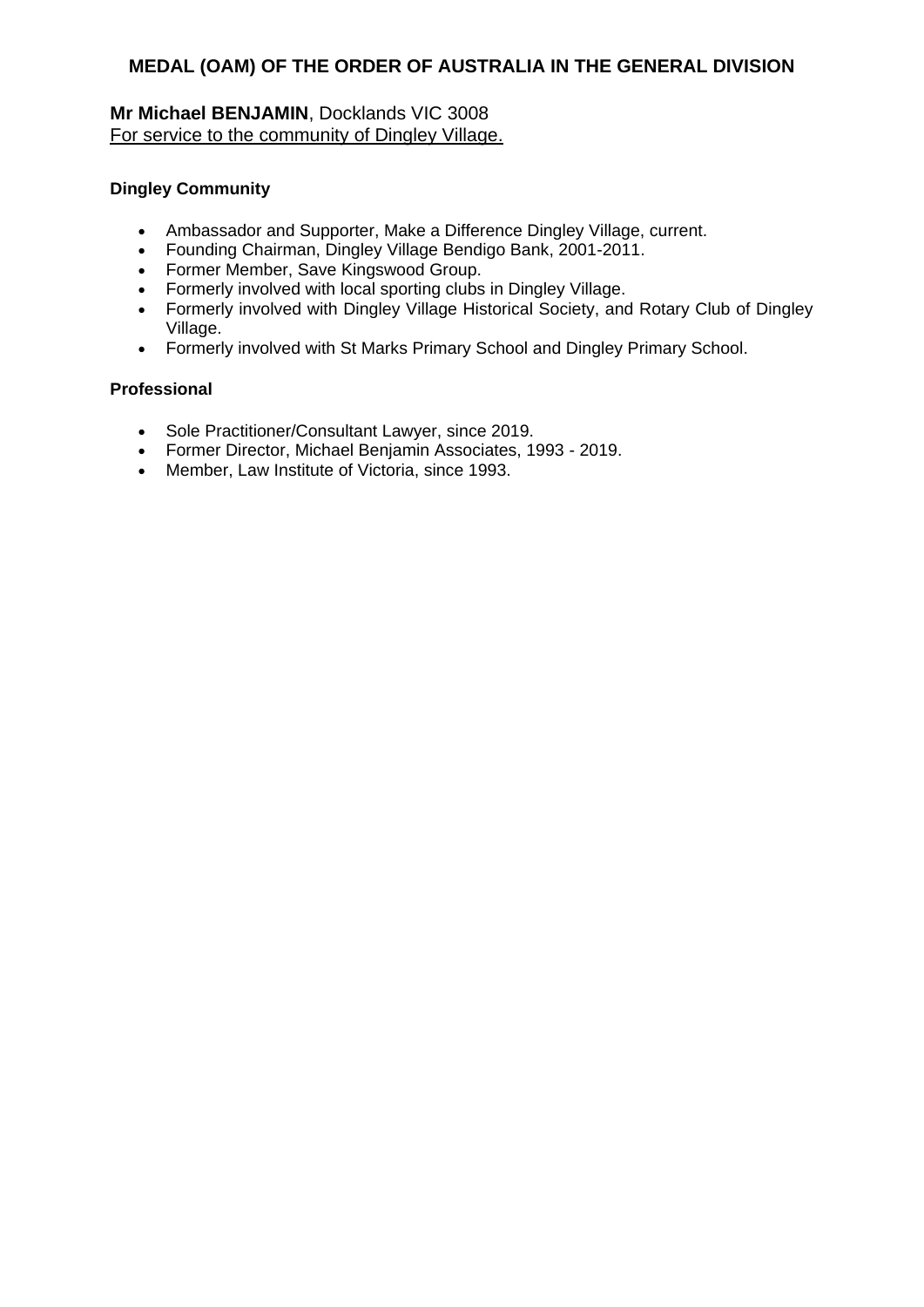**Mrs Marilyn BENNET**, Castlemaine VIC 3450 For service to radio, and to the community.

# **Community Radio**

- Co-Owner and Manager, 88fm Castlemaine, current.
- Co-Founder WMAfm (now MainFM 94.9), 2000.
- Lobbyist, business support for three radio station licences, 3CCC, KLFM Bendigo, and WMAfm, 1982-2013.
- Foundation Member, KLFM Bendigo, 1989.

# **Community**

- Member, Mount Alexander Shire Seniors Festival Committee, since 2014.
- Chair, Positive Ageing Seniors Advocacy Group, current, and Member, since 2014.
- Member, Community Connection Forum Castlemaine, current.
- Founding Member, Steering Committee, Muckleford (Castlemaine) Retirement Village, 2019-2020.
- Founder, Young Mothers Group, Footscray Hospital.
- Principal Organiser, annual Miss Footscray Quest, Lions International, circa early-1970s.
- Founding Member, Golden City Lioness Club, mid-1970s.
- Member, Castlemaine Theatre Company, several years.
- Co-Founder, Castlemaine Sports and Community Club, 2012.
- Author/Co-Author/Publisher, several books and articles including *Sarah's Search - A Silk Odyssey*, 2017.

### **Professional**

- Work Placement Coordinator, parolees and court appointed community work order recipients, 1997-2015.
- Former Agent and Manager for a number of individuals and music groups.

- Inaugural Citizen of the Year, Mount Alexander Shire, 2016.
- Life Governor, Western General Hospital, 1974.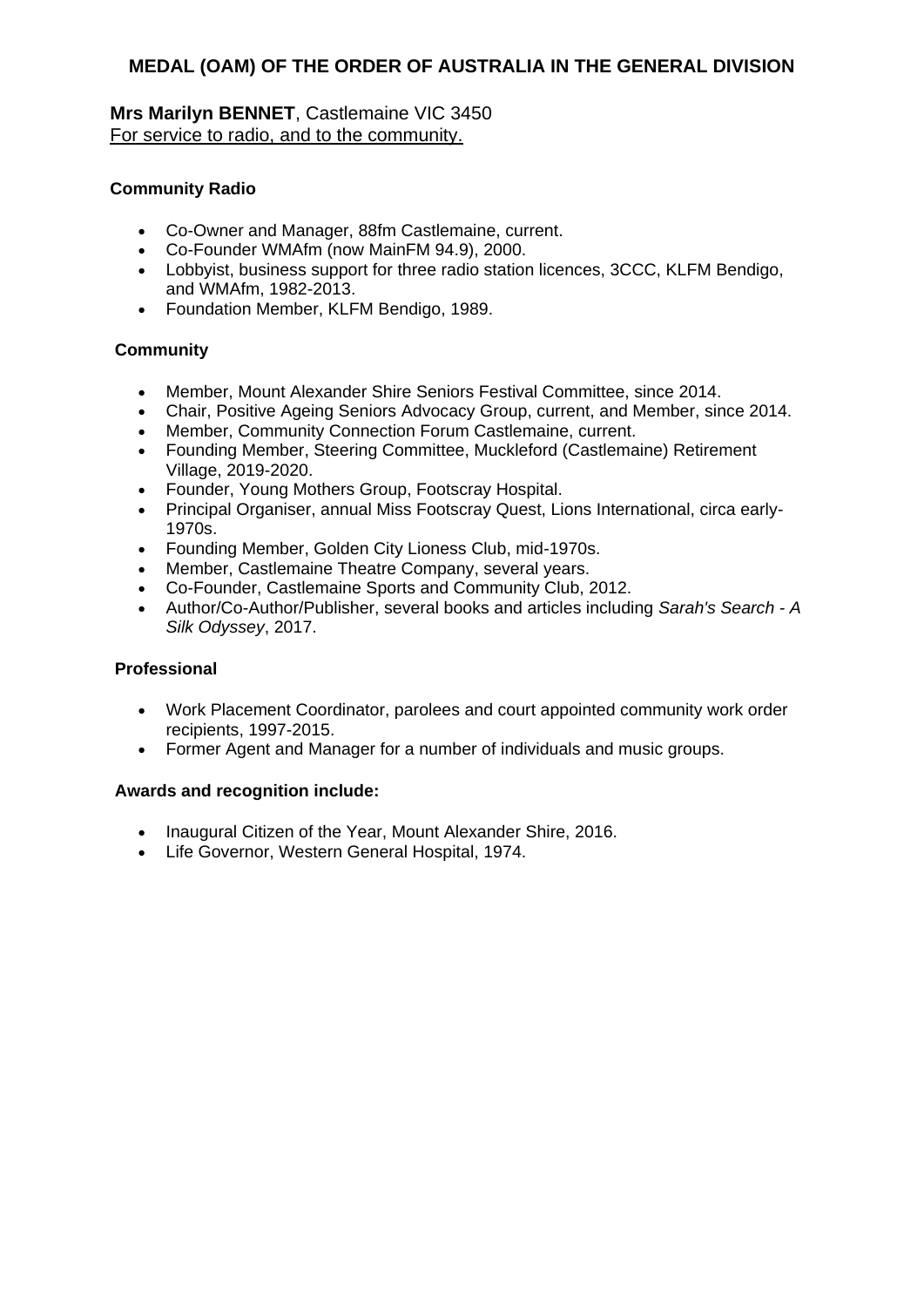**Dr Peter BEVAN**, Mount Lofty QLD 4350 For service to general practice medicine.

### **Medicine**

- Founder and General Practitioner, The Lockyer Doctors, 1984-2021.
- Founding Fellow and Member, Australian College of Rural and Remote Medicine, since 1998.
- Former Member, Royal Australian College of General Physicians.
- Medical Superintendent, Gatton Hospital, 1983-1990.
- Practicing Doctor, Cairns Base Hospital, 1979.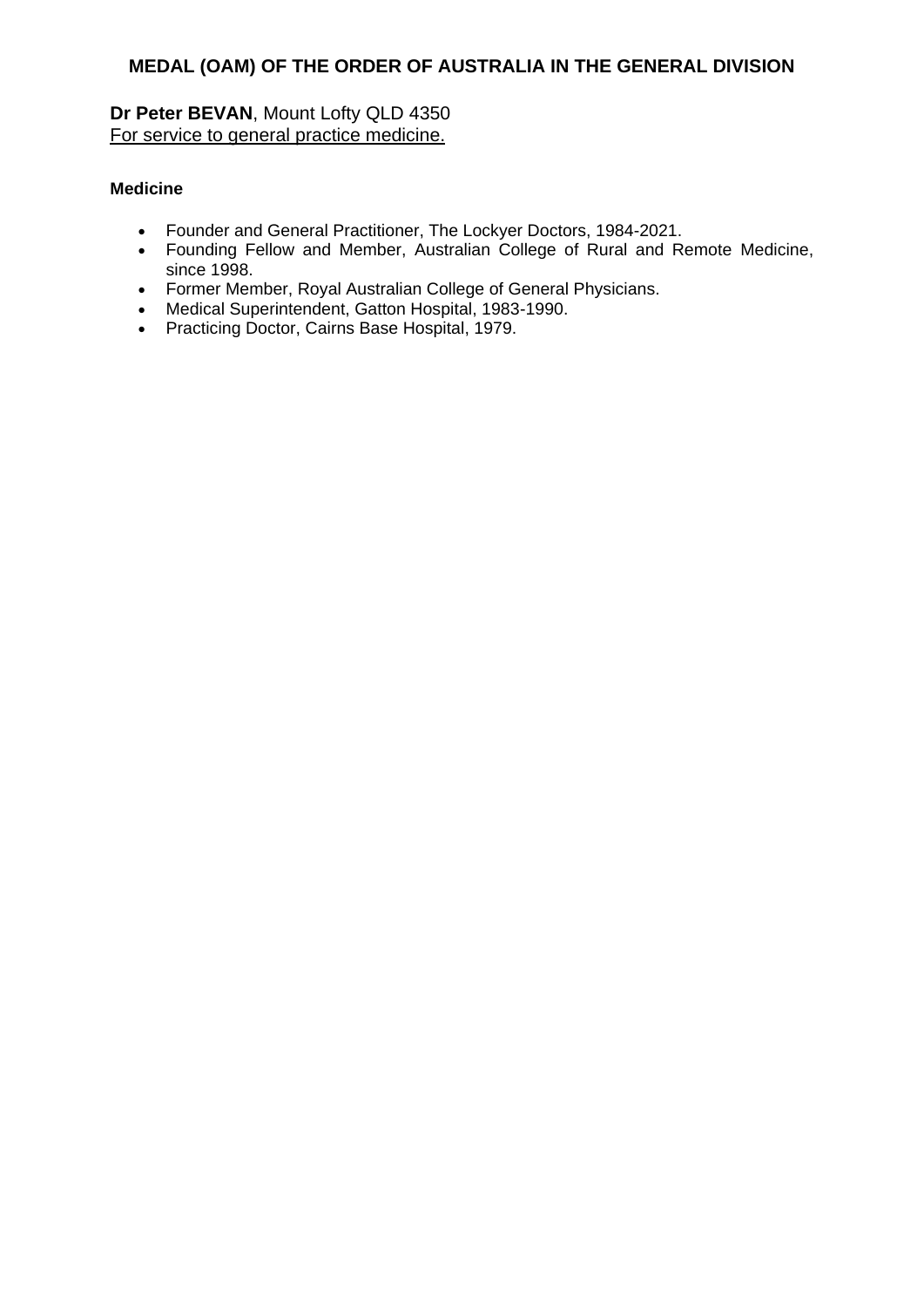### **Mrs Asha BHAT**, Albany WA 6330 For service to the Indigenous community of Western Australia.

#### **Southern Aboriginal Corporation**

- Chief Executive Officer, since 2013.
- Project Lead, Kairli Cultural and Language Centre, current.
- Corporate Secretary, since 2013.

#### **Indigenous Corporations - Other**

Volunteer Administrator, Walitj Aboriginal Corporation, since 2015.

### **Community**

- Treasurer, Albany and Regional Volunteer Service, 2018-2022.
- Committee Member, Australian Institute of Company Directors, since 2018.
- Project Lead, Research Impact Study, Drug and Alcohol Rehabilitation Centre, current.
- Organiser and Mentor, International Women's Day Event, 2018.
- Vice President, Albany Chamber of Commerce and Industry, 2017.
- Member, Regional Committee Western Australia, Community Housing Industry Association, 2016.
- Board Member, WA No Interest Loan (WA NILS), 2013-2014.
- Treasurer, Worklink WA, 2011-2014.
- Chairperson, Albany Family and Domestic Violence Action Group, since 2020.
- Western Australia Volunteer Team Leader, Share the Dignity, since 2021.

#### **Indian Society of Western Australia**

• Personal Excellence Award, 2019.

- Citizen of the Year, City of Albany, 2017.
- Winner and Judges Choice Award as collaborator, Pro Bono Australia Impact 25 Awards, 2022.
- Gold and Silver, Stevie Awards, Women in Business, 2020.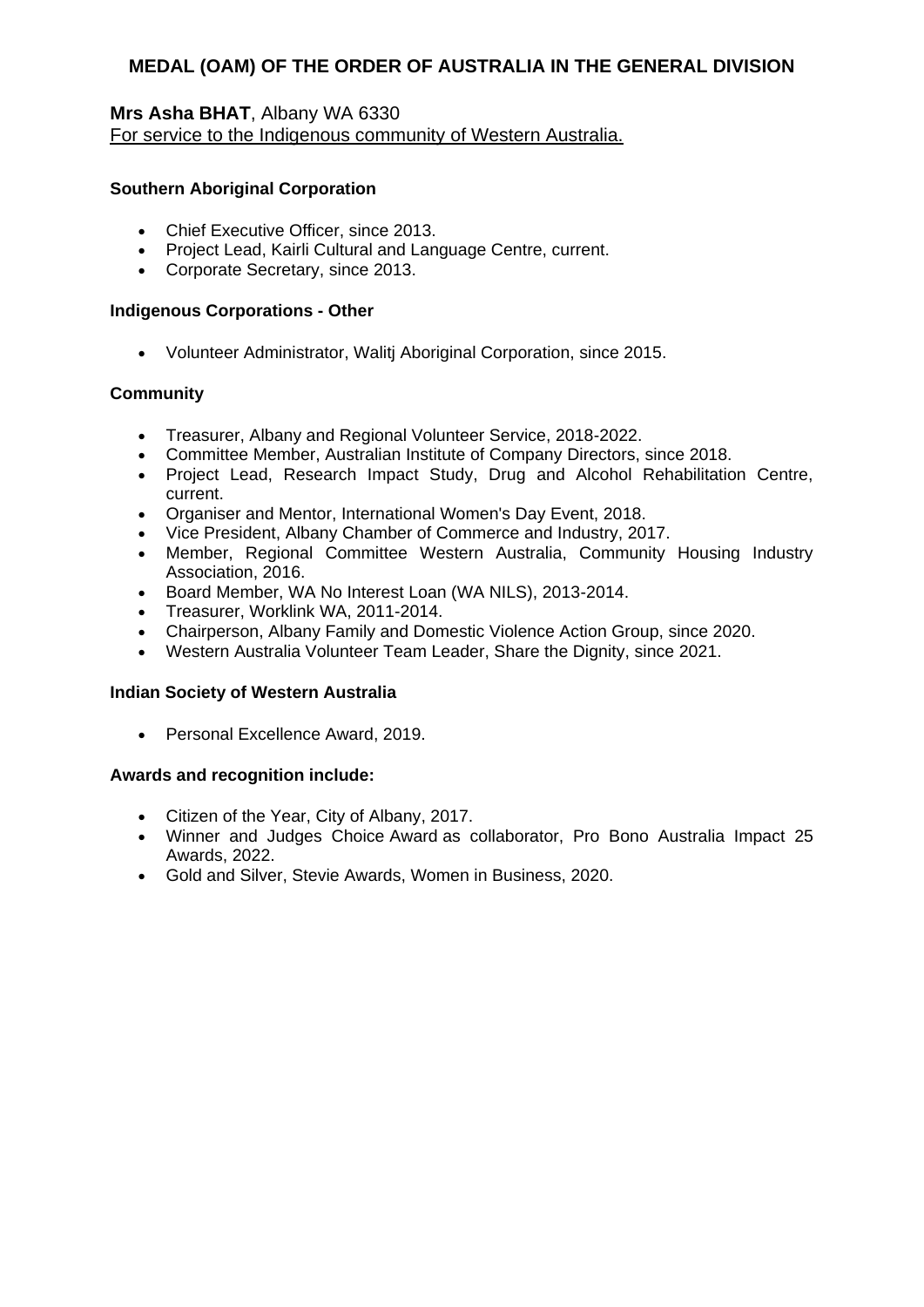### **Ms Judith Helen BLACKER**, Blackstone QLD 4304 For service to social welfare organisations.

#### **St Mary's Ipswich Conference, Society of St Vincent de Paul**

- Vice President, since 2019.
- President, 2016-2019.
- Organiser, Community Christmas Hampers, since 2016.
- Volunteer, In Home Assistance and the Old Welfare Centre, 2012-2020.
- Volunteer, Community Support Centre, 2016-2019.
- Member, since 2012.

#### **Society of St Vincent de Paul - Other**

- Foundation Assistant, Rosewood Welfare Centre, Rosewood Conference, since 2019.
- Member, Sacred Heart, Booval Conference, 2012-2015.
- Member, Ipswich Regional Centre, 2016-2019.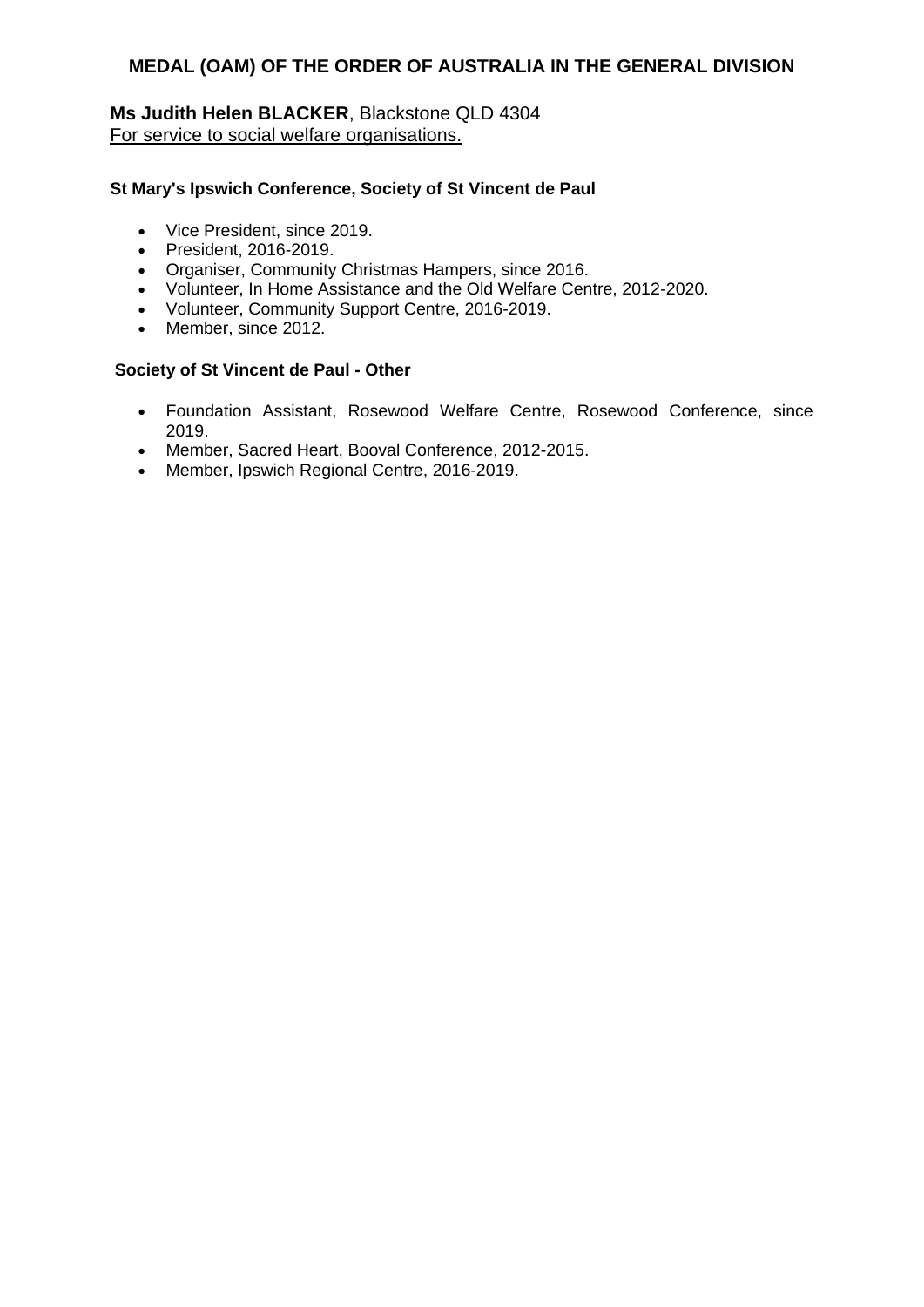**Mr William Douglas BLAIKIE**, Walang NSW 2795 For service to the performing arts.

#### **Community Theatre**

- Director, regional and local theatre productions, Bathurst and Western NSW.
- Theatre Director, teacher, performing mask designer and maker, since 1980.
- Lecturer and Former Acting Head, Theatre/Media, Bathurst Campus, Charles Sturt University, 1983-2003.
- Volunteer Adjudicator, regional theatre competitions.
- Former invited guest adjudicator, New Zealand National Circus School.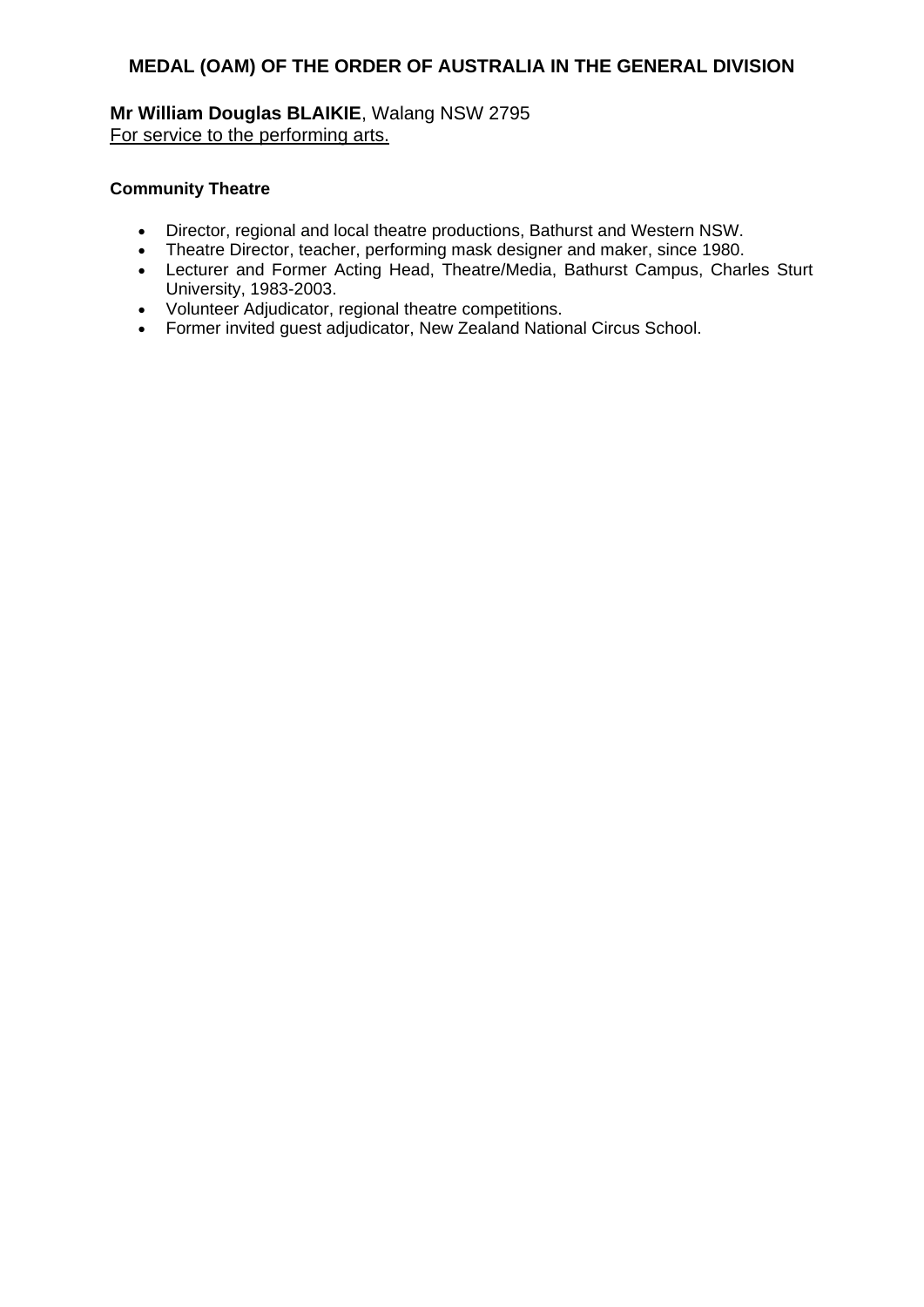### **Mr Mark BLANKFIELD**, Toorak VIC 3142 For service to the Jewish community of Victoria.

### **Bialik College**

- Governor, since 2021.
- Senior Council Member, 2005-2020.
- Council Member, 1985-2020.
- Chair, Fee Relief Committee, 1985-2020.

#### **United Israel Appeal Victoria**

- Deputy Chair, 1997-2000.
- Cabinet Member, 1993-2000.
- Member, 1981-2008.

#### **Rotary Club of Richmond Hill**

- President, 1989-1990.
- Former District Governor Representative.
- Charter Member, 1987-2005.

#### **Business**

Chief Executive Officer, Real Flame, 1984-2016.

#### **Australian Solid Fuel and Wood Heating Association**

- Founding Member, 1984.
- Former Board Member.

- Federal Australian Askan Award, United Israel Appeal, 2008.
- Victorian Askan Award, United Israel Appeal, 2000.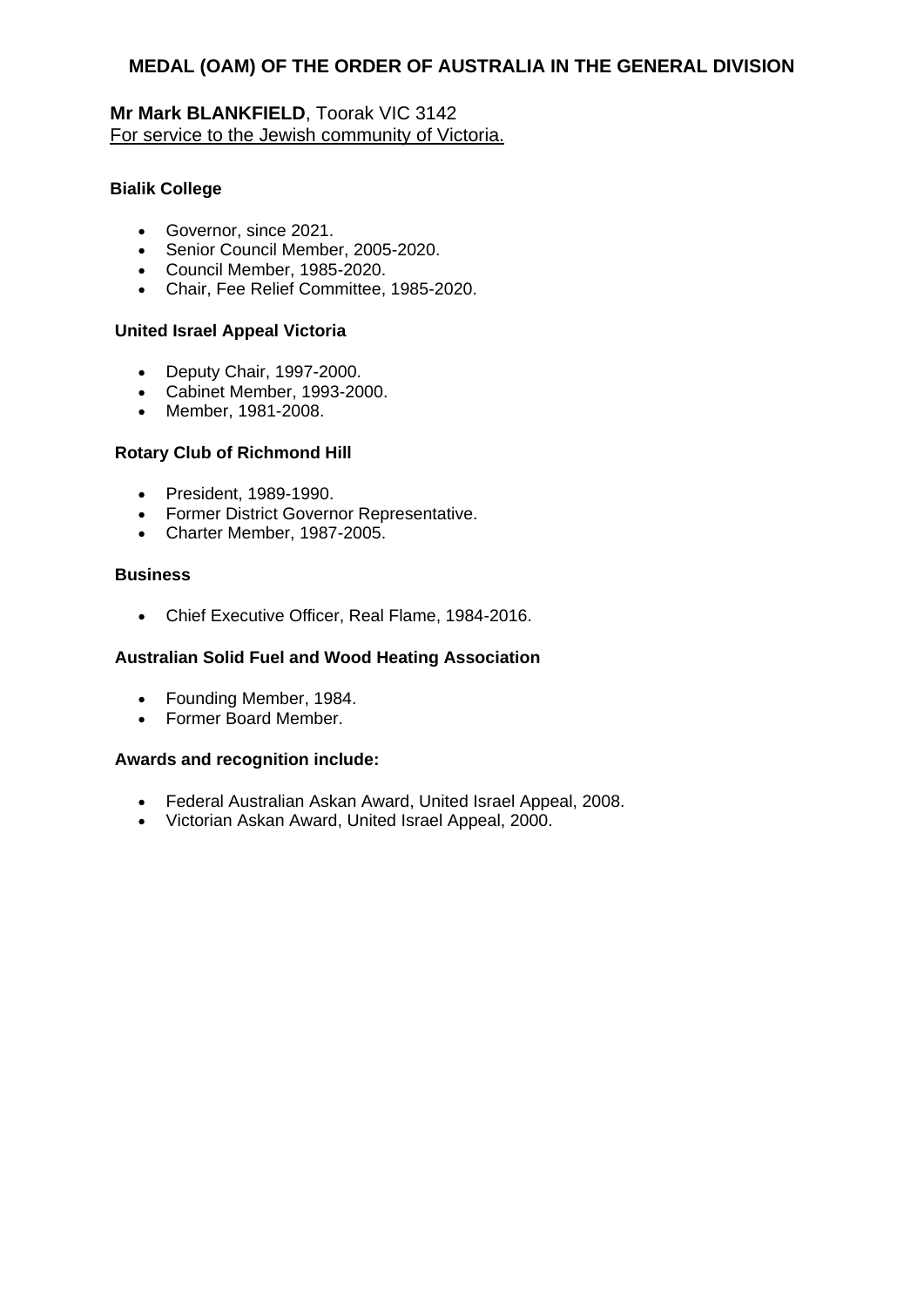**Mrs Boguslawa Aleksandra BLISZCZYK**, Essendon VIC 3040 For service to the Polish community of Victoria.

#### **Polish Catholic Church in Australia**

- Founder, Polish Marian Shrine's Ladies Auxiliary, 1973.
- Former Member, Building and Fundraising Committee.

### **Community**

- Member, Friends of Polish Scouts Association, current.
- Member, PolArt Festival organising committee, 1984, 1997 and 2015.
- Member, Friends of Polonez, current.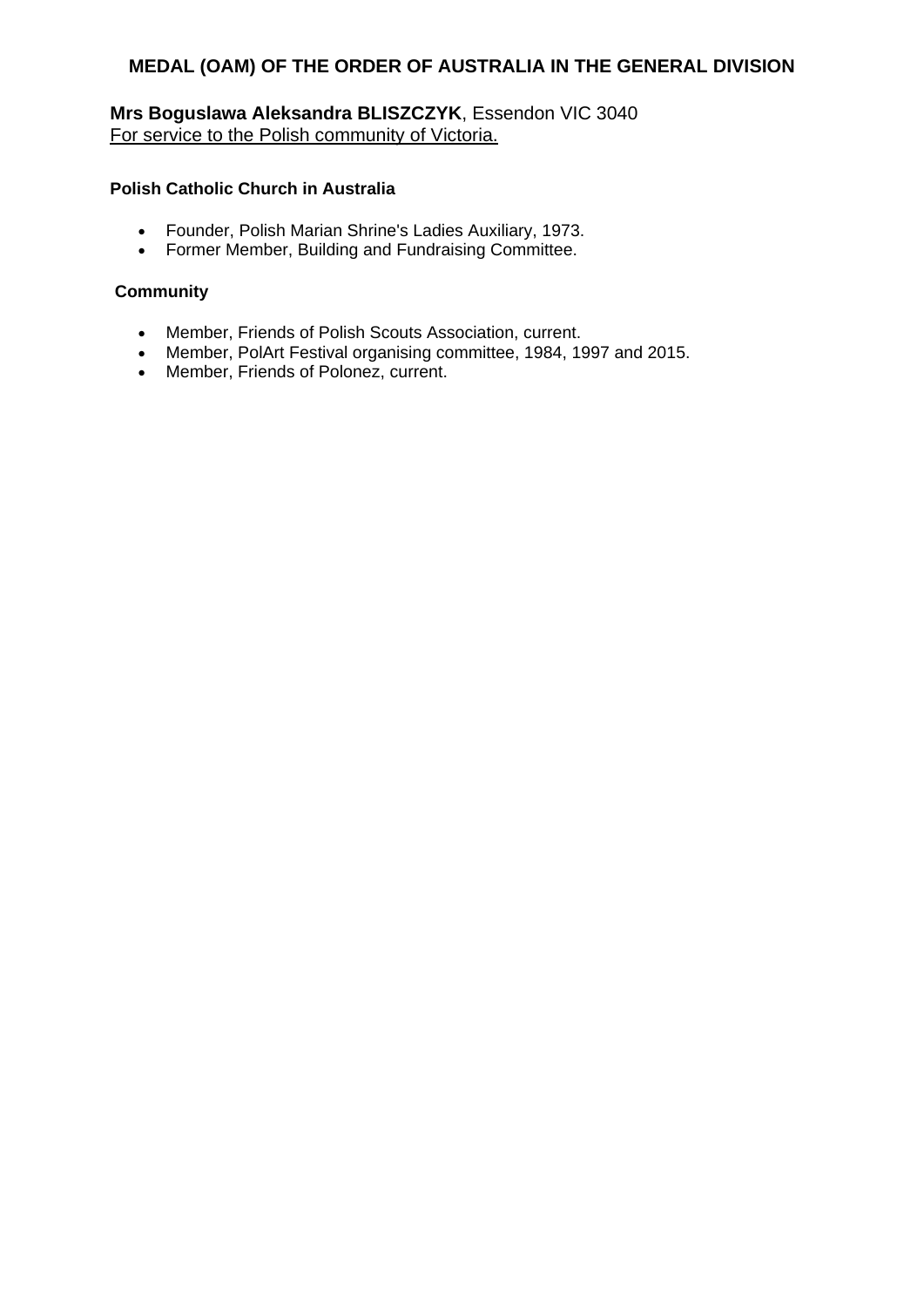### **Mr Geoffrey Walter BOEHM**, Wandana Heights VIC 3216 For service to the community through a range of roles.

#### **Lions Club of Geelong**

- President, 2016-2017, 2013-2014 and 2011-2012.
- Board Member, since 2009.
- Member, since 2009.
- Former Membership Director, two occasions.
- Former Lions Clubs International Foundation Club Coordinator.

### **St Luke's Congregation, Highton, Uniting Church in Australia**

- Parishioner, since 2000.
- Former Congregational Secretary.
- Former, Messy Church Activity Leader.
- Convenor, St Luke's Men's Shed, Highton, current.

### **Woodville District Basketball Club**

- President, 1995-1996.
- Life Member, 1997.
- Former Coach, Junior Teams.

### **West Beach Apex Club**

- Life Member, 1988.
- Member, 1981-1990.
- Former Secretary.
- Former President.

#### **Apex Australia Other**

- Member, 1973-1990.
- Former Director of Zone 8 Public Speaking.
- Former Fundraiser.

- James D Richardson Award, Australian Lions Foundation.
- Melvin Jones Fellow, Lions Clubs International Foundation.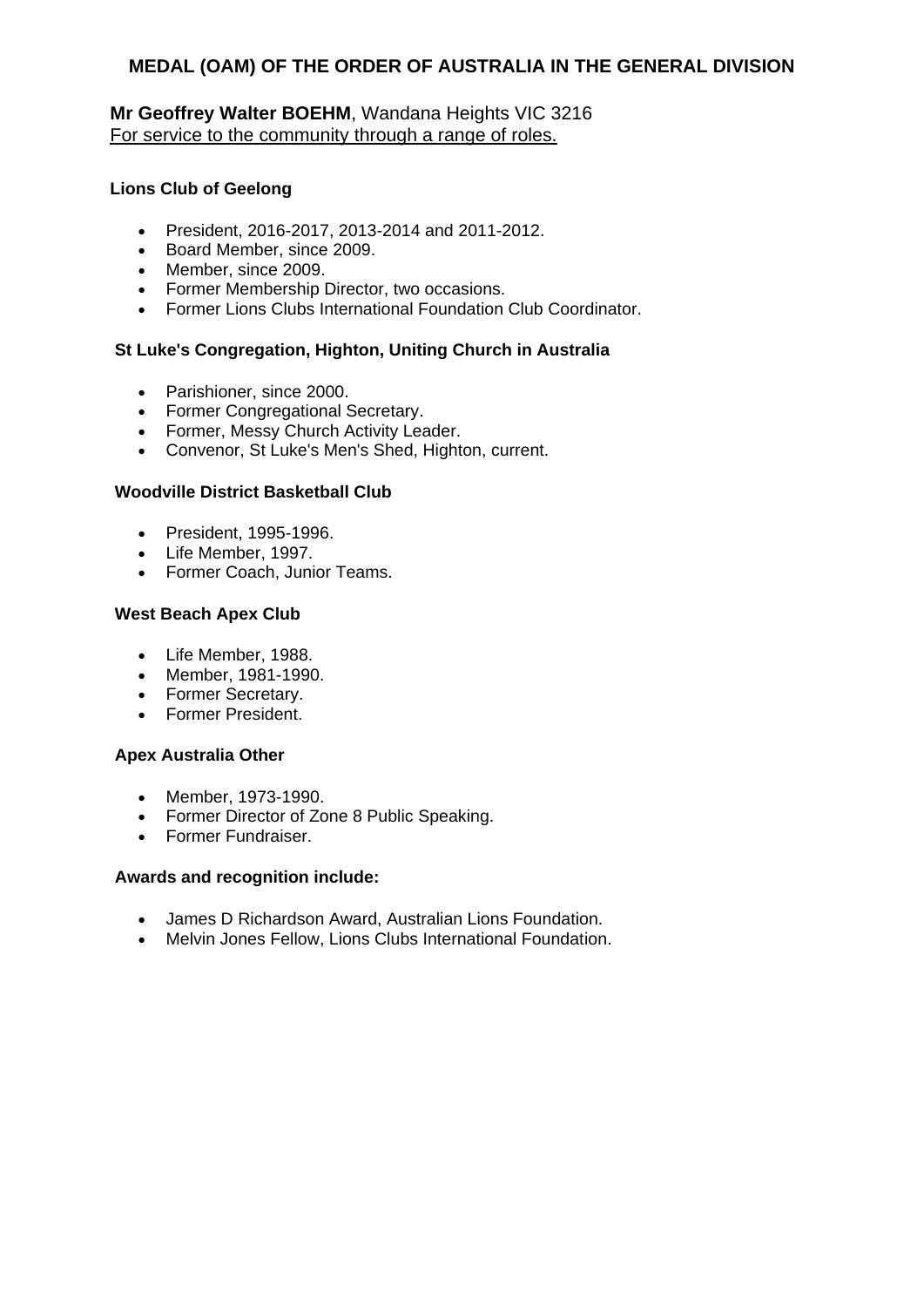### **Mr Joseph Anthony BOTTA**, Wahroonga NSW 2076 For service to the community through a range of organisations.

#### **Rotary Club of Sydney**

- Member, since 1980.
- Former Sergeant at Arms.
- Former Vice-Chair, Service and Awards Committee.
- Recipient, Paul Harris Fellowships, on four occasions.
- Organiser, Hyde Park ANZAC Day BBQ, 25 years.
- Managed, Rotary's Athletes Family Host Program, Sydney Olympic Games, 2000.

#### **Women's Community Shelters**

Volunteer Cook, since 2015.

### **Previous Roles**

- Manager, Chair and Fundraiser, Northside Broadcasting Cooperative Ltd 2NSB FM, 1992-2000.
- Former Coach and Manager, Junior Rugby Union Teams, Wahroonga Tigers.
- President, Normanhurst Boys High School Parents and Citizen's Association, four years.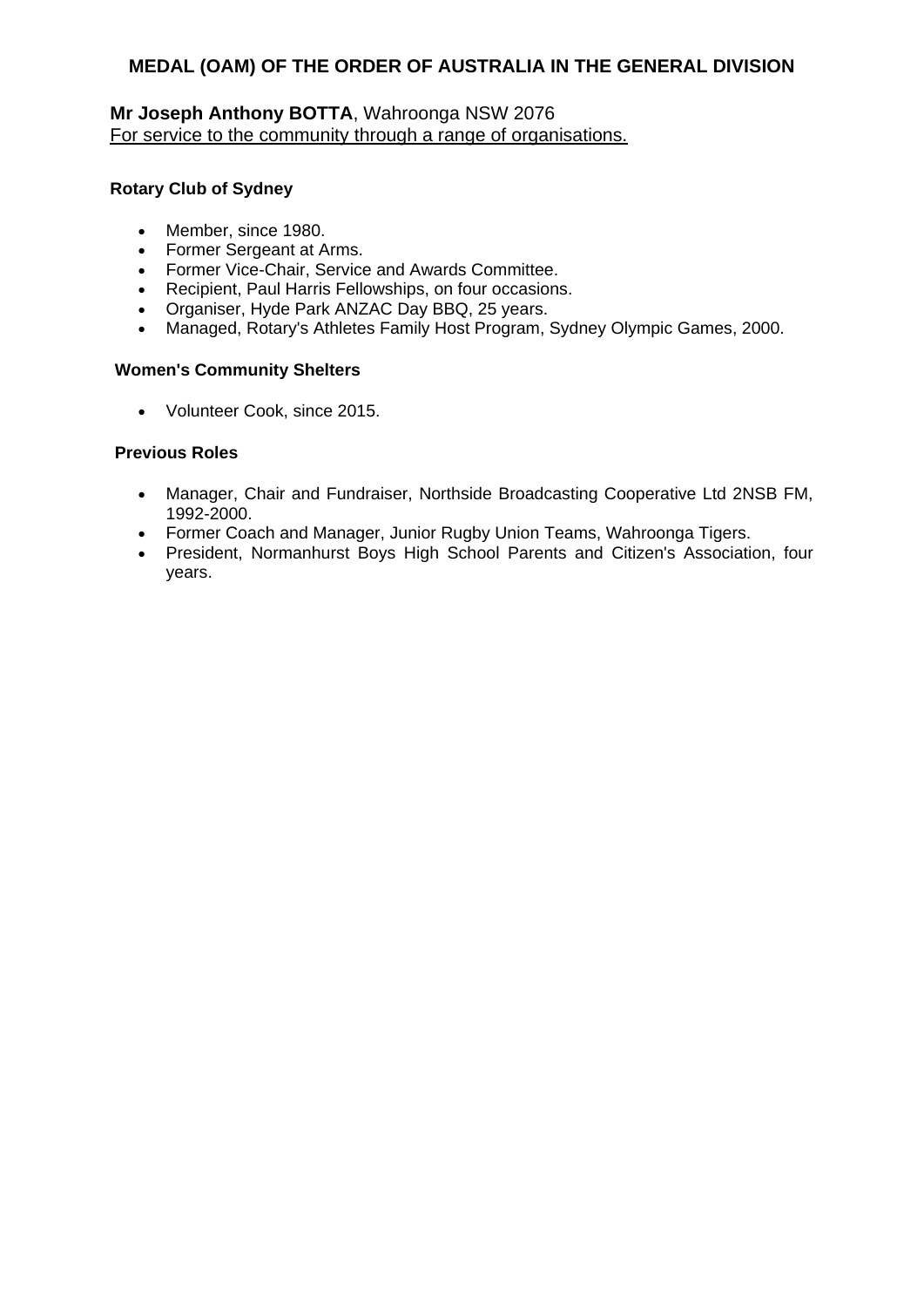### **Mr Graeme BOTTING**, Sheidow Park SA 5158 For service to the community of Hallett Cove.

#### **Lions Club of Hallett Cove and Districts, Lions International**

- Former President and Secretary.
- Membership District Coordinator, 3 years.
- Organiser, Annual Hallett Cove Anzac Dawn Service, current.
- Former Events Coordinator.
- National Membership Coordinator's Award, 2019.
- Doug Omond Membership Award, 2018.
- International Presidents Award, 2015 and 2016.
- Melvin Jones Fellowship, 2014 and 2015.
- Life Member, 2018.
- Member, since 2002.

#### **Lions International - Other**

- Global Membership Team Coordinator, Multi District 201C2, current.
- Board Member, Australian Multi District Advisory Board, current.

#### **Apex Club of Elanora (Hallett Cove)**

- Founding Member, 9 years.
- Held various executive positions including, President, Membership Director and Fundraising Director.

#### **Cove Sports and Community Club**

- Founding Member, 1986.
- Former Board Member.
- Former Club Patron.

#### **Community -Other**

- Volunteer, a range of local community events and organisations, over 40 years.
- Founding Chairman, Safety House Hallett Cove, circa 1980's.
- Chairman, Happy Valley Scout Group Fundraising Committee, 1988-1994.
- Chairman, Local Organising Committee, Australian Bicentennial Beacon, 1988.

- Joint Winner, Citizen of the Year, Marion City Council, 2020.
- Australian Government Volunteer Award, 2016.
- Southern Suburbs Volunteer Award, 2016.
- Unsung Hero Award Community Spirit, Marion City Council, 2015.
- Community Spirit Award Marion City Council, 2011 and 2015.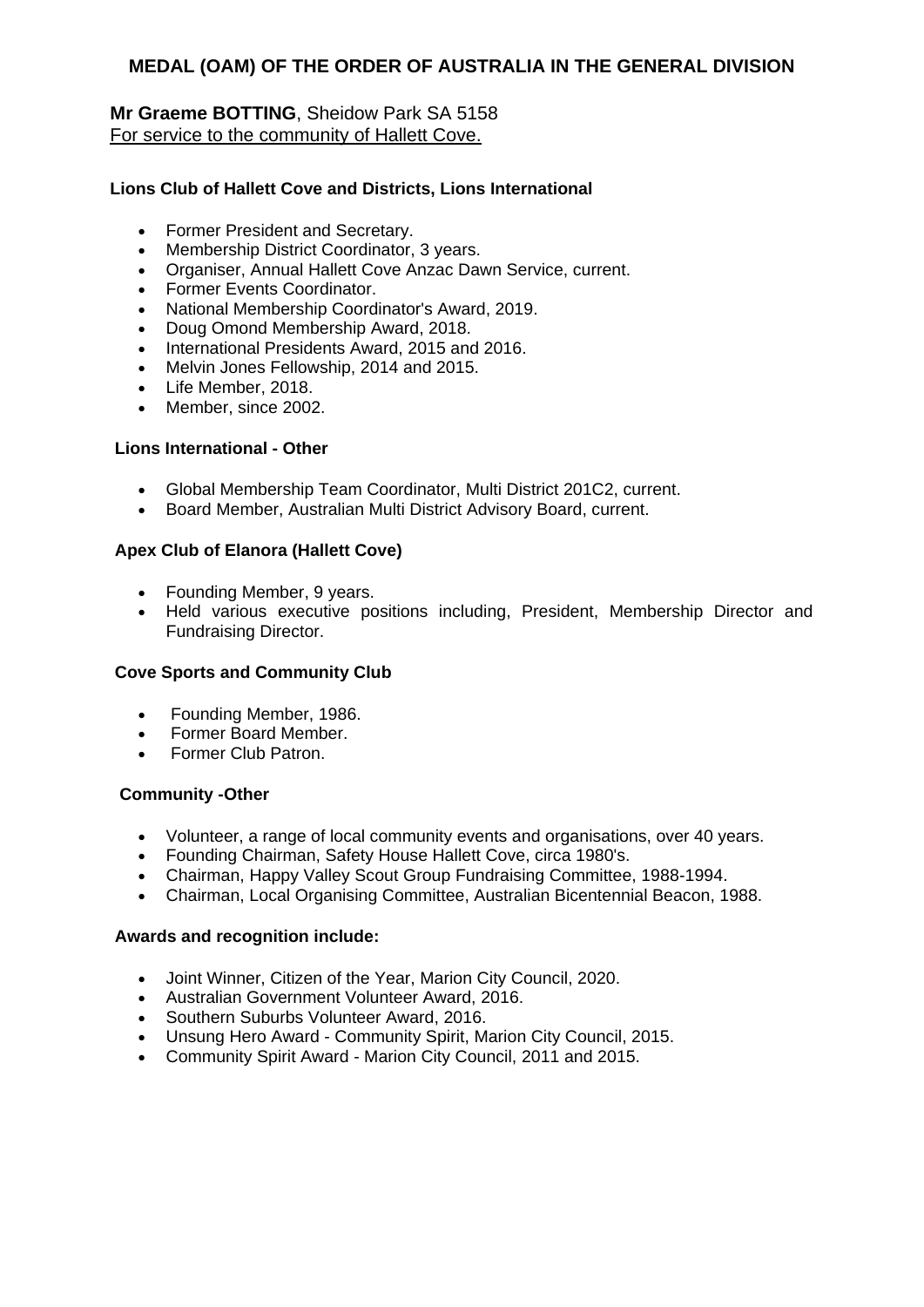### **Mr Kenneth Wilfred BOWEN**, Everard Park SA 5035 For service to the community through a range of organisations.

### **Roseworthy Old Collegians' Association**

- Treasurer, 2008.
- Immediate Past President, 2004-2005.
- President, 2002-2003.
- Secretary, 1999-2001.
- Vice President, 1998.

#### **Mount Gambier West Rotary Club**

• Inaugural President.

### **Community**

- Coordinator, Independent Community of Parkrose Village, current.
- Former President, South East Society of Dairy Technology.
- Former Chairman, Jamestown Primary School Committee.
- Former Member, Prospect Cricket Club.
- Former Member, Church Tennis Club.

#### **Jamestown Camera Club**

- Former President.
- Former Treasurer.
- **•** Former Committee Member.

#### **Professional**

Deputy Principal, TAFE Noarlunga, 1984.

#### **Awards and recognition include:**

 Roseworthy Old Collegians' Association Award of Merit, Roseworthy Agricultural School, University of Adelaide, 2007.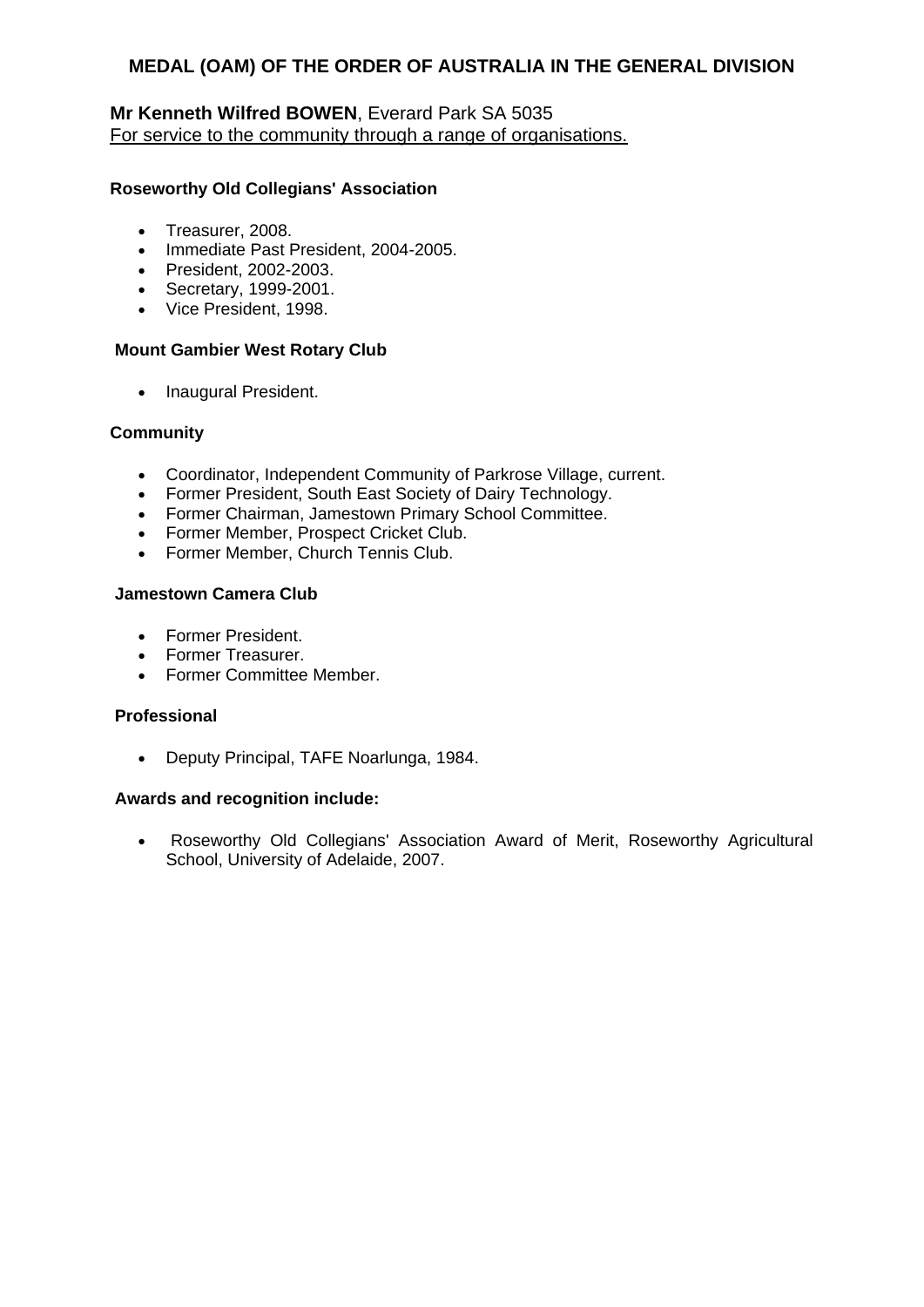### **Mr Stephen Craig BOWEN**, Albury NSW 2640 For service to the community of Albury-Wodonga.

#### **DJ Alliance Australasia Inc**

- Chairperson, 2013-2020.
- Vice-Chair, since 2020.
- Founding Member.

#### **Community**

- Fundraiser and Master of Ceremonies for various charitable organisations and events, ongoing.
- Founding Member, Country Hope Trust.
- Board of Director, Country Hope Trust, 2003-2010.
- Volunteer Firefighter, Glenellen Fire Brigade, New South Wales Rural Fire Service, since 2017 and Vice President, since 2019.
- Former Director, Aware Industries, Albury Wodonga Community College.
- Founding Member, Jigsaw Connection, 15 years.
- Honorary Member, Country Women's Association, 15 years.
- Patron, Albury Family Division, St John Ambulance, 15 years.

### **Professional**

 Owner and Managing Director, Master of Ceremonies and DJ Entertainer, Bowens Entertainment, since 1989.

#### **Local Government**

Deputy Mayor, Albury City, 2022.

#### **Awards - Australian Bridal Industry Academy**

- Master of Ceremonies New South Wales Winner, 2014.
- Disc Jockey New South Wales Winner, 2014.
- Designer of Dreams National Finalist, 2018-2019.

#### **Other awards and recognition include:**

- Inductee, Hall of Fame, Albury Wodonga Business Awards, 2021 and Winner, 1998 Hospitality/Tourism Award.
- New South Wales Premier's Bushfire Emergency Citation, New South Wales Rural Fire Service, 2019/2020.
- Citizen of the Year, City of Albury, 2007.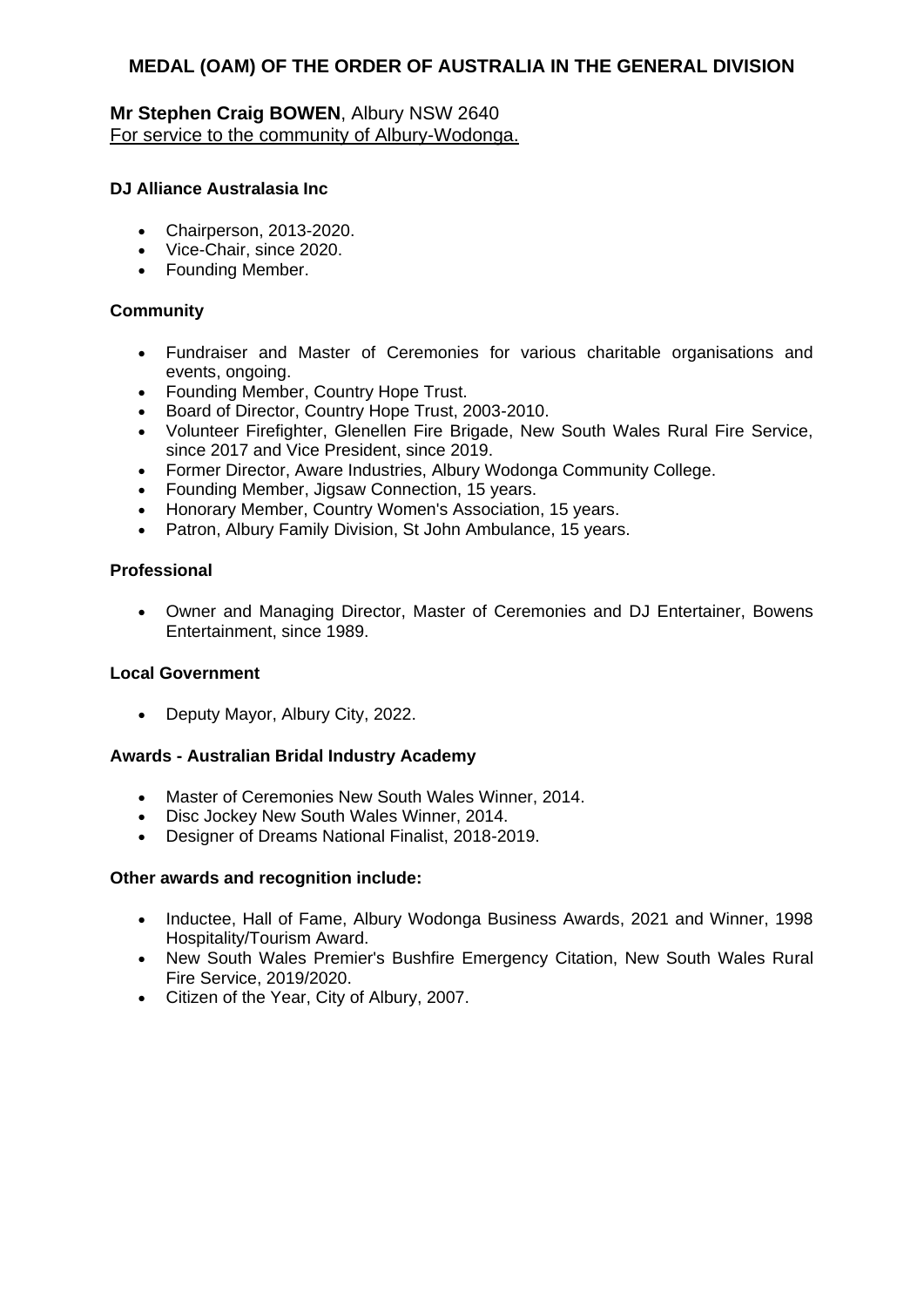### **Ms Rosemary Faye BOYD**, Greensborough VIC 3088 For service to people who are blind or have low vision.

#### **Retina Australia**

- Company Secretary, since 2016.
- Honorary Secretary, since 2013.
- Board Member, since 2008.
- Delegate, Retina International, since 2010.
- Organiser, Australian Retinitis Pigmentosa Conference, 2002 and 2015.
- Member, since 1987.

**Victorian Branch, Retina Australia** *(predecessor organisations Retina Australia (VIC) Inc. and the Retinitis Pigmentosa Society of Victoria)*

- Honorary Secretary, 2008-2019.
- Board Member, 1986-2019.

#### **Other**

- Executive Officer, Blind Citizens Australia, 2013-2015.
- Chairman, Ross House Association, 2009-2013.
- Past Program Manager, Teach for Australia.

#### **Department of Education and Training Victoria**

- Community Liaison Officer, North Eastern Victoria Region, since 2015.
- Policy Officer, 2009-2011.
- Principal, Deer Park Secondary College, 2006-2009.
- Assistant Principal, Mill Park Secondary College, 2001-2006 and Teacher, 1997- 2001.
- Teacher, Greensborough Secondary College, 1993-1996.
- Teacher, Watsonia High School, 1987-1992.
- Teacher, Gladstone Park High School, 1986-1987 and 1976-1983.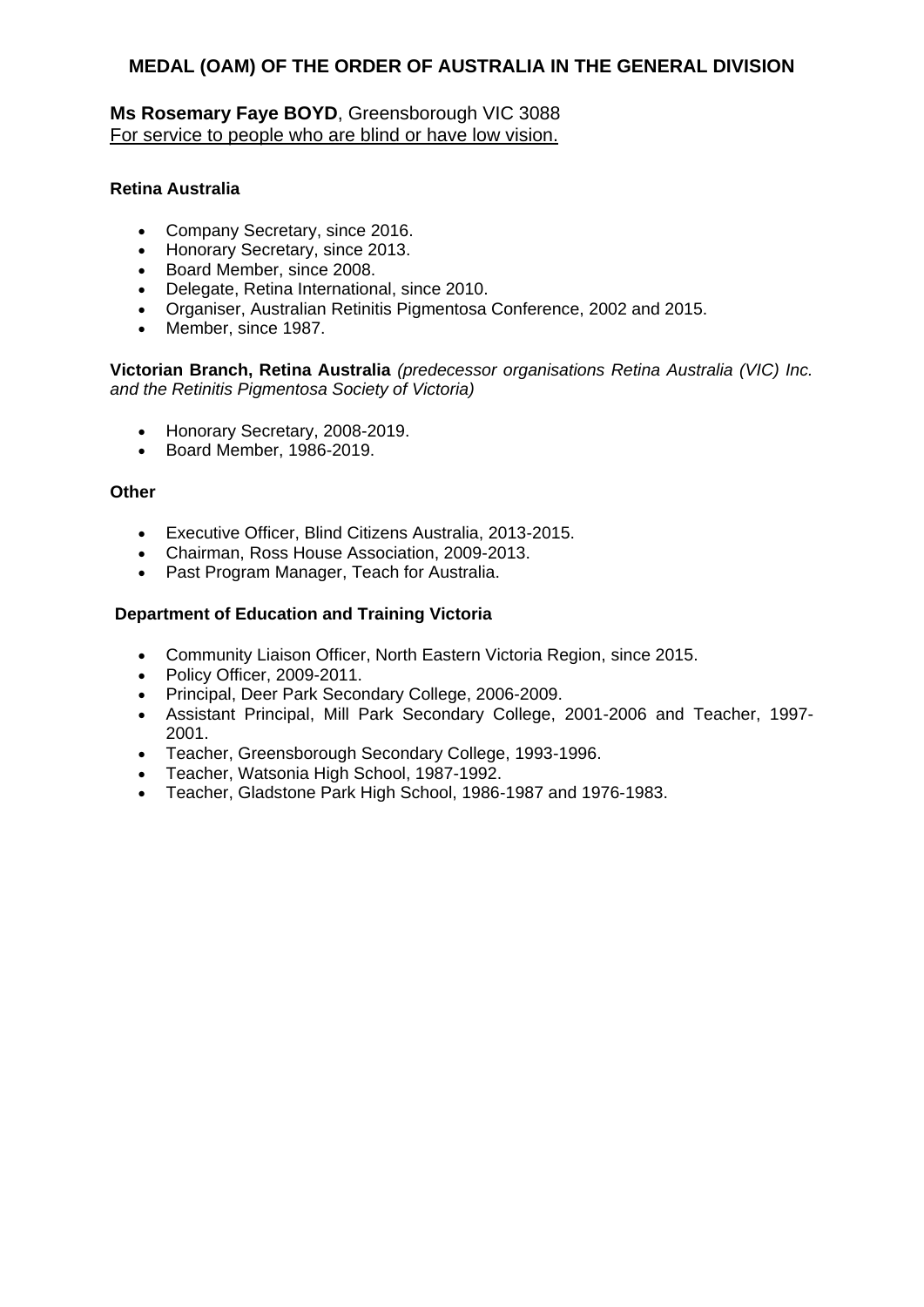**Mrs Joan BRATEL**, Balgowlah NSW 2093 For service to people with cerebral palsy.

#### **Cerebral Palsy Alliance**

- Clinical Psychologist, 1986-2021.
- Manager, Client Wellbeing, 1986-2021.
- Founder, Conductive Education Program.
- Founder, Individual and Family Support Program.

### **Publications**

- Co-Author, *Follow your instinct: parent insights on having a child with a disability*, Spastic Centre, 2009.
- Co-Author, *Domestic Violence and Children with Disabilities: Working Towards Enhancing Social Work Practice,* Routledge, 2006.
- Co-Author, *Supporting families: family well-being and children with disabilities*, School of Occupation and Leisure Sciences, University of Sydney, 2003.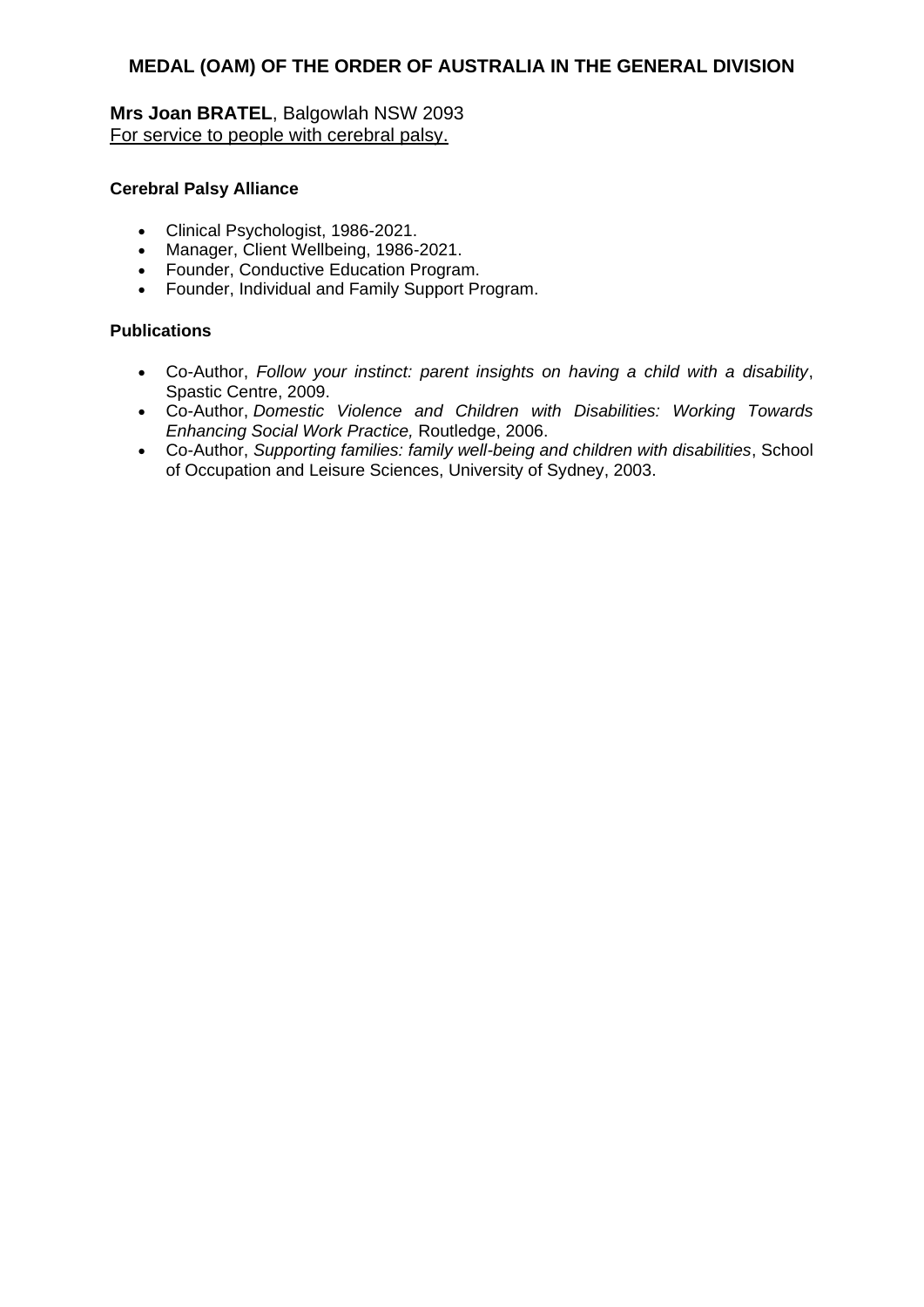# **Mr Graeme Victor BRAUMAN**, Brighton VIC 3186 For service to the community through a range of roles.

#### **The Riddiford Trust**

- Founding Director, since 2009.
- Managing Trustee, since 2009.
- Treasurer, since 2009.

#### **Awards Victoria**

- Deputy Chair, 2019.
- Director, since 2017.
- Member, Audit Finance and Risk Committee, current.

### **The Order of Australia Association Foundation**

- Former Treasurer.
- Former Honorary Accountant.

#### **Professional**

Director, Zanacorp Accounting Group Pty Ltd, 2007-2018.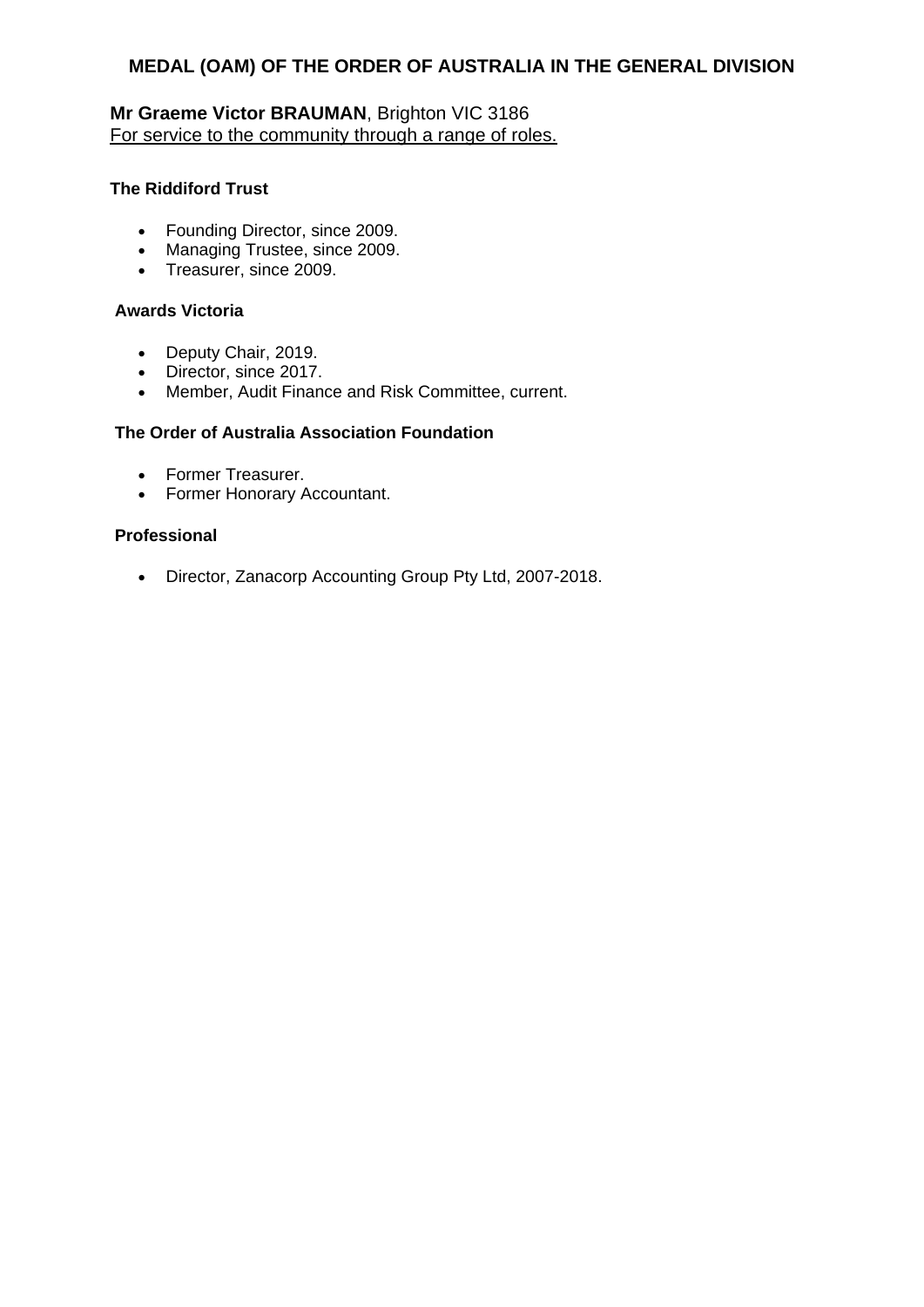### **Mrs Diane Kathleen BRENNAN**, Warwick WA 6024 For service to performing arts education.

#### **John Curtin College of the Arts**

- Drama Teacher, 1972-2002.
- Teacher, Tutor, Adjudicator and Speech Coach, current.

#### **Teaching**

- Drama Support Teacher, Albany State High School, current.
- Drama Support Teacher, Scotch College, current.
- Drama Support Teacher, Carmel College, current.
- Drama Support Teacher, St Mary's Anglican Girls School, current.

#### **The English Speaking Board Curriculum Western Australia**

• Former Executive Member.

#### **Inner Wheel Australia Karrinyup District A40**

- President, 2019-2021.
- Social Convenor, 2021-2022.
- Member, since 2003.

#### **Community**

- Former Fundraiser, Friends of West Australian Symphony Orchestra.
- Member, Karrinyup Probus Club.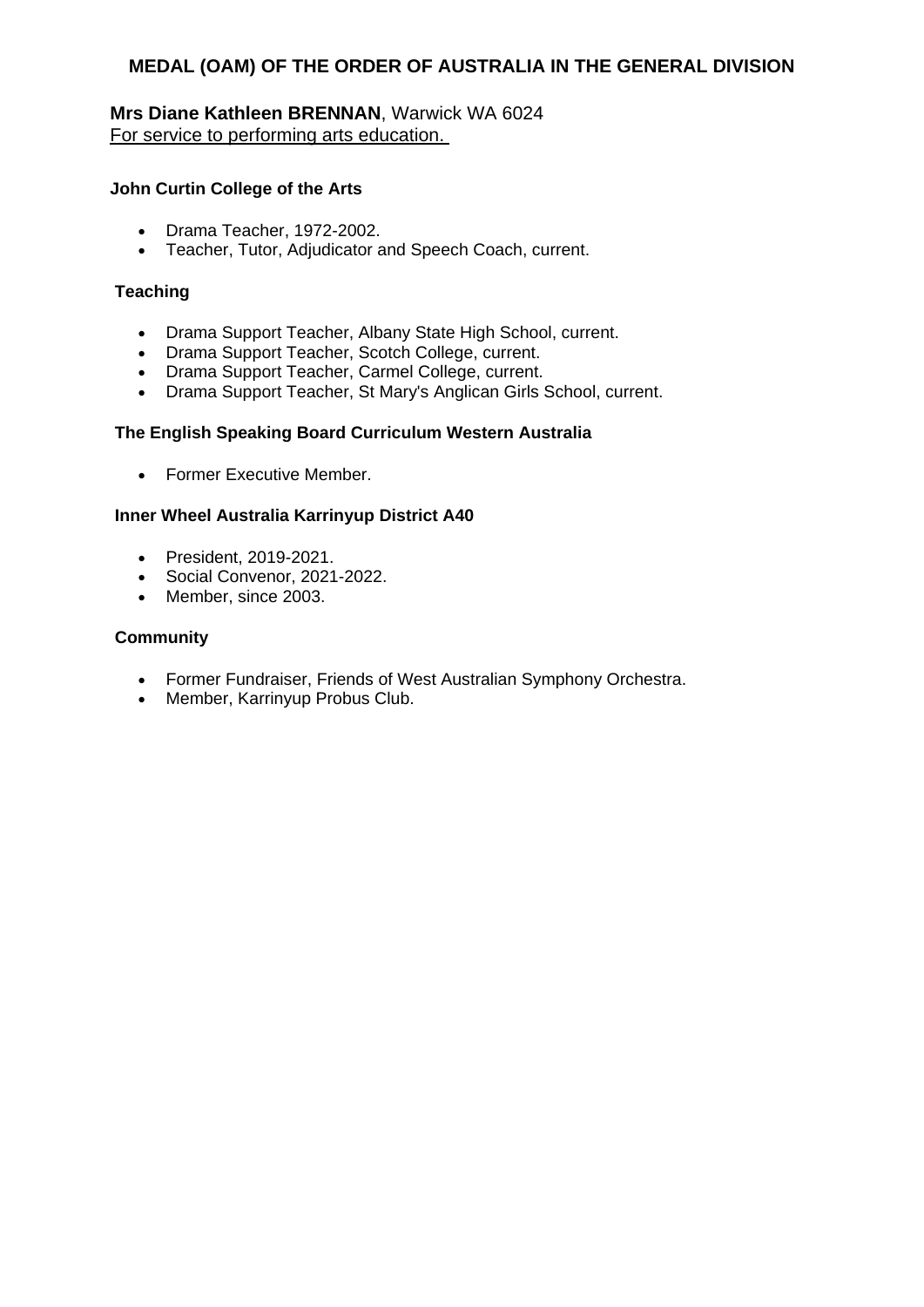### **Mr Anthony Hugh BRIGGS**, Palm Cove QLD 4879 For service to the cruising tourism industry.

### **Cruising Tourism Sector**

*Coral Princess Cruises (now known as Coral Expeditions)*

- Managing Director, 1984-2014.
- Founder, 1984.

### **Maritime Sector**

- Board Member, Australian Maritime Safety Authority, since 2018.
- Director, Shipowners' Mutual Protection and Indemnity Association, 15 years.
- Past Board Member, Association of Marine Park Tour Operators.
- Past Board Member, Cooperative Research Centre for the Ecological Sustainability of the Great Barrier Reef *(now known as the Reef and Rainforest Research Centre).*
- Master Class 3 (Trading), and Marine Engine Drive (Motor) Grade 1.

### **Community**

#### **Skal International Cairns**

- Past President.
- Member, since approximately 1995.

- Australian Tourism Award.
- Australian Small Business Award.
- Tropical North Queensland Tourism Award, 2008.
- Most Significant Contribution to Inbound Tourism Award.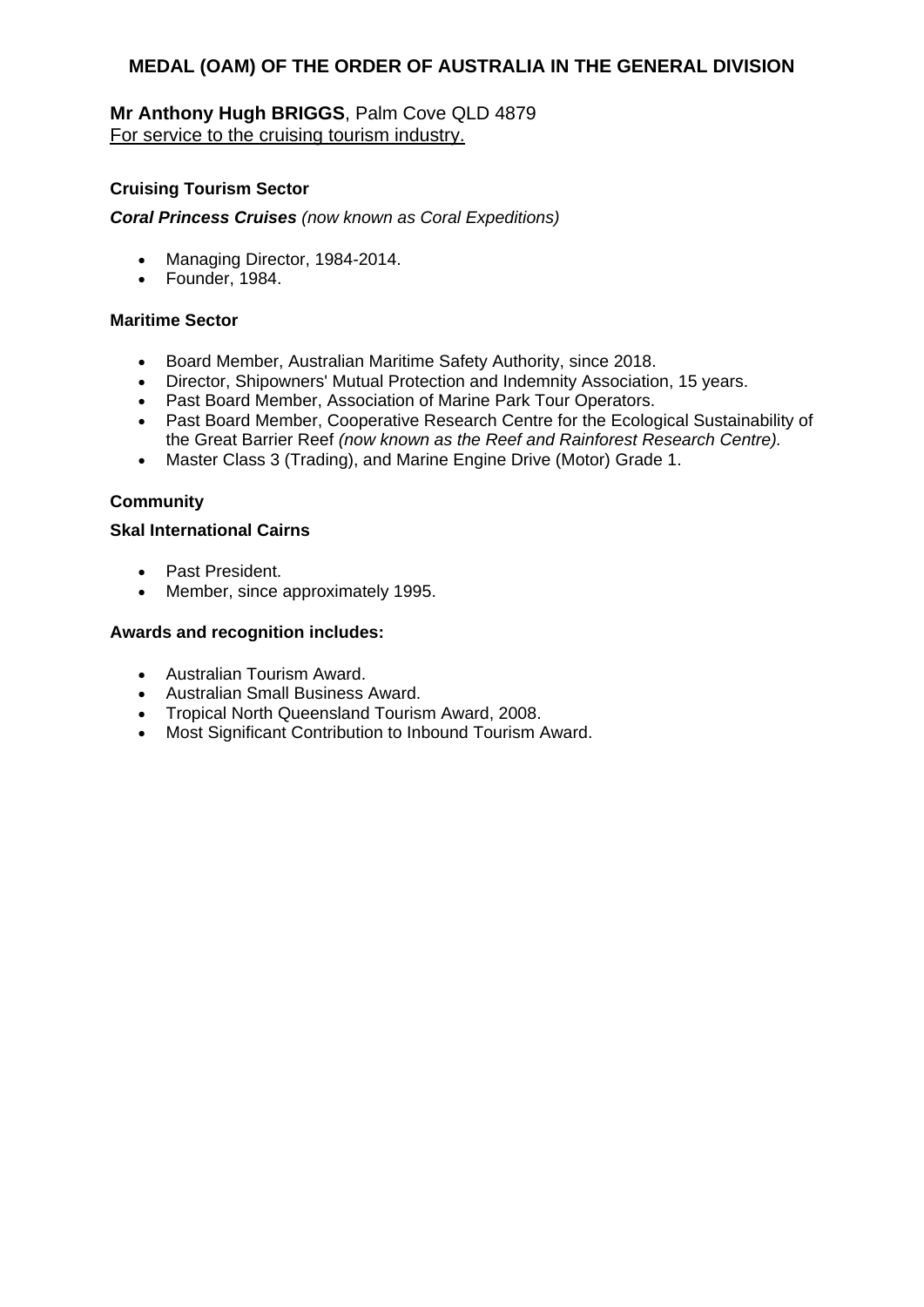### **Mr Alan David BRINKWORTH AFSM**, Terrey Hills NSW 2084 For service to emergency response organisations.

#### **New South Wales Rural Fire Service**

- Honorary Historian, since 2013.
- Manager, State Operations, 2010-2011.
- Manager, Operational Readiness, 2006-2010.
- Manager, Operations Policy and Standards, 2001-2006.
- Operations Officer, Coordination, 1998-2001.
- Deputy Regional Coordinator, Central East, 1998.
- Deputy Regional Coordinator, Castlereagh, 1997-1998.
- Planning Officer, Hunter, 1994-1997.
- Various other roles including: Chief Superintendent and Acting Assistant Commissioner.

### **Terrey Hills Brigade, New South Wales Rural Fire Service**

- Brigade Incident Management Team Officer, since 2013.
- Treasurer, 2008-2014, and since 2020.
- Historian, current.
- Captain, 1990-1993.
- Senior Deputy Captain, 1989-1990.
- Deputy Captain, 1986-1989 and 2019-2020.
- Volunteer Firefighter, since 1984.
- Volunteer Trainer.

#### **Warringah/Pittwater Rural Fire District, New South Wales Rural Fire Service**

- Deputy Group Captain, 1990-1994.
- Warringah Shire Training Officer, 1980-1991.

#### **Ingleside Brigade, New South Wales Rural Fire Service**

- Deputy Captain, 1981-1984.
- Volunteer Firefighter, 1980-1984.

#### **Belrose Brigade, New South Wales Rural Fire Service**

Volunteer Firefighter, 1972-1980.

#### **Other**

- Former Quantity Surveyor.
- Fellow, Royal Institution of Chartered Surveyors, 1986.

#### **Awards and recognition include:**

Australian Fire Service Medal, 1992.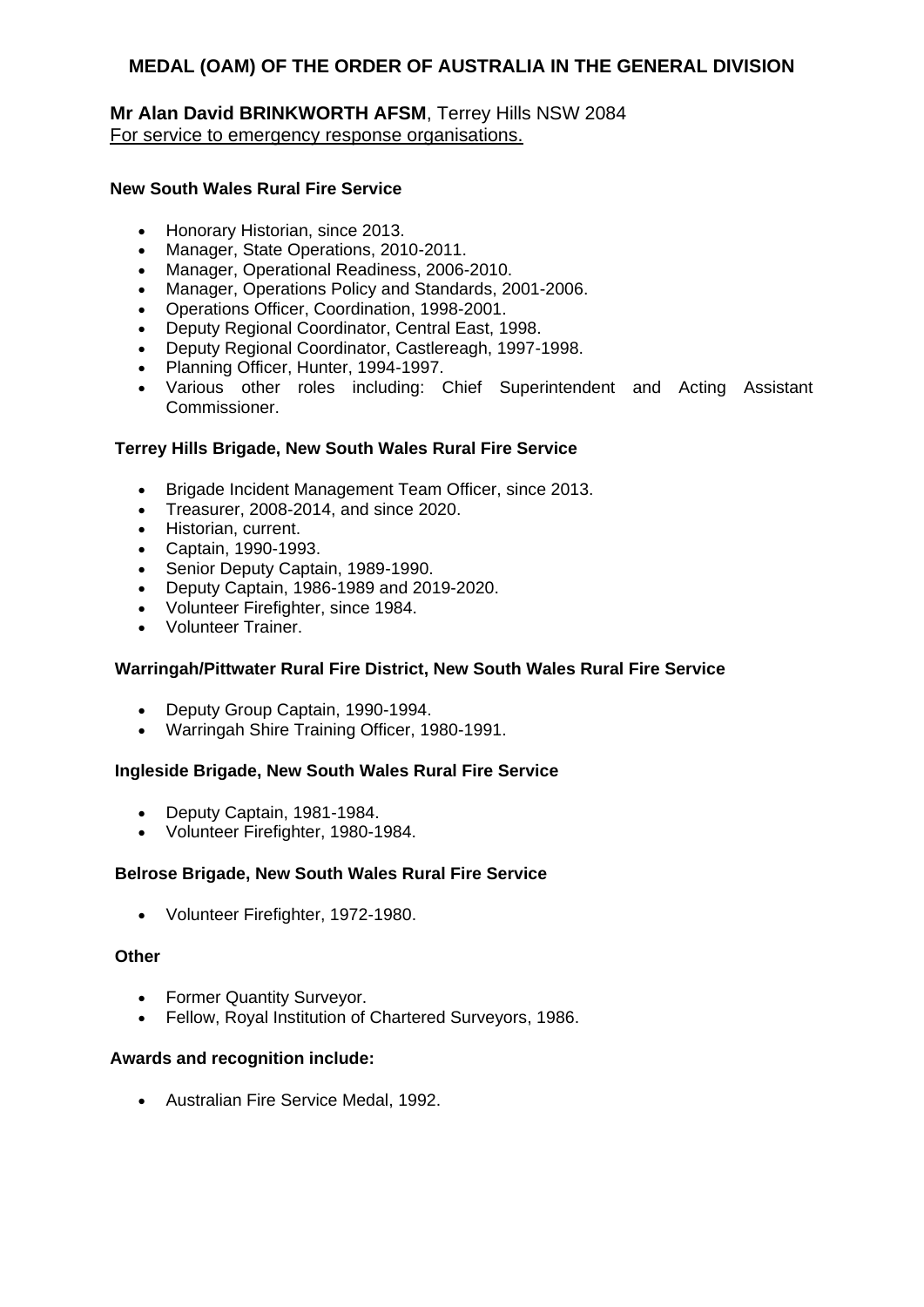### **Mr Desmond BROWN**, Sheffield TAS 7306 For service to tourism, and to the community.

#### **Kentish Arts Commerce Tourism Inc**

- President, and Committee Member, 2015-2021.
- Committee Member, Sheffield Arts Centre project, 2017-2020.
- Organiser, International Mural Fest Kentish Arts Festival, 2013-2020, founding Member, since 2000, and Co-organiser, Global Mural Conference, 2008.
- Founding Member and Organiser, Lumen (*formerly the Mount Roland Fire and Light Festival*), 2017-2021.
- Supporter, Skyfields Music Event, (at Eagles Nest Retreat), since 2015.

#### **Kentish Council**

- Councillor, 1996-2002.
- Past Deputy Mayor.

#### **Community - Other**

- President, Sheffield School Council, 1986-1990, and Member, 1985-1990.
- Advocate, Sheffield School Farm, 1988, and Member, Farm Committee, 25 years.
- President, local branch, Tasmanian Farmers Federation, c1970s.
- President, Sheffield Cricket Club, 1964.
- Sponsor, Sheffield Football Club and has had involvement with the Devonport Football Club.
- Parishioner, Sheffield and Lower Barrington Baptist Church, since 1950, and former Deacon.

#### **Business**

Managing Director and Owner, Eagles Nest Retreat, West Kentish, since 2000.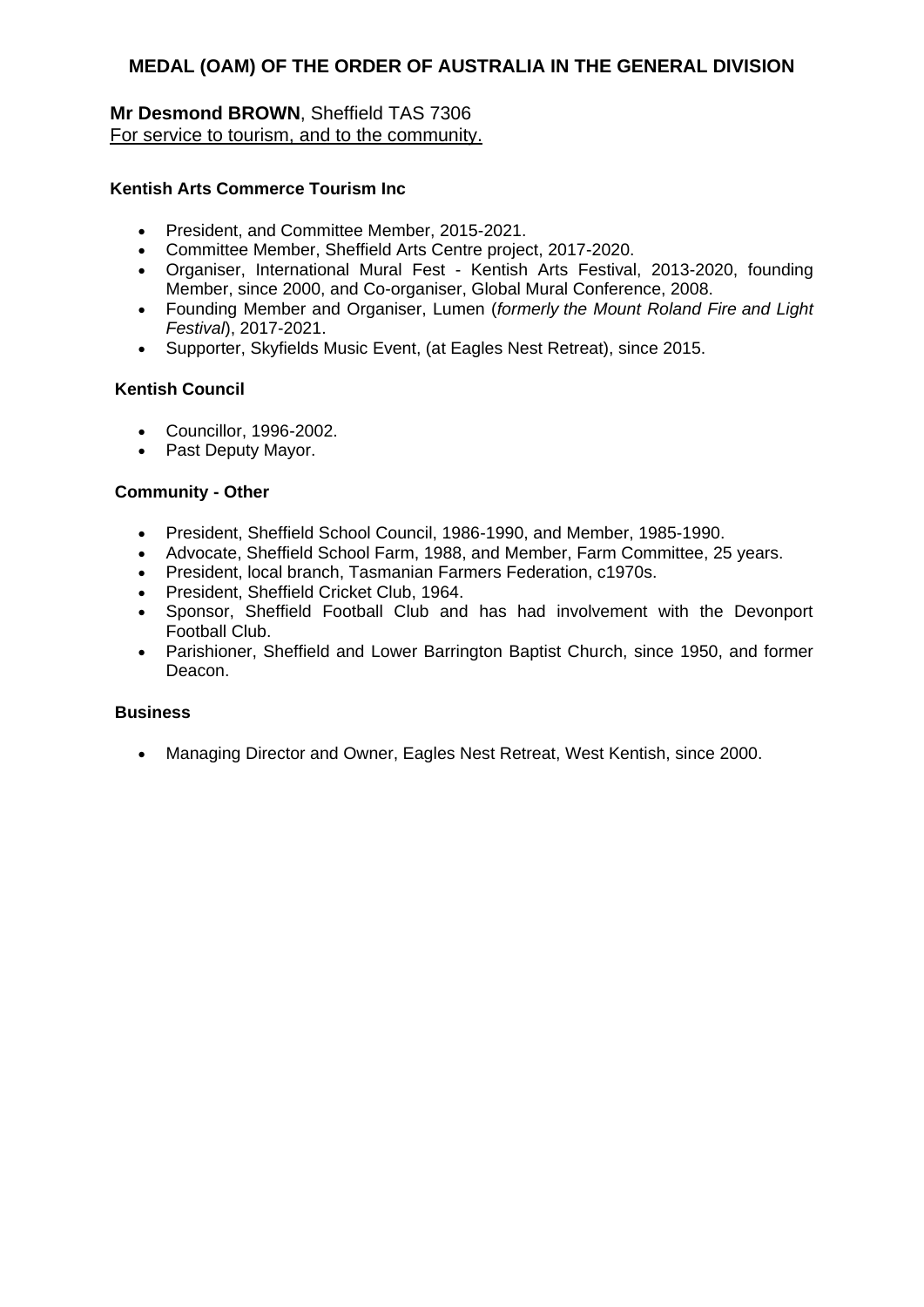### **Mrs Jean Mary BRUCE**, Success WA 6164 For service to the community through charitable organisations.

# **Community**

- Volunteer, Salvation Army South Lake and Cockburn Central, 2000-2017.
- Volunteer, Little Things for Tiny Tots, current.
- Volunteer, South Lake Ottey Family and Neighbourhood Centre, current.
- Volunteer, Perth Homeless Support Group, current.
- Volunteer, Homelessness; We Care, current.
- Volunteer, St Patrick's Community Support Centre, current.
- Volunteer, WISH Animal Rescue Perth and Native ARC, current.
- Volunteer, St John of God Murdoch Cancer Ward, current.

### **Education**

- Volunteer Education Assistant, Atwell Primary School, 2011-2012.
- Education Assistant, Our Lady of Mount Carmel School and Christ Church Grammar School, 1998-2000.
- Volunteer Education Assistant, Corpus Christi College, 1992-1998.
- Former Volunteer Education Assistant, Emmanuel Catholic College.

- City of Cockburn's Community Senior Citizen of the Year, 2021.
- Certificate of Appreciation, Volunteering Australia, 2013 and 2020.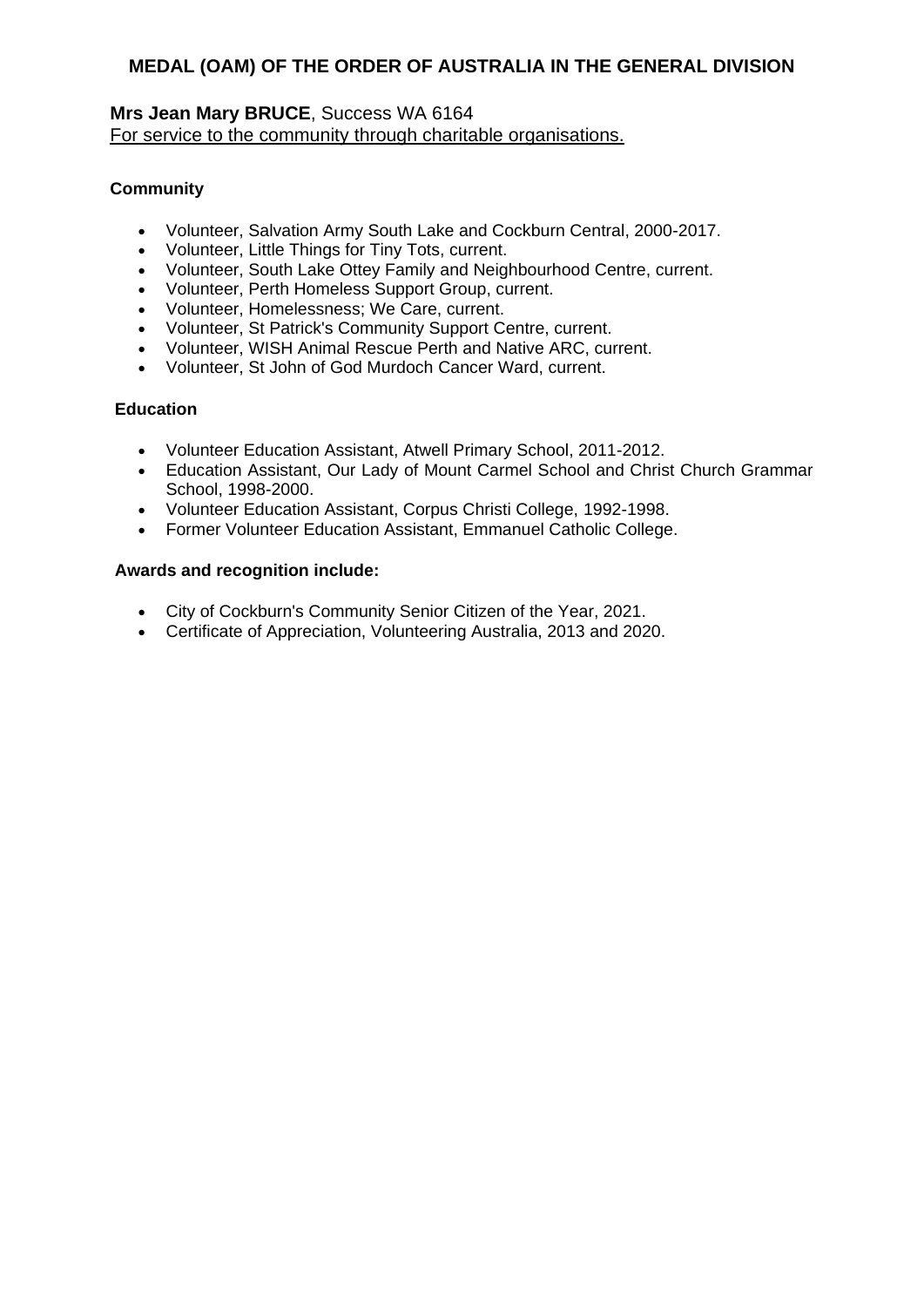### **Ms Helen Olga BRYANT**, Mount Lawley WA 6050 For service to the Jewish community of Western Australia.

### **Temple David Progressive Synagogue**

- President, 1994-1996, and 1998-2000.
- Board Member, Board of Management.
- Member, Rabbinic Search Committee.
- Principal Team Leader, Religion School, since 2017.
- Teacher and Team Leader, Temple David Religion School, since 1973.
- Chair, Ritual Committee, current.
- Teacher/ coordinator, Adult Education and conversion to Judaism class.
- Service Leader, Shabbat and Festival mornings.
- Teacher, bar and bat mitzvah students, since 1974.
- Life Member, current.
- Member, since 1973.

#### **National Council of Jewish Women Western Australia (NCJWAWA)**

- Executive Member, State and National Education Boards.
- Former Recipient, Women Achiever Award.

#### **Union of Progressive Judaism**

- Programme initiator /Coordinator of 2 major biennial conferences for progressive Jewish leadership in the Pacific Rim region - Sydney and Ballarat.
- Executive member.

#### **Australian Reform Zionist Association**

• Executive member.

### **English Explorer Pty Ltd**

Academic Director, current.

#### **Department of Education Western Australia**

- Teacher in Charge, Wheelchairs for Kids, in conjunction with the Christian Brothers' Outreach Programme, 1989-2006.
- Teacher in Charge, Off Campus Programme, Girrawheen/Balga Senior High School, 1989-2006.
- Former Indigenous Tutorial Assistance Scheme Teacher, Girrawheen Senior High School.
- Former Remedial Reading Specialist.
- Former Reading Specialist Teacher, Balcatta Senior High School.
- Former Reading Specialist Teacher, Lockridge Senior High School.

#### **Other**

 Youth Worker, coordinator of StreetsYde programme for alienated youth, YMCA Perth, 1985-1989.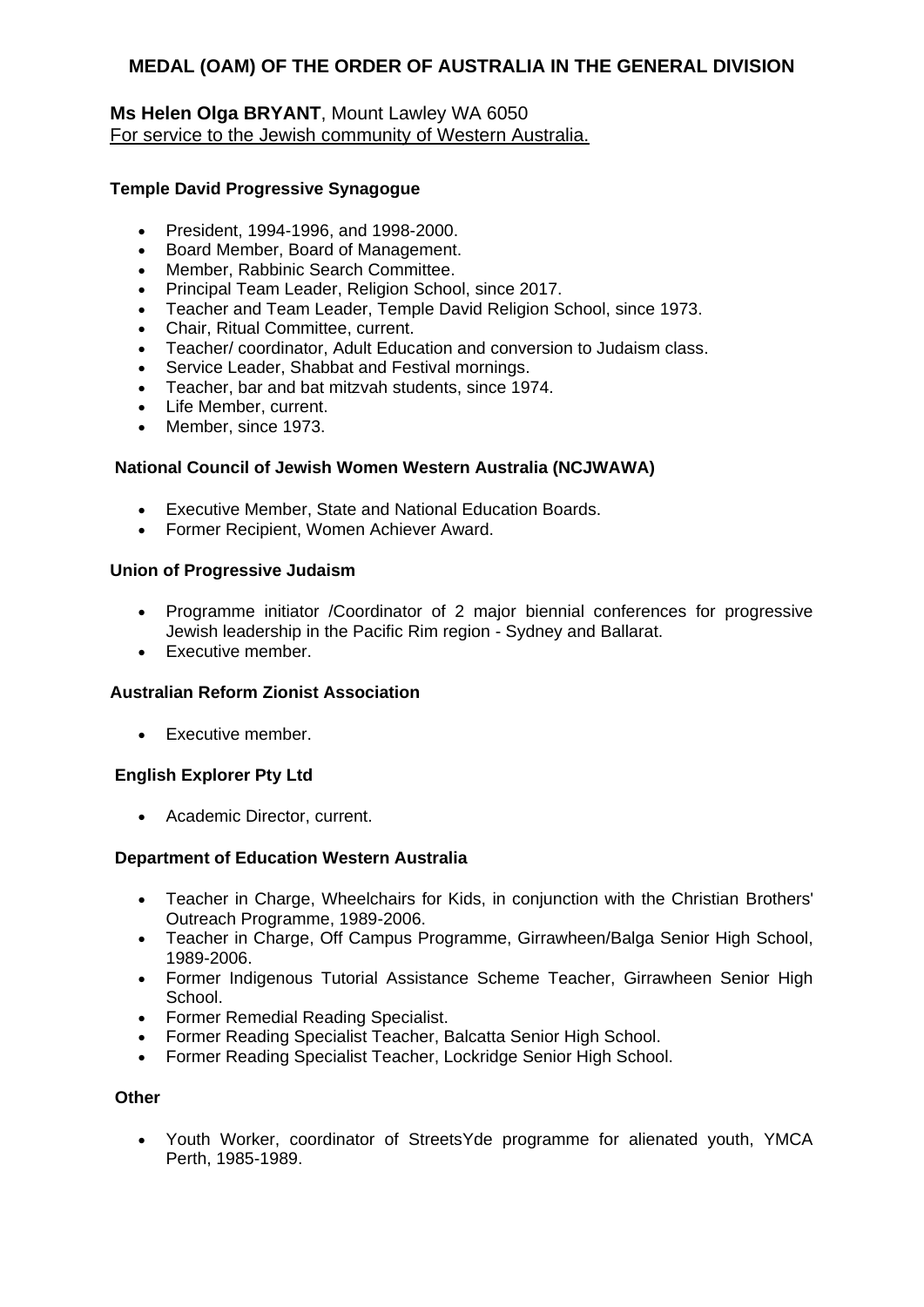- Vatik Award, Union for Progressive Judaism, 2018.
- NEiTA Award, Inauguaral winner, Secondary division 1994.
- Woman of Worth NCJWAWA.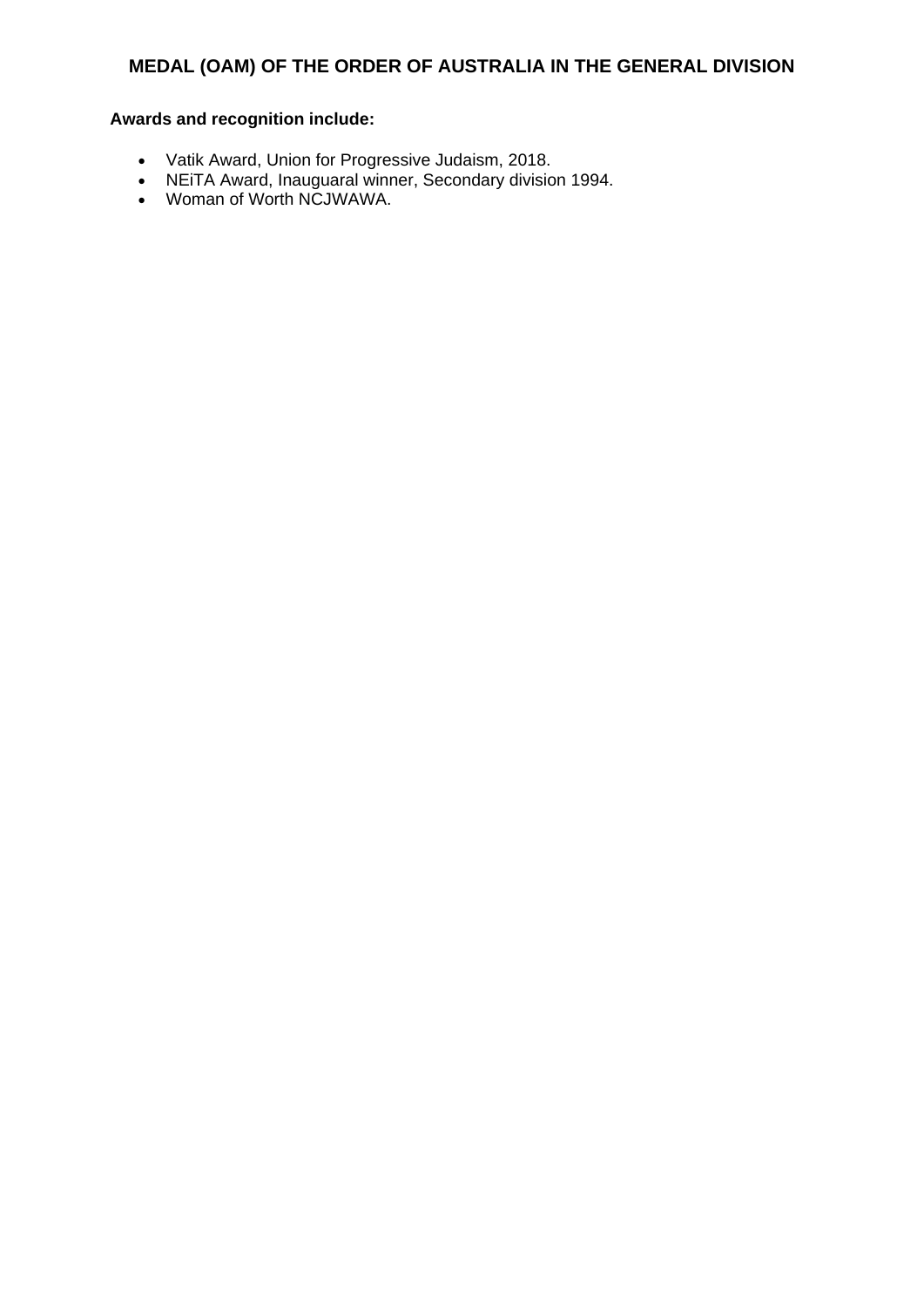**Ms Linda Rose BULL**, Melbourne VIC 3004 For service to the performing arts.

#### **Performing and Recording Artist**

- Member, Vika and Linda Bull, since 1994.
- Member, The ROCKwiz Orkestra, SBS TV, c2005-2016.
- Co-Presenter, TV series, Pacific Stories, ABC2, 2005.
- Member, The Black Sorrows, 1988-1994.
- Member, The Honeymooners (Vika and Linda), and Sophisticated Boom, 1987.
- Various guest appearances and collaborations with a range of artists, and toured internationally, since 1987.

#### **Covid-19 Related Performances**

- Ambassador, Performer and Supporter, unemployed roadies and musical engineers, *The Roadie Show*, Roady4Roadies, 2021 and 2020.
- Performer, on-line, 'Sunday Sessions', 2020.
- Performer, *Amazing Grace*, International Nurses Day, Australian Nursing and Midwifery Federation, 2020.
- Performer, *Music from the Home Front*, Anzac Day, Channel 9, 9Now, and YouTube, 2020.

#### **Albums**

- *The Wait*, 2021.
- *'Akilotoa - Anthology 1994-2006*, 2020.
- *Sunday (The Gospel According to Iso*), 2020.
- *Vika & Linda: Live 2011*, 2011.
- *Vika & Linda: Live 2010*, 2010.
- *Between Two Shores*, 2006.
- *Tell the Angels*, 2004.
- *Love is Mighty Close*, 2002.
- *Live and Acoustic*, 2000.
- *Two Wings*, 1999.
- *At the Mouth of the River*, 1996.
- *Princess Tabu*, 1996.
- *Vika and Linda*, 1994.
- Contributor, *The Seven Deadly Sins* series, soundtrack, ABC Music, 1993.

- Best Independent Blues and Roots Album or EP, *Sunday (The Gospel According to Iso)*, Australian Independent Record Awards, 2021.
- Australian Record Industry Award, *Anthology Akilotoa*, Number 1 Status for Sales in Australia, 2020.
- Member, Music Victoria Hall of Fame, since 2019.
- Special Recognition Award, Pacific MUSIC Awards, New Zealand, 2016.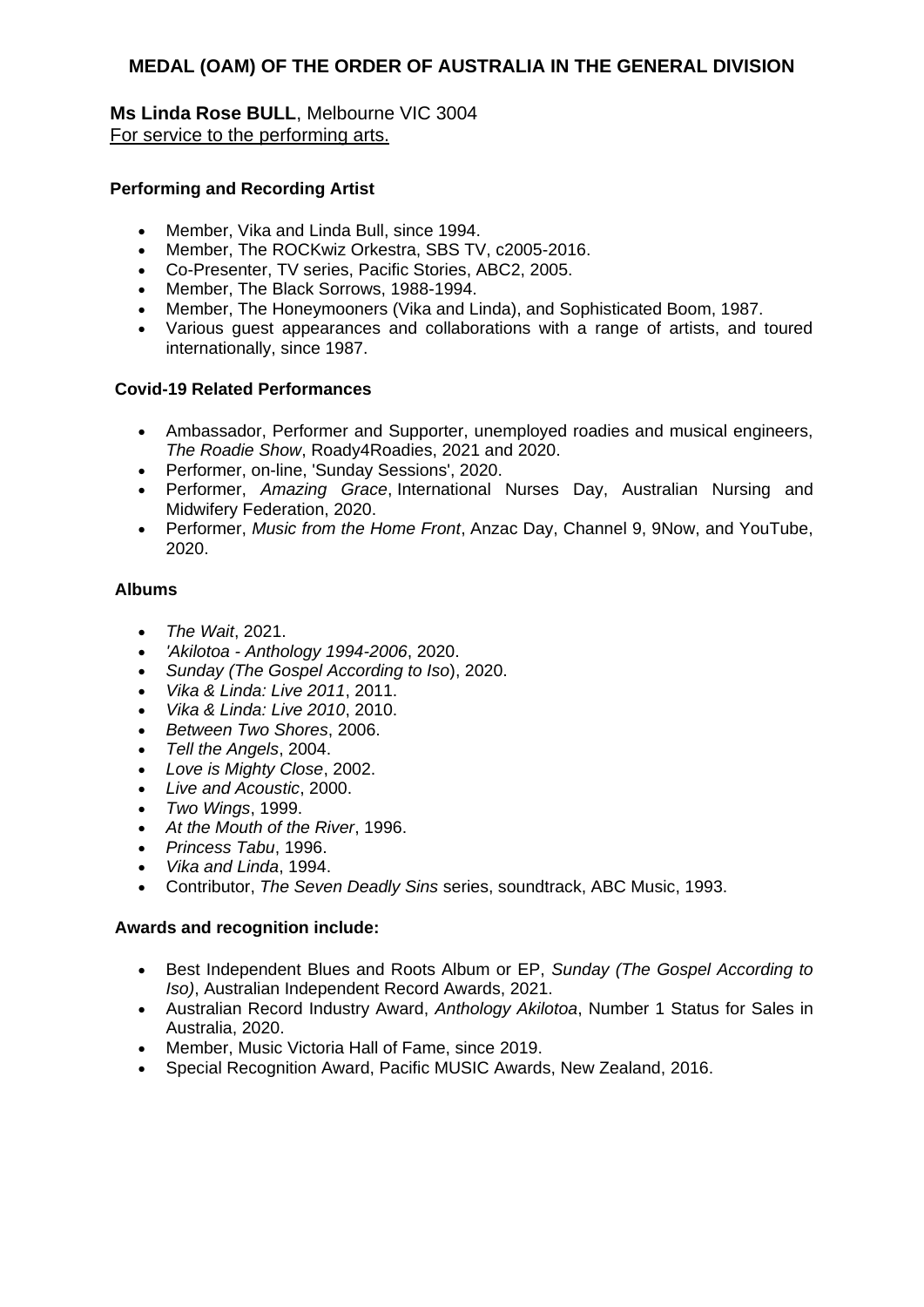**Ms Vika Veiongo BULL**, Melbourne VIC 3004 For service to the performing arts.

#### **Performing and Recording Artist**

- Member, Vika and Linda Bull, since 1994.
- Member, The Rockwiz Orkestra, SBS TV, c2005-2016.
- Co-Presenter, TV series, Pacific Stories, ABC2, 2005.
- Member, The Black Sorrows, 1988-1994.
- Member, The Honeymooners (Vika and Linda), and Sophisticated Boom, 1986-1987.
- Various guest appearances and collaborations with a range of artists, and toured internationally, since 1987.
- Member, Fear of Flying, 1984-1987.
- Member, Blue Tomatoes, 1983.

### **Covid-19 Related Performances**

- Ambassador, Performer and Supporter, unemployed roadies and musical engineers, *The Roadie Show*, Roady4Roadies, 2021 and 2020.
- Performer, on-line, 'Sunday Sessions', 2020.
- Performer, *Amazing Grace*, International Nurses Day, Australian Nursing and Midwifery Federation, 2020.
- Performer, *Music from The Home Front*, Anzac Day, Channel 9, 9Now, and YouTube, 2020.

#### **Albums**

- *The Wait*, 2021.
- *'Akilotoa - Anthology* 1994-2006, 2020.
- *Sunday (The Gospel According to Iso*), 2020.
- *Vika and Linda: Live 2011*, 2011.
- *Vika and Linda: Live 2010*, 2010.
- *Between Two Shores*, 2006.
- *Tell the Angels*, 2004.
- *Love is Mighty Close*, 2002.
- *Live and Acoustic*, 2000.
- *Two Wings*, 1999.
- *At the Mouth of the River*, 1996.
- *Princess Tabu*, 1996.
- *Vika and Linda*, 1994.
- Contributor, *The Seven Deadly Sins series*, soundtrack, ABC Music, 1993.

- Best Independent Blues and Roots Album or EP, *Sunday (The Gospel According to Iso)*, Australian Independent Record Awards, 2021.
- Australian Record Industry Award, *'Akilotoa - Anthology 1994-2006*, Number 1 Status for Sales in Australia, 2020.
- Member, Music Victoria Hall of Fame, since 2019.
- Special Recognition Award, Pacific Music Awards, New Zealand, 2016.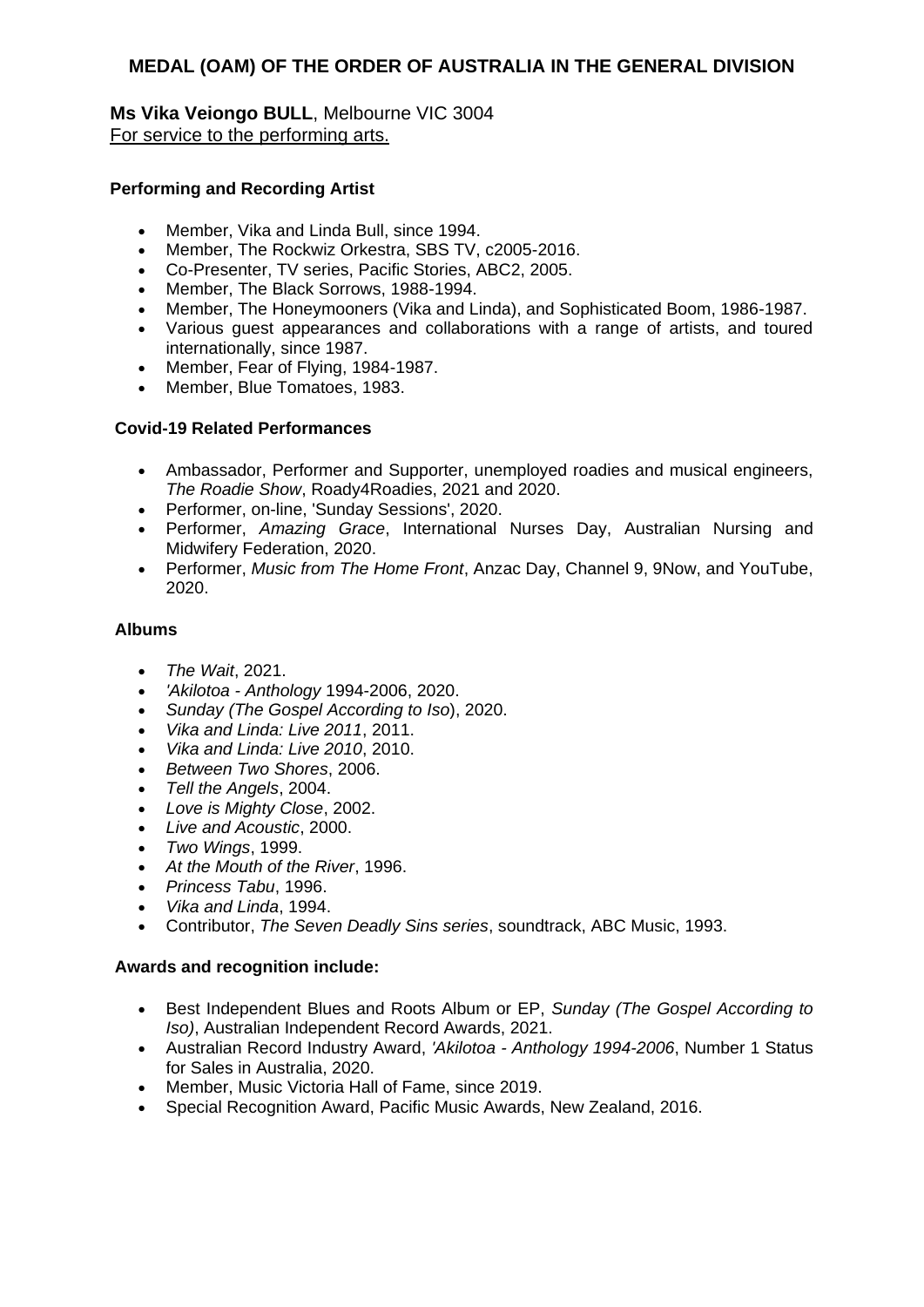### **Mr Robert Sugden BURNETT**, Turramurra NSW 2074 For service to the community through a range of organisations.

#### **Rotary International**

- District Governor, District 9685, 1978-1979.
- Inaugural President, Rotary Club of Turramurra, 1968-1969.
- Founding Chair, National Committee, Trees for Survival, 1987-2001.
- Former Member, Rotary Club of Hornsby, 1964-1968.

### **The Rotary Club of Blackheath**

- Former Member.
- Life Member.

### **The Rotary Club of Turramurra**

• Member, current.

### **Probus Australia**

Founding Chair, 1980-1987.

### **Community**

- Treasurer, Bi-centennial Committee, Ku-ring-gai, 1986-1988.
- Committee Member, Brain Injury Division, Australian Brain Foundation, 1987-1991.
- Inaugural Chair of Trustees, Northholme Grammar School, 1982-1996.

#### **Ku-ring-gai Rostrum Club**

- Former President.
- Member, 1968-1978.

#### **National Footwear Retailers' Association**

- National President, 1981-1983.
- President, NSW Branch, 1979-1981.

#### **Publications**

- Author, *Gold Dust on the Wool.*
- Author, *The Classer.*

#### **Awards and recognition include:**

Paul Harris Fellow, Rotary International, 7 occasions between 1978 and 2014.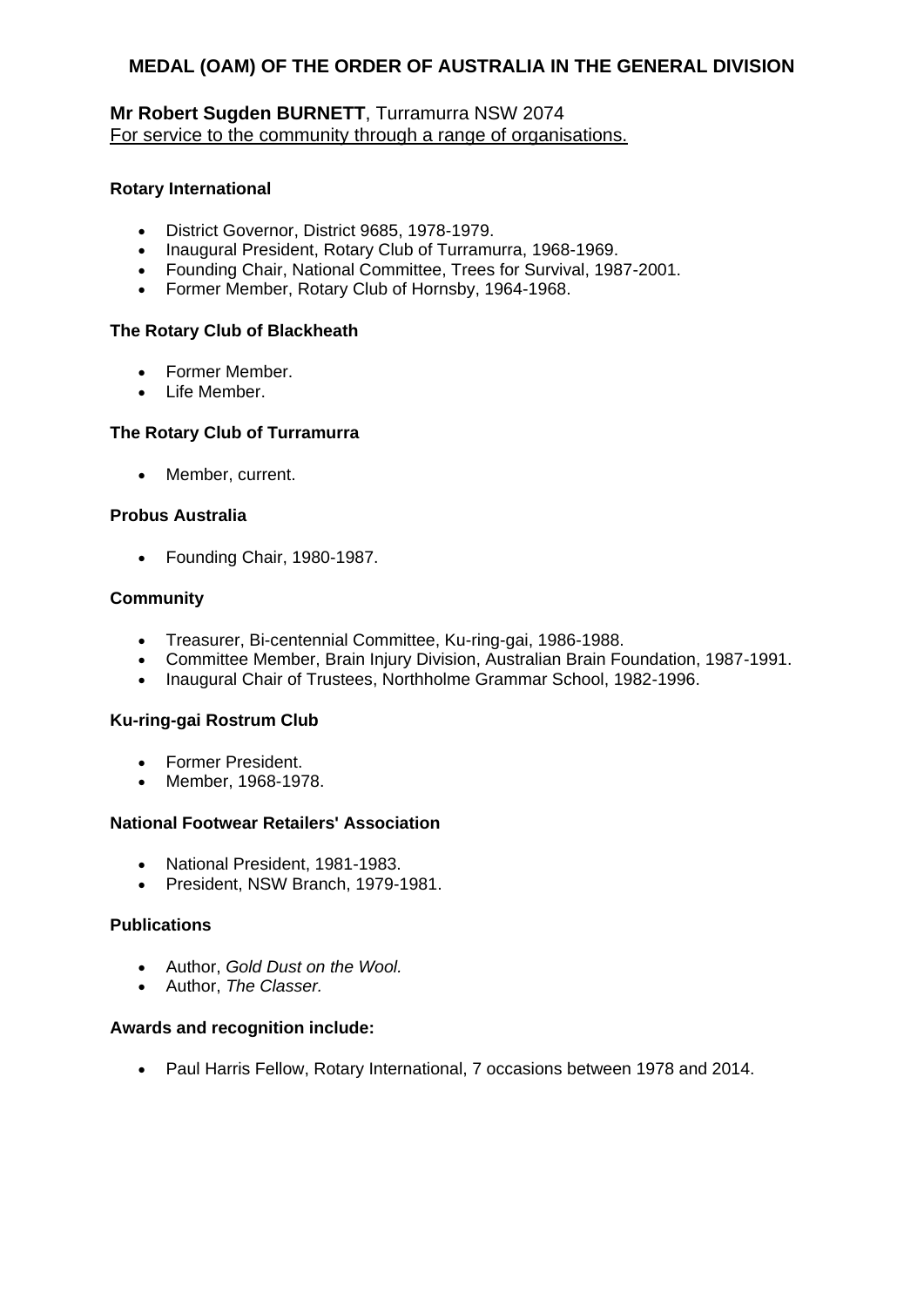# **The late Mrs Donna Marie BUSS**

Formerly of Walkerville SA 5081

For service to mental health through therapy.

## **Nolton Park Horses Healing Hearts**

- Former Horse Therapist.
- Founder, 2017.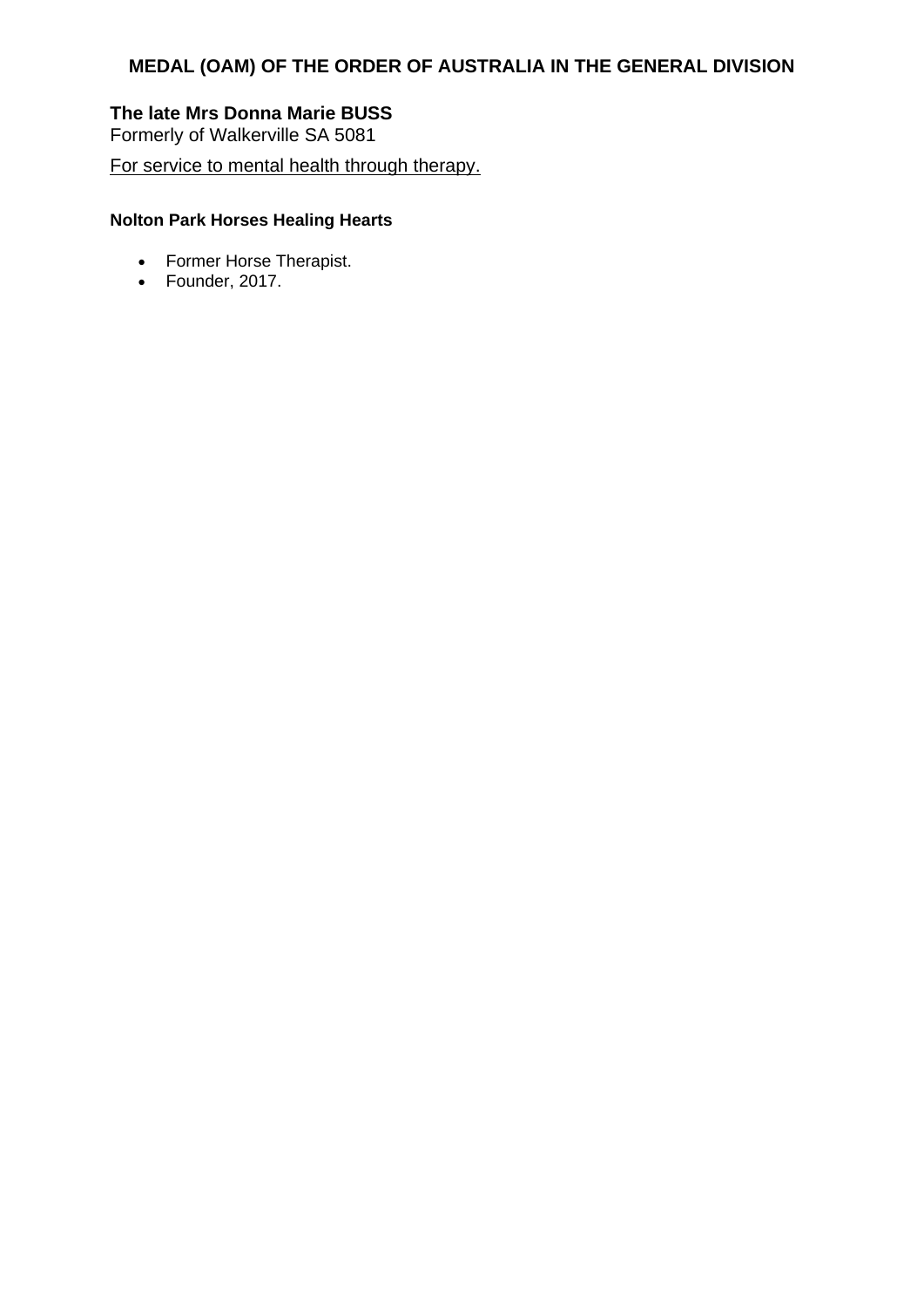**Mr James BUTLER**, Norwest NSW 2153 For service to people with cancer.

#### **Cancer Council New South Wales**

- Board Member, since 2014.
- Co-Chair, Aboriginal Advisory Committee, since 2020.
- Chair, Consumer Research Review Panel, current.
- Chair, Relay for Life Steering Committee, current.
- Member, Relay for Life Task Force, current.
- Member, Remuneration and Nomination Committee, current.
- Team Leader, Daffodil Day Fundraising Event, 2016-2018.
- Past Chair, Hills Community Cancer Network.
- Member, since 1995.

### **Hills Relay for Life Committee**

- Chair, 2019-2021.
- Founding Member, since 1999.

### **Western Sydney Cancer Advocacy Network**

- Chair, 5 years.
- Founding Member, since 2001.

### **Western Sydney Local Health District**

- Past Community Representative, Cancer Services Committee.
- Past Member, Governance Committee, The Crown Princess Mary Cancer Centre.

#### **Awards and recognition include:**

Global Relay for Life Hero for Hope, American Cancer Society, 2014.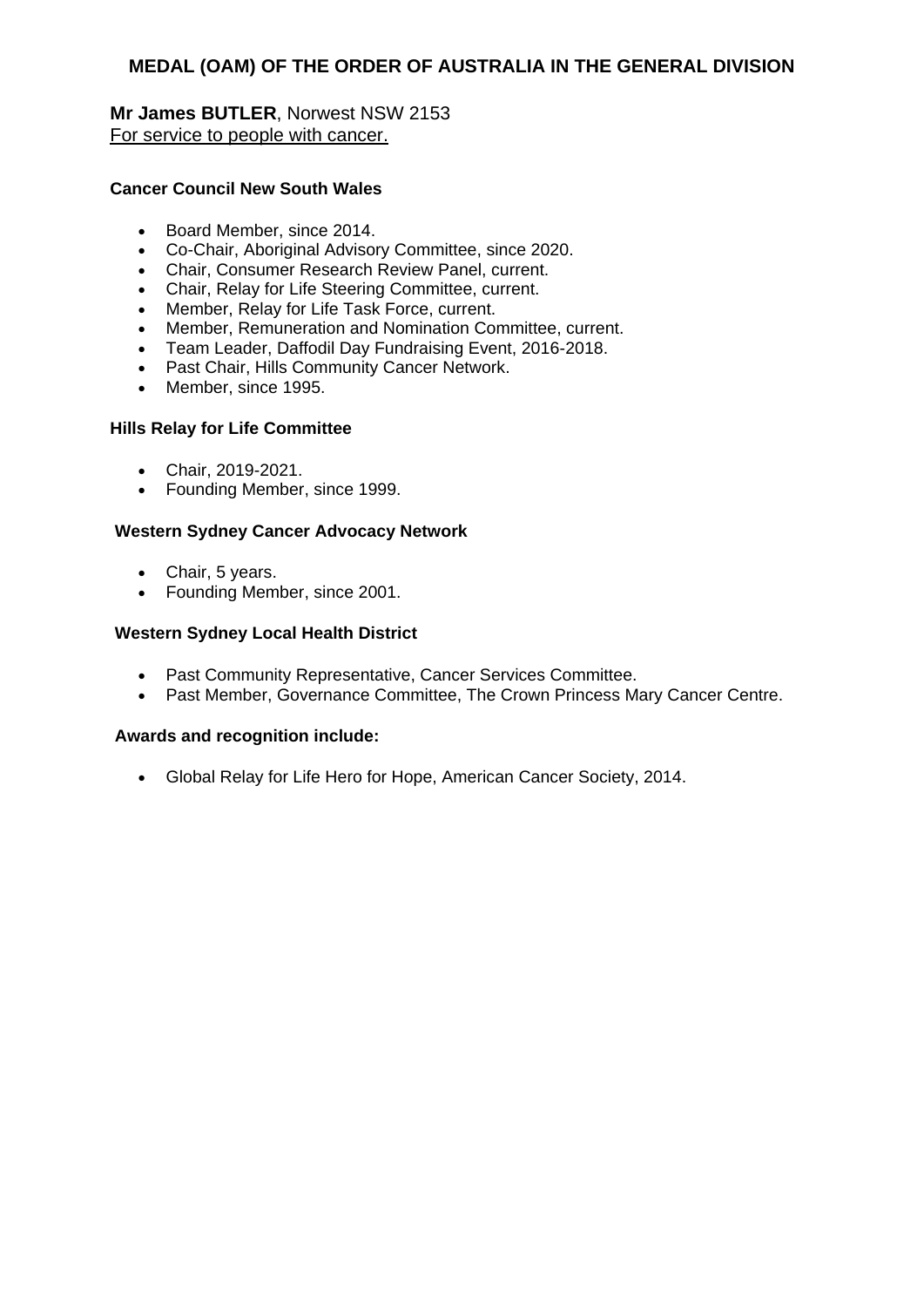# **Mr Robert CALABY**, The Gardens NT 0820 For service to aviation in the Northern Territory.

#### **Northern Territory Airports**

Aerodrome Safety and Standards Manager, since 2009.

#### **Darwin International Airport**

- Operations Manager, 2003-2009.
- Operations Coordinator, 2000-2003.
- Operations Officer, 1999-2000.

#### **Professional - Other**

- Former Chair, Emergency Working Group, Australian Airports Association.
- Technical Supervisor, Federal Airports Corporation, 1997-1999.
- Technical Officer (Surveying), Australian Survey Office, 1974-1997.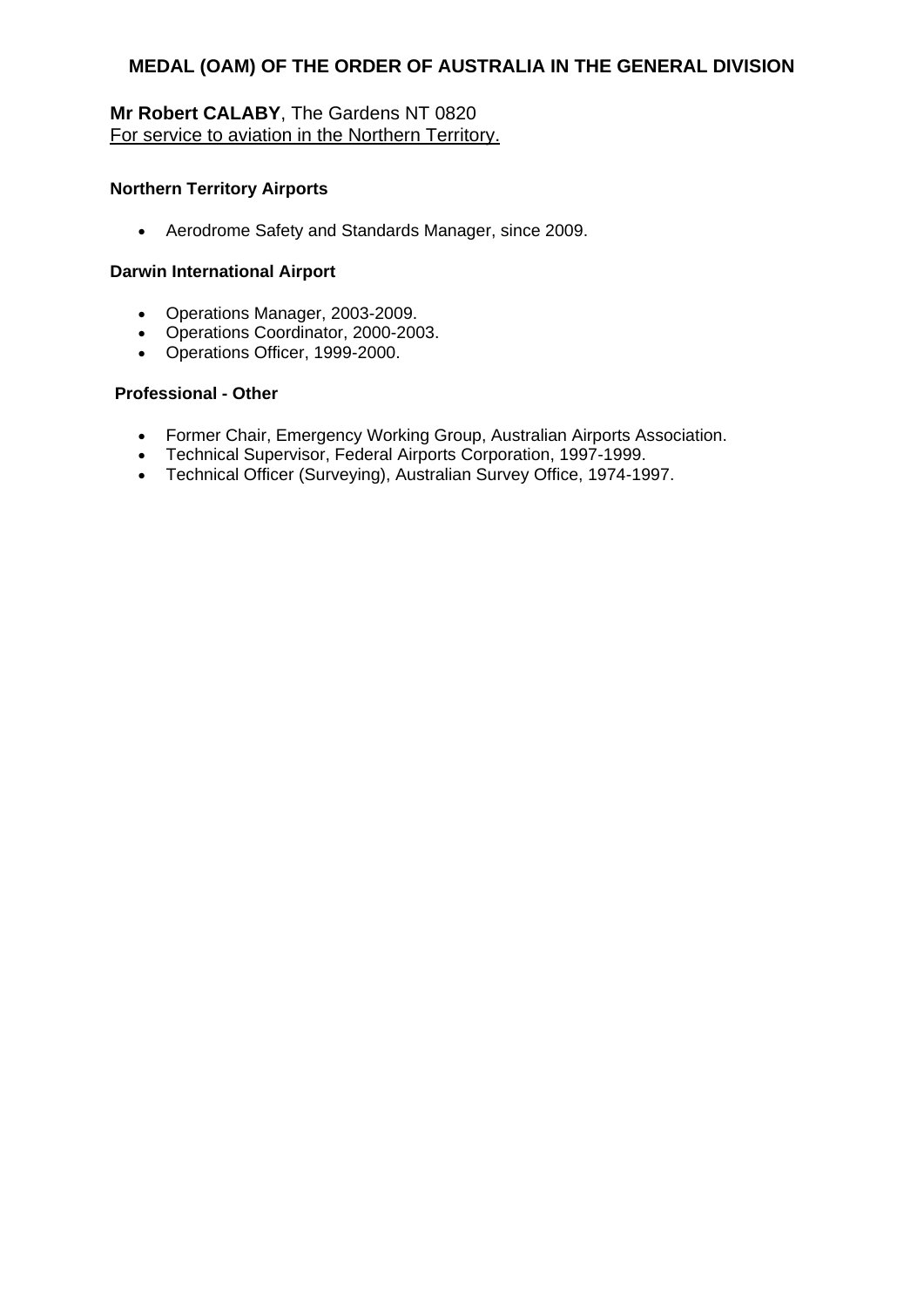## **Mrs Helen Claire CAMPBELL**, Crookwell NSW 2583 For service to music through education and performance.

#### **Crookwell Amateur Dramatic Society**

- Musical Director, 1987-2019.
- Former Musical Director, KAOS (Kids Acting On Stage).
- Founding Member, current.

#### **Community**

- Organist, Crookwell Uniting Church, over 30 years.
- Former Member, Crookwell Community Singers, 15 years.
- Former Member, Crookwell Choral Society.

#### **Crookwell High School**

- Full-Time Music, English and History Teacher, 1975-1985.
- Casual Music, English and History Teacher, early 1960s-1975, and 1986 to mid-1990s.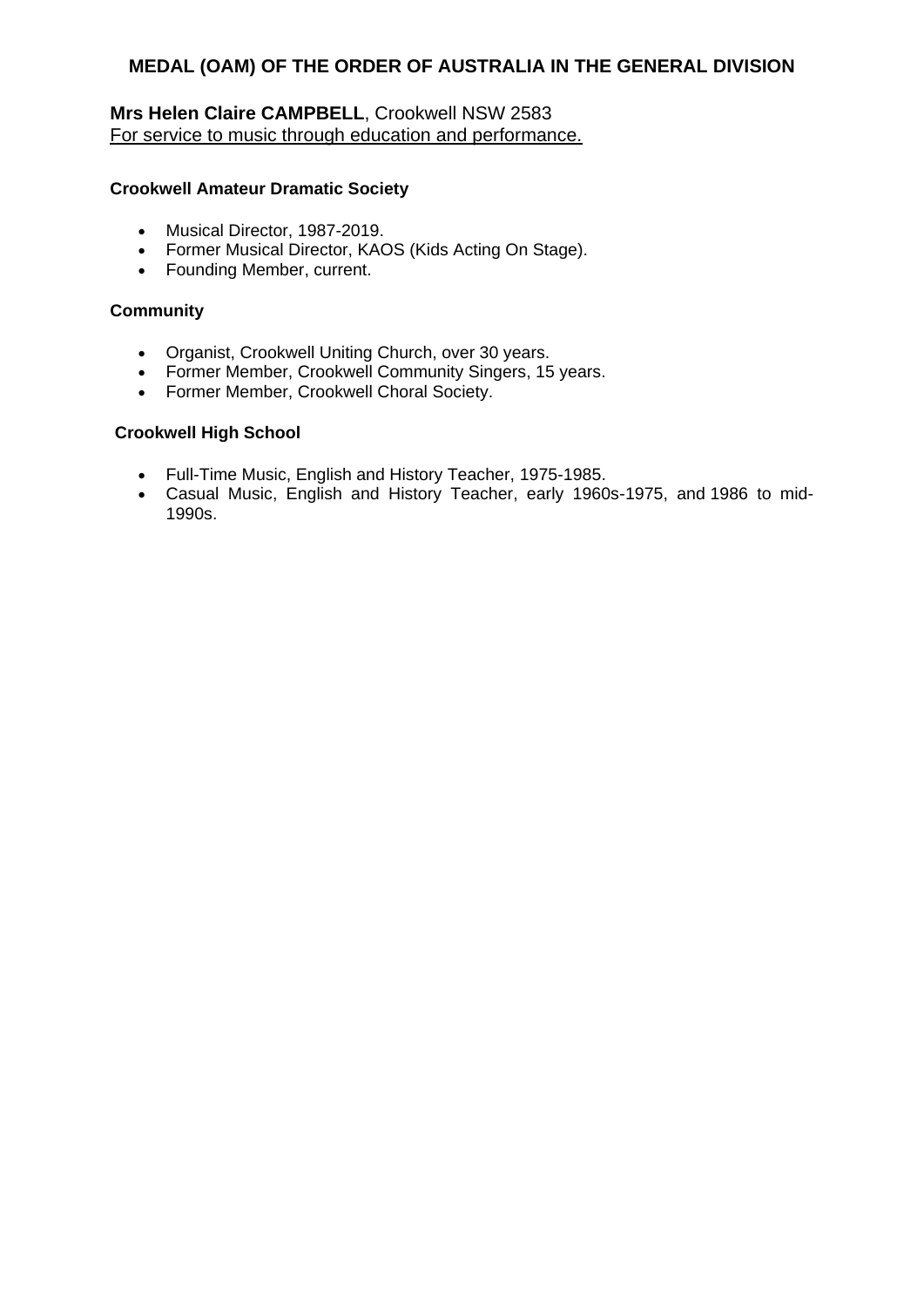### **Mr Mans CARLSSON**, Rose Bay NSW 2029 For service to the sustainable investment sector.

#### **Ausbil Investment Management**

- Head, Environmental, Social and Governance (ESG), Ausbil Investment Management Limited, since 2015.
- Senior Analyst, Environmental, Social and Governance Research, AMP Capital Investors, 2010-2015.

#### **Human Rights Working Group, Responsible Investment Association Australasia (RIAA)**

- Chair, since 2021.
- Deputy Chair, 2020.

#### **Responsible Investment Association Australasia (RIAA)**

• Director of the board, since 2020.

#### **Ethical Investment Advisory**

- Member, Australian Government's Modern Slavery Expert Advisory Group, Australian Border Force, current.
- Former Member, Retailer Supplier Roundtable Sustainability Council's Forced Labour Advisory Council.
- Former Member, Advisory Committee, Principals for Responsible Investment Australia Network.

#### **Investors Against Slavery and Trafficking - Asia Pacific (IAST-APAC)**

- Steering committee member since inception in 2020, current.
- Co-chair work stream 1.

#### **Ethical Investment Research**

- Mans Carlsson, Kate Griffiths and Ian McIlwraith, *Modern Slavery Reporting - guide for investors*, Australian Council of Superannuation Investors and Responsible Investment Association Australasia, 2019.
- Mans Carlsson, Tim Stamp, Investor Toolkit human rights with focus on supply chain, RIAA, 2021.

- Sustainable Investment Winner, Fund of the Year Awards, Lonsec, 2020.
- Best Piece of Investor Relevant Environmental, Social and Governance Research, Responsible Investment Association Australasia, 2020.
- Freedom Award Certificate of High Commendation, University of Technology Sydney and Anti-Slavery Australia, 2019.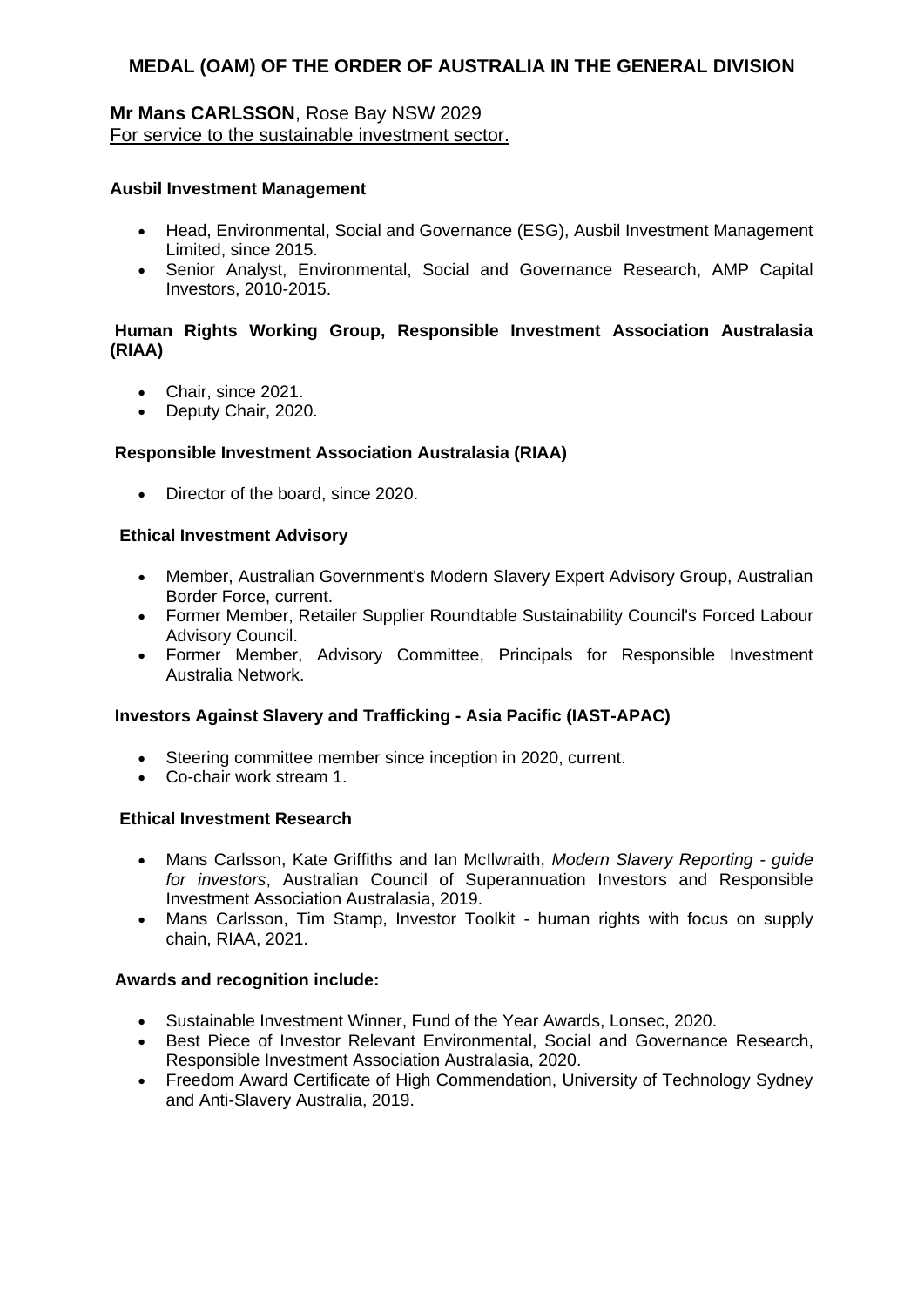### **Mr Richard John CARNEY**, Broken Hill NSW 2880 For service to the community of Broken Hill.

#### **Broken Hill Sub-Branch, The Returned and Services League of Australia**

- Assistant Treasurer, since 1969.
- Parade Organiser, Anzac Day, since 1969.
- Member, since 1967.

#### **Broken Hill Gallipoli Memorial Foundation**

- Secretary, since 2005.
- Treasurer, 1999-2001.

#### **Broken Hill Sub-Branch, National Servicemen's Association of Australia Inc**

- Treasurer, since c1994.
- Foundation Member, since 1993.
- Life Member, current.

#### **Lions Club of Broken Hill**

- Public Officer, Welfare Officer, and Chairman, World Services Day, current.
- Member/Coordinator, Lions Recycle for Sight Australia, since circa 2010.
- President, one year.
- Member, since 1995.

#### **Broken Hill Musicians Club Ltd**

- Board Member, 1999-2001.
- Past Player and Committee Member, Broken Hill Cameron Pipe Band.

#### **Community - Other**

- Treasurer, West Broken Hill Rifle Club, since 2013.
- Volunteer, Silverlea Inc, 1990-1997.
- Member/Coordinator, Safe Sight, since circa 2010.
- Justice of the Peace, since 1989.
- Honorary Ranger, Broken Hill City Council, 1990.

#### **Professional**

- Transport Escort, Challenge Foundation (disability support services), 1993, and Cleaner, 1990-1993.
- Relief Steward, Broken Hill Sturt Club, 1989.
- Assistant Secretary Manager, Broken Hill Masonic Club, 1971-1989.

#### **Awards and recognition includes:**

• Premiers Community Award, Lions Club Service, 2002.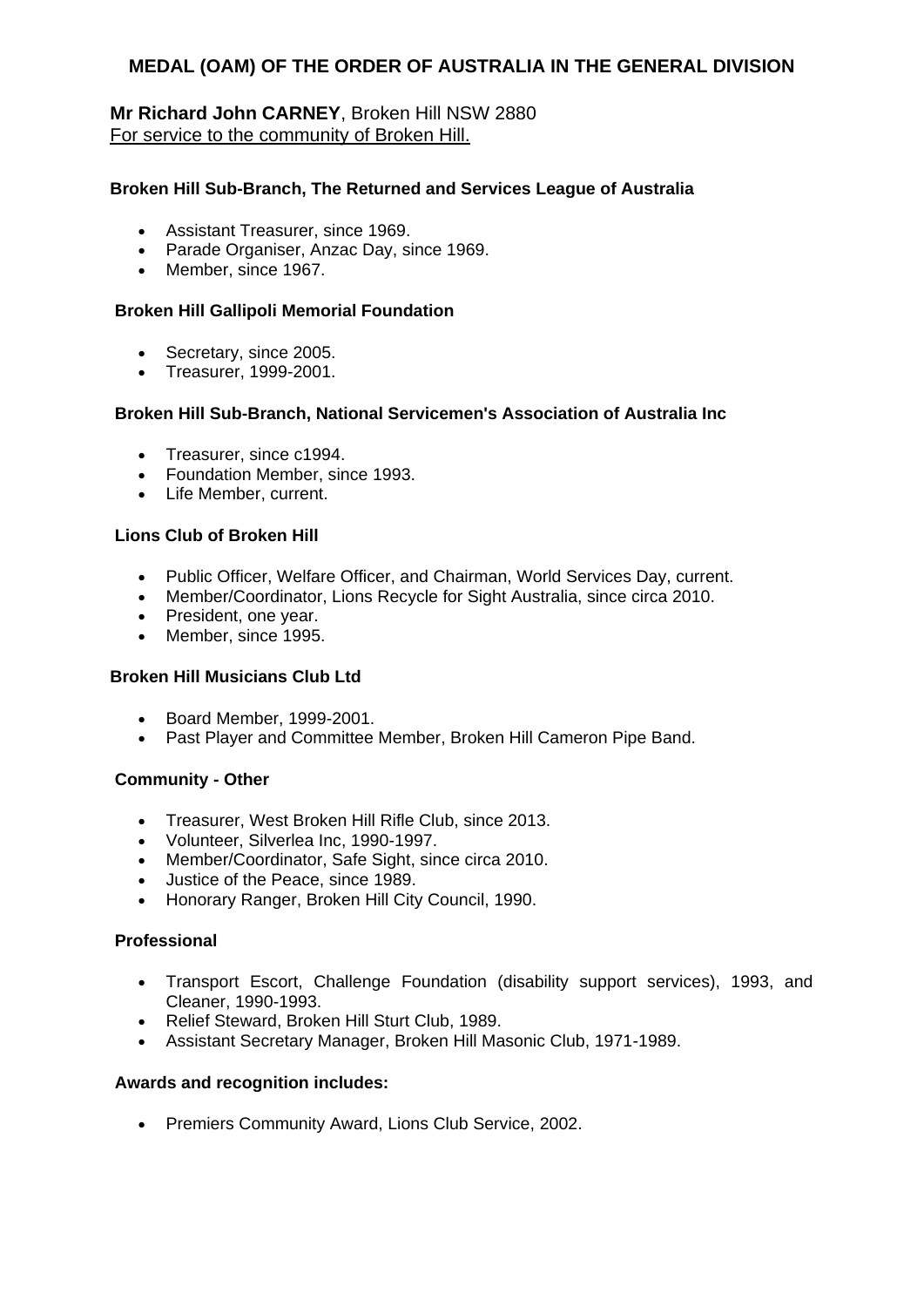### **Mr Stephen James CARRE**, Cottesloe WA 6011 For service to the community through a range of roles.

#### **Lotterywest**

- Board Member (State Cabinet Appointee), since 2013.
- Chair, Audit and Risk Management Committee, since 2018.
- Member, Special Advisory Panel, 2018.

#### **Healthway**

Board Member (State Cabinet Appointee), since 2018.

#### **Community**

- Supporter, Curtin Community Care Program, current.
- Supporter, St Patricks Community Support Centre, current.
- Member, North Cottesloe Surf Life Saving Club, since 2000.
- Former Member, Royal Agricultural Society Western Australia.
- President, Parents and Citizen Committee (P&C), local primary school, 2004-2007.

#### **Professional**

- Owner, Swanbourne Market IGA Xpress, since 2008.
- Range of roles including Business Risk Manager, Senior Project Manager, Senior Commercial Banker, Bankwest, 10 years.

#### **Professional Organisations**

- Fellow, Financial Services Institute of Australasia (FINSIA).
- Fellow, Australian Institute of Company Directors.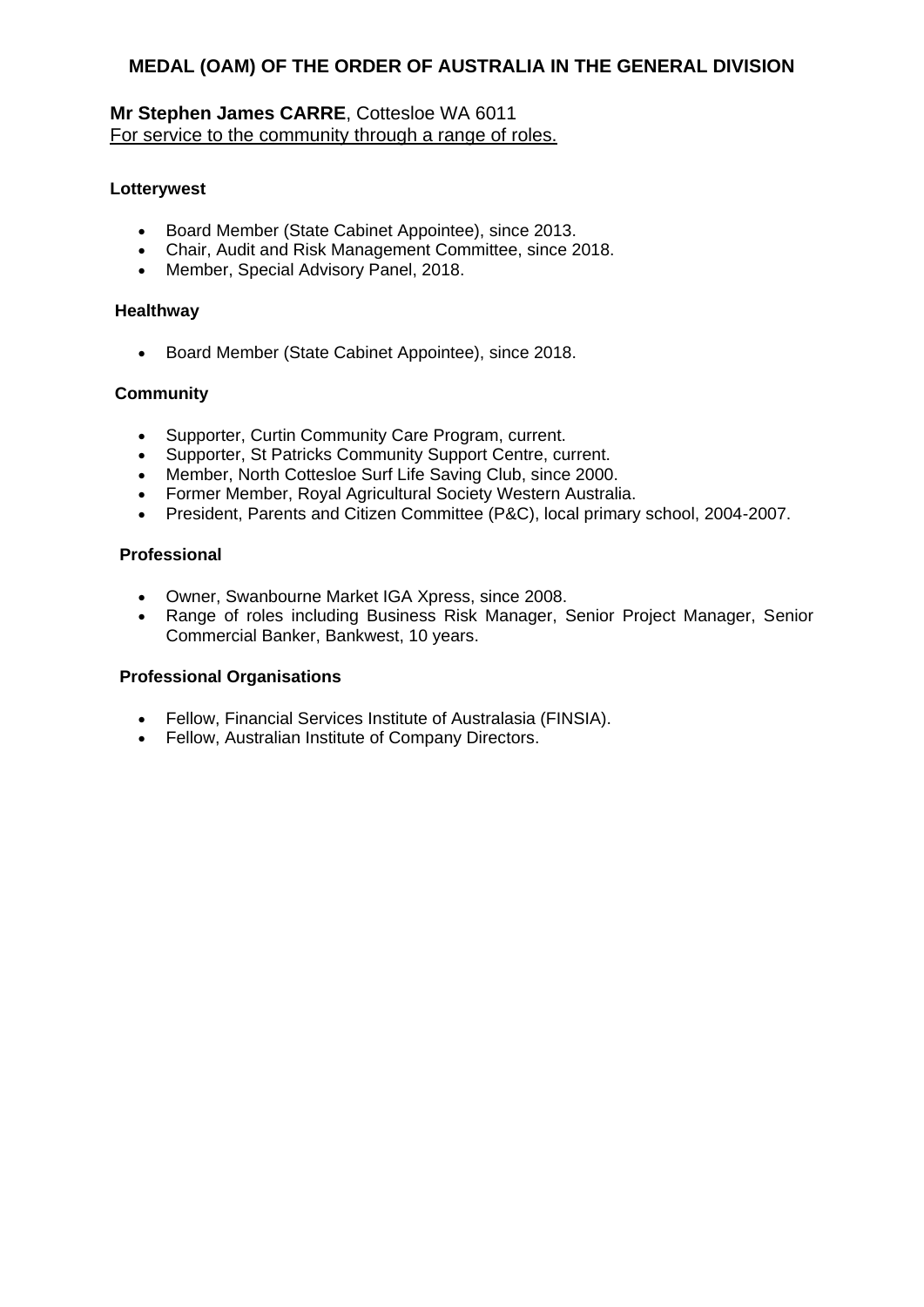### **Mr Trevor Alan CARROLL**, South Morang VIC 3752 For service to people with disability.

#### **Disability Justice Australia Inc**

• Chief Executive Officer, since 2009.

#### **Disabled People's International (DPI)**

- Information Officer and Board Director DPI World Executive since 2016.
- Chairperson, Asia Pacific Region, since 2016.
- World Councillor, Asia Pacific Region, since 2016

### **Australian Federation of Disability Organisations**

- Vice-Chairperson, 2017-2022.
- Chairperson, 2014-2017.
- Treasurer, 2012-2014.
- International Coordinator.
- Representative at the annual United Nations Conference of State Parties in New York, since 2015

### **Victoria Police Disability Portfolio Reference Group**

- Co-Chair, since 2018.
- Member, since 2014.
- Founding Member, 2014

#### **Friends of South Morang**

- Founding Member, 2001.
- Secretary, since 2006.
- President, 2001-2006.
- Life Member, 2017.

#### **Other**

- Victorian Australia Day Ambassador, since 2018.
- Board Member, Social Security Rights Victoria, since 2018.
- Secretary and Campaign Spokesperson, Respite Alliance Whittlesea, 2010-2020.
- Co-Chair and Member, Victorian Equal Opportunity and Human Rights Commission Disability Reference Group, 2008-2016.
- Board Member, Aids and Equipment Action Alliance, 2010-2013.
- Executive Member, Australian Disability and Development Consortium, since 2019.
- Volunteer, City of Whittlesea Australia Day Committee, 2013-2014 and 2017-2018.
- Member, Australian Electoral Commission Disability Advisory Committee, since 2015.
- Member, Whittlesea Disability Network, 2002-2020.
- Volunteer, Australia Quadriplegic Association, since 2010.
- Judging panel, State Government Victorian Disability Awards, since 2017.
- Judging panel, International Zero Project Awards for outstanding Innovative Practices and Policies supporting accessibility for persons with disabilities, since 2021.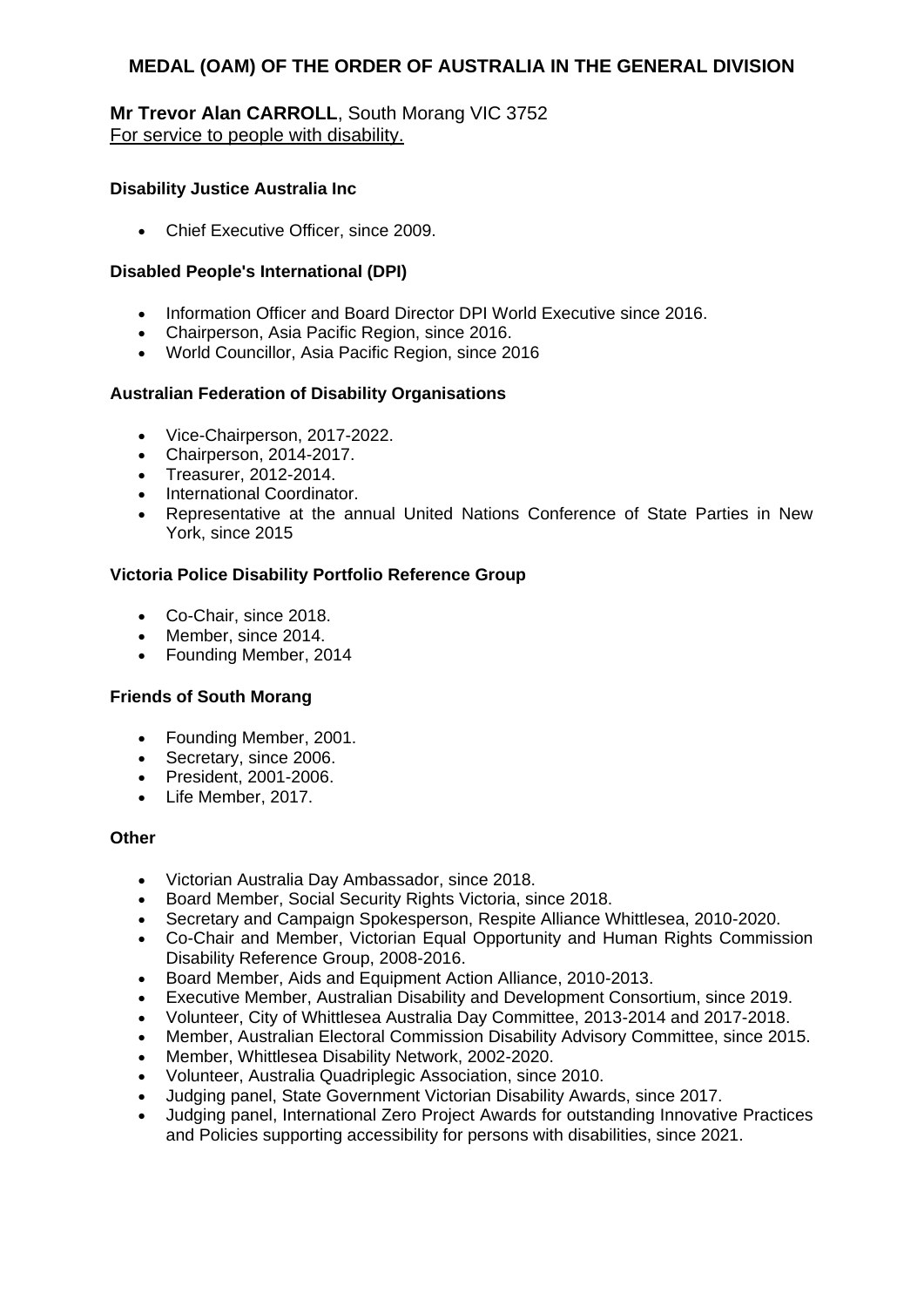- Citizen of the Year, City of Whittlesea, 2005.
- Access and Inclusion Citizen of the Year, City of Whittlesea, 2017 and 2012.
- Paul Mees Award, Public Transport Users Association, 2013.
- Victorian Disability Volunteer Award with Australian Quadriplegics Association, 2016.
- Finalist, Australian of the Year, Local Hero Award, Victoria, 2018.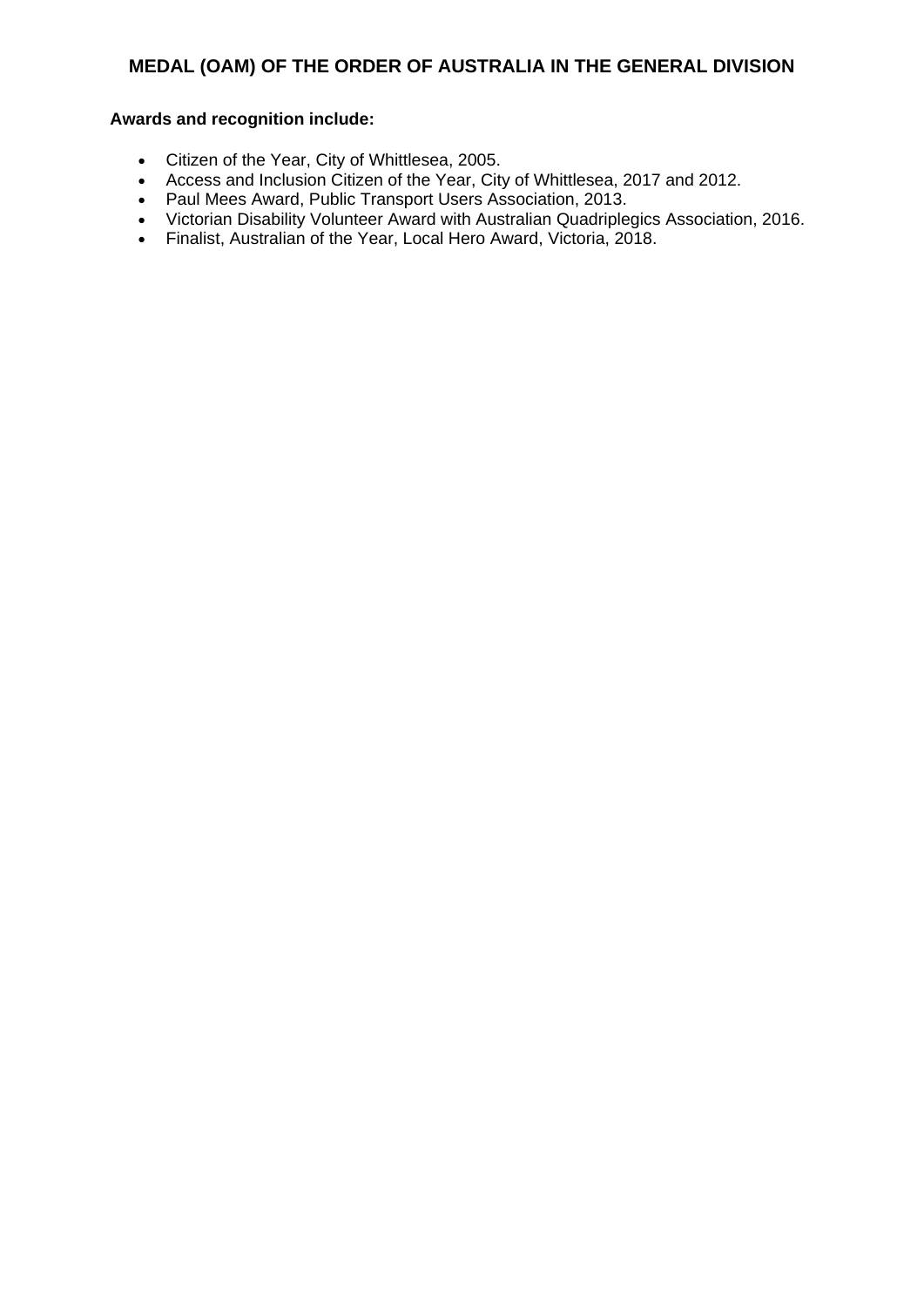### **Ms Barbara Jocelyn CARTER**, Blackburn VIC 3130 For service to the community through a range of roles.

### **Office of the Public Advocate**

- Senior Policy and Research Officer, since 2007.
- Manager, Adult Guardianship and Advocacy, 1999-2007.
- Coordinator, Community Guardianship Program and Advocate/Guardian, 1992-1999.

#### **The Avenue Uniting Church Blackburn**

- Council Member, since 2012.
- Member, Sexual Misconduct Complaint Committee, Uniting Church Synod, 2009- 2015.
- Volunteer Organist, current.

### **Arbias (Alcohol Related Brain Injury Australian Services)**

- President, 2000-2004.
- Board Member, 1997-2004.

#### **Boards and Appointments**

- Member, The Royal Children's Hospital Community Advisory Committee, current.
- Board Member, Specific Learning Difficulties Victoria, 2012-2014.
- Board Member, Hanover Welfare Services, 1999-2002.
- Council Member, The Outer Eastern College of TAFE (*now Swinburne University*), 1990-1998.

### **Community**

- Member, Diamond Valley Singers, current.
- Founding Member, Nunawading Community Gardens Program, 1977.

#### **Professional**

- Education Officer, Department of Adult, Community and Further Education, 1989- 1992.
- Lecturer in Politics, Monash University, Gippsland, 1986-1989.
- Secretary to the Assembly, University of Melbourne, 1984-1988.

### **Awards and recognition include:**

Ben Bonda Award for Outstanding Advocacy, Office of the Public Advocate, 2017.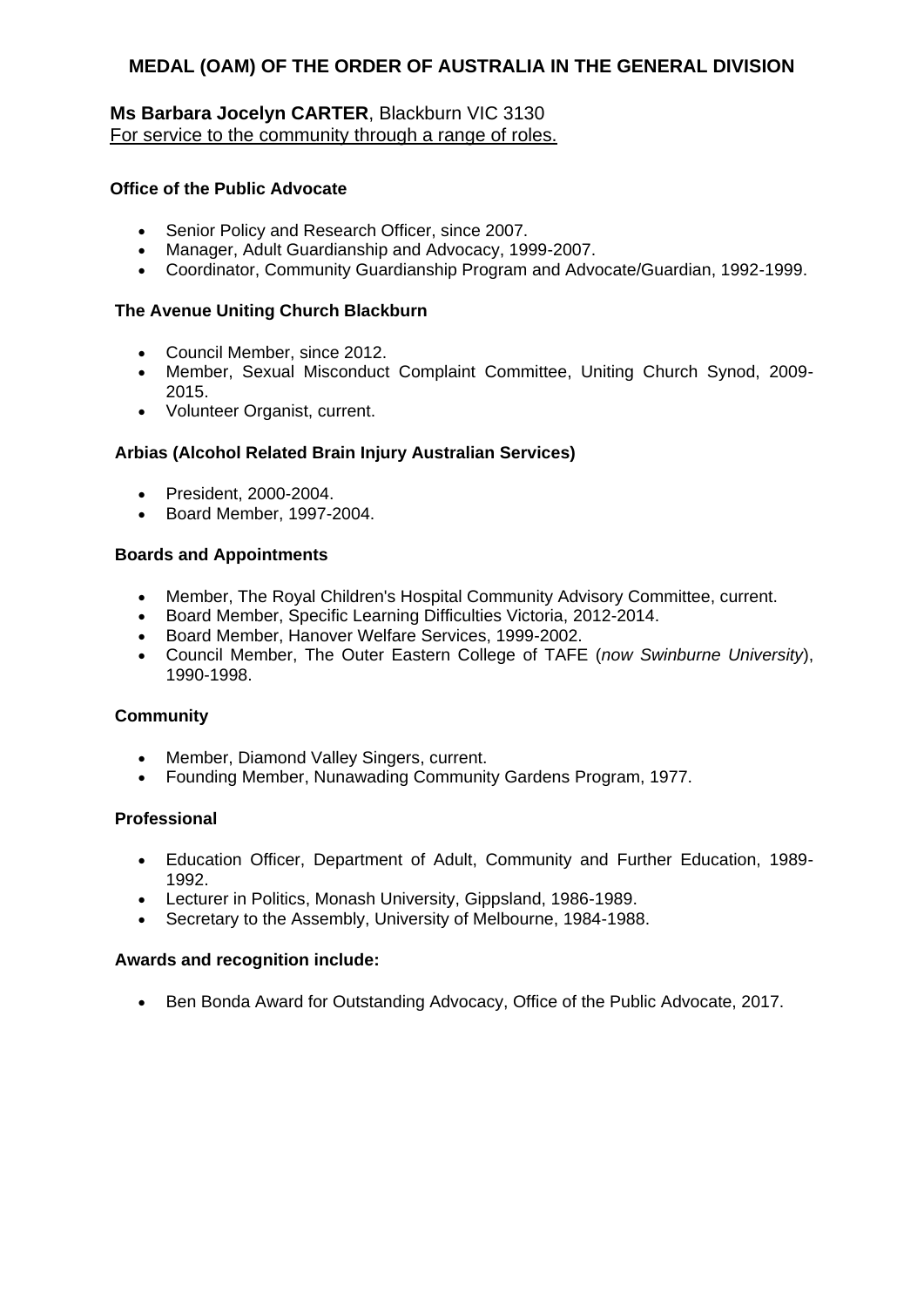### **Mr Graham Dean CARTER**, Mount Gambier SA 5290 For service to the community of Mount Gambier.

### **Mount Gambier Men's Shed**

- Treasurer, 2010.
- OHS Officer and Grants Manager.

#### **Lions Club of Mount Gambier**

- Immediate Past President, 2007-2008.
- President, 2006-2007.
- 1st Vice President, 2005-2006.
- Zone and Region Chairman, Lions District 201 C2, 2002-2003.
- Melvin Jones Fellow, since 2013.
- Member, since 2001.

### **Lions Club of Lucindale Lions Club**

- President, 2000-2001.
- Vice President, 1998-2000.
- Treasurer, 1998.
- Former Director, Save Sight.
- Club Chair Youth Affairs.
- Past Catering Chairman, South East Field Days.
- Charter Member, 1974-2001.

#### **Mount Gambier Show Society**

- Treasurer, 4 years.
- Past Organiser, Computer Competition This is the Show, On with IT!

#### **Stand Like Stone Foundation**

- Founding Board Member and Trustee, 2004-2015.
- Chair, Grant Making Advisory committee, 2006-2015.
- Member, Finance Committee, 2004-2015.

#### **Community - Other**

- Volunteer Ambulance Officer, Lucindale District Ambulance, 23 years.
- Past Elder, Lucindale Uniting Church.
- Past Member, Governing Council, Grant High School, 3 years.
- Member, U3A Mount Gambier.
- Member, Friendship Force.

#### **Local Government**

- Councillor, Naracoorte Lucindale Council, c1998-2001.
- Councillor, Lucindale District Council, prior to 1998.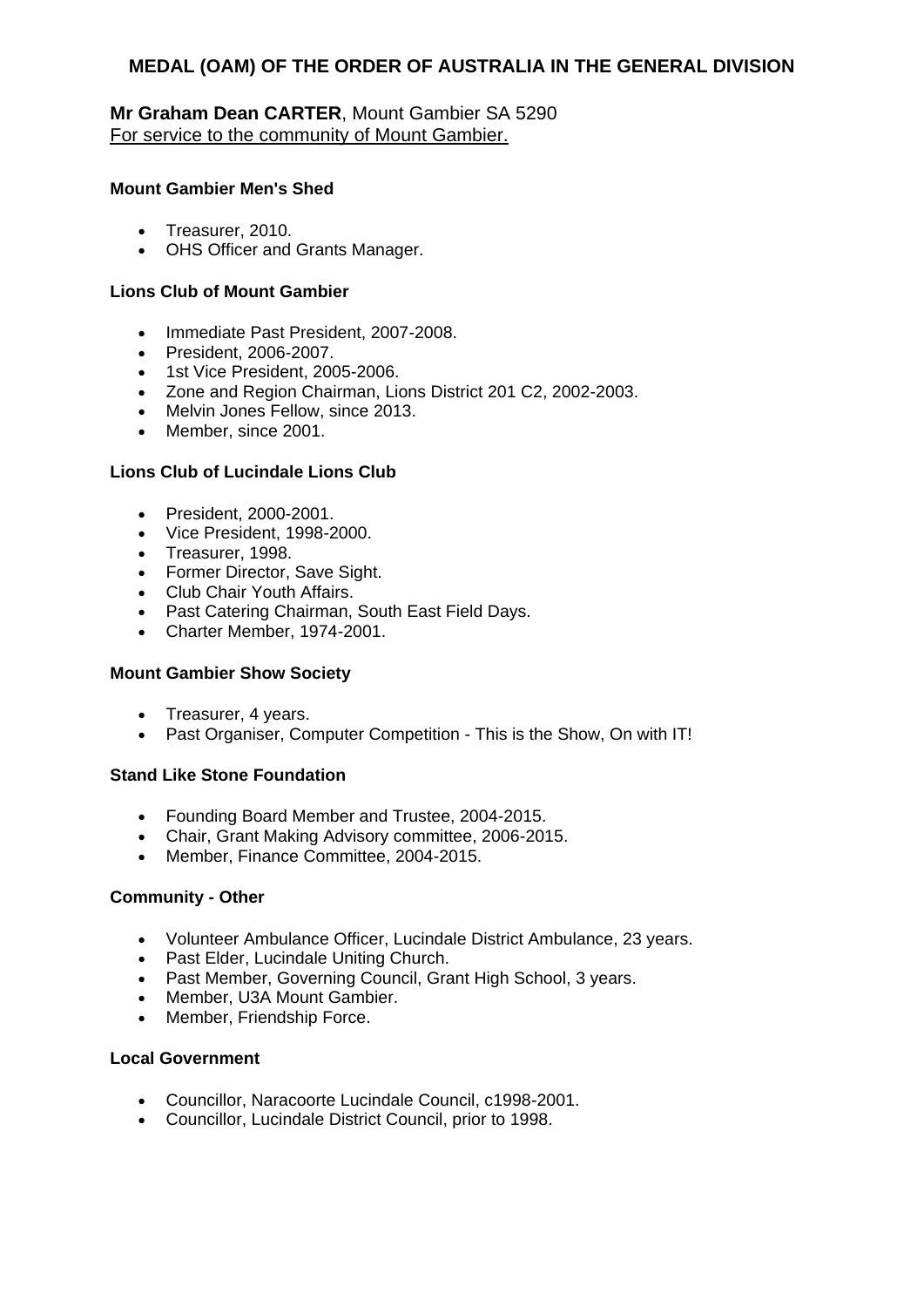## **Mr Giuseppe CAVUOTO**, SA For service to the Italian community of South Australia.

#### **Radio Italiana 831 AM**

- Former Vice-President.
- Committee Member, 30 years.
- Volunteer Radio Broadcaster, 46 years.
- Honorary Life Member.

#### **Federazione delle Associazioni di Emigrati Campani in Sud Australia**

- Former Vice-President.
- Secretary, 33 years.
- Former Committee Member.

### **Padre Pio Association**

- Former Vice-President.
- Former Secretary.
- Member, 30 years.

#### **Teaching**

- Volunteer Teacher, Dante Alighieri Society, 3 years.
- Volunteer Teacher, Centro Didattico of SA (Italian Didactic Centre).

#### **Holy Rosary Catholic Church, Prospect**

- Member, Italian language group.
- Organiser, fundraising and Lenten programs.

#### **Bene Aged Care Centre, Campbelltown**

- Established and conducted, Campbelltown Choir.
- Participant, Life Story Exhibition, Migration Museum, Adelaide, 2021.

#### **Italian Community**

 Volunteer, assisting Italian migrants, interpreting and translating and accompanying them to appointments during settlement in Australia.

- Certificate of Appreciation, Co.As.It., 2021.
- Certificate of Appreciation, Community radio broadcaster, Radio Italiana 531 AM, 2020.
- Diploma di Merito, Diploma of Merit for Teaching, Italian Government.
- Conferisce Allesto di Merito, Merit Certificate, Campania Region, Italy.
- Certificate of Meritorious Service, for Volunteering to Migrant Monument Committee, City of Campbelltown, Adelaide, 2005.
- Centenary Medal, for service to the Australian-Italian community, particularly through ethnic radio and welfare, 2003.
- Italian of the Year Award, Lions Club of Adelaide Italian SA, 1986.
- Certificate of Appreciation, Il Pietrelcino Comitato Sociale e Associazione Padre Pio in conjunction with Federazione Di Emigrati Campani in Sud Australia.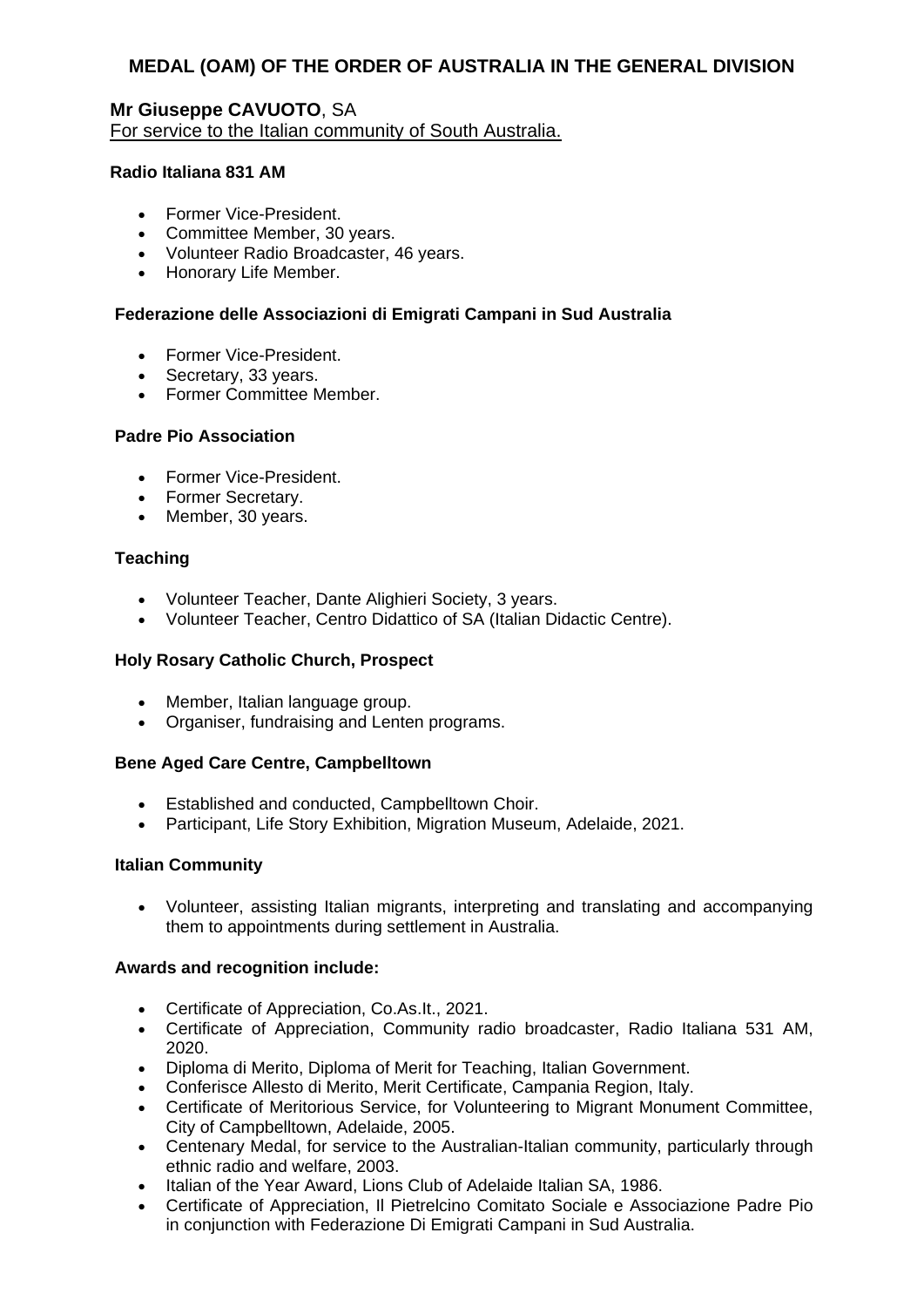- Letter of Acknowledgement and Appreciation, Catholic Parish of Adelaide and Prospect, South Australia.
- Certificate of Recognition and Appreciation, Gruppo di Preghiera Santo Padre Pio da Pietrelcina.
- Certificate of Music Interpreter, Association 'Amici della Musica' (Friends of Music).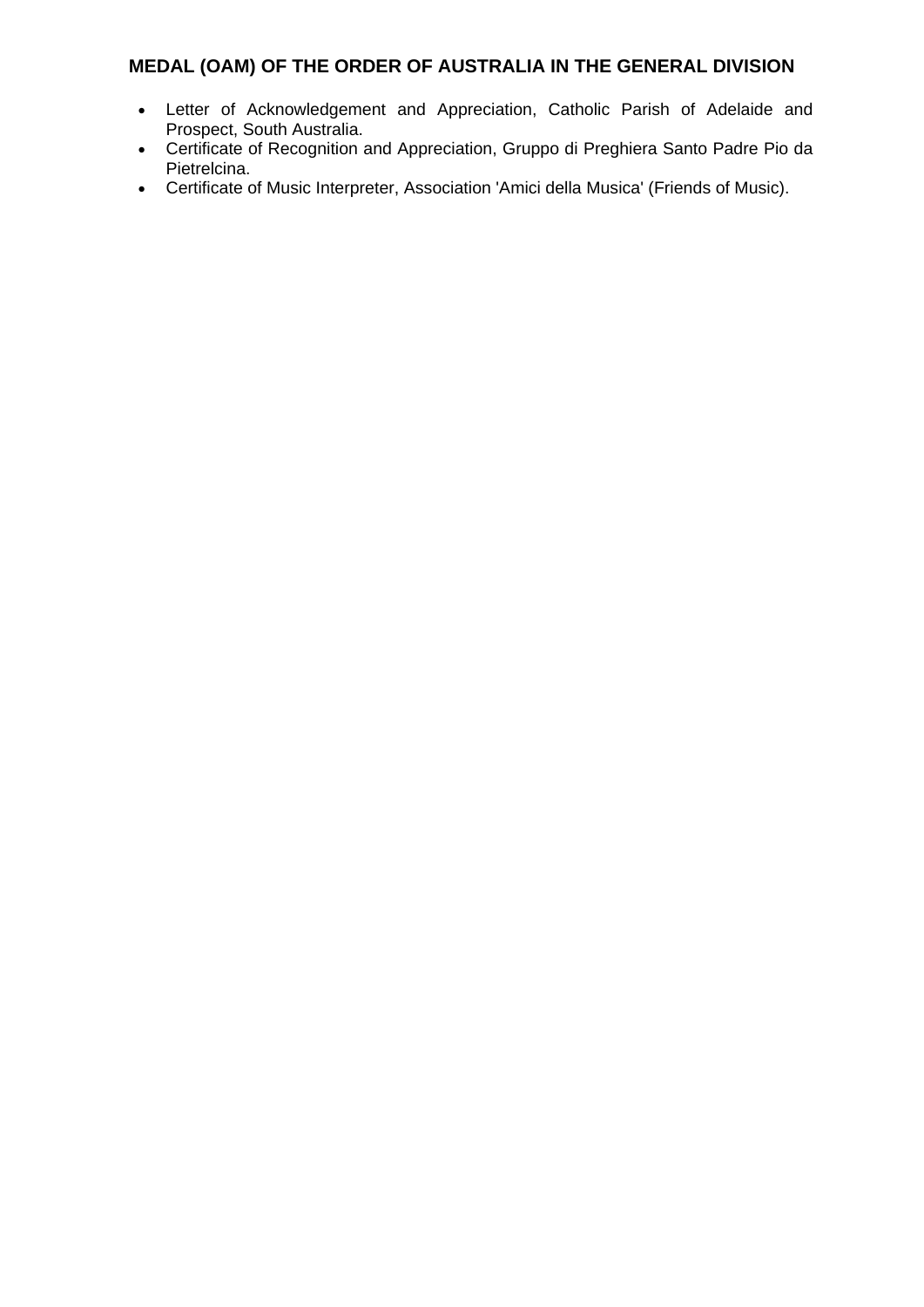# **Mr Greg CHAMPION**, VIC

For service to the performing arts, and to radio.

### **Coodabeen Champions (comedy group)**

- Co-Presenter, 774 ABC Radio Melbourne, since 1988.
- Co-Presenter, Radio 3AW Melbourne, 1984-1988.
- Presenter, 102.7 3RRR FM Radio, 1983-1984.
- Inductee, Melbourne Cricket Club Media Hall of Fame, 2003.
- Albums: *A Coodabeens Collection*, ABC, 2003 ; *Greg Champion and The Coodabeen Champions*, *20th Anniversary Album*, 2000 ; *Live in Studio 320 - ABC/EMI*, 1991 ; *'Aussie Christmas with Bucko & Champs'*, with Colin Buchanan, 1995.
- Performer, All Star Musical Comedy Showcase with Greg Champion and Friends, Melbourne International Comedy Festival, 2017.

### **Discography**

- Songwriter, singer, country and folk musician, 30 albums and 8 compilation albums, since 1985.
- Highest Selling album, *'Aussie Christmas with Bucko & Champs'*, with Colin Buchanan, triple platinum sales, 1995.
- Wrote, *'Cricket's On The Radio'*, summer theme ABC Radio Sport, current, and *'That's The Thing About Football'*, Channel 7 theme for their AFL broadcasts, 1995- 2005.
- Band Member, The Useful Members of Society, current.
- Band Member, Tidewater (1973-1976), The Planets (1976-1977), Bank of France (1978-1979), The Fabulaires (1979-1981), The Young Homebuyers, (1981-1983), Maniac Rockers From Hell (1986-1989), Useful Members of Society since 2012.

### **Books**

- *Half a Chicken and Chips*, 2021.
- *Coodabeen Champions: 40 Footy Season*, 2020.
- Author, *The Football Wisdom Of Guru Bob*, 1998.
- *Author, The Wisest Wisdom of Guru Bob, 2004.*
- *Author, The Collected Wisdom of Guru Bob, 2010.*
- *The Coodabeen Champions Take a Good Hard Look at Australia*, 1992.
- *The Coodabeen Champions Big Book of Things*, 1992.
- *The Coodabeen Champions Big Bumper Footy Book*, 1990.
- Author, *That's The Thing About Football, the lyrics of Greg Champion*, 2018.

- Australian Male Vocalist, Victorian Country Music Awards, song, *'This was my town (Marysville)'*, 2010.
- Country Music Awards of Australia (Golden Guitar Awards), Best Video Track, *'May Your Fridge Be Full of Coldies'*, 1994, and two best comedy/novelty song awards.
- 2 ARIA nominations, for humour: *'Aussie Christmas with Bucko & Champs'; and Stand Back Australia.*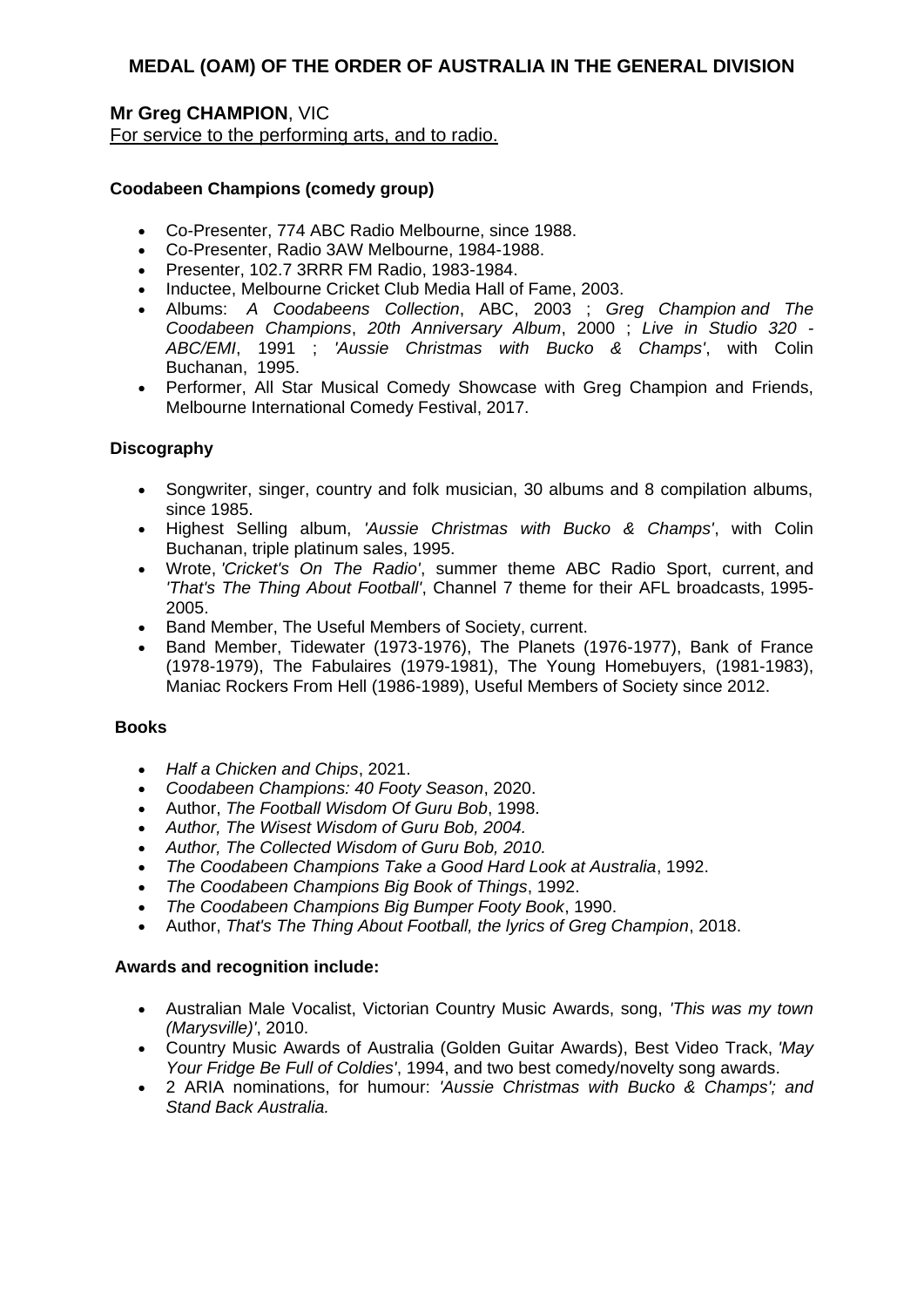**Mrs Suzanne (Anne) CHAPPLE**, Waikiki WA 6169 For service to community history.

### **Community History**

- Secretary and Foundation Member, Friends of Anzac Cottage, since 2002.
- Publications and Promotions Coordinator, Australian Museum and Galleries Association Western Australia, 2009-2013.

### **Community - Other**

- Partnership Coordinator, State Library of Western Australia Foundation, 2012-2016.
- Involved with various tourism projects in South West Western Australia including the Harvest Highway, Collie-Cardiff Tourism Railway, the Bunbury Eisteddfod, and the Donnybrook Apple Festival.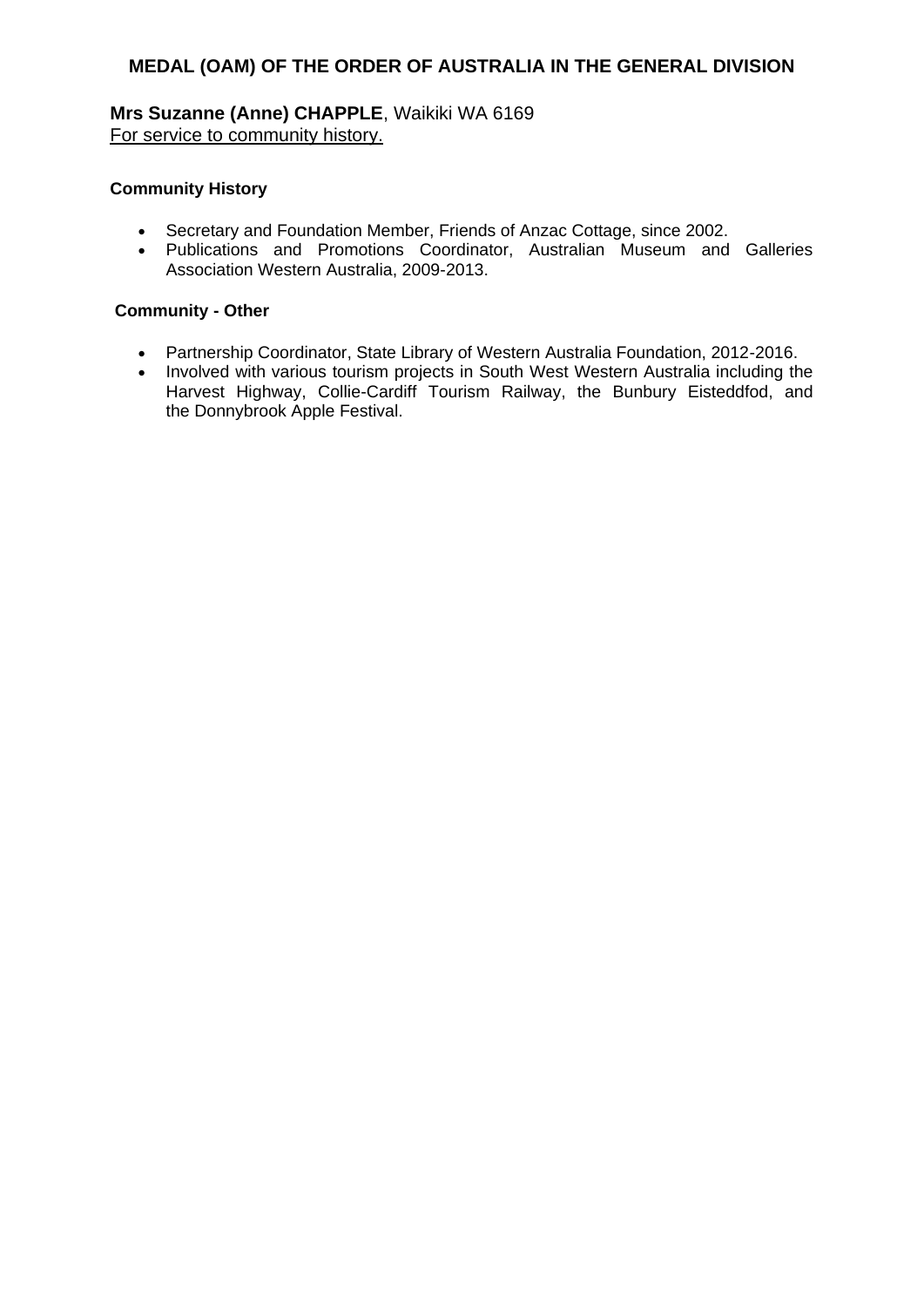# **Mr Terry Vincent CHARLTON**, NSW

For service to the natural resource sector, to manufacturing, and to education.

### **Energy and Water**

- Chairman, WaterNSW, 2014-2017.
- Chief Executive Officer and Managing Director, Snowy Hydro Limited, 2002-2013.
- Chief Executive Officer, Snowy Hydro Trading Pty Ltd, 1999-2002.
- Commissioner, Snowy Mountains Hydro-Electric Authority, 1999-2002.
- Director, Red Energy Pty Ltd, 2004-2013.
- Former Chairman, Sydney Catchment Authority.
- President, United Kingdom, Europe, Middle East and Africa, Edison Mission Energy, 1995-1999.
- General Manager, Water, Oil and Gas Division, Tubemakers of Australia Ltd, until 1995; employee, 1963-1995.

# **TAFE**

- Chairman, TAFE New South Wales, 2015-2021.
- Former Director, TAFE Chairs Australia.
- Director, TAFE Directors Australia, 2017-2019.

### **Other Appointments**

- Inaugural Chairman, Greater Sydney Local Land Services, 2014-2019.
- Member, Chairs of Local Land Services, NSW.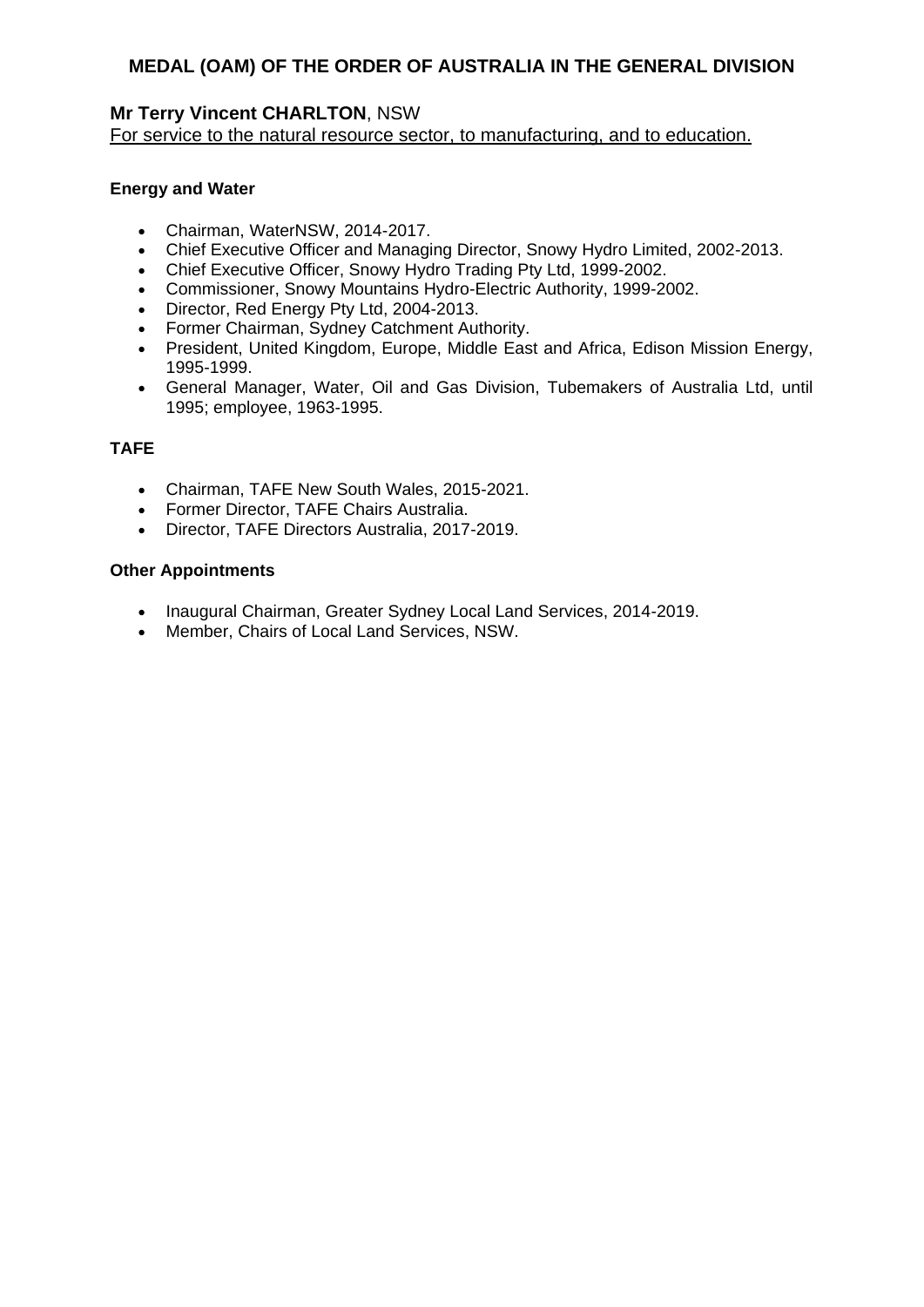# **Mr Soo-Tee CHEONG**, Northwood NSW 2066 For service to architecture, to urban planning, and to the community.

# **Urban Planning**

- Chairman, Design Review Panel, Botany Bay City Council, 17 years.
- Member, Sydney East Joint Regional Planning Panel, prior to 2014.
- Examiner, NSW Architects Registration Board, 2006-2010, and 1990's and 1980's.
- Green Star Accredited Professional, since 2007.
- Fellow, New South Wales Chapter, Australian Institute of Architects, since 2014, and Member, since 1971.
- Principal Architect, STC Architects and Urban Planners, 1980-2017.
- Past Board Member, various mining and resources companies.

### **NSW Government**

- Member, State Parole Authority, Department of Justice and Communities, NSW, since 2020.
- Commissioner, NSW Independent Planning Commission, 2017-2020.

### **Lane Cove Council**

- Councillor, 2012-2017.
- Deputy Mayor, 2013-2014.
- Representative, Member for Lane Cove, Traffic Committee, since 2016.

### **Australian Chinese Community Association of NSW**

- Executive Committee Member, 1997-1999.
- Life Member.
- Member, since 1997.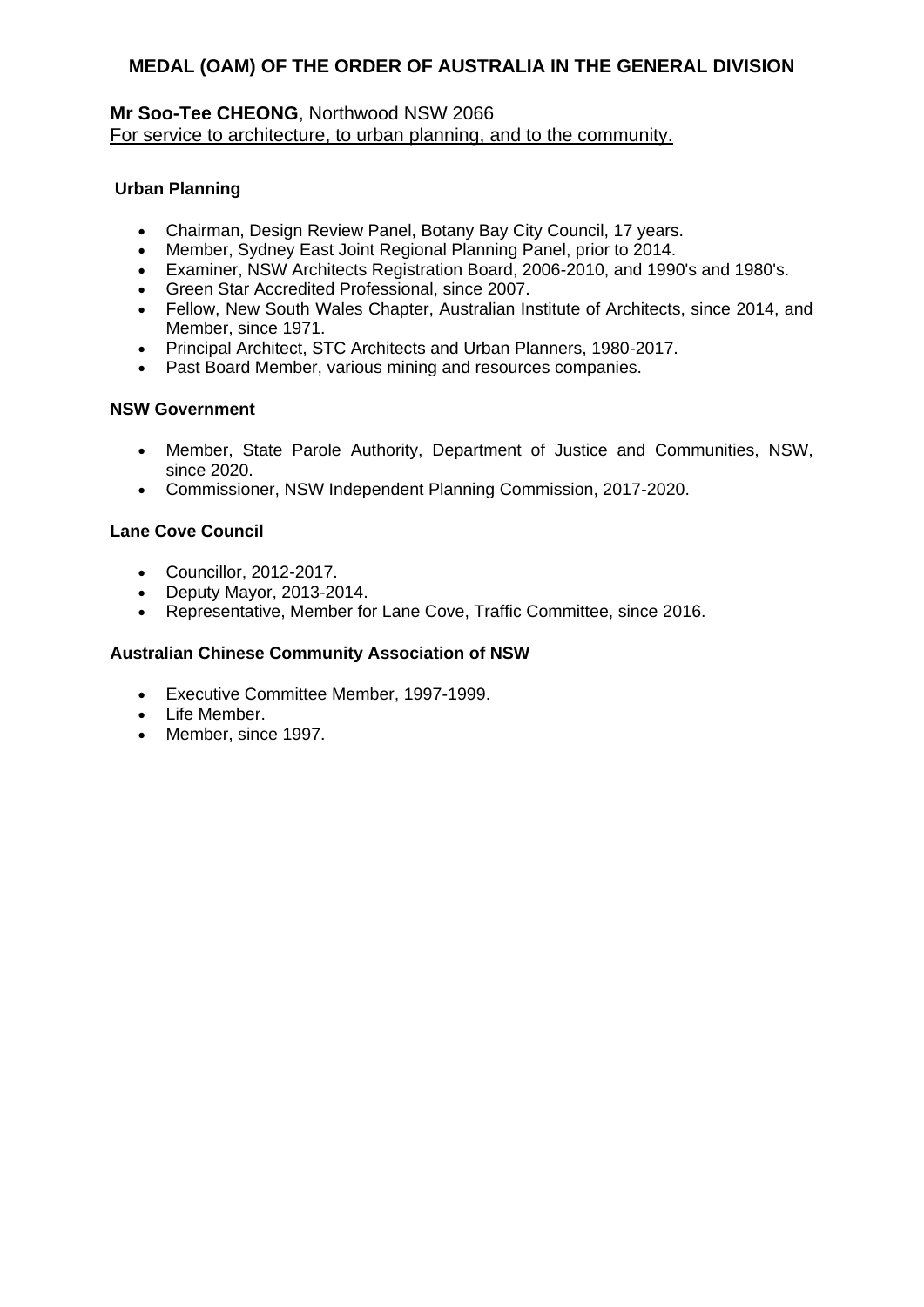# **Mr Joe CHINDAMO**, Fitzroy North VIC 3068 For service to music, and to the performing arts.

# **Music**

- Composer and pianist.
- Recorded 23 CDs as jazz pianist.
- Classical composition commissions from Australia's leading soloists, chamber groups and symphony orchestras, including the Australian Chamber Orchestra, Australian String Quartet, Camerata and the Melbourne, Adelaide, Tasmania, and Queensland Symphony Orchestras.
- Orchestral Arrangement, *'Round Midnight'*, performed by James Morrison and the BBC Orchestra at Proms, Albert Hall, UK, 2017.
- Commissioned to compose a work, and conducted the premiere performance, Centenary of Australia House, London, UK, 2018.
- Collaboration with Librettist Steve Vizard, producing the one women show for the Adelaide Cabaret Festival, Vigil, 2016.
- Wrote orchestral arrangements for James Morrison for his BBC release, '*The Great American Song Book'*, recorded at Abbey Road with the BBC Concert Orchestra, 2016.
- Commissioned to compose and arrange for chamber ensembles such as: the Freshwater Trio, ACACIA Quartet, Seraphim Trio, Sarah Curro, the Flinders Quartet, David Berlin and Wilma Smith.
- Studio Pianist, performed on more than 60 film soundtracks, including Pharlap, Babe, The Man From Snowy River II, Evil Angels, Warlock, and Missing in Action II.
- Australia Council Fellowship, 2003-2005.

### **Duo with violinist Zoe Black**

- Performed at Festivals around Australia, since 2011, and released four CDs.
- Concert Series, Melbourne Recital Centre (Local Heroes), 6 years.
- Performed, Weill Recital Hall, Carnegie Hall, NY, USA, 2015, and at the Spinacorona Festival, Naples, Italy, 2018.

### **Hush Foundation**

Contributor, '*Hush music series'*, benefiting children's hospitals.

### **Elder Conservatorium, Adelaide**

 Honorary Adjunct Associate Professor, 2018, and Artist in Residence (two weeks), 2019.

# **ABC**

- Musical Director, '*Coast To Coast'*, and composed the theme, 2000.
- Appeared on the TV Series, DVD, and Album, *'The Pulse'*, 2000.
- Live at Umbria Jazz 05, television documentary made about his life and career, '*Joe Chindamo - Profile of a Jazz Pianist'*, 2000.
- Featured Guest, *'Spicks and Specks',* TV program, 2009.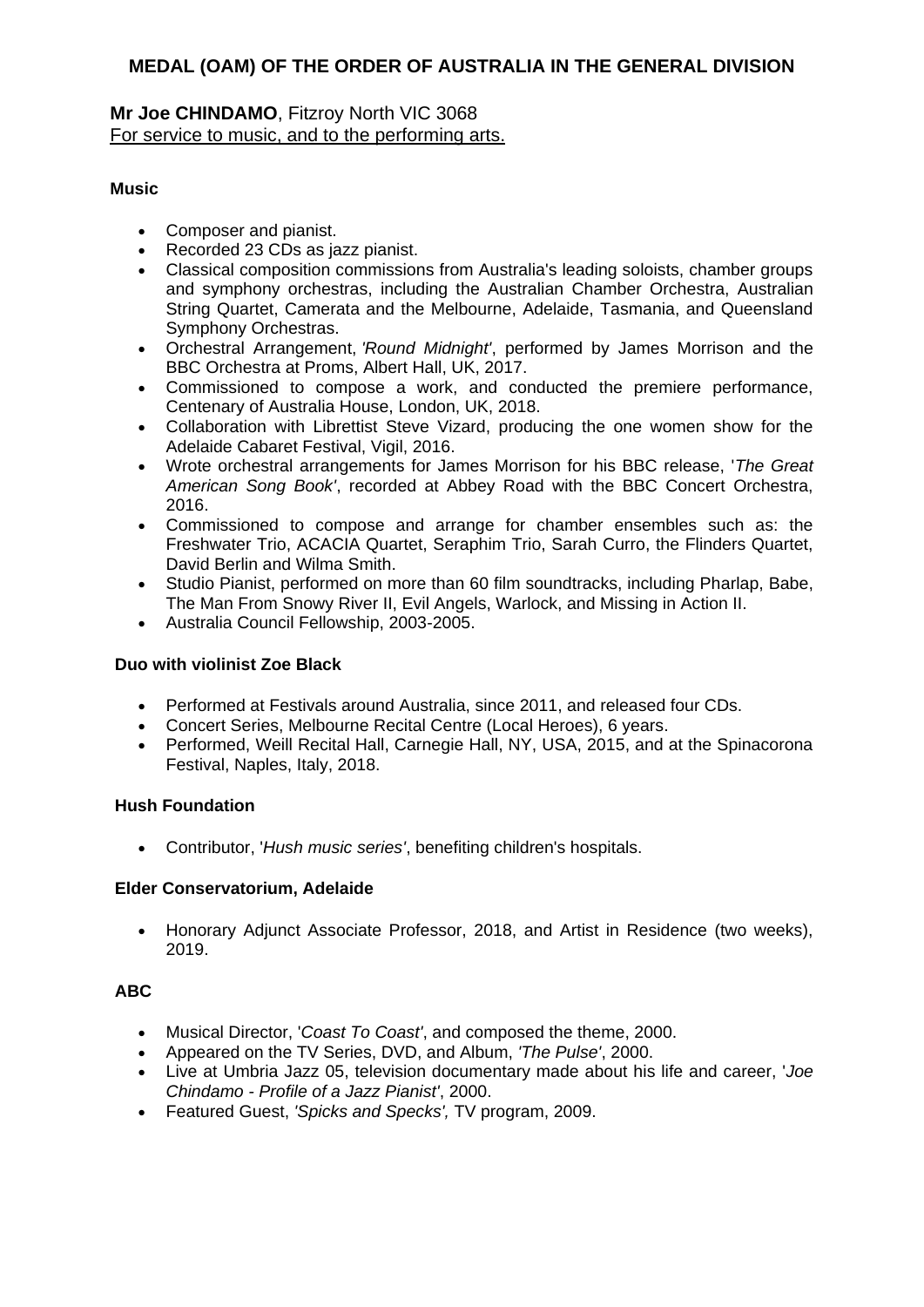- Inductee, Hall of Fame, Graeme Bell Awards, 2016, a Bell Award, for Best Classic Jazz Album, *'Live at Umbria Jazz '05'*, 2006, and the Chairman's Bell Award for Outstanding Achievement, 2004.
- Jazz Instrumental Performer of the Year, Australian Entertainment Mo Awards, 2004 and 2002.
- Album, *'The Joy of Standards'*, No.1 on the Japanese HMV Jazz Charts, 2000.
- Music Award, for Jazz Composition of the Year, *'Something Will Come to Light, from Duende'*, APRA-Australasian Performing Right Association, 2009.
- People's Choice Award for Best Jazz Album, *'Anyone who had a heart (Burt Bacharach song book)*', ABC, 1997.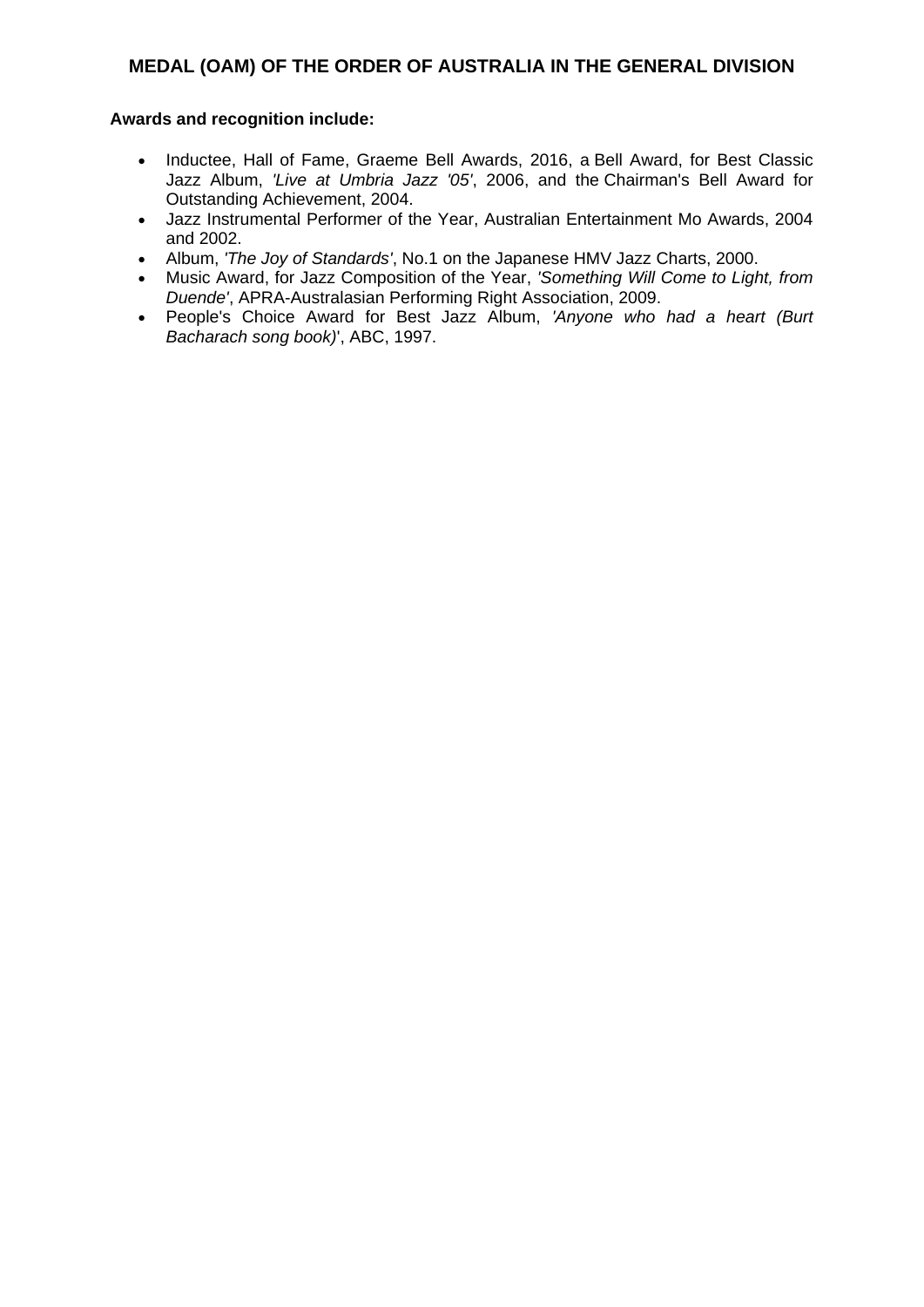### **Mr Jong-Gon CHOI**, VIC For service to the Korean community of Victoria.

### **Korean Community**

- President, Melbourne Korean War Memorial Committee, current.
- President, Melbourne Municipal Chapter, National Unification Advisory Council, current.
- **•** Board Member, Korean Society of Victoria Australia
- Korean Association of Commerce President, Australasian Region
- Involved in the foundation of the Korean Seniors' Association of Victoria.
- Owner, Korean restaurant in Melbourne, since 1986.

### **Sport**

- Former President, World Korean Golf Federation.
- Former Vice-President, International Soft Tennis Federation.
- Korean National Sports Festival Australian Korean Team Leader

#### **Awards and recognition include:**

Order of Civil Merit - Pomegranate Field, Government of the Republic of Korea, 2016.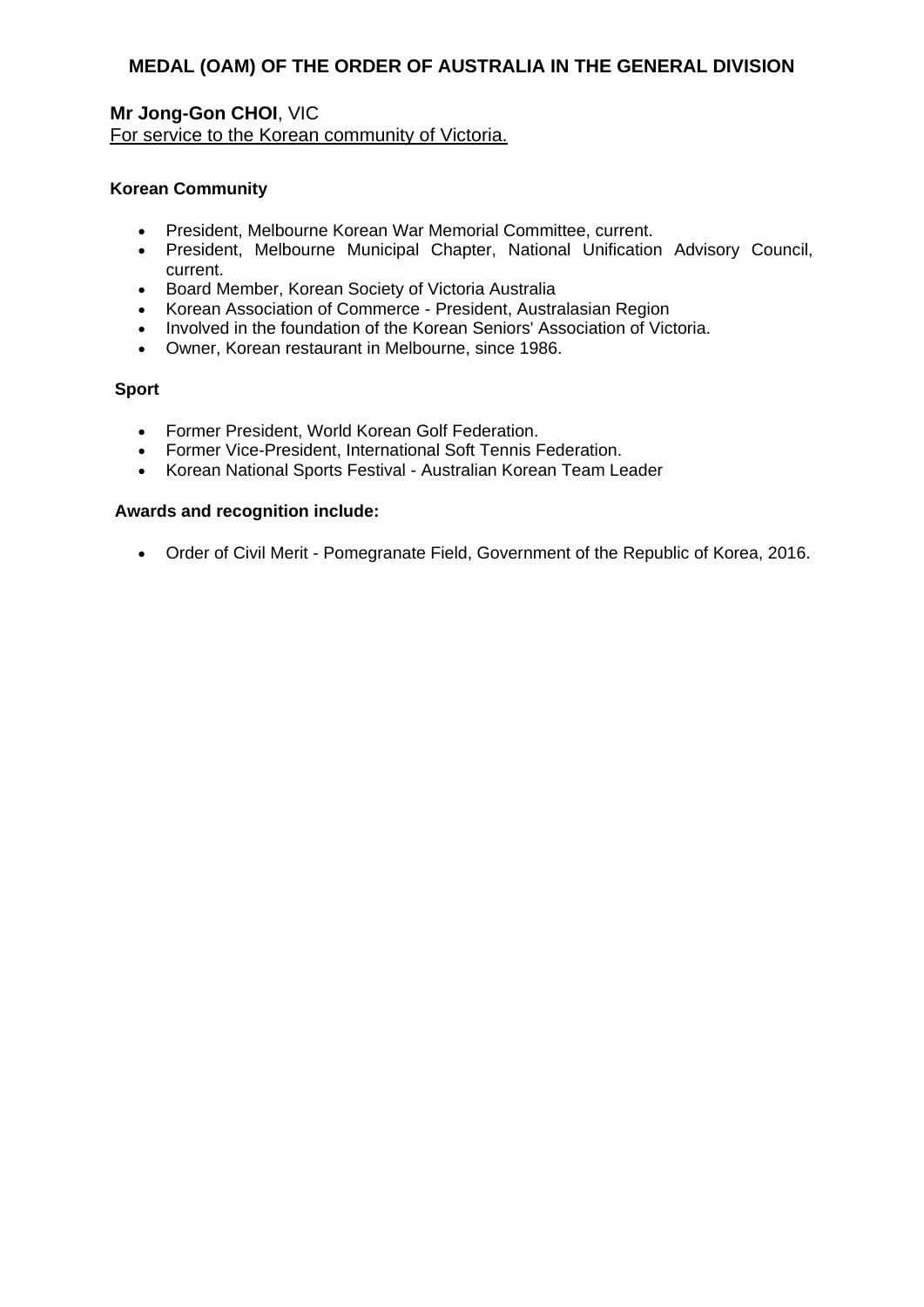# **Mrs Monica CHU**, Enfield NSW 2136 For service to the community through a range of roles.

### **Australian Chinese Charity Foundation Inc**

- Vice-Chairman, Management Committee, since 2021, and 2007-2008.
- Chairman, Management Committee, 2018-2020.
- Treasurer, Management Committee, 2005-2007.
- Member, Management Committee, 2015-2017.
- Chairman, Council Board, 2009-2012.
- Trustee, since 2003.
- Volunteer, since 2000.

#### **Way in Network**

- Management Committee Member and Public Officer, 2017-2019.
- Treasurer, 1999.

#### **Australian Nursing Home Foundation**

- Director, Board Secretary and Company Secretary, 2008-2016.
- Trustee, 2009-2016.

#### **Chinese Catholic Community Homes ltd**

- Trustee, since 2003.
- Chairman, Management Committee, 2003-2005.

### **Lions Club of Sydney Pacific Inc**

- President, 2009-2010.
- Secretary, 2006-2007.
- Group Coordinator, Campaign SightFirst II Lions District 201N5, 2005-2008.
- Recipient, Melvin Jones Fellowship Award.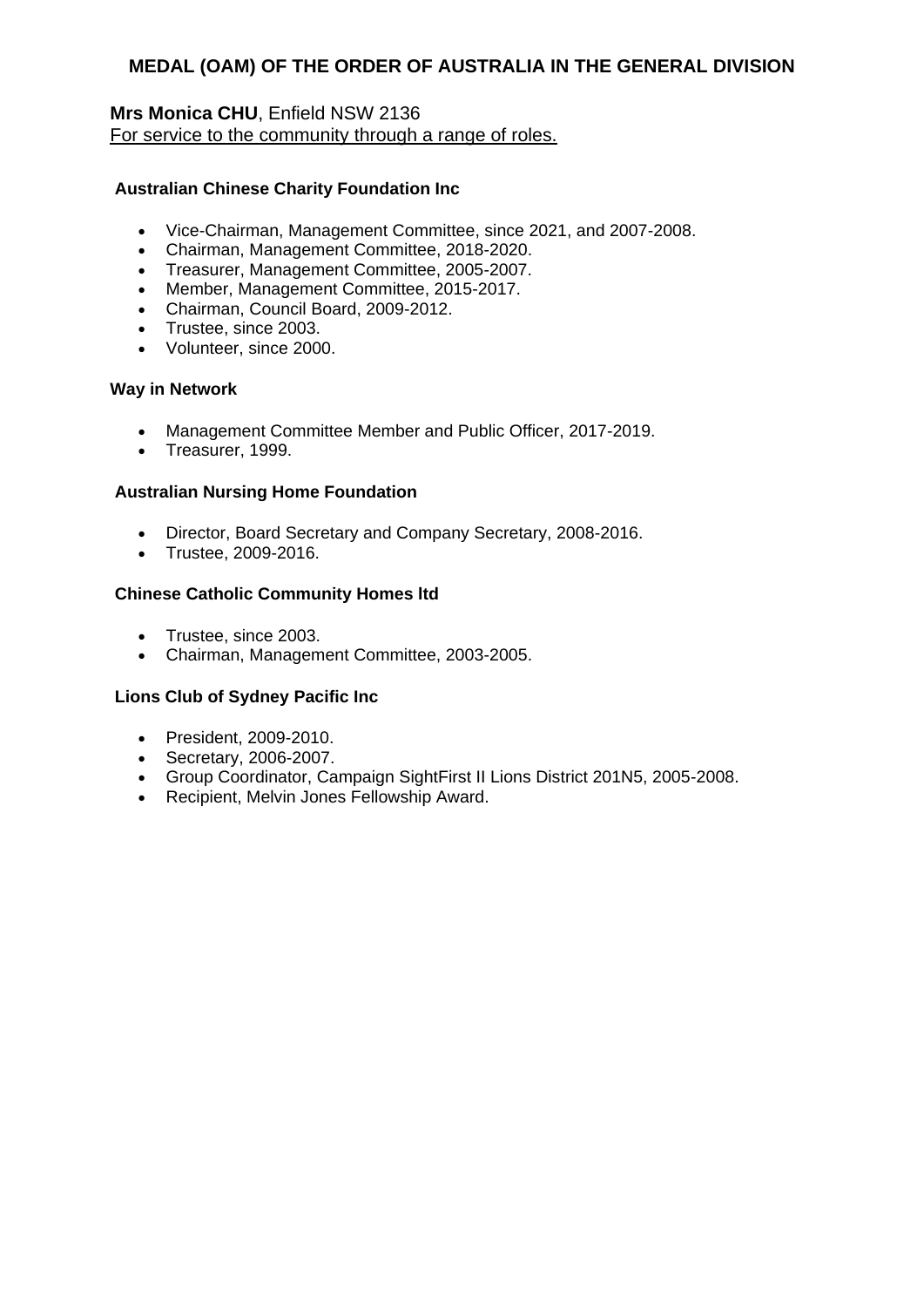# **Mr Jamie John CLARK**, Merimbula NSW 2548 For service to youth, and to the community.

### **1st Merimbula Scouts**

- Group Leader, retired in 2021.
- Trainee Scout Leader, circa1992.
- 25 Year Service Medal, 2017.

### **Apex**

District Governor Zone 2, 1988-1989.

### **Apex Merimbula**

- President, 1986-1987.
- Member, 1985.
- Life Member, 1992.

### **Apex Ararat**

- President, 1984-1985.
- Member, 1982-1985.

### **Community**

- Member, Pambula Community Pool Committee, 1989-1995.
- Former Volunteer, NSW Parks and Wildlife Service.

### **Awards and recognition include:**

Community Service Medallion, Bega Valley Shire Council, 2019.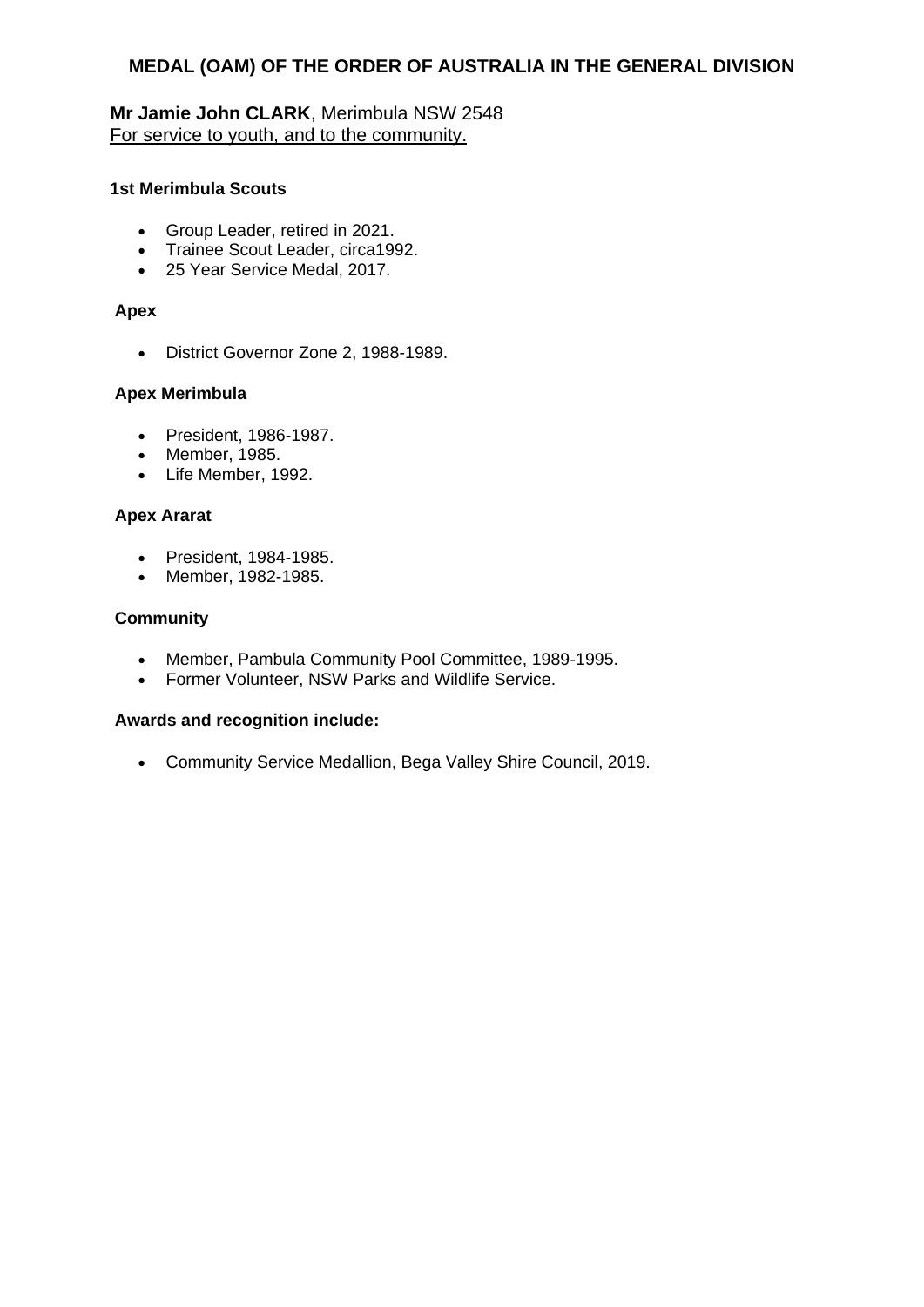### **Ms Alison CLARKE**, East Brunswick VIC 3057 For service to people with learning difficulties, and to the community.

### **Speech Pathology**

- Founder and Speech Pathologist, Spelfabet (website), since 2012.
- Speech Pathologist, Self-Employed, 2001-2012.
- Speech Pathologist, Brunswick Special Developmental School (now Sunbury and Macedon Ranges Specialist School), 2001-2004 and 2005-2006.
- Speech Pathology Coordinator, Lewis and Lewis, 2004.
- Speech Pathologist, Autism Assessment Team, Royal Children's Hospital, 2001- 2002.
- Member, Speech Pathologists' Special Interest Group on Language Disability, 2000- 2006.
- Member, Speech Pathology Australia, since 1988.

### **Learning Difficulties Australia**

- Vice-President, 2015-2016.
- Council Member, 2013-2014.
- Member, since 2012.

### **Yarra City Council**

- Mayor, 2010-2011.
- Councillor, Melba Ward, 2008-2012.
- Former Council Representative, Metropolitan Transport Forum.
- Former Council Representative, Metropolitan Waste Forum.
- Former Council Representative, Disability Advisory Committee.
- Former Council Representative, Friends of Baucau Committee.

### **Other**

- Member, Creative Health Consultancy, Early Intervention Service Provider Panel.
- Member, Developmental Disorders of Language and Literacy Network, since 2004.
- Member, SPELD Victoria, 2012-2014.
- Member, Amaze (formerly Autism Victoria), 2012-2014.
- Victoria Party Coordinator, Australian Greens Party, 2006-2009.

### **Awards and recognition include:**

Mona Tobias Award, Learning Difficulties Australia, 2018.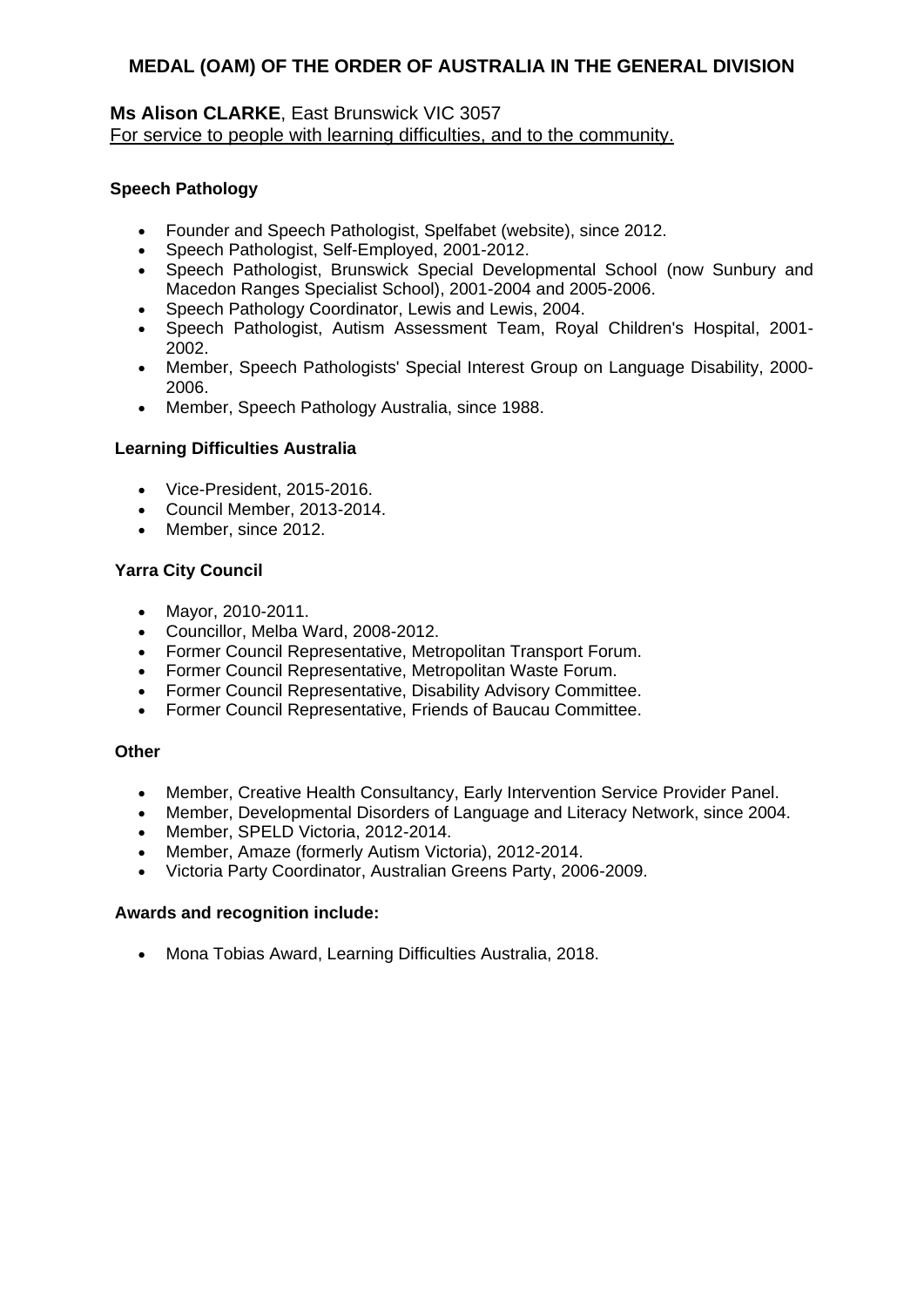**Mrs Marjorie CLARKE**, Wilberforce NSW 2756 For service to community history.

#### **The Australiana Pioneer Village**

- Volunteer, 1971-2017.
- Manager/Curator, 1984-1997.

### **Friends of The Australiana Pioneer Village**

- Inaugural Member, since 1985.
- Life Member, 2008.
- Patron, current.

- Heritage Volunteer Award, 2014.
- Hawkesbury City Council Award, 1997.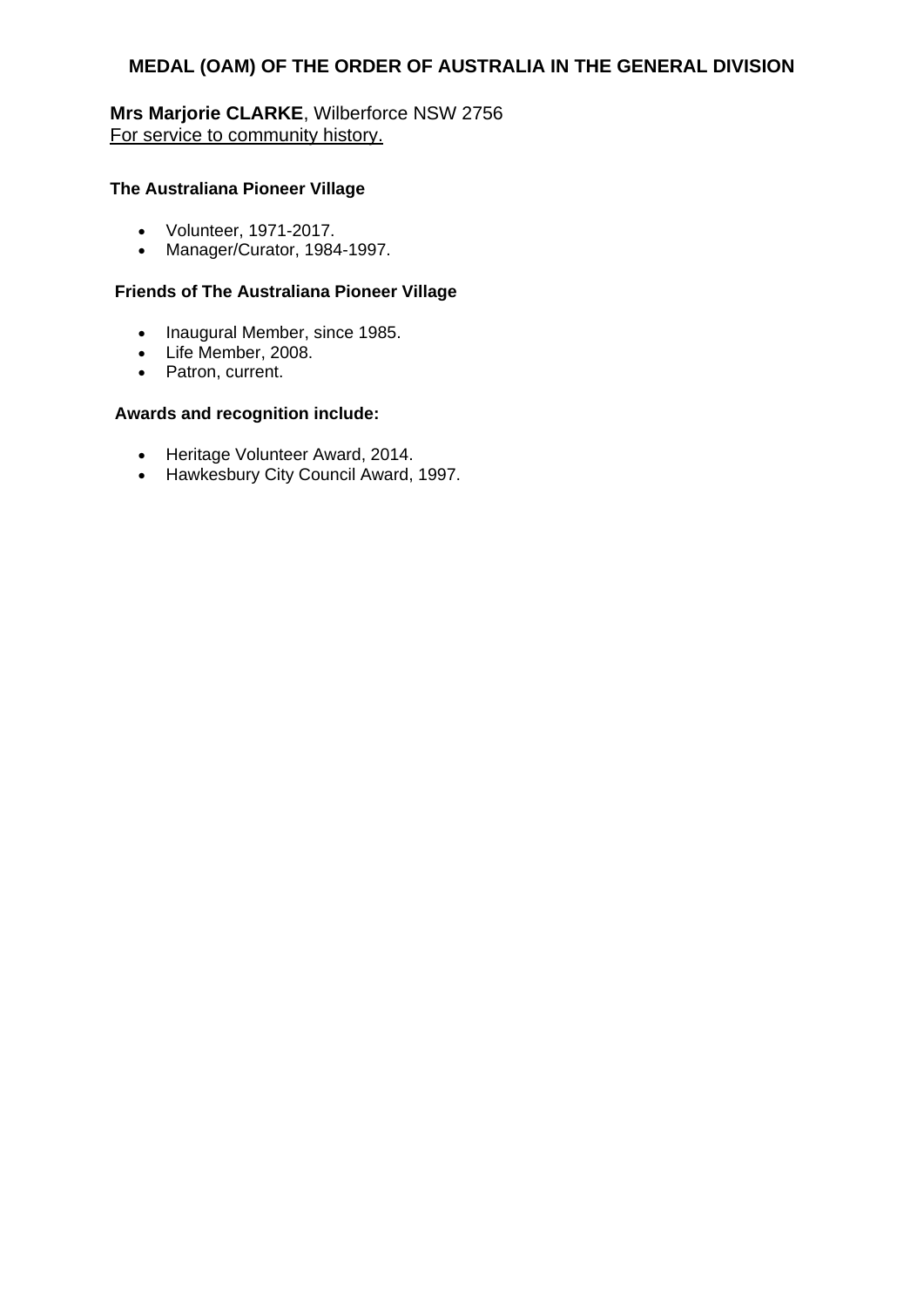# **Mrs Rosemary Elizabeth CLARKE**, VIC

For service to the community of the Mornington Peninsula.

# **Mornington Peninsula Shire Meals on Wheels**

- Volunteers Supervisor, 20 years.
- Volunteer, 1989-2013.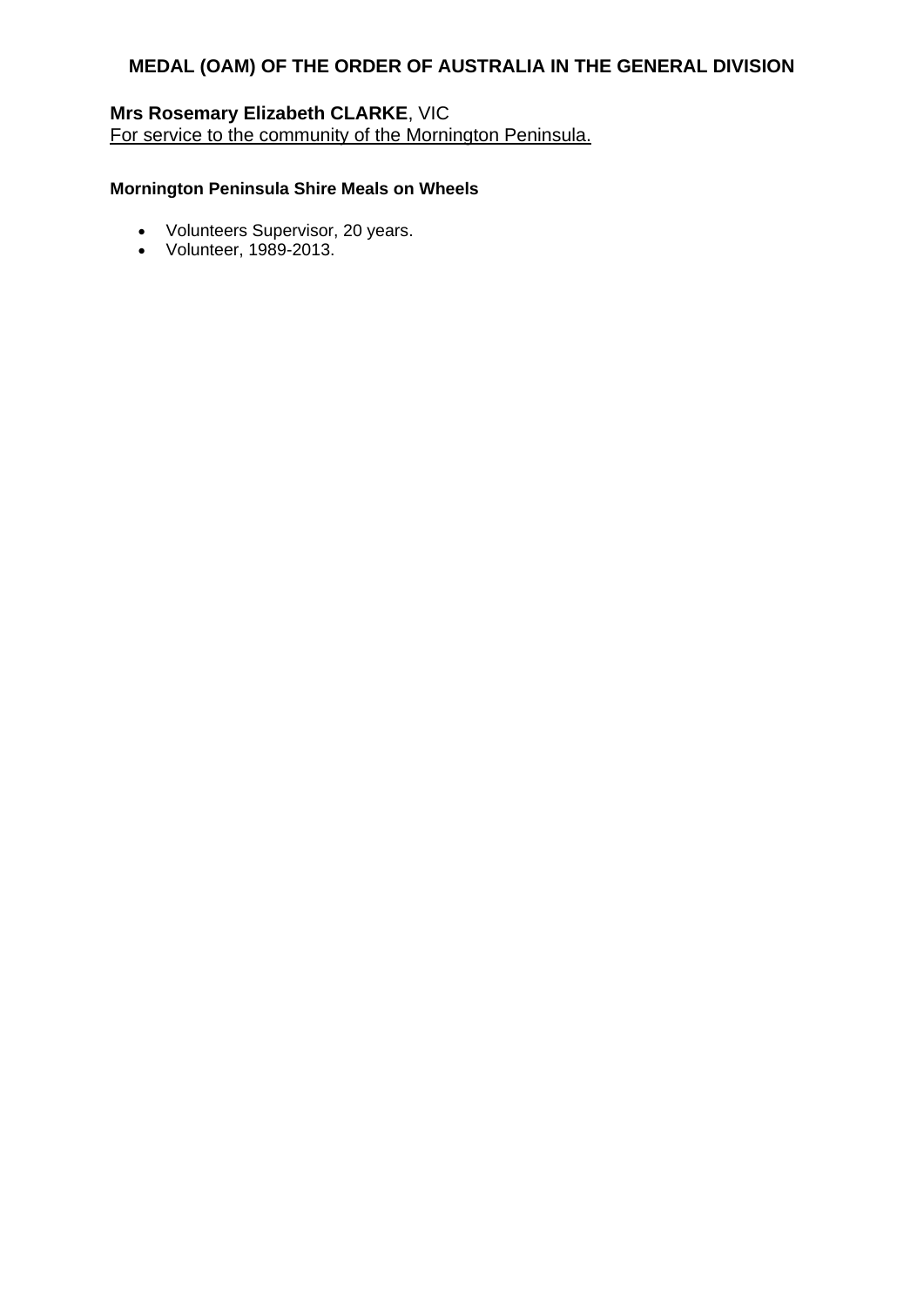# **Mr Colin Victor COATES**, VIC For service to speed skating.

### **Speed Skating**

- 6 time Speed Skating Winter Olympian 1968, 1972, 1976, 1980, 1984, 1988.
- Placed 6th 10000m, 8th 1500m, 10th 5000m, 11th 1000m at Innsbruck Winter Olympics, 1976.
- Placed two times 4th, 10000m World Championships Speed Skating.
- Placed in the top 16 in the World Championships 10 times, total of 13 World Championships Allround.
- 7 times in the World Sprint Championships.
- Coach, Australian Olympic Team, 1980 and 1984, Coach and Manager, 1988.
- Coach and Manager of the Olympic Team 1988.
- Advocate and coach, currently.
- Life Member, Australian Ice Racing Association.
- 14-foot dinghy Champion for Victoria.
- 14-foot dinghy Champion for Australia.

### **Docklands Demons Ice Racing Club**

- President, 2017.
- Patron, current.
- Life Member.

#### **Awards and recognition include:**

• Hall of Fame Inductee, Australian Ice Racing.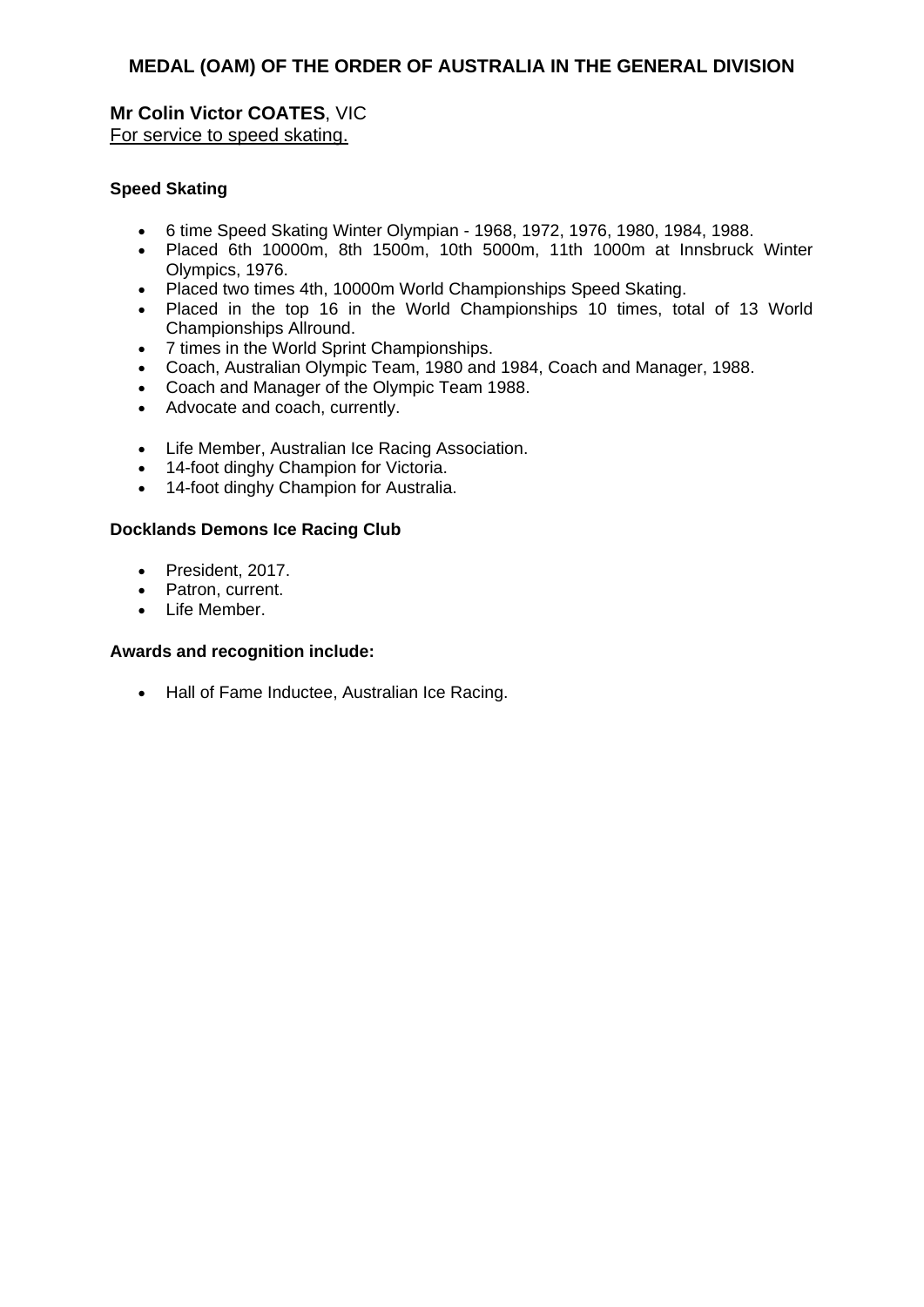# **Ms Michelle Louise COFFILL**, ACT

For service to public administration, and to animal welfare.

# **Australian Public Service Commission**

- Senior Advisor, Executive Remuneration and Statutory Offices Group, since 2019.
- Senior Advisor, Defence Force Remuneration Tribunal, since 2019.
- Executive role with Capability Review Programme, 2012-2015.
- Former Manager, annual Australian Public Service Employee Census, 2015-2019.
- Member, State of the Service Report Team, 2015-2019.

### **Australian Public Service**

 Former executive roles with the Organ and Tissue Authority, and the Child Support Agency.

### **Hear No Evil Australian Deaf Dog Rescue**

- Secretary, 2014 2021.
- Foster Carer, since 2014.
- Coordinator, ACT Branch, since 2014.

### **Community - Other**

- Volunteer, Ngunnawal Street Pantry, current.
- Dog and cat rescuer, 20 years.

### **Awards and recognition include:**

Australia Day Achievement Medallion, Australian Public Service Commission, 2019.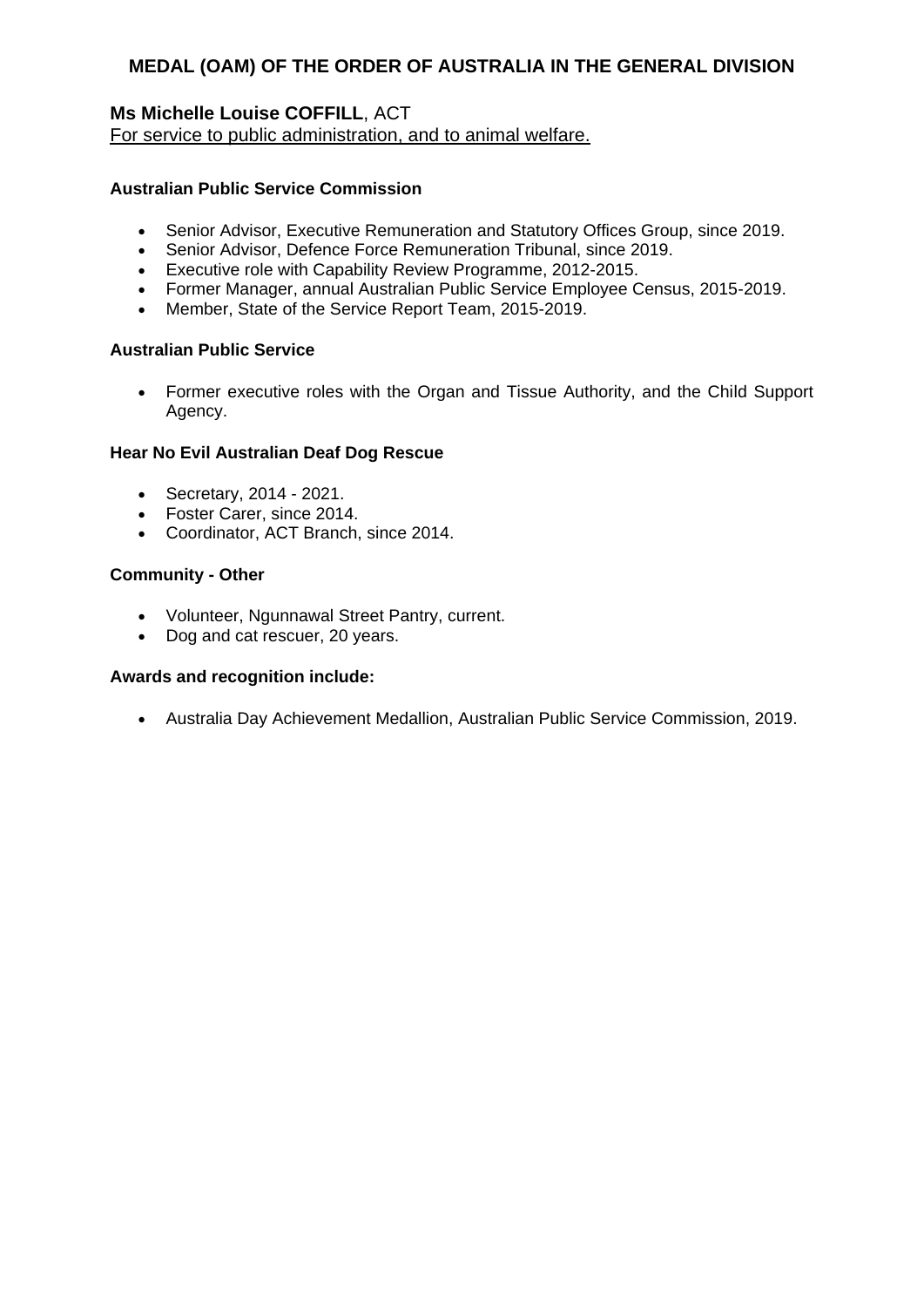**Ms Beccy COLE**, SA For service to country music.

### **Country Music**

- Singer, Songwriter and Multi-Instrumentalist.
- Performer, Songbirds, late-2010s.
- Performer, Tour de Force, Iraq and Middle East, 2005-2006.
- Vocalist and Guitarist, Dead Ringer Band, early-1990s.

#### **Albums include:**

- *Lioness*, Beccy Cole Music/ABC Music, 2018.
- *Sweet Rebecca*, Beccy Cole Music/ABC Music, 2015.
- *Songs & Pictures*, Beccy Cole Music/ABC Music, 2011.
- *Live @ Lizotte's*, Beccy Cole Music/ABC Music, 2007.
- *Feel This Free*, ABC Music/Universal Music Australia, 2005.
- *Little Victories*, ABC Music/Universal Music Australia, 2003.
- *Wild at Heart*, ABC Country/Universal Music Australia, 2001.
- *Beccy Cole*, Sony, 1997.

#### **Country Music Association of Australia**

Golden Guitar Awards include:

- **Best Independent Country Album, 2019.**
- Female Artist of the Year, 2002, 2007, 2012, and 2019.
- Single of the Year, 2007.
- Song of the Year, 2007.
- Best New Talent, 1994.
- Star Maker, 1993.

#### **Gympie Music Muster**

- Ambassador, 35th Muster, 2016.
- Performer, 17 Musters, since 1991.

#### **Other**

• Host, Saturday Night Country, Australian Broadcasting Corporation Radio, since 2021.

### **Community**

- Advocate, Marriage Equality, 2010s.
- Inaugural Ambassador, Feast Festival, Adelaide, 2013.
- Performer, Sydney Gay and Lesbian Mardi Gras.

#### **Awards and recognition include:**

Music Artist of the Year, Australian LGBTI Awards, 2018.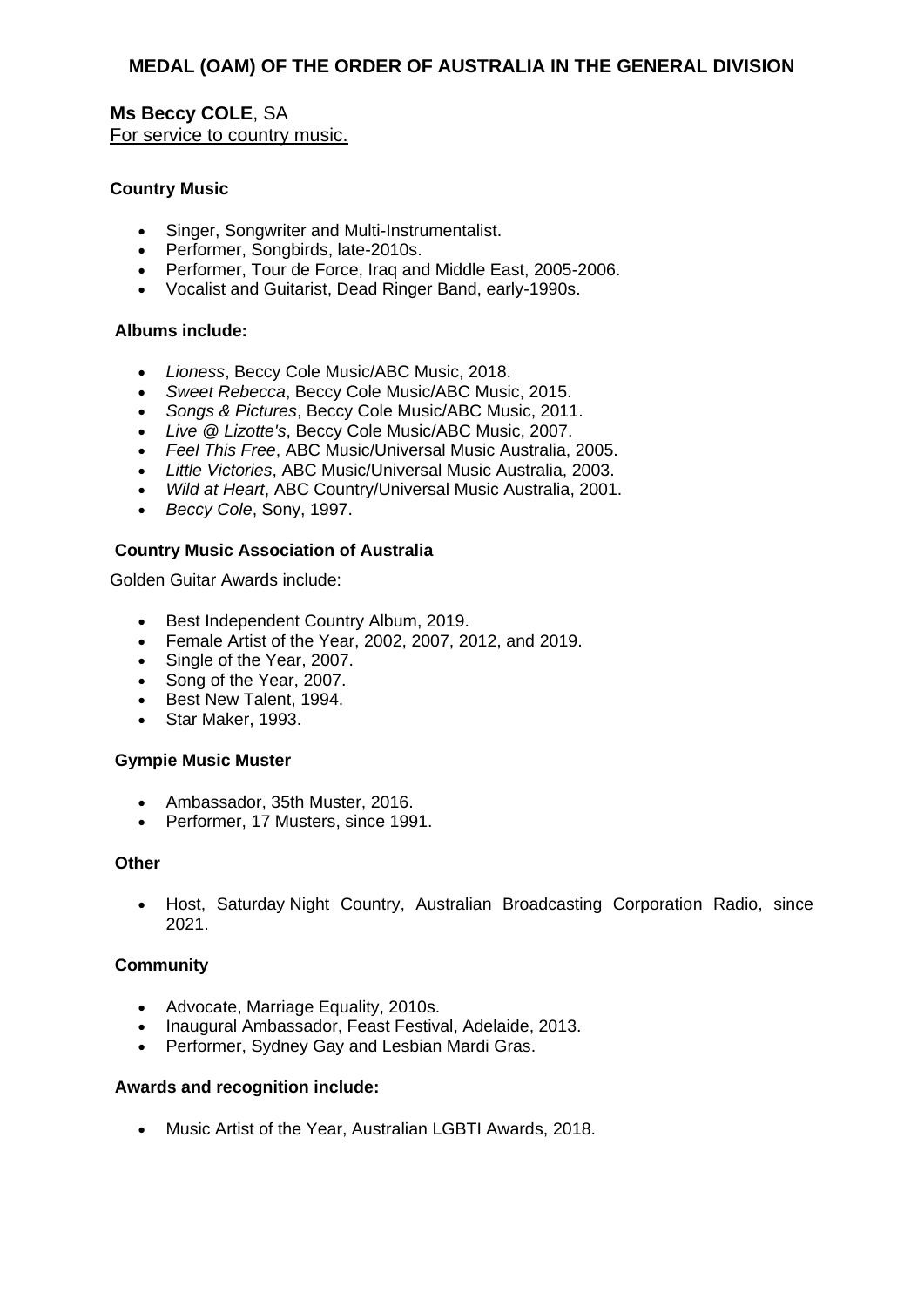# **Mrs Colleen Mary CONDLIFFE**, Salisbury West VIC 3517 For service to the community of the Loddon Mallee, and to women.

### **Loddon Shire Council**

Councillor, 2000-2008 and 2012-2020.

### **Community**

- Board Member, Inglewood Community Neighbourhood House, 20 years.
- Board Member, Women's Health Loddon Mallee, current.
- Director, Central Murray Regional Waste Management Group, 2005-2008.
- Founder, Loddon Plains Landcare Network.
- Member, Development Committee, Breakfast in Schools Program, current.
- Former Volunteer, Wedderburn Country Women's Association.

### **Farming**

- Chairman, Bendigo/Inglewood Victorian Women's on Farms State Gatherings (WoFG), 31 years.
- Member, Victorian Farmers Federation, current.

### **Inglewood Development Community Bank**

- Board Member, current.
- Member, Advertising Sub-Committee, current.

### **International**

Australian Representative, World Congress for Rural Women, Spain, 2002.

- Victorian Honour Roll for Women, 2009.
- ABC Rural Woman of the Year Award, 1997.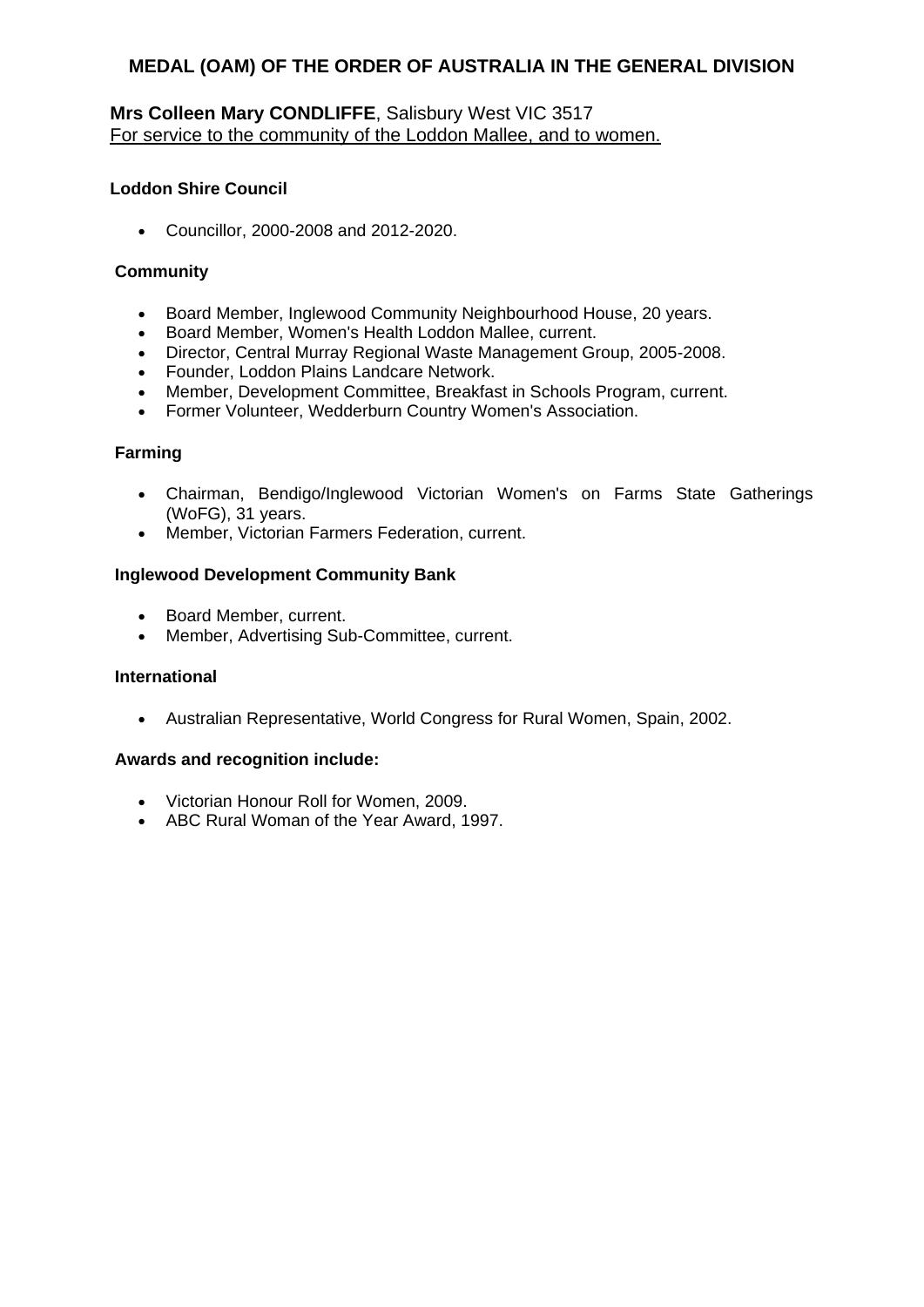# **Mrs Hazel Mae COOK**, VIC

For service to swimming.

### **Doncaster Templestowe Amateur Swimming Club**

- President, 1990-1995.
- Secretary, 2005-2013.
- Committee Member, 1983-2013.
- Former Official, Intra and inter club competitions/swim meets.
- Co-ordinator, Learn-to-Swim Program, Aquarena Pool, Templestowe Lower, 7 years.
- Life Member, 1996.

### **Bulleen-Templestowe Youth Club**

Former Coach and Judge, Rhythmic Gymnastics.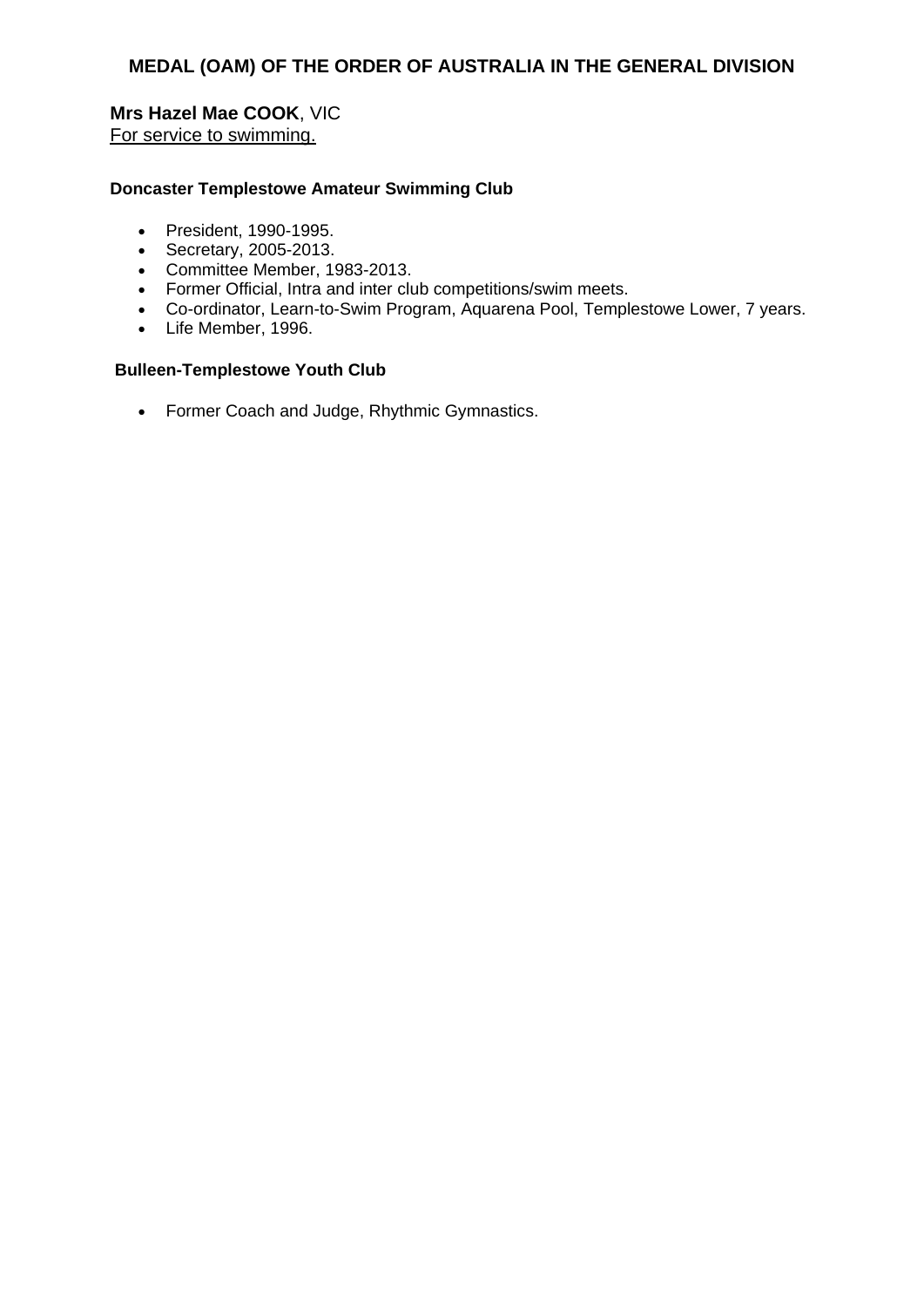## **Mr Bernard CORSER**, VIC For service to the community through a range of roles.

### **St Dunstan's Anglican Church, Camberwell**

- Warden, current.
- Parish council member/Warden, since 1980s.
- Parishioner, since 1958.

#### **BASSCare - Boroondara Aged Services Society Care**

- Board Member, since 2002.
- Member, Building Committee, since 2002.

#### **Catholic Church in Australia**

- Past Member, Property and Maintenance Committee, Parish of St Ignatius and St James Churches.
- Consultant, and Volunteer, Daughters of Divine Zeal Figlie del Divino Zelo, International Italian Order of Catholic Sisters, since 1999.
- Past Volunteer Consultant, Jesuit Social Services.

#### **Kelvin Club**

- President, 2008-2009.
- Vice President, 2006-2007.
- Committee Member, c1998-2009.
- Life Member, current.

#### **Community - Other**

- President, CHESS Camberwell High School Ex-Students Society, 1993-2010.
- Black Belt, Fourth Dan, Seido Karate, Melbourne, since 2000.

#### **Real Estate Institute of Victoria**

- Committee Member, Buyers' Agents Chapter, Real Estate Institute of Victoria, current.
- Member, Licenced Estate Agent and Auctioneer, current.
- Member since 1982.

### **Bernard Corser Property Consulting**

- Principal, since 1988.
- Co-owner, Tolarno Hotel, current sponsor of Tolarno Art Prize RMIT, Monash and VCA.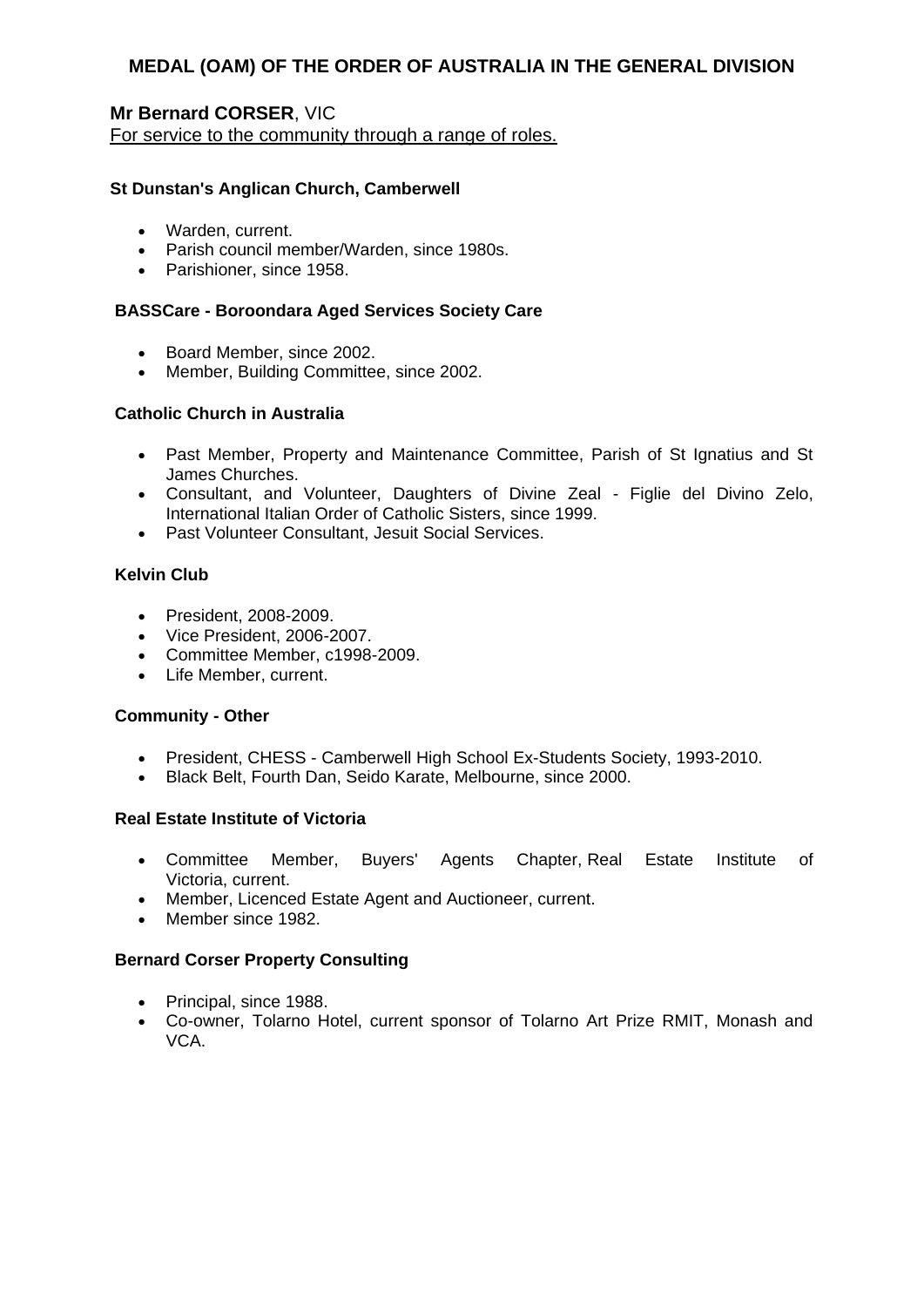### **Mr Ian James COVER**, Barwon Heads VIC 3227 For service to the community through a range of roles.

### **Coodabeen Champions (comedy group)**

- Founding Presenter, 102.7 3RRR-FM Radio, 1981-1997.
- Co-Presenter, 774 ABC Radio Melbourne, 1988-1995, and 2003-2021.
- Co-Presenter, Radio 3AW Melbourne, 1986-1988, and 1993-2002.
- Co-Presenter, 1377 3MP and ACE Radio, since 2022.
- Inductee, Melbourne Cricket Club Media Hall of Fame, 2003.
- Recipient, Blue Ribbon Foundation John Forbes Community Sport Award, 2017.
- Albums: *the Coodabeen Champions Present Sunday Nightingales*, ABC, 2007, *A Coodabeens Collection*, ABC, 2003, *Greg Champion and The Coodabeen Champions*, 20th Anniversary Album, 2000, and *Live in Studio 320 - ABC/EMI*, 1991.

### **Parliament of Victoria**

- Member for Geelong Province, 1996-2002, and Shadow Minister for Sport and Racing, 2000-2002, and Shadow Minister for Youth Affairs, 2000-2002.
- Secretary, Parliamentary Liberal Party, 1999-2000.

### **Liberal Party of Australia**

- Corangamite Electorate Vice-Chair, since 2018.
- Member, Victorian Division, since 1995.
- Personal Assistant to the Honourable Glyn Jenkins MLC, 1982.

### **Media**

- Journalist, weekly column, Geelong Advertiser, since 2019, and Journalist, 1976- 1981.
- Journalist, Herald and Weekly Times, 1982-1986.
- Announcer, 3UZ Radio, 1987-1989.
- Former Host, Footy Focus, Optus-TV.
- Former Regular Guest, Good Morning Australia with Bert Newton.

### **Community**

- Master of Ceremonies, Geelong Football Club, 20 years.
- Life Member, GFC Pivotonians, 2005.
- Chair, Barwon Heads Uniting Church Council, since 2005.
- Founding Ambassador, and/or Master of Ceremonies, SecondBite, since 2005.
- Supporter, and/or Host, Cricket Victoria, 20 years, and founding Member, Lindsay Hassett Club (corporate luncheon).
- No. 1 Ticketholder, Supporter, and/or Master of Ceremonies, Geelong Cricket Club, 25 years.
- Host and Co-Organiser, Give Where You Live Golf Classic, 27 years.
- Ambassador and/or Master of Ceremonies, The Women's Cancer Foundation Golf Day, 20 years.
- Supporter, and/or Master of Ceremonies, Annual Father's Day Breakfast for Bethany, 20 years.
- Supporter, and/or Master of Ceremonies, The Anam Cara House Colac, 6 years.
- Supporter and Ambassador, Cottage By The Sea, since 2016. Co-Leader, project to build a house for auction.
- Master of Ceremonies, and Ambassador, Read The Play, 10 years.
- Past Ambassador, EJ Whitten Foundation.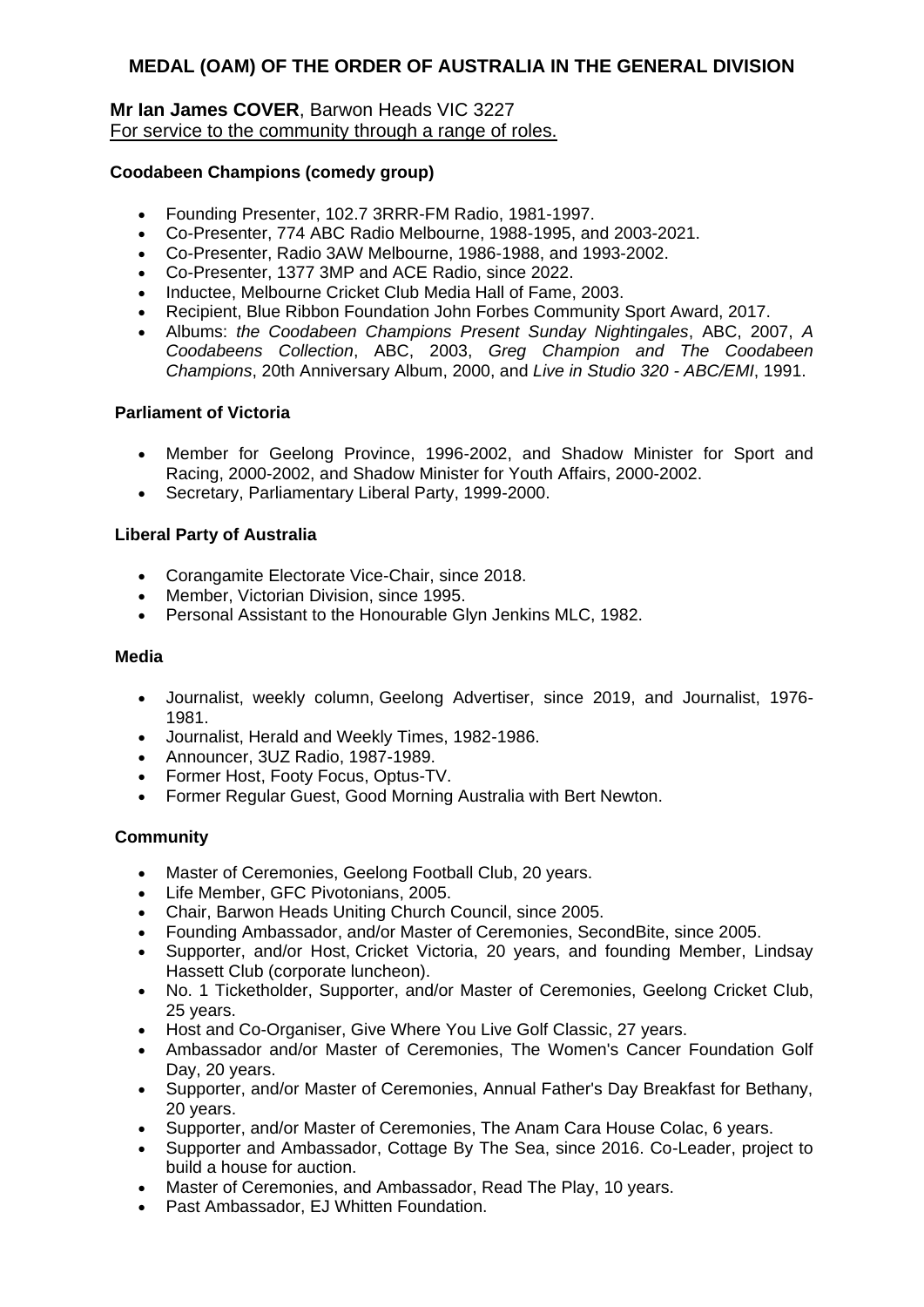### **Books**

- *Merv and Me - On Tour*, 1993.
- *The Coodabeen Champions Take a Good Hard Look at Australia*, 1992.
- *The Coodabeen Champions Big Bumper Footy Book*, 1990.
- *The Coodabeen Champions - 40 Footy Seasons*, 2020.
- *Half A Chicken And Chips - 50 Footy Yarns*, 2021.

- President's Award, United Way, 1999.
- Rotary Paul Harris Fellow, Rotary International, 1996.
- Victorian Cricket Association Radio Award, 1994-1995.
- Landcare Media Award, 1995.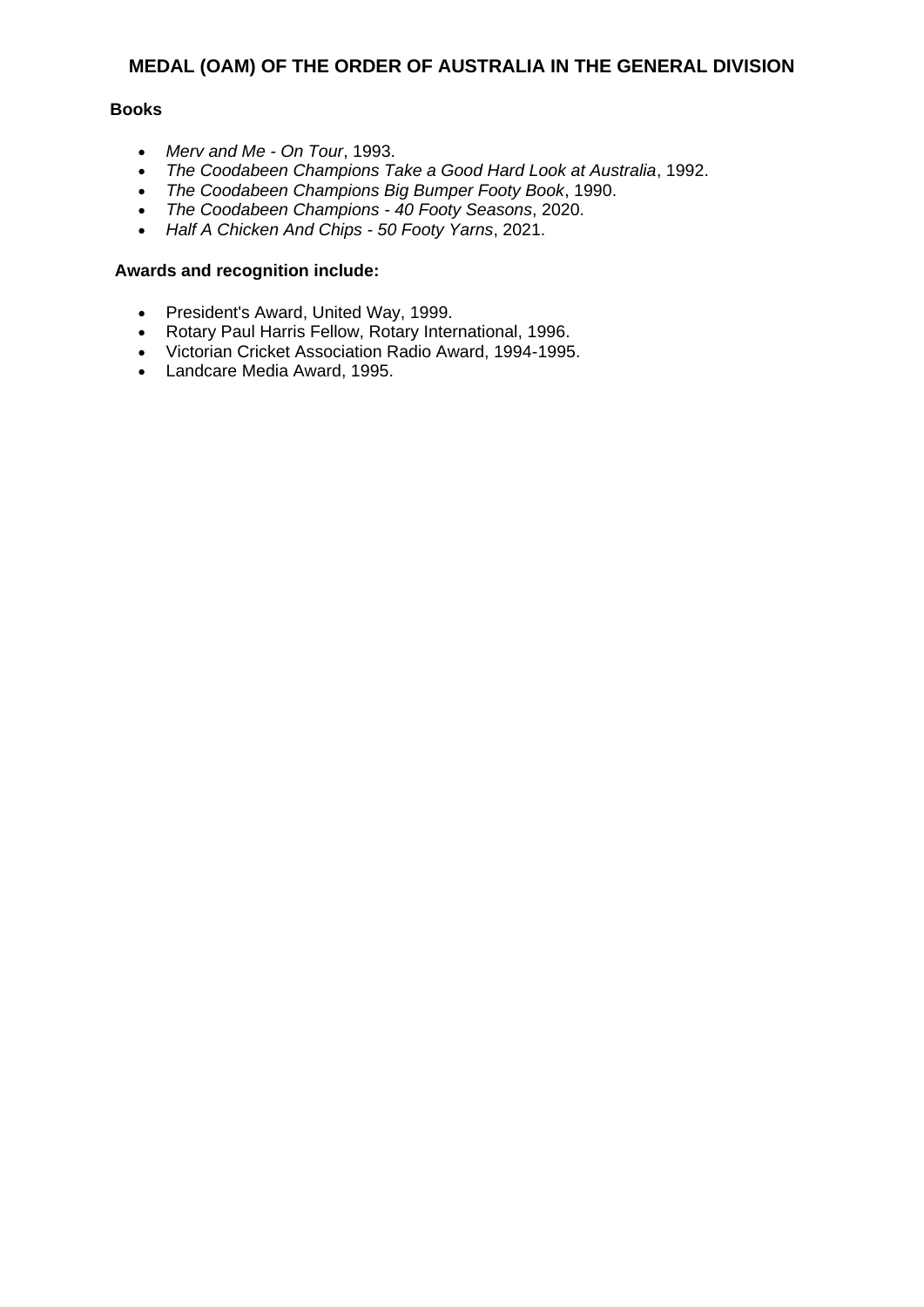# **Mr Harry David CRAMER**, Palm Beach QLD 4221 For service to emergency response organisations.

### **New South Wales State Emergency Service Tweed Heads Unit**

• Member, since 2014.

### **New South Wales State Emergency Service Ku-ring-gai Unit**

- Head Quarters Manager, 2011-2013.
- Deputy Controller, 1993-2011.
- Duty Officer, 1981-2003.
- Training Officer, 1987-1993.
- Operations Officer, 1981-1987.
- Communications Officer, 1973-1981.
- Four Wheel Drive Instructor, State HQ Training Team, 1964-1968.
- Member, 1963-2014.
- Life Member, since 2013.

### **Other roles**

- Scout Leader, 1st Bradfield Migrant Camp, 1960s.
- Scout Leader, 3rd East Wahroonga, Scouts NSW, 1980s.
- Retained Fire Man, Gordon Fire Brigade, NSW Fire Brigades, 1966-1970.
- Member, Belrose Bush Fire Brigade, 1959-1965.
- Member, West Killara Community Fire Unit (CFU), 1988-2013.

- Community Service Award, Rotary Club of St Ives, 2010.
- National Medal with four clasps , New South Wales State Emergency Service.
- Long Service with Gold Clasp for 50 years service, New South Wales State Emergency Service.
- Long Service Medal, 20 years service, New South Wales Fire Brigade (CFU).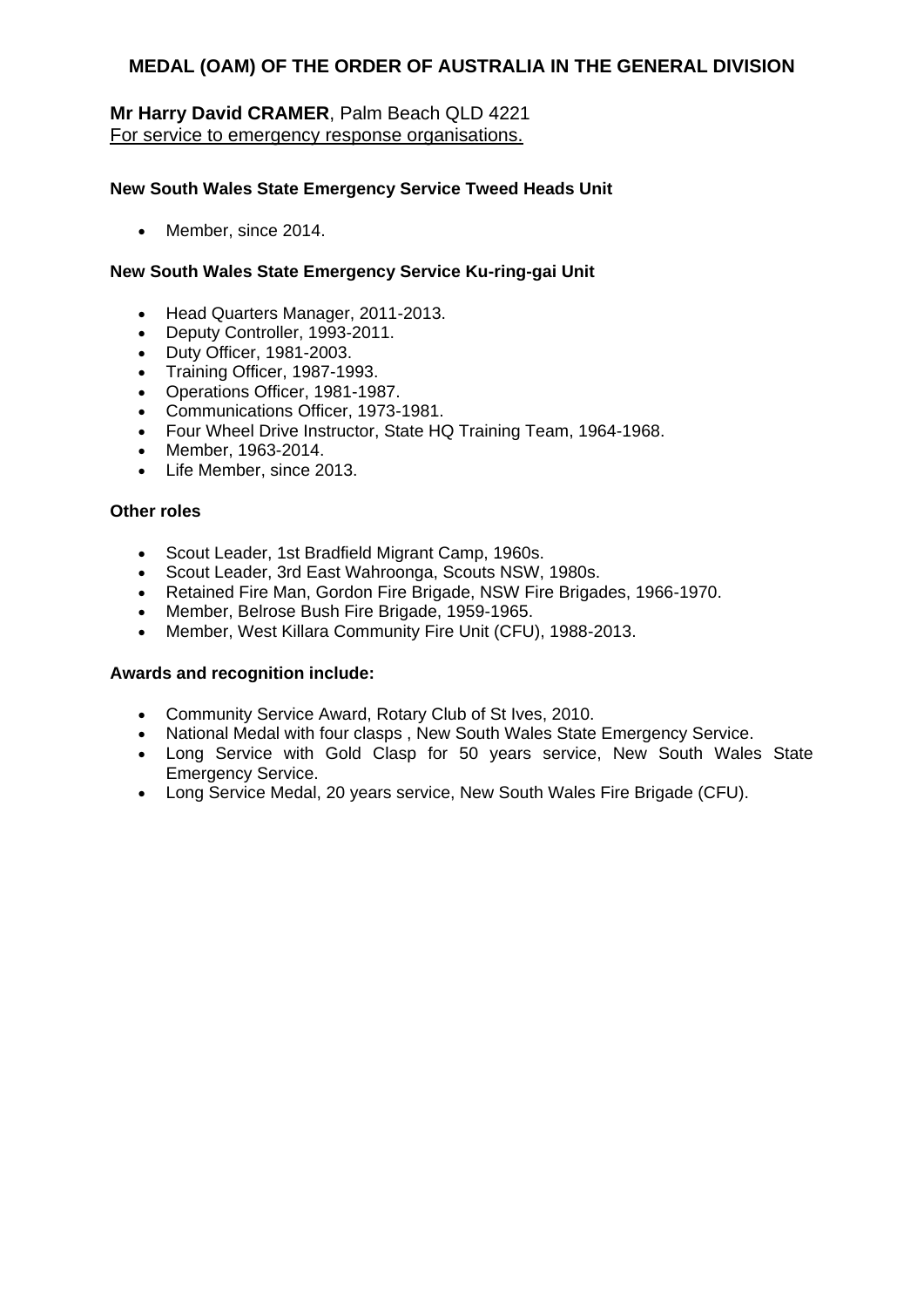# **The late Mrs Marian Effie CRAWLEY**

Formerly of Gloucester NSW 2422

### For service to the community of Gloucester.

### **Gloucester Sub-Branch, Returned and Services League of Australia**

- President, 8 years.
- Committee Member, Women's Auxiliary, 1993-2021.

#### **Gloucester Historical Society**

- Vice-President, 2019-2021.
- Member, 10 years.

#### **Gloucester Legacy Welfare Group**

Board Member and Legatee, 2003-2021.

### **Gloucester Floral Art Group**

- Treasurer, 1993-1995.
- Founding Member, 1993-2021.

# **New South Wales Floral Arts Association**

- Treasurer, 2009-2013.
- Life Member, 2019.
- Member, over 25 years.

### **Community**

- Member, Gloucester AH&P Association, 25 years.
- Former Member, Gloucester Highland Dancing Group.
- Area Commissioner and various positions, Gloucester Brownie and Guide Association, 1974-1986.

#### **Awards and recognition includes:**

Ann Williams Clark Medallion, Garden Clubs Australia, 2014.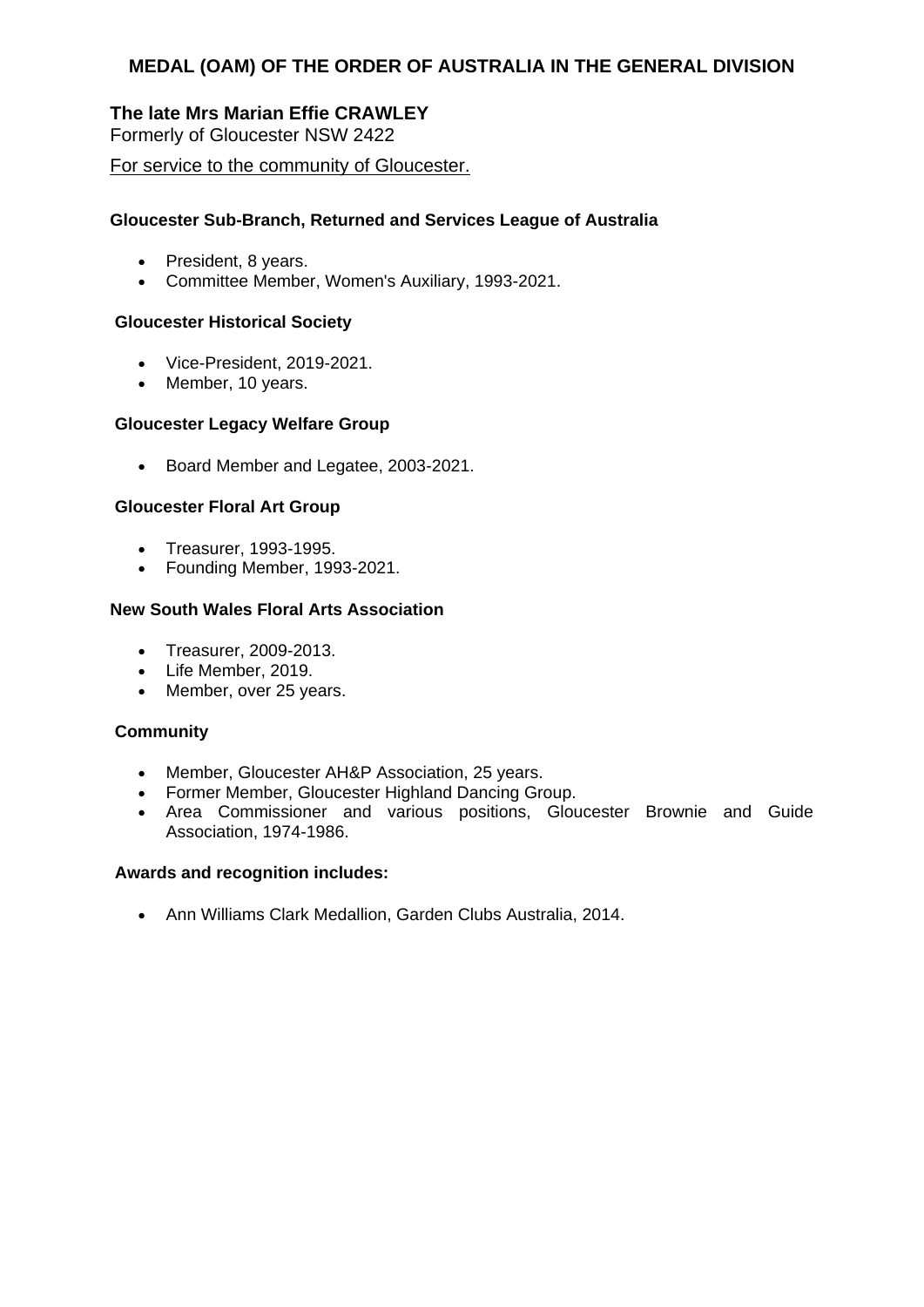# **Mr Ron Edward CREGAN**, Catalina NSW 2536 For service to the caravan and camping industry.

### **BIG4 Holiday Parks of Australia**

- Chairman, 2014-2017.
- Director, 2009-2017.
- Life Member, 2019.

### **Caravan and Camping Industry Association (NSW)**

- Vice-President, 2009-2012.
- Board Member, 1995-2016.
- Chairman, Show Committee, 2009-2016.
- Life Member.

#### **Caravan and Camping - Other**

- Board Member, Caravan Industry Association of Australia (*formerly Caravan, RV and Accommodation Industry of Australia Limited*), 2007-2010.
- Proprietor, BIG4 Caravan Park, Nelligen, New South Wales, 2000-2019.
- Former Proprietor, Alvannex, 1987-1990s.

#### **Other**

- Proprietor, Splendour Homes, Batemans Bay, since 1980s.
- Member, Batemans Bay Business and Tourism Chamber, since late-2000s.
- Co-owner, Nelligen Pub, Nelligen, since 2010.

- Eric Heyman Award of Excellence, Caravan Industry Association of Australia, 2017.
- Outstanding Industry Contributor Award, NSW Tourism Awards, 2015.
- Co-winner, Gold Award, Caravan and Camping Supershow, 2010.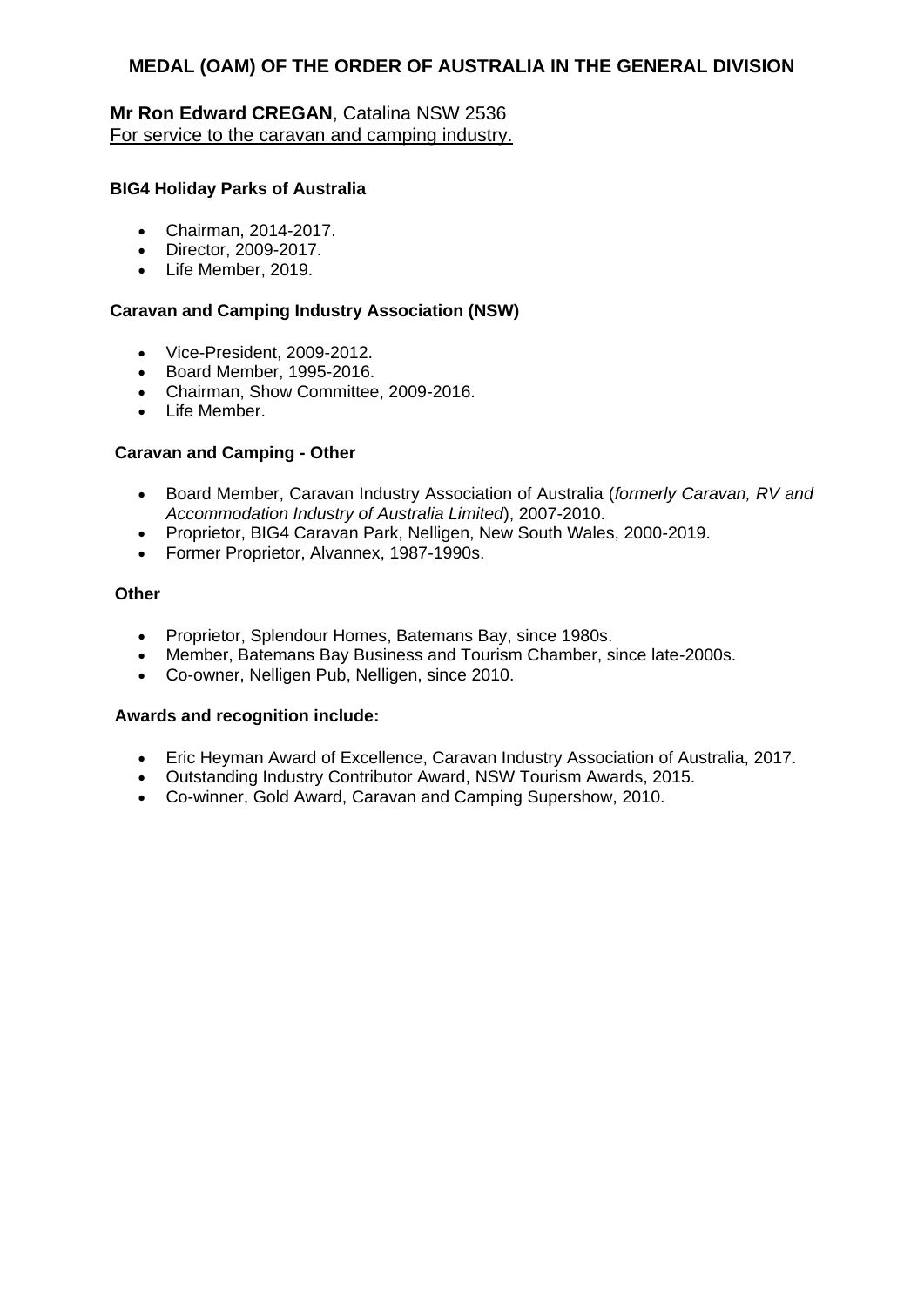**Mr Alan Charles CROSBIE**, Belmont VIC 3216 For service to the community of Geelong.

### **Lifeline Geelong and Barwon Region**

- Chair, 2011-2019.
- Board Member, 1997-2019.

#### **Lifeline Australia**

- Board Member, 2004-2008.
- Non-Affiliate Member, since 2019.

#### **Geelong Hockey Association**

- Treasurer, since 2014.
- Secretary, 2019-2021.
- Public Officer, 2019.

### **Community**

- President, Belmont Primary School Council, 2004-2008 and Member, many years.
- Chair, Assisted Reproductive Technology Support, 1993-1996.
- Former Treasurer, Winchelsea Pre-School.
- Captain, Winchelsea Fire Brigade, 1970-1983.

#### **Awards and recognition include:**

Outstanding Parent Award, Barwon South Western Region, 2007.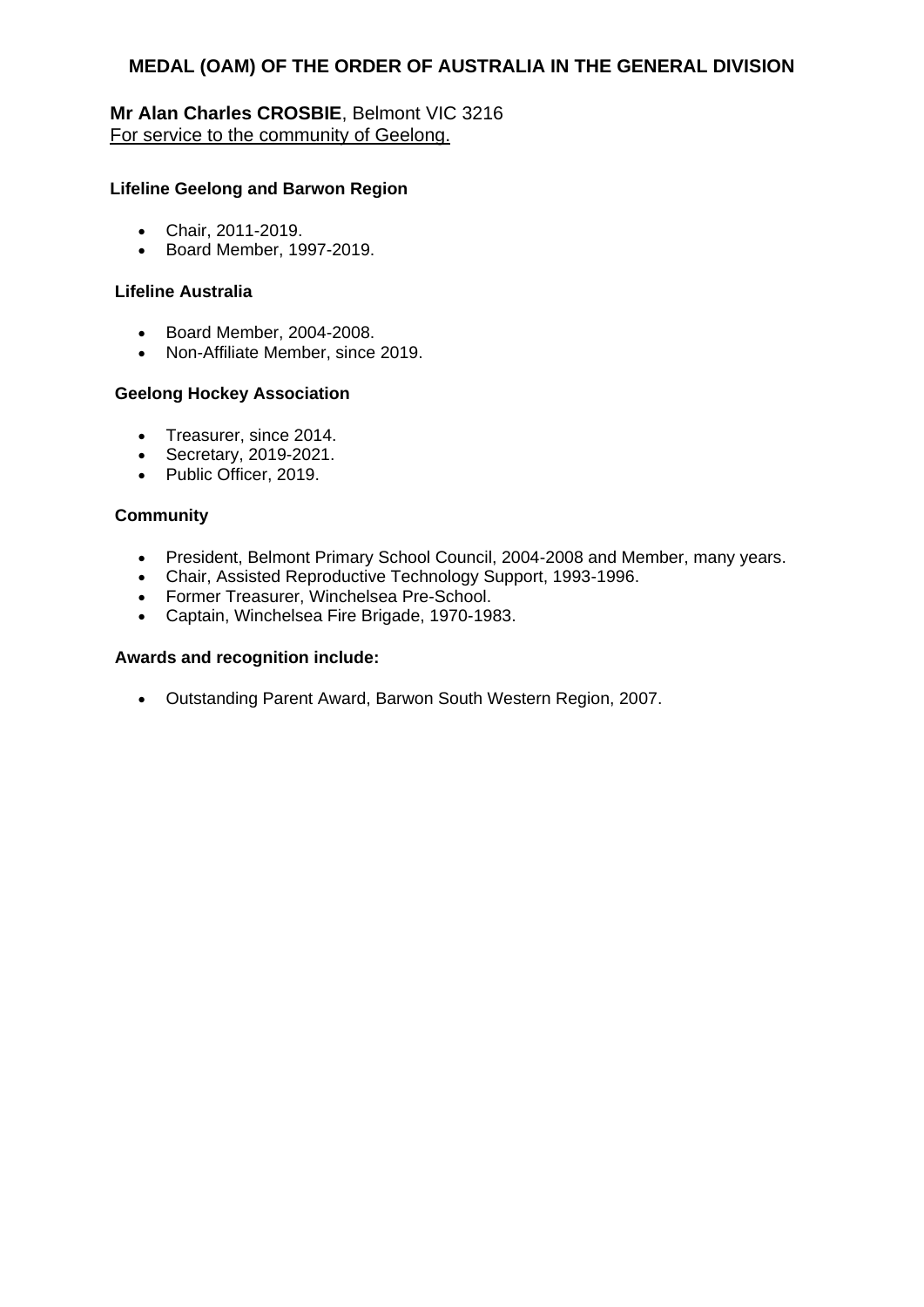# **Professor Donna Sharon CROSS**, Shelley WA 6148 For service to youth mental health and wellbeing.

### **Telethon Kids Institute**

- Director and Program Head, Health Promotion and Education Research, since 2014.
- Former Director, Early Childhood Development and Learning Collaboration.

### **Health**

- Professor, School of Population and Global Health, University of Western Australia, current.
- Foundation Professor, Child Health Promotion Research Centre, Edith Cowan University, 2003-2012.
- Chief Investigator and Western Australian Node Director, Children and Families over the Life Course Program, Centre of Excellence, Australian Research Council, since 2020.

### **National Health and Medical Research Council**

- Fellow, current.
- Member, Mental Health Targeted Call for Research Panel, 2012.
- Chief Investigator, since 1994.

### **Youth**

- Ambassador, Office of Children and Young People Western Australia, current.
- Ambassador, Ngala: Parenting, Family, Children and Youth Support, current.
- Ambassador, The Fathering Project, current.
- Director, CoLab Joint Partnership, The Minderoo Foundation, 2017-2020.

### **Other**

- Fellow, Australian Academy of Health and Medical Sciences, 2015.
- Fellow, Churchill Fellowship.

- Western Australian Women's Hall of Fame, 2022
- Australian of the Year, State Government of Western Australia, 2012.
- Future Justice Prize, Future Justice, 2012.
- Vice-Chancellor's Award, Edith Cowan University, 2011, 2012.
- Mental Health Good Outcomes Award, Mental Health Commission Western Australia, 2010.
- Australian Council for Health Physical Education and Recreation (ACHPER) National Honour Award for scholarly achievements and leadership role played in children's school-based health research, 2006.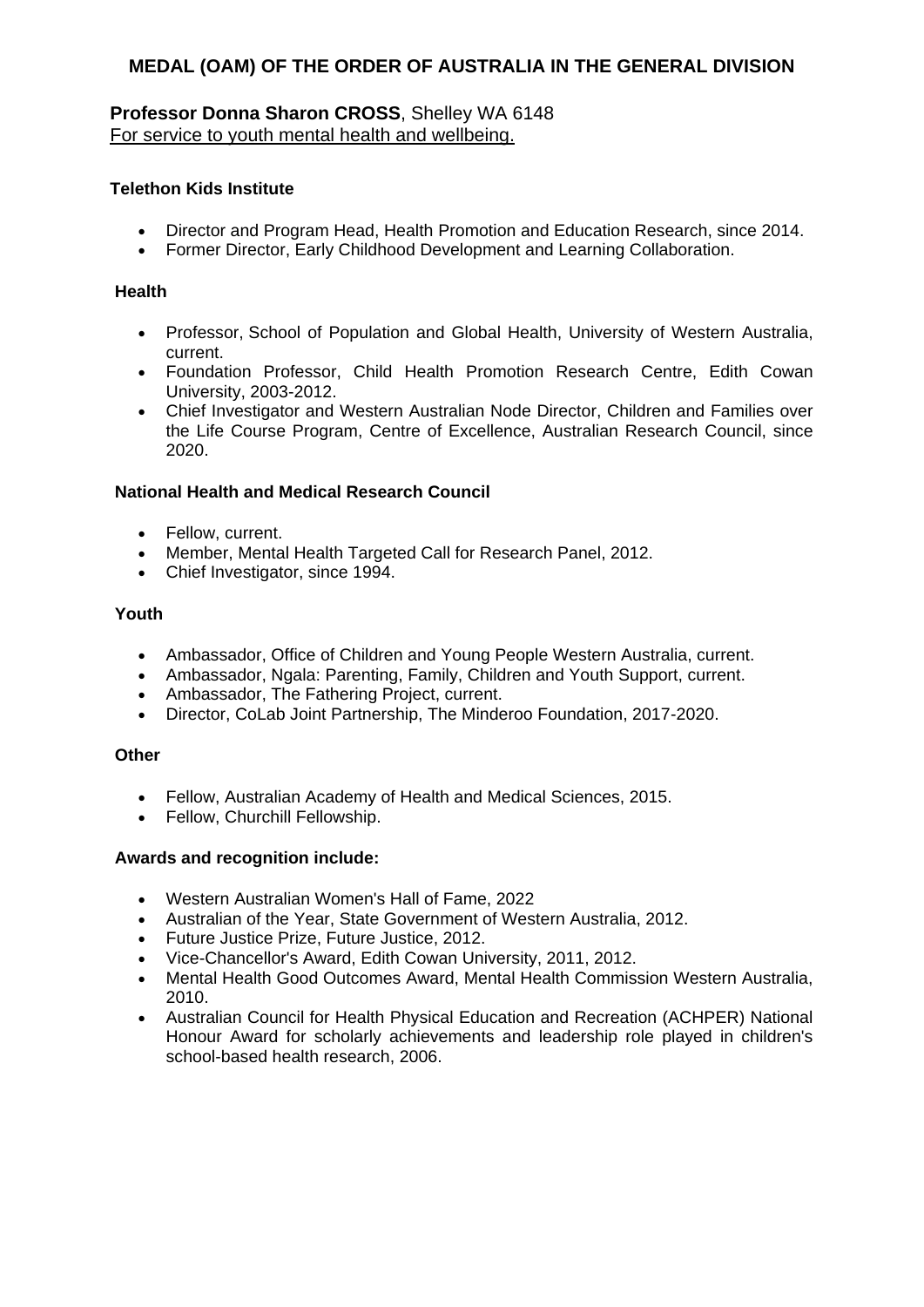# **Mr Thomas Anzac CUMMINGS**, Ballina NSW 2478 For service to the community of Ballina.

#### **Ballina Sub-Branch, Returned and Services League of Australia**

- President, 1957-1959.
- Member.

#### **Ballina RSL Club**

- President, 1960-1964.
- Founding Member, since 1954.

#### **Far North Coast Legacy (previously Ballina Division, Lismore Legacy Club)**

- Reserve Member, since 2001.
- Legatee Member, 1959-2001.

#### **Ballina Jockey Club**

- Former Chairman, 15 years.
- Former President.
- Former Director.
- Life Member.
- Member, since 1950s.

#### **Horse Racing - Other**

- Former Member, Northern Rivers Racing Association.
- Former Member, Ballina Diggers Race Club.

#### **Ballina Municipal Council**

- Former Councillor.
- Assisted with foundation of the Ballina Holiday Park (now Reflections Holiday Park, 1960s.
- Assisted with foundation of the Ballina War Memorial Pool, 1960s.

### **Ballina Lions Club**

President, 1957-1958, and 1963-1964.

#### **Ballina Chamber of Commerce and Industry**

- Former Director.
- Former Member, 50 years.

### **Business**

- Founder and Managing Director, A Cummings & Co.
- Former Board Member/Merchandising Director, Retravision (Qld).
- Former Proprietor, Cummings Retravision franchises, including stores in Ballina, Byron Bay, Lismore, Coolangatta, Yamba, Grafton and Tweed Heads, more than 40 years.
- Proprietor, Bicycle Sales and Repair store, late-1940s.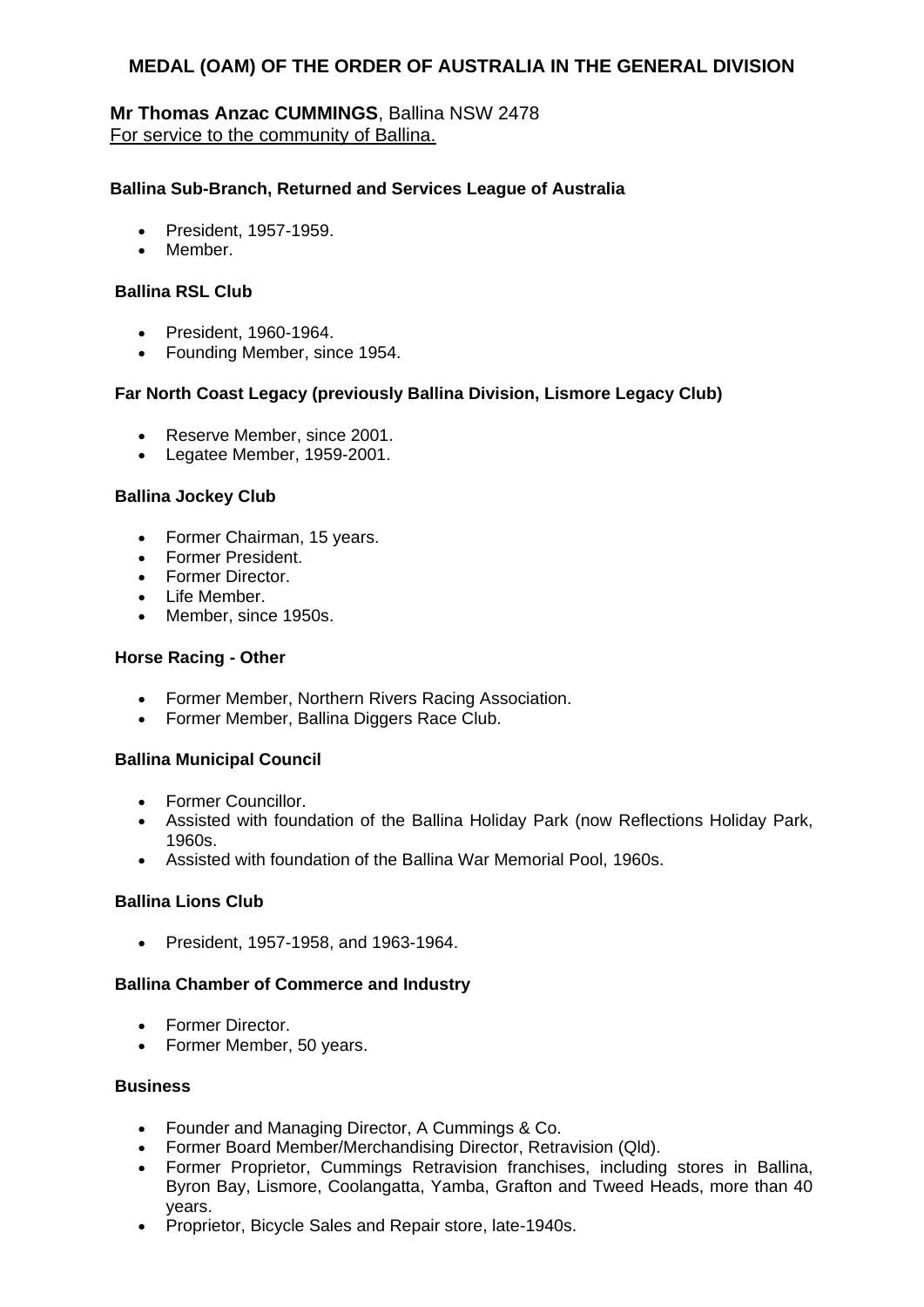- Simon Nivison Award, Racing NSW.
- Ballina Racecourse Grandstand named the Anzac Cummings Stand in his honour.
- Inaugural Don King Award for Community Service, Ballina Chamber of Commerce and Industry, 2011.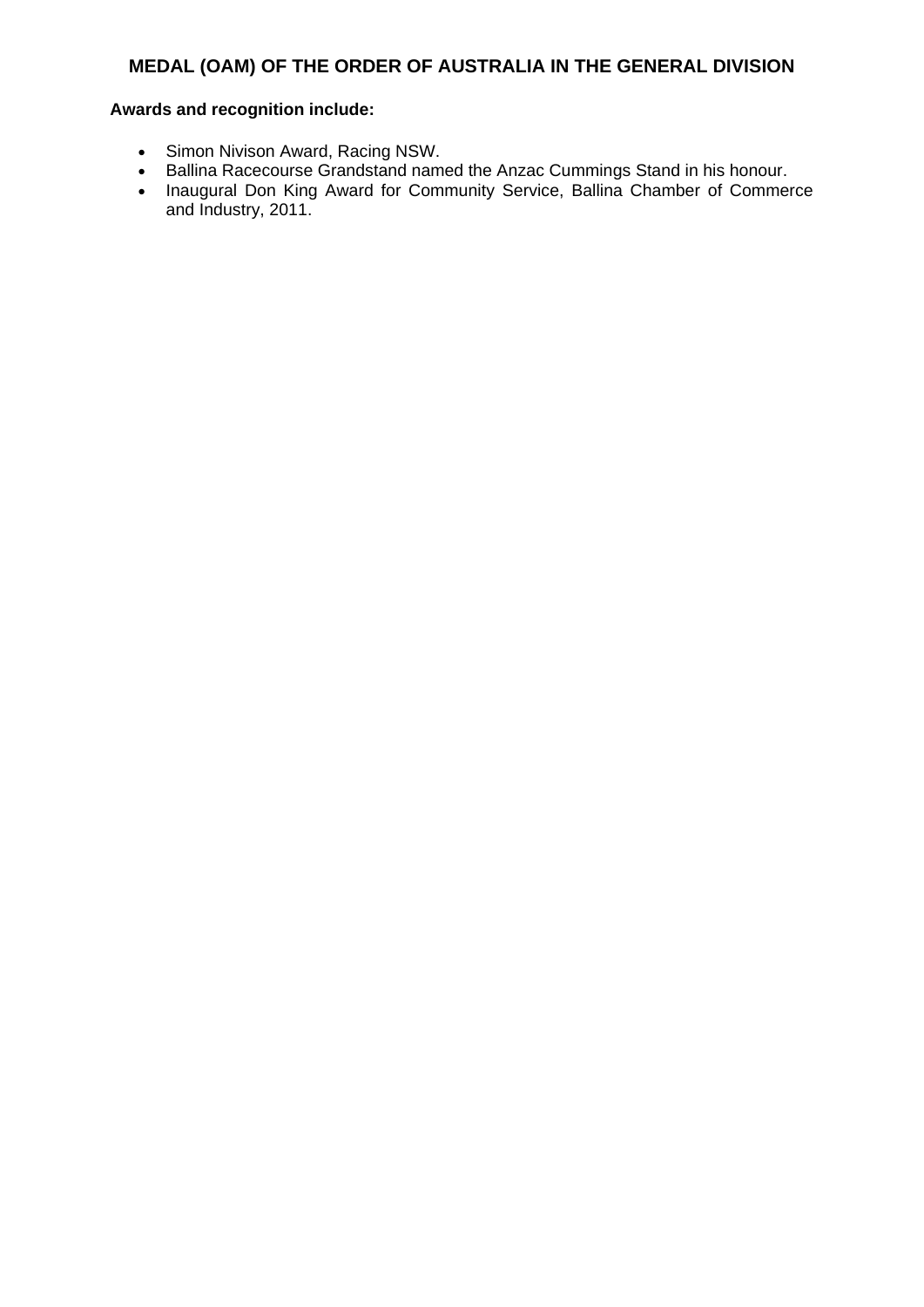### **Mr Ian Robert CUMMINS**, Unley SA 5061 For service to people with disability.

**Our Voice SA** (*now under the auspices of JFA Purple Orange*)

- Chair, since 2007.
- Founder, 2007.

#### **Committee and advisory roles**

- Board Member, South Australian/Northern Territory Branch, Australasian Society for Intellectual Disability, since circa 2010.
- Member, Disability Access and Inclusion Committee, Department of Planning, Transport and Infrastructure, South Australia.
- Committee Member, advising the Disability Minister on changes to the Disability Services Act.

### **Disability Advocacy**

Advocacy for people with an intellectual disability and contributor to:

- State Disability Inclusion Plan.
- National Disability Strategy.
- Terms of Reference, Royal Commission into Violence, Abuse, Neglect and Exploitation of People with Disability.
- 'Voices Together' website.
- National Disability Data Asset.
- Consultation into accommodation services, Australian Centre for Social Innovation.
- National Council on Intellectual Disability.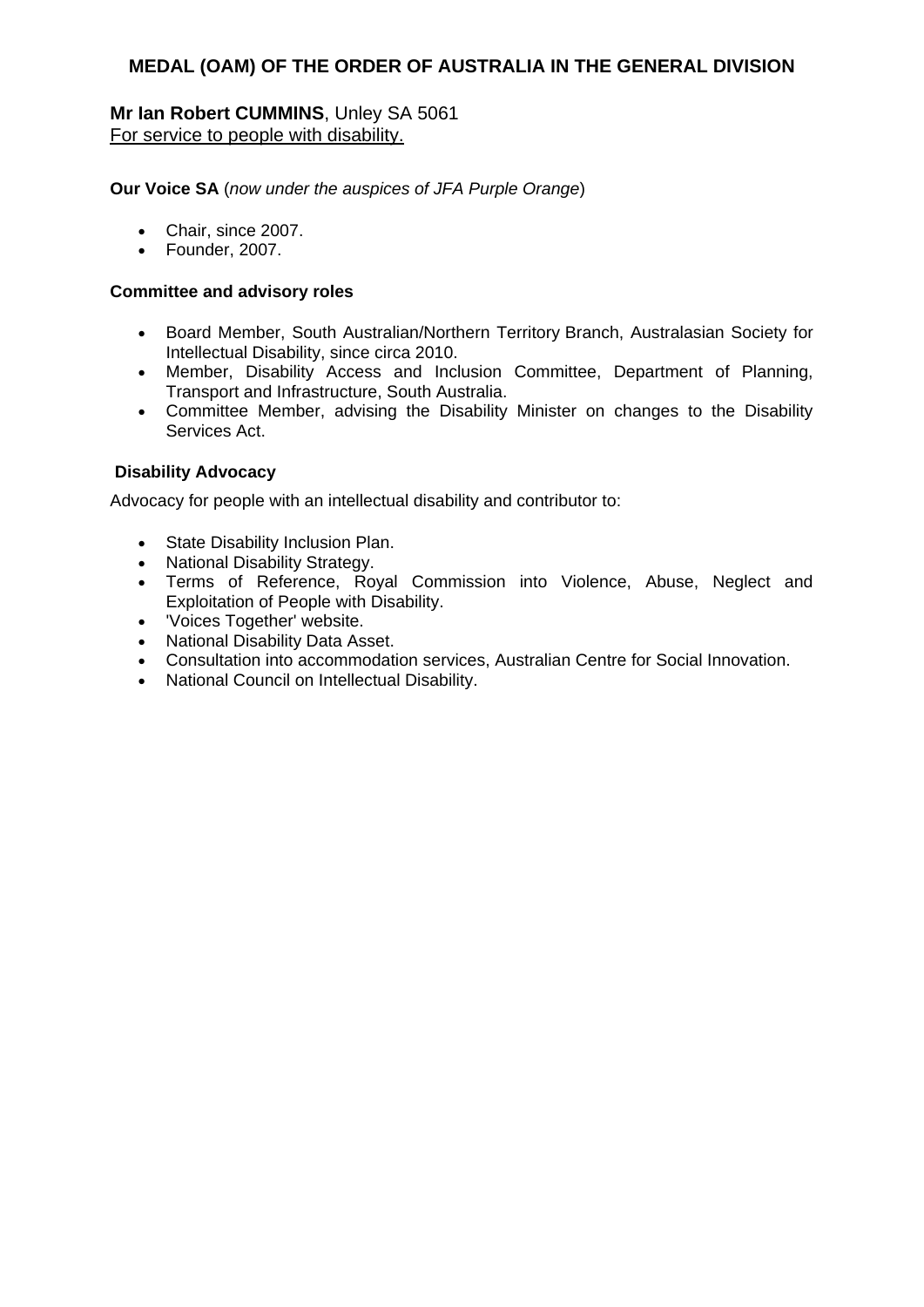**Mrs Valda Mae D'ANGRI**, Alfredton VIC 3350 For service to community history preservation.

### **Community History**

- Conserved, restored and preserved the original Eureka Flag, 1973.
- Produced hand stitched replicas, various Eureka Anniversary celebrations.
- Former Committee Member, Eureka Stockade Memorial Association.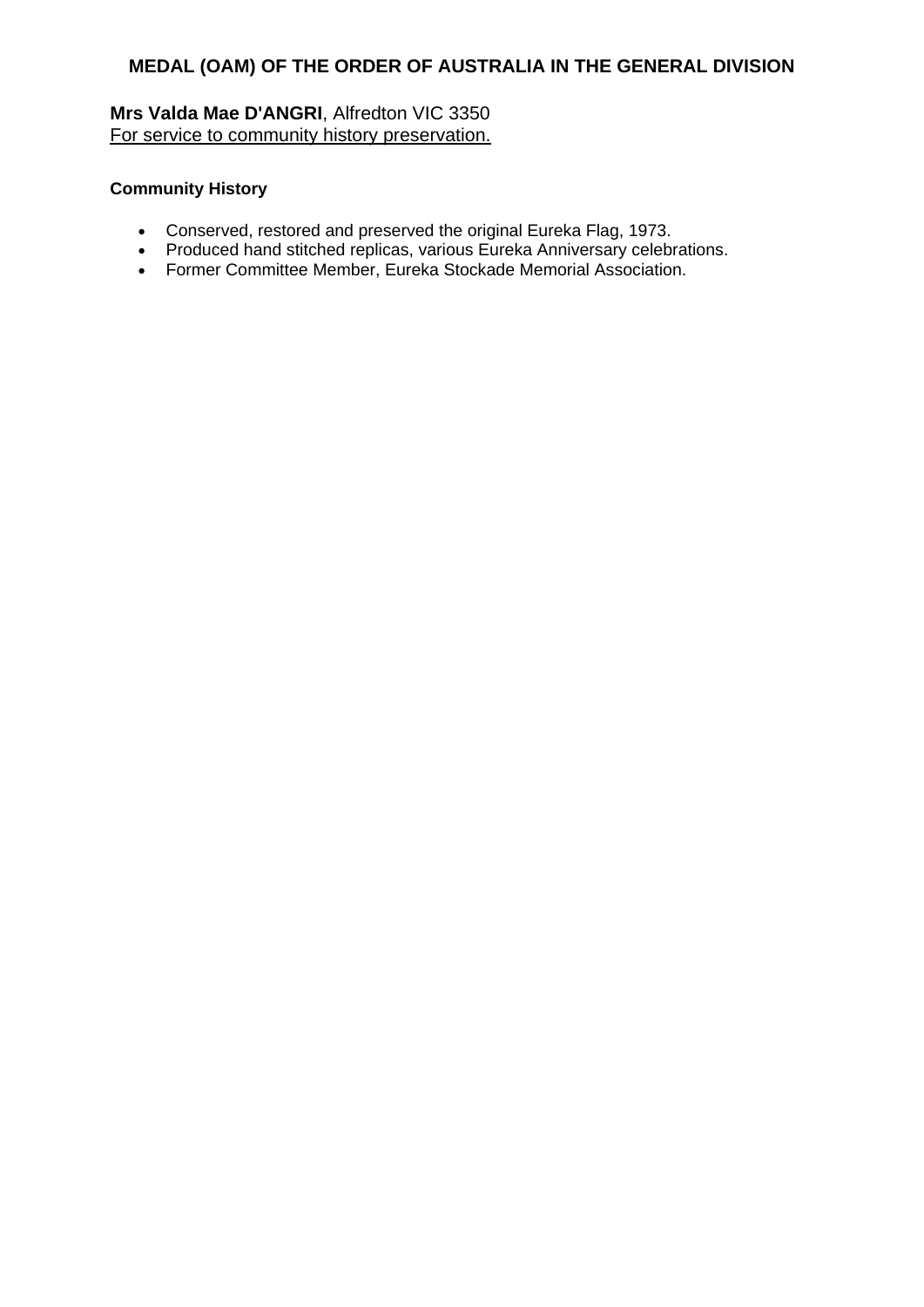# **Mrs Dorothy Ann DANTA**, Yarralumla ACT 2600 For service to the arts, particularly to music festivals.

### **Canberra International Music Festival**

- Festival Ambassador, since 2020.
- Vice-President/Vice-Chair, 2003-2010.
- President, 2010-2014.
- Board Member, since ~1996.
- Member, Community Relations Committee.
- **•** Festival Co-Artistic Director, 2001.
- Volunteer, since 1994.

#### **Arts and Community**

- Inaugural Director, Canberra Grammar School Gallery, 1992-2004.
- Co-Owner and Gallery Director, Giles Street Gallery, Kingston, 1986-1990.
- Former Volunteer, Fundraising Committee, Australian Chamber Orchestra, 15 years.
- Former Volunteer Guide, National Gallery of Australia.
- Committee Member, ADFAS, for 7 years.
- Blue and Gold Committee of MS Society, 1990-1993.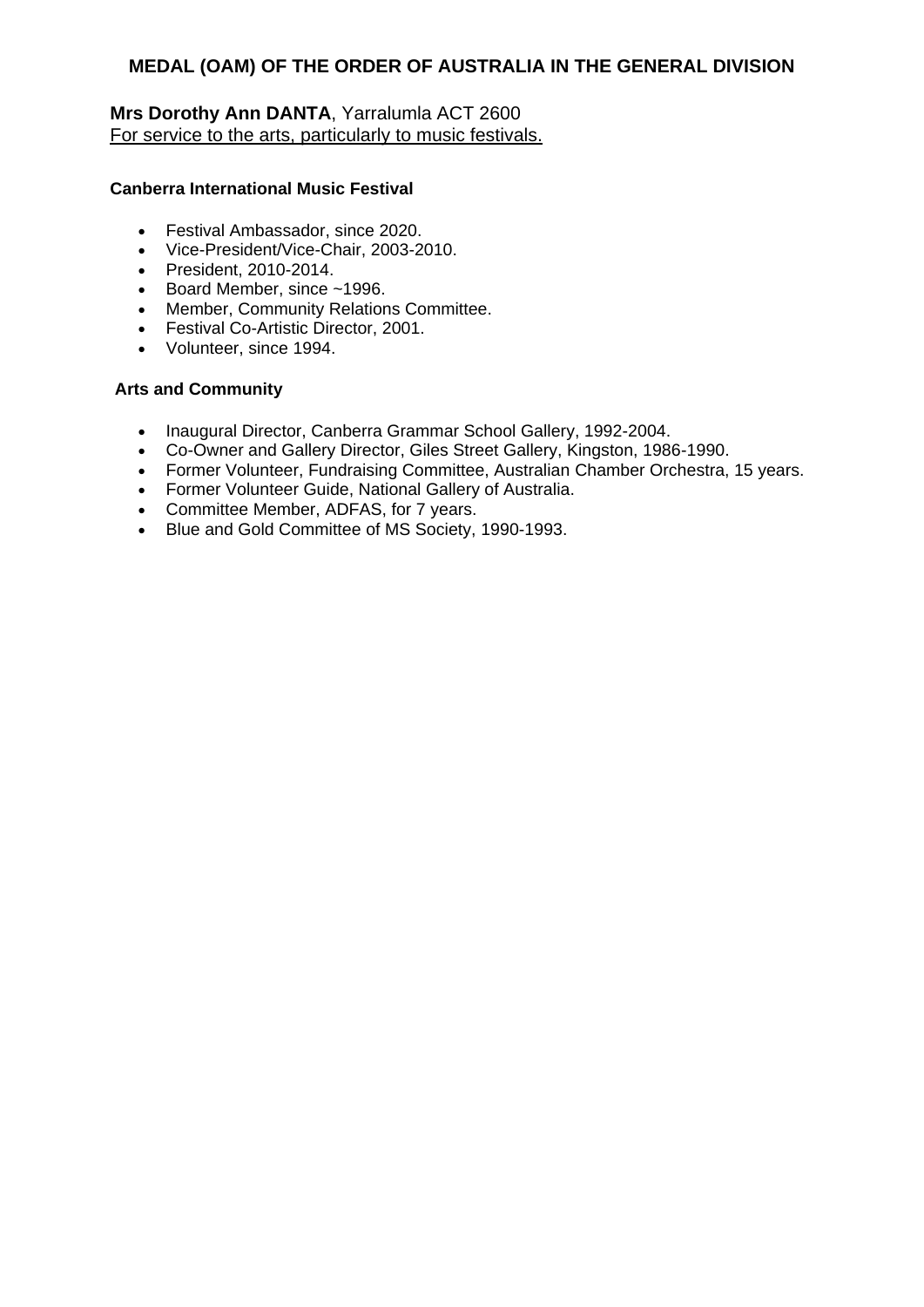### **Mr William Robert DARBY**, QLD For service to the community of the Sunshine Coast.

### **University of the Sunshine Coast**

- Chair, School of Business External Academic Advisory Committee, 2014 until retirement.
- Member, Foundation Board, 2012 until retirement.
- Former Member, Faculty of the Arts and Business Advisory Committee.
- Fundraiser for and benefactor of a range of campaigns, since 2007.

### **Sunshine Coast Council**

- Former Member, Regional Economic Development Strategy (REDS) Task Force.
- Former Inaugural Member, Sunshine Coast Major Events Board.
- Former Member, Major Events Board, New Events Sub-Committee.

### **Boards and Appointments**

- Former Member, Premier's Business Advisory Forum, Queensland Government.
- Former Member, Queensland Attorney General's Expert Panel for Red Tape Reduction in Liquor and Gaming.
- Former Tourism and Events Chair, Caloundra Chamber of Commerce.
- Former Tourism Chair, Chamber of Commerce and Industry Queensland Sunshine Coast Alliance.
- Former Member, Sunshine Coast Business Awards Committee.
- Former Member, Sunshine Coast Health Services Board Fundraising Committee Spring Carnival.
- Former Member and Acting Chair, Safe Night Precinct Board (Sunshine Coast), Queensland Government.

### **Sunshine Coast Destination Ltd (Visit Sunshine Coast)**

- Former Director, for two terms.
- Former Chair, Southern Region Advisory Panel.

### **Professional**

- Director, Village Management Corporation Pty Ltd, since 1996.
- Co-owner, Marketing Director and General Manager, Rumba Beach Resort, 2009- 2018.
- Co-owner, Manager Vardon Point Resort, Sunshine Coast, 2001-2007.
- Co-owner, Director of Residences The Village and UniCentral Student Accommodation, Sunshine Coast, 1996-2002.

### **Previous memberships included:**

- Australian Tourism Export Council.
- Queensland Tourism Industry Council.
- Gay and Lesbian Tourism Australia (GALTA
- Skal International Sunshine Coast.
- Visit Sunshine Coast.
- Australian Institute of Company Directors.
- Caloundra Chamber of Commerce.
- Sunshine Coast Business Council.
- Queensland Resident Accommodation Managers' Association.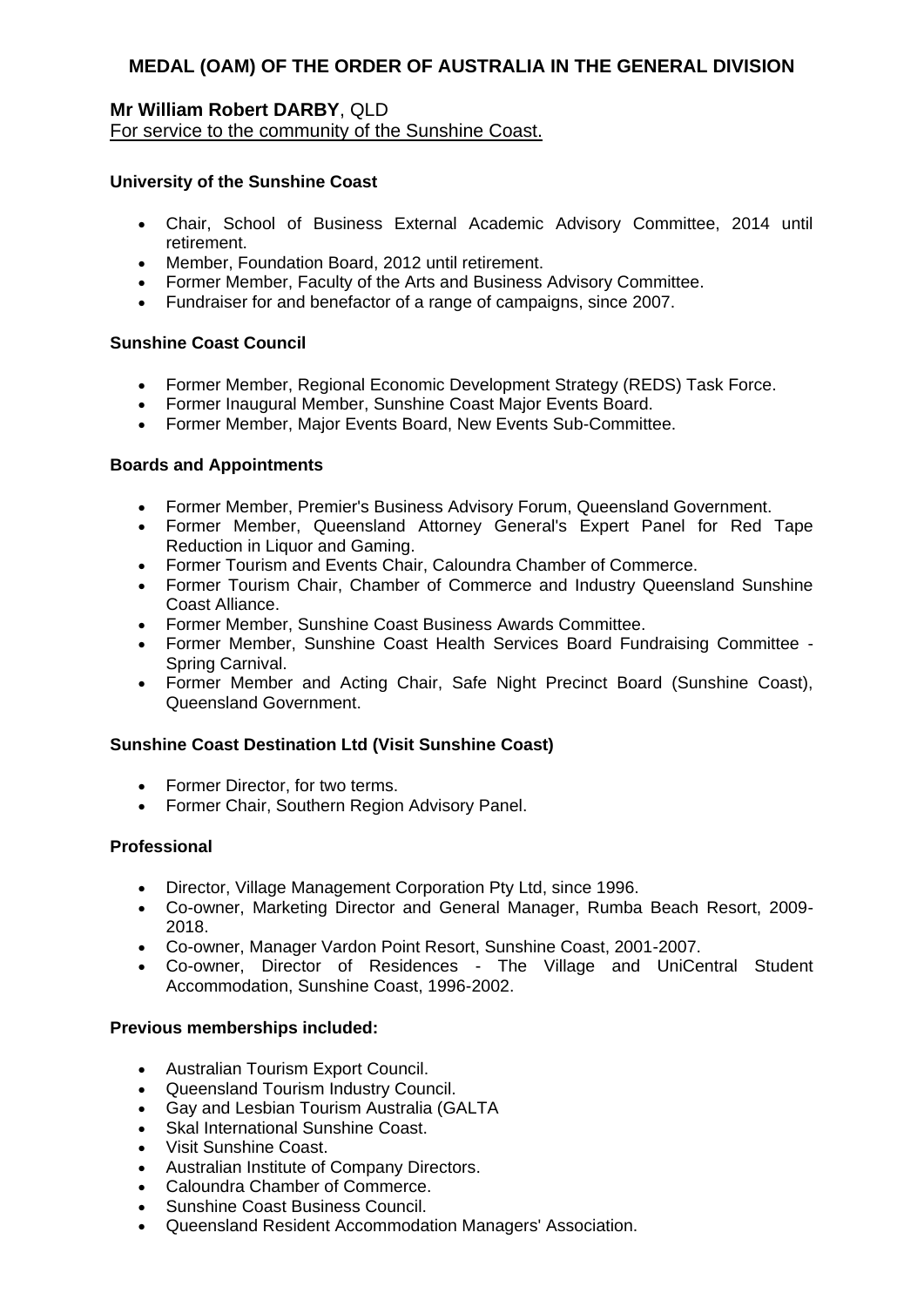- Hall of Fame Inductee for Rumba Beach Resort, Sunshine Coast Business Awards, 2017.
- Winner, Tourism Accommodation, for Rumba Beach Resort, Sunshine Coast Business Awards, 2015 and 2016.
- Silver Award for Rumba Beach Resort, Queensland Tourism Awards, 2015.
- Winner, Tourism Accommodation, for Rumba Beach Resort, Sunshine Coast Business Awards, 2014.
- Bronze Award for Rumba Beach Resort, Queensland Tourism Awards, 2014.
- Winner, Tourism Business for Rumba Beach Resort, Caloundra Business Awards, 2010.
- Alumnus of the Year (Regional Achievement), University of the Sunshine Coast, 2015.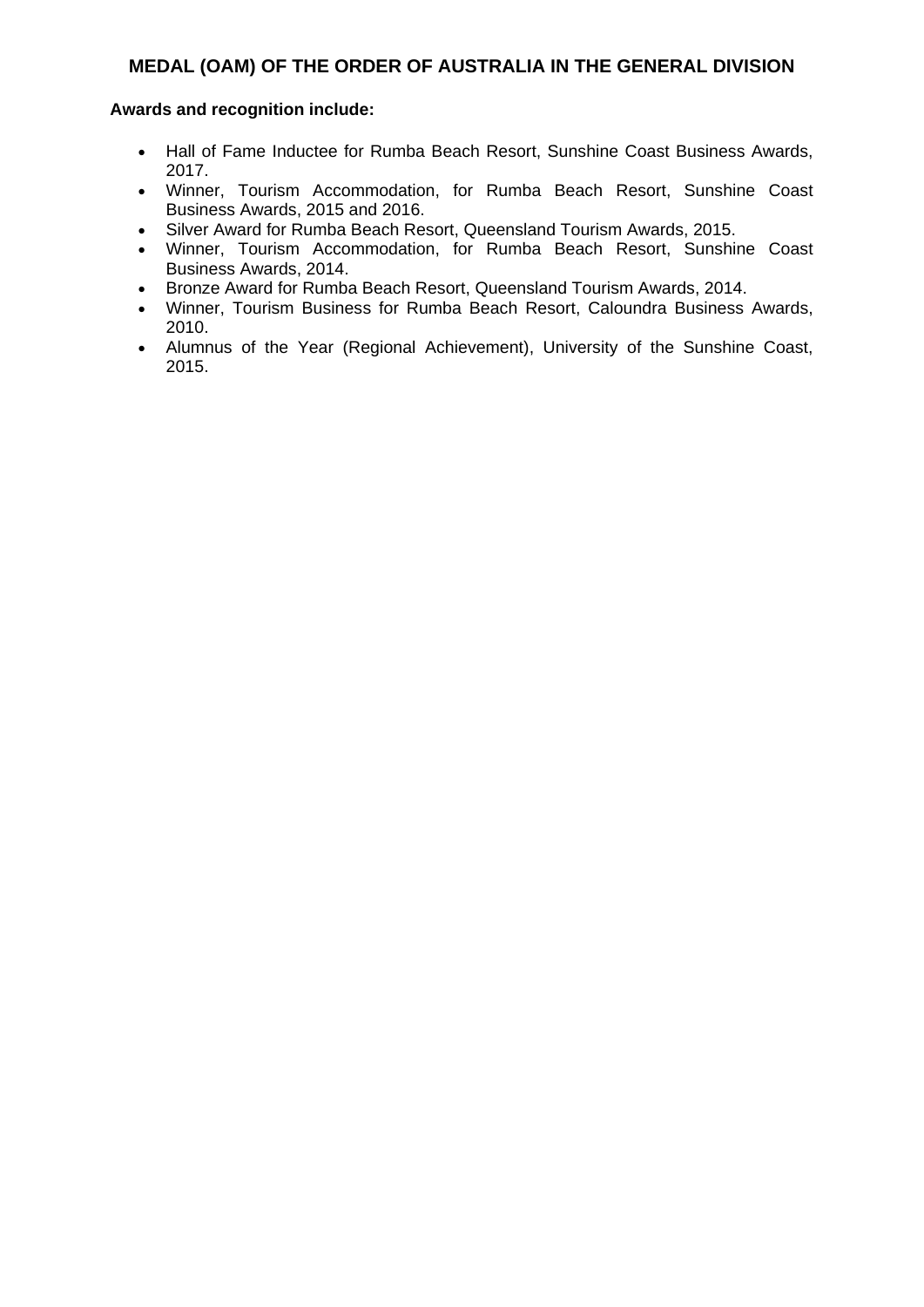# **Dr Frances Louise DARK**, QLD

For service to psychiatry.

### **World Association of Psychosocial Rehabilitation Australia**

- Chair, since 2020.
- Committee Member, since 2017.

### **Royal Australian and New Zealand College of Psychiatrists**

- Member, E-Learning Advisory Group, current.
- Member, Committee for Evidence-Based Practice, current.
- Member, Social, Cultural and Rehabilitation Psychiatry, current.
- Member, since 1991.
- Ian Simpson Award, 2012.
- Fellow, 1991.

### **Boards and Appointments**

- Former Chair, Statewide Early Psychosis Advisory Group.
- Former Member, NeuRA Schizophrenia Research Council 2020.
- Board Member, Queensland Branch, Mental Illness Fellowship Australia, 2011.
- Former Queensland Representative, National Mental Health Service Planning Framework Committee.
- Former Advisor, Headway.
- Former Board Member, Open Minds.

### **Professional**

- Director, Rehabilitation Academic Clinical Unit, Metro South Mental Health Services, since 2013.
- Director of Rehabilitation Services, Metro South Mental Health Services, Brisbane, current.
- Director of the Sate Deafness and Mental Health team.
- Associate Professor, University of Queensland, current.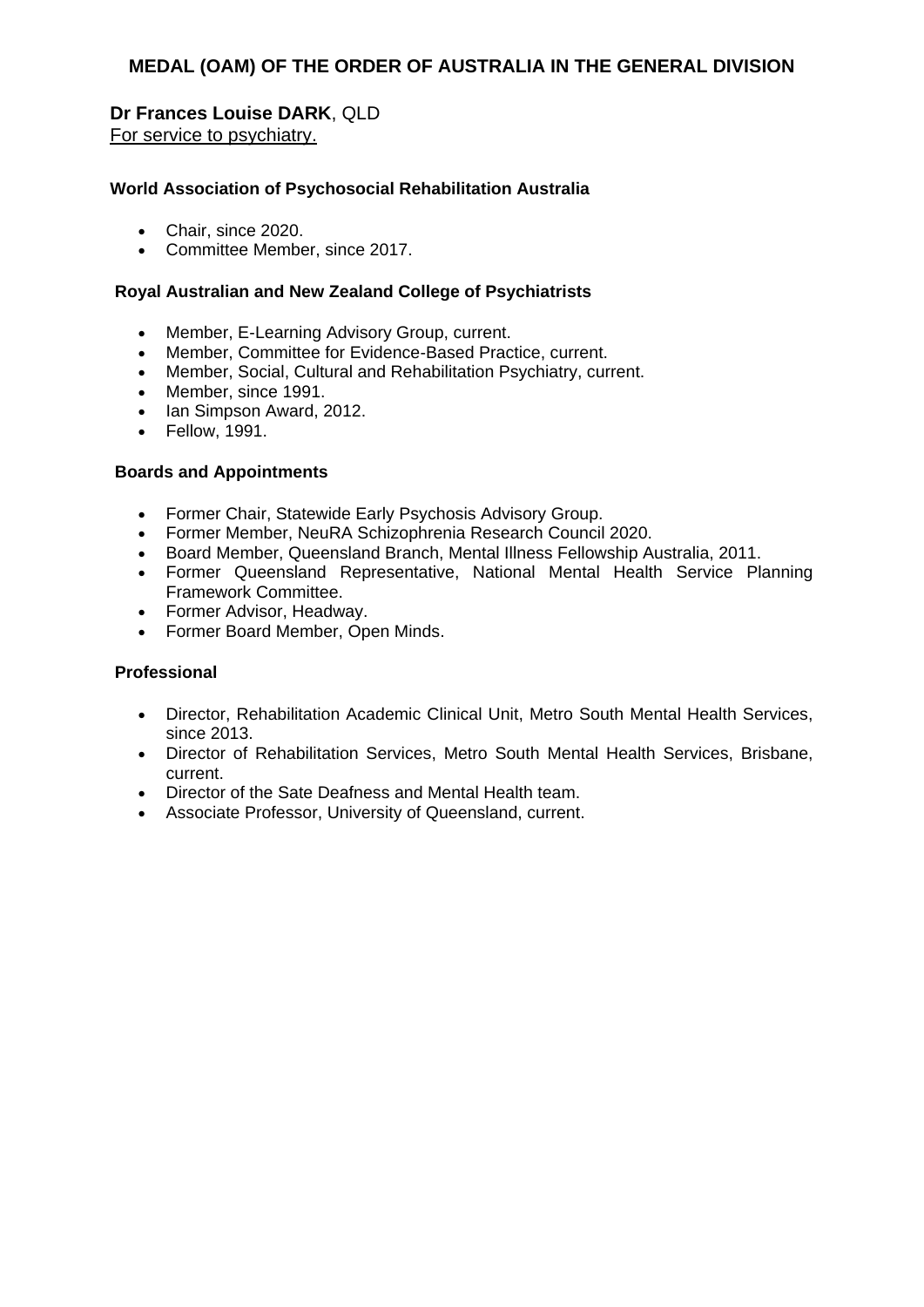# **Mr John Michael DASEY**, Lane Cove NSW 2066 For service to the community through a range of roles.

# **Community**

- Volunteer, Greenwich Hospital, current.
- Volunteer, Stepping Stone House, current.
- Volunteer, Hammond Care, current.
- Volunteer, Feed the Hungry, current.
- Volunteer, St Vincent de Paul, current.
- Volunteer, Compeer, current.
- Volunteer, Matthew Talbot Hostel, 2007-2021.
- Volunteer, St Canice's Church, 1995-2005.
- Volunteer Blood Donor, Australian Red Cross, with 144 donations made by 2008.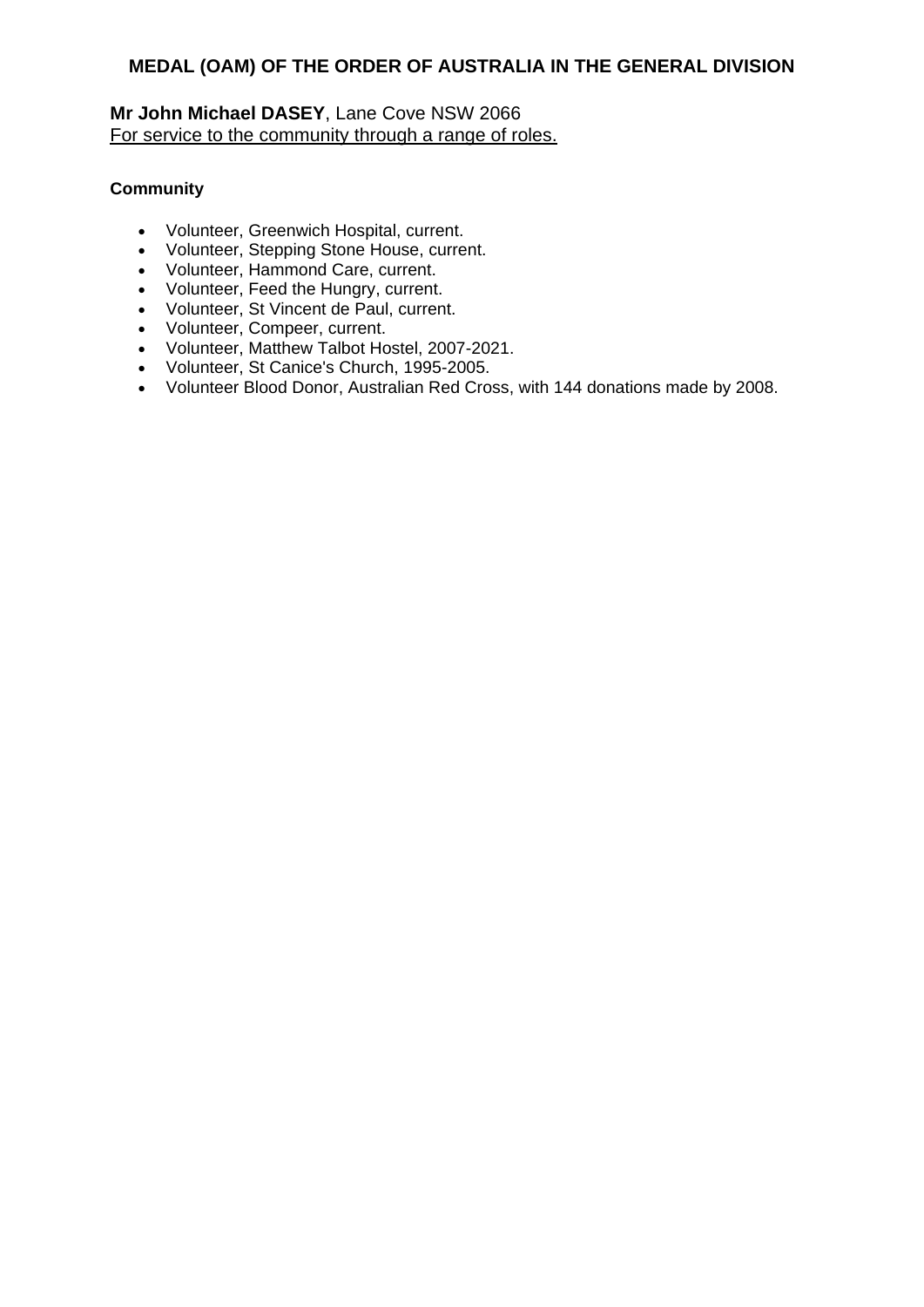# **The late Mrs Janice Valma DAVEY**

Formerly of Ascot VIC 3551

For service to marching and music through brass bands.

**City of Greater Bendigo Brass Band Inc (formerly Bendigo Citizens and Boys Band, Bendigo Central Brass Band, The Greater Bendigo Concert Brass Band, Strathfieldsaye Municipal Brass Band)**

- President, eight years.
- Former Vice-President.
- Drum Major, 1960s-2011.
- Former Member, Fundraising Committee.
- Former Leader, Marching Girls' Team.
- Life Member, 1994.
- Member, 1957-2021.

### **Victorian Bands' League**

- Former State Drill Adjudicator, late 1990s.
- Member, Drill Advisory Board, approx. 1990-1995.
- Life Member, 2008.
- Member, 1976-2021.

- Australian Champion Drum Major, National Band Council of Australia, 1997 and 1981. (First female to win this award).
- Badge and Certificate of Honour for in excess of 35 years' service, Victorian Bands League, 1995.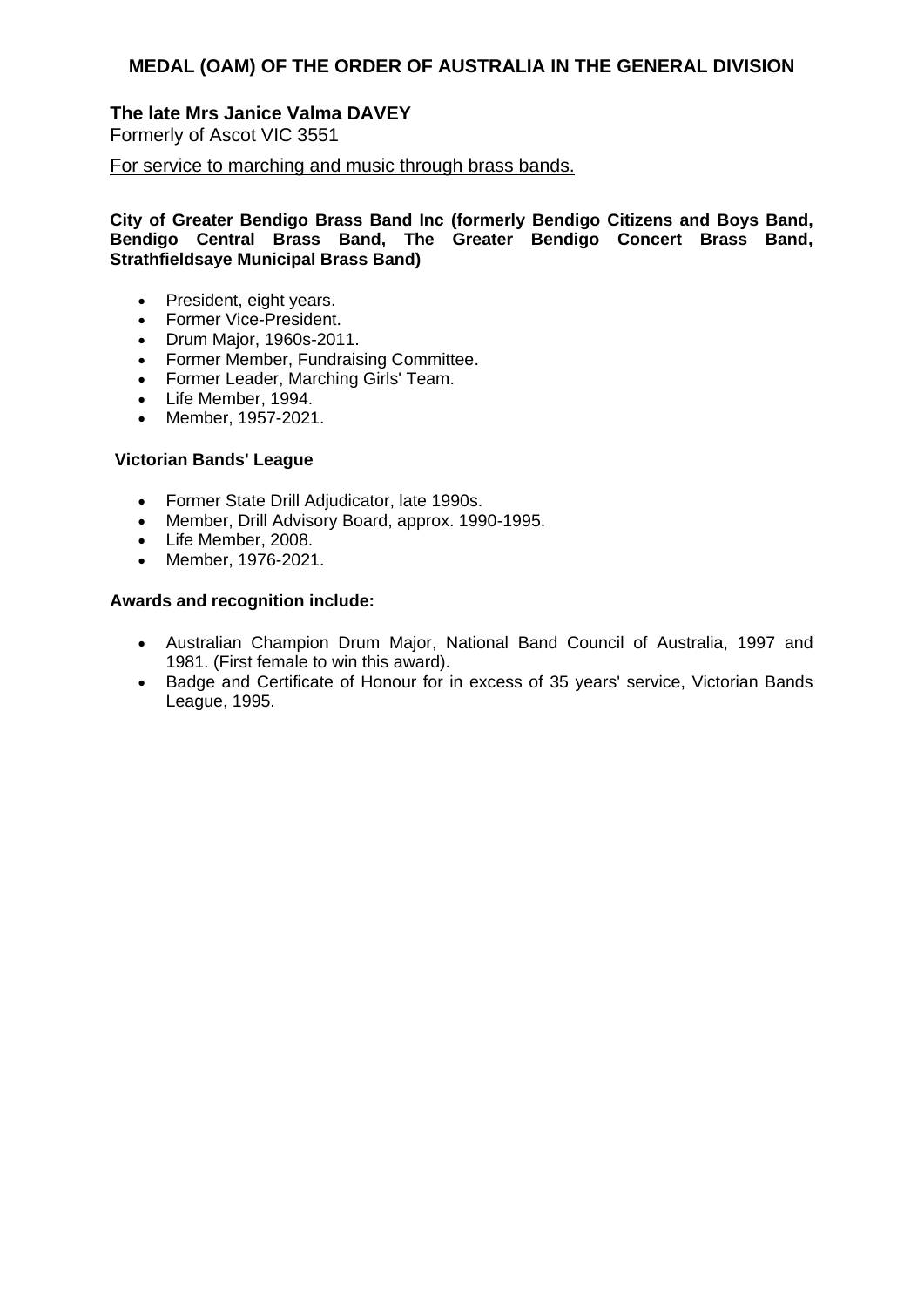# **Mrs Judith Louise DAVEY**, Toorak VIC 3142 For service to the museums and galleries sector.

### **Voluntary Guides of National Gallery of Victoria**

- President, 1986-1987.
- Deputy President, 1984-1985.
- Participant, *Gallery Visits You* outreach program, since 1980.
- Member, Guides Organising Committee, 1981-1987.
- Former Member, Education Committee.
- Honorary Life Member, 1988.
- Guide, since 1969.

### **Association of Australian Gallery Guiding Organisations**

Convenor, 1991 National Conference

### **National Gallery Society (now NGV Members)**

- Councillor, Executive Committee, 1991-1996.
- Deputy President.

#### **Lyceum Club Melbourne**

- President, 1995-1997, and Committee Member, 1991-1994.
- Art Advisory Committee, curating collection, organising monthly art exhibition, current.
- Former Convenor, Art Advisory Committee.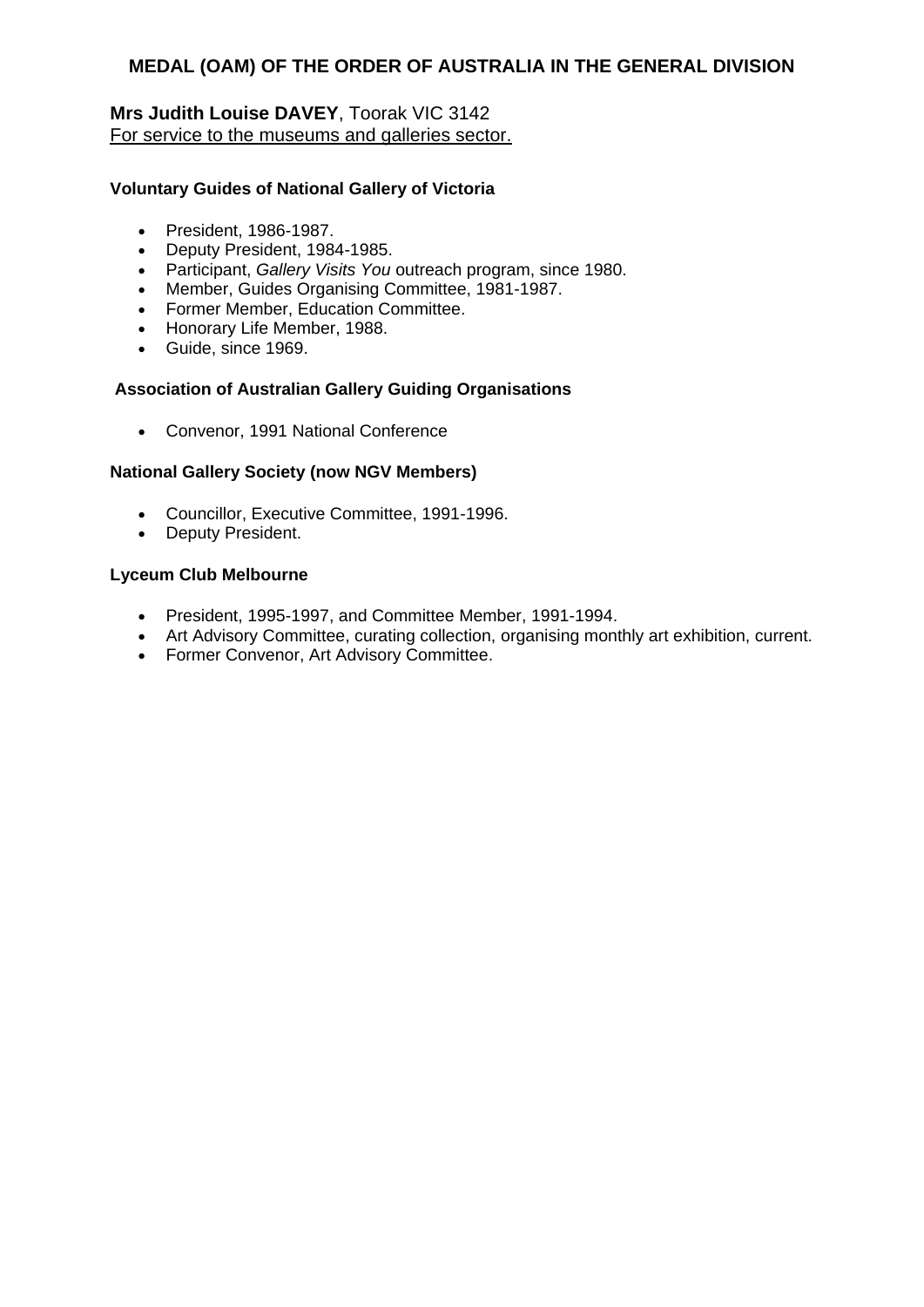# **Mrs Sandra DAVIES**, Parkdale VIC 3195 For service to the performing arts, and to music education.

# **CLOC Musical Theatre**

- Administrator, since 1996.
- President, 1987-1988.
- Vice President, 1990-1995 and 1985.
- Committee Member, 1981-1984.
- Stage Manager, 73 productions.
- Marketing and Program Manager, 19 productions.
- Assistant Director and Production Manager, 6 productions.
- Member, since 1976.
- Life Member, 1993.

# **Department of Education Victoria**

- Music Teacher, Beaumaris North Primary School, 2008-2019.
- Classroom Teacher with responsibility for Music, Wellington Primary School, 1985- 1987.
- Classroom Teacher with responsibility for Music, Rowville Primary School, 1983- 1984.
- Classroom Teacher, Upwey South Primary School, 1981-1982.
- District Music Advisor, Oakleigh Inspectorate, 1979.
- Classroom Teacher and Music Teacher, Springvale West Primary School, 1973- 1979.

### **Independent School System - Firbank Grammar School (Sandringham House).**

• Music Teacher, 1991-2008.

### **Awards and recognition includes:**

- Edith Harrhy Award, Music Theatre Guild of Victoria, 1992.
- Life Membership, CLOC Musical Theatre, 1993.
- Kingston Woman of the Year Category Award Winner, 2022.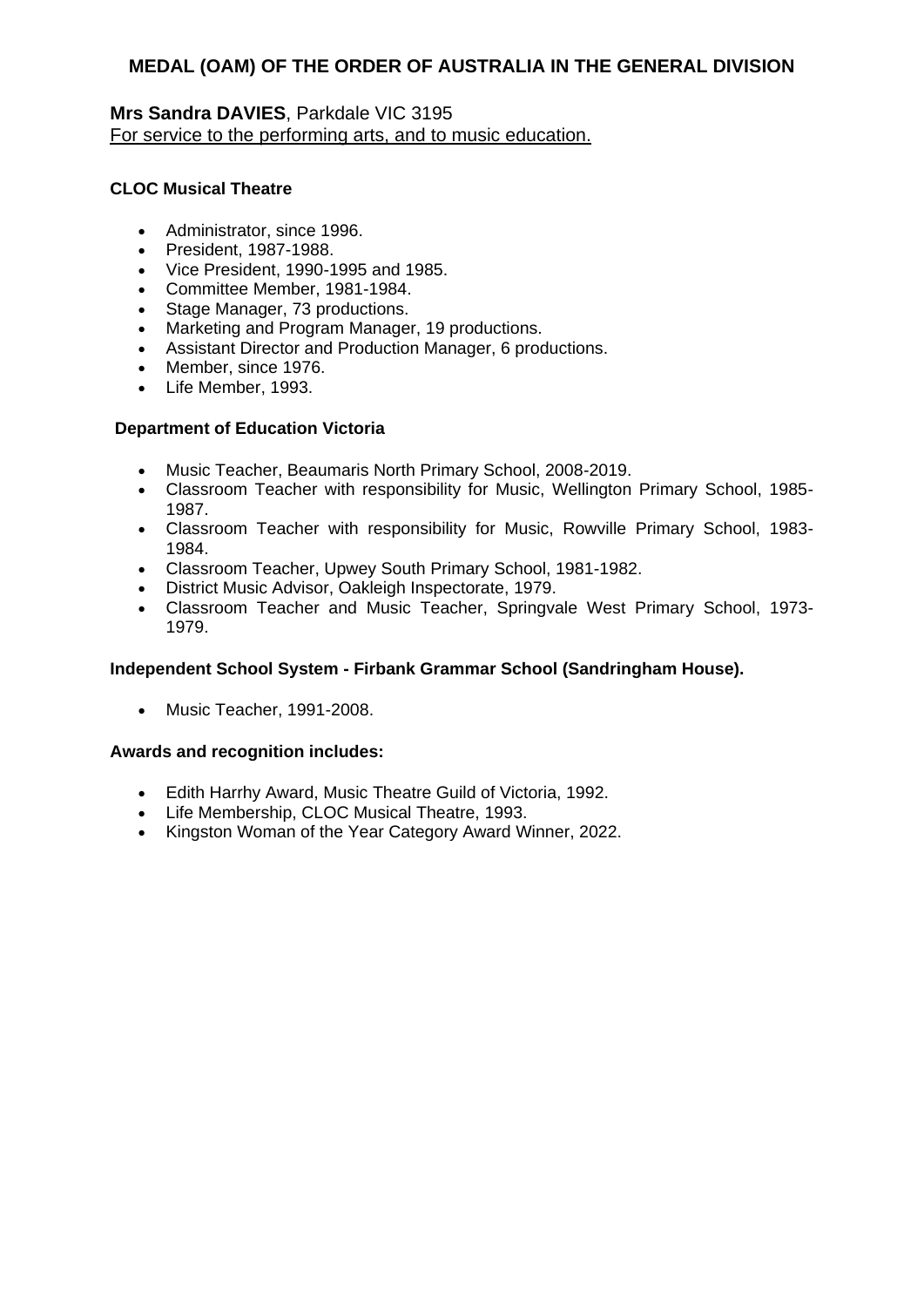# **Mrs Michelle Paula DAVIS**, East Maitland NSW 2323 For service to road safety, and to the community.

# **ROADwhyz**

- Co-Founder**,** since 2007.
- Project Coordinator, since 2007.

### **HOPE - Helping Other Parents Exist**

- Co-Founder, since 2007.
- Coordinator, since 2007.

### **Community**

- Member, Rotary Club of Greenhills Maitland, 2013-2019.
- Member, Hunter River Dragons, since 2012.

### **Business**

- Exercise Physiologist, Self-Employed, current**.**
- Targeted Fitness Gym, Owner and Manager, 2009-2019.

### **Publication**

The Loss of a child - *A Parents Perspective*

### **Awards and recognition Include**

- Maitland Woman of the Year, 2014.
- Body and Soul Extraordinary Woman of the Year, 2014.
- Newcastle Steel Magnolia Winner, 2014.
- Hunter Region Business Excellence Awards Winner Targeted Fitness (Health), 2013.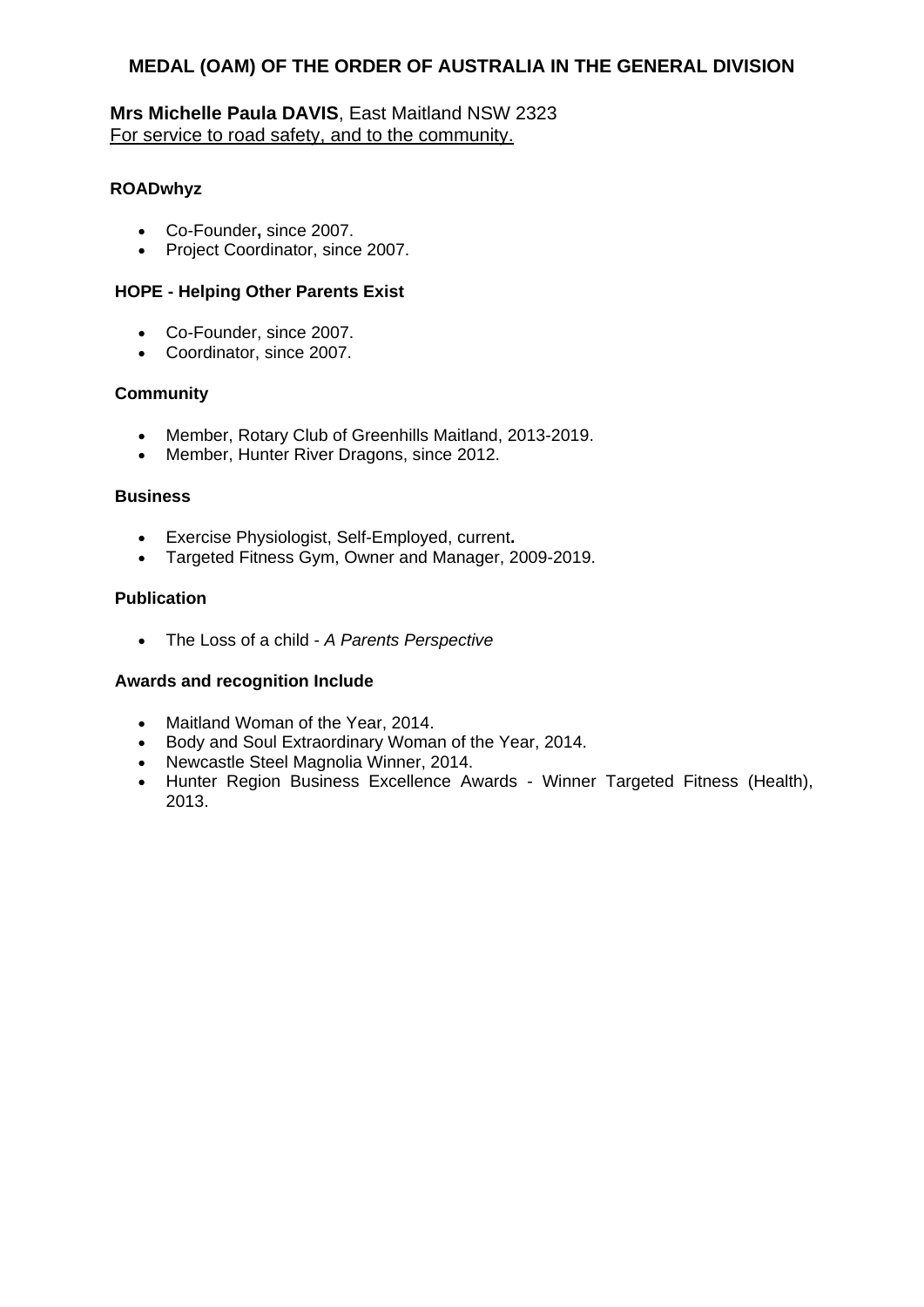# **Dr Suzanne Hazel DEAN**, VIC

For service to clinical psychology, and to community mental health.

# **Monash University**

- Adjunct Clinical Associate Professor, Department of Psychiatry, current.
- Researcher, Glen Nevis Clinic for Psychoanalytic Psychotherapy (with Victorian Association of Psychoanalytic Psychotherapists), current.
- Adjunct Staff Member, Centre for Developmental Psychiatry and Psychology, current.

# **Victoria University**

- Visiting Professor, 2010-2015.
- Visiting Research Fellow, 2007-2009.
- Associate Professor, 1998-2004.
- Senior Lecturer, 1992-1998.
- Course Founder, Coordinator and Placement Officer of Clinical Psychology Master's and Doctoral Programs, 1992-2004.
- Co-Founder and Co-Director, Psychology Clinic, 1993-2004.

# **International Association for Child and Adolescent Psychiatry and Allied Professions**

- Vice-Chair, 2006-2014.
- Co-Convenor, XVII 2006 World Congress in Melbourne.
- Co-Convenor, PACIFICA Working Group, Faculty of Child and Adolescent Psychiatry, Royal Australian and New Zealand College of Psychiatrists, 2006.
- Regional Coordinator IACAPAP for Oceania Region, 2006-2010.
- Initiated and coordinated development and announcement of IACAPAP Declaration on the Rights of Indigenous Children, Adolescents and Families to Mental Health and Wellbeing, 2018.
- Established IACAPAP Indigenous Working Group, 2018.

### **Mental Health of Young People and their Families in Victoria**

- Convened Scientific Program of 2 statewide conferences, and inaugural national conference, 1992-2000.
- Founding Member MHYFVic, since 2000.
- Convened working group to develop Principles and Policies.
- Major Contributor, planning and implementation of activities.
- Chair and ongoing involvement, Indigenous Mental Health Sub-Committee.

# **Australian Psychological Association**

- Leading Member, College of Clinical Psychologists.
- Former Member, Child, Adolescent and Family Interest Group.
- Fellow.

# **Psychology - Other**

- Member, Victorian Association of Psychoanalytic Psychotherapists, Psychoanalytic Psychotherapy Association of Australia and Australian Confederation of Psychoanalytic Psychotherapy, current.
- Australian coordinator of research on the Home Instruction for Parents of Preschool Youngsters Program, 1993-2004.
- Collaborated in 1970s in establishing the Victorian Hospital Psychologists Association (now Victorian Psychologists Association).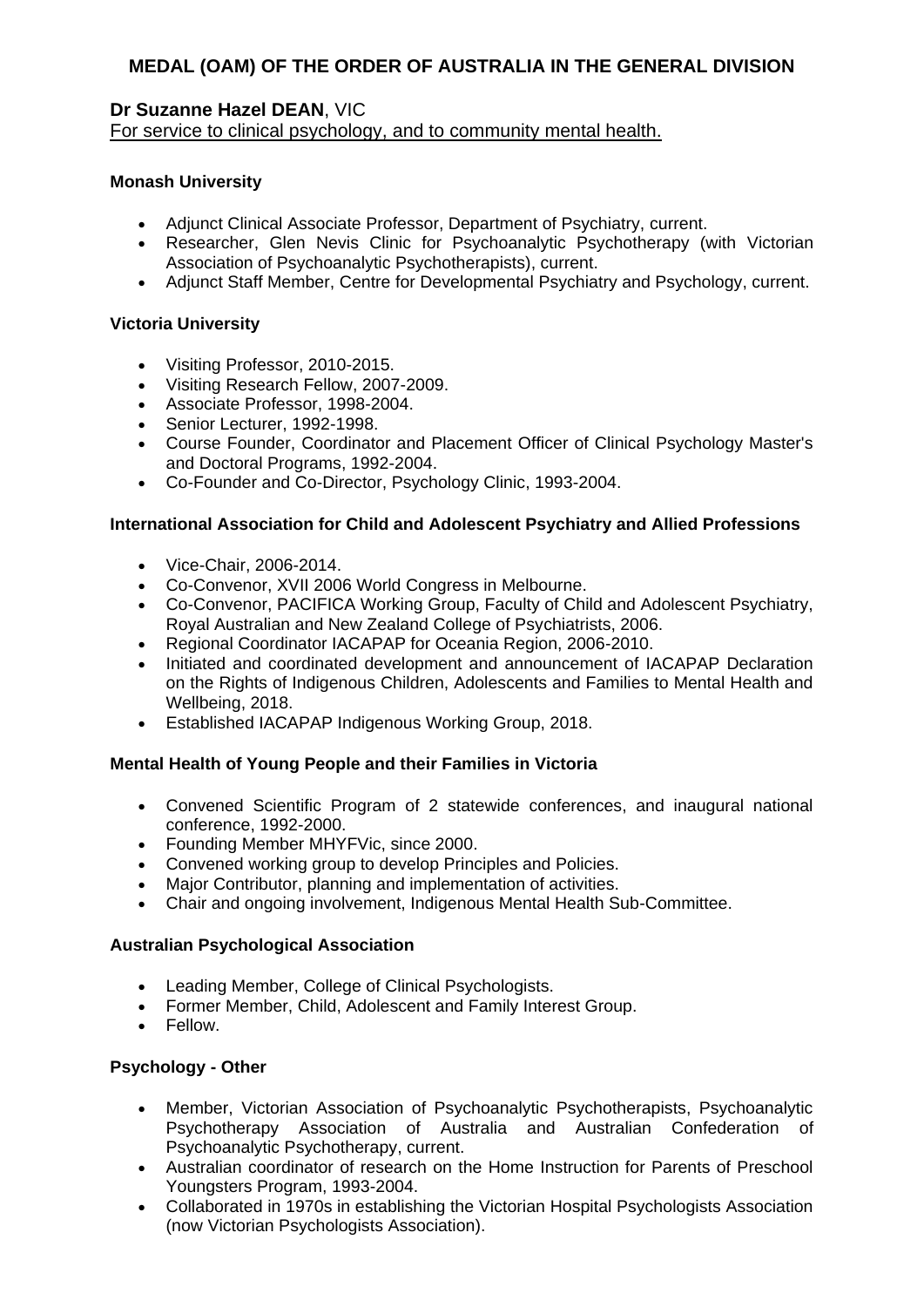# **Mental Health Services**

- Mental health services to adults, children, youth and families in public, private and voluntary contexts, since 1971.
- Consultancy Support, Koori Kids Program, Victorian Aboriginal Health Service.
- Voluntary weekly Clinical Psychology service, Galiamble Men's Alcohol and Drug Recovery Centre, 1992-2004.
- Former Sessional Independent Assessor, Magistrates of the Children's Court.

### **Awards and recognition include:**

 Medal, International Association for Child and Adolescent Psychiatry and Allied Professions (IACAPAP), 2014.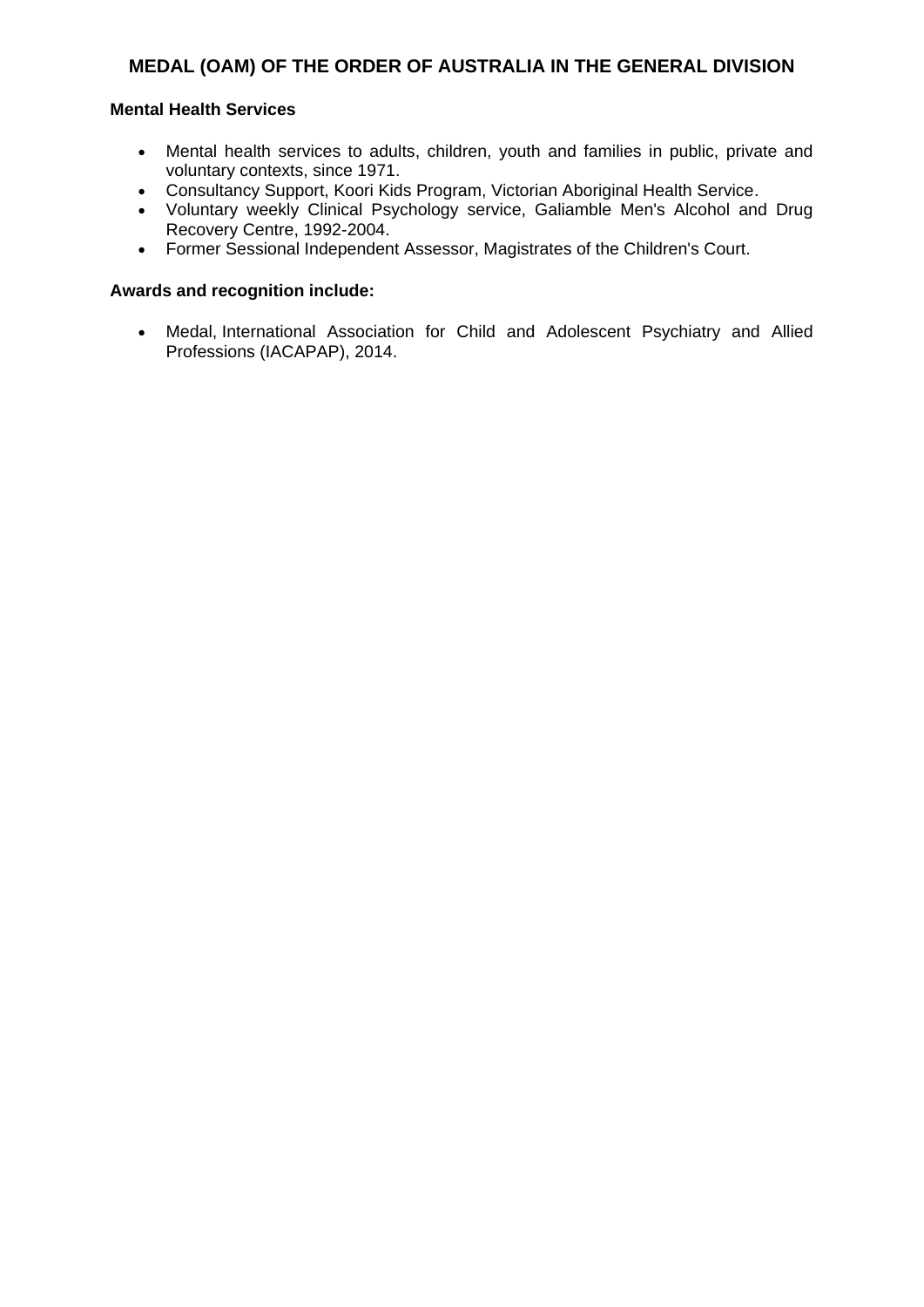# **Mrs Margaret Louise DEARRICOTT**, Kyneton VIC 3444 For service to the community of Kyneton.

### **Kyneton Daffodil and Arts Festival**

- Secretary, since 2004.
- Queen of the Festival, 2003.

### **Kyneton Connect**

- Committee Member, since 2004.
- Co-Editor, *Kyneton Connect newsletter,* since 2006.

# **Zonta Club of Kyneton**

- President, 1998-2000.
- Treasurer, 2003-2006.
- Newsletter Editor, 1994-2005 and District 23, 2006.
- Charter Member, since 1994.

### **Friends of Kyneton Botanic Garden**

- Publicity Officer, 2005-2019.
- Founding Member, since 2005.

### **Australian Labor Party**

- Electorate Officer, Member for Burke 1984-1996, Member for Ballarat East, 2003- 2015.
- Life Member, 2016.
- Secretary, Kyneton Branch, many years.

### **Community - Other**

- Former Secretary, Kyneton District Business and Tourism Association (now Business Kyneton) and Member, current.
- Former Volunteer Coordinator, Sunbury and Cobaw Community Health Service, 1996-2003.
- Former President, Kyneton Primary Parents Club and Former Member, School Council.

# **Awards and recognition include:**

- Macedon Ranges Shire Community Achievement Award 2011.
- Centenary Medal, 2001 *For community service including Skillshare, emergency housing, Cobaw Community Health and 'Zonta'.*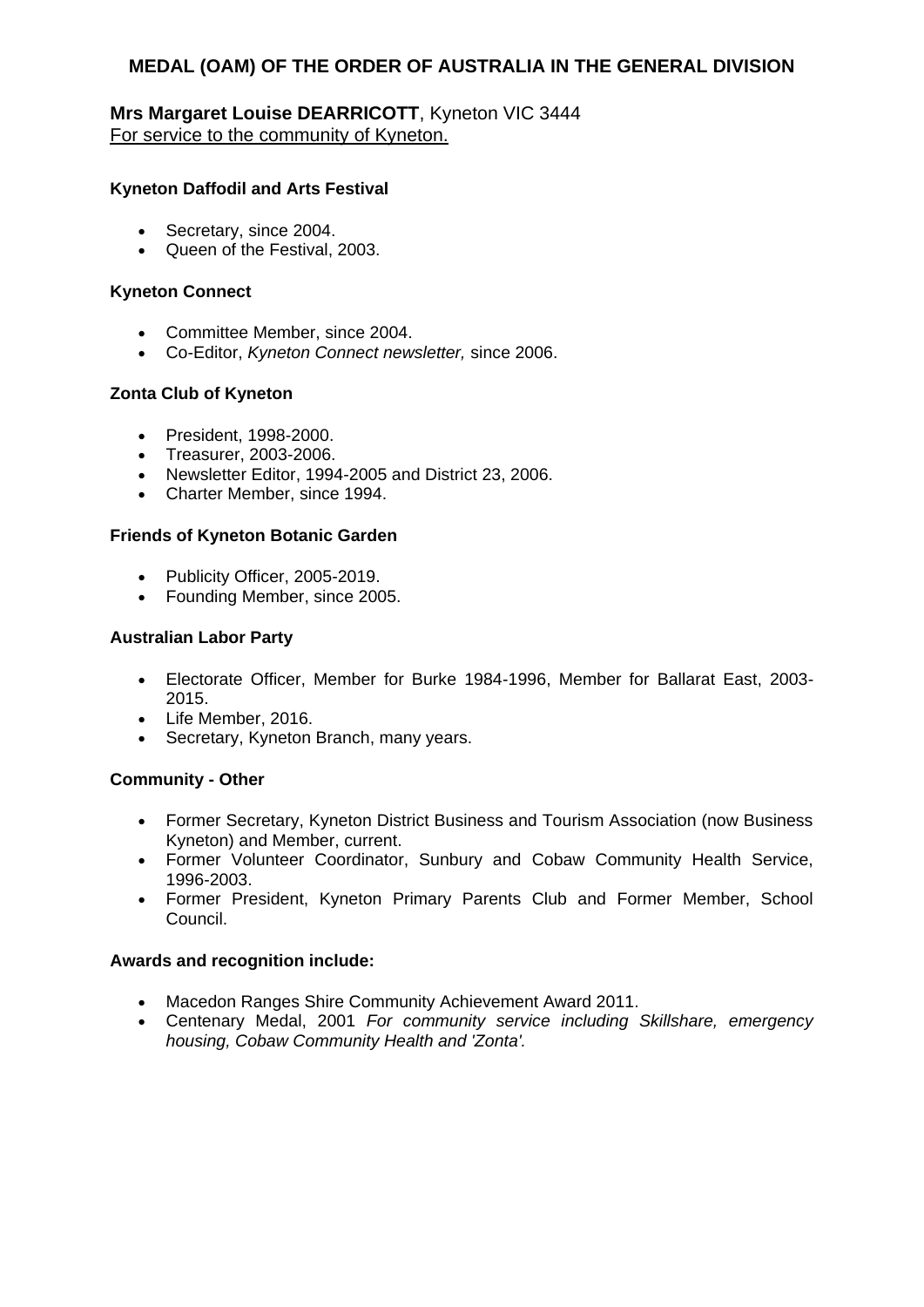# **Ms Bernadette Anne DENNIS**, South Yarra VIC 3141 For service to the community through a range of roles.

# **St Joseph's Outreach Services, Inc**

- Secretary, 2011 2021.
- Treasurer, since 2013.
- Outreach Operations Officer, current.
- Volunteer Coordinator, 2011 2016.
- Member, since 2010.

# **St Vincent's Institute (SVI) of Medical Research**

- Board Member, SVI Foundation, since 2013.
- Chair, Health Matters annual event, current.
- Member, Support Group Committee, since 2009.

### **Musculoskeletal Australia**

- Board Member, 2013-2019.
- Member, Finance and Audit Committee, current.

### **The Johnston Collection**

- Inaugural Member, OPENING DOORS Fundraising Committee, since 2015.
- Funding Prospector, 2015-2016.

### **The Friends of the Johnston Collection**

- Office Administrator, current.
- Committee Member, since 2015.
- Treasurer.

### **Professional**

- Director, BD Concepts Pty Ltd, since 2007 (consultancy company).
- Member, Travel Industry Mentor Experience (TIME), since 2010.
- Member, Asia Pacific Advisory Committee, Marriott Vacation Club, 2019-2022
- Managing Director, Asia Pacific, Hospitality Sales and Marketing International, 2009- 2014.
- Marketing Consultant, The Empire Hotel and Country Club, 2007-2009.
- Vice President, Global Sale, Asia Pacific, Marriott Hotels Internationals, Hong Kong, 1991-2007.
- Director of Marketing, The Ritz-Carlton Hotel Company, 1990-1991.

### **Awards and recognition include:**

Outstanding Service Award, Stonnington City Council, 2015.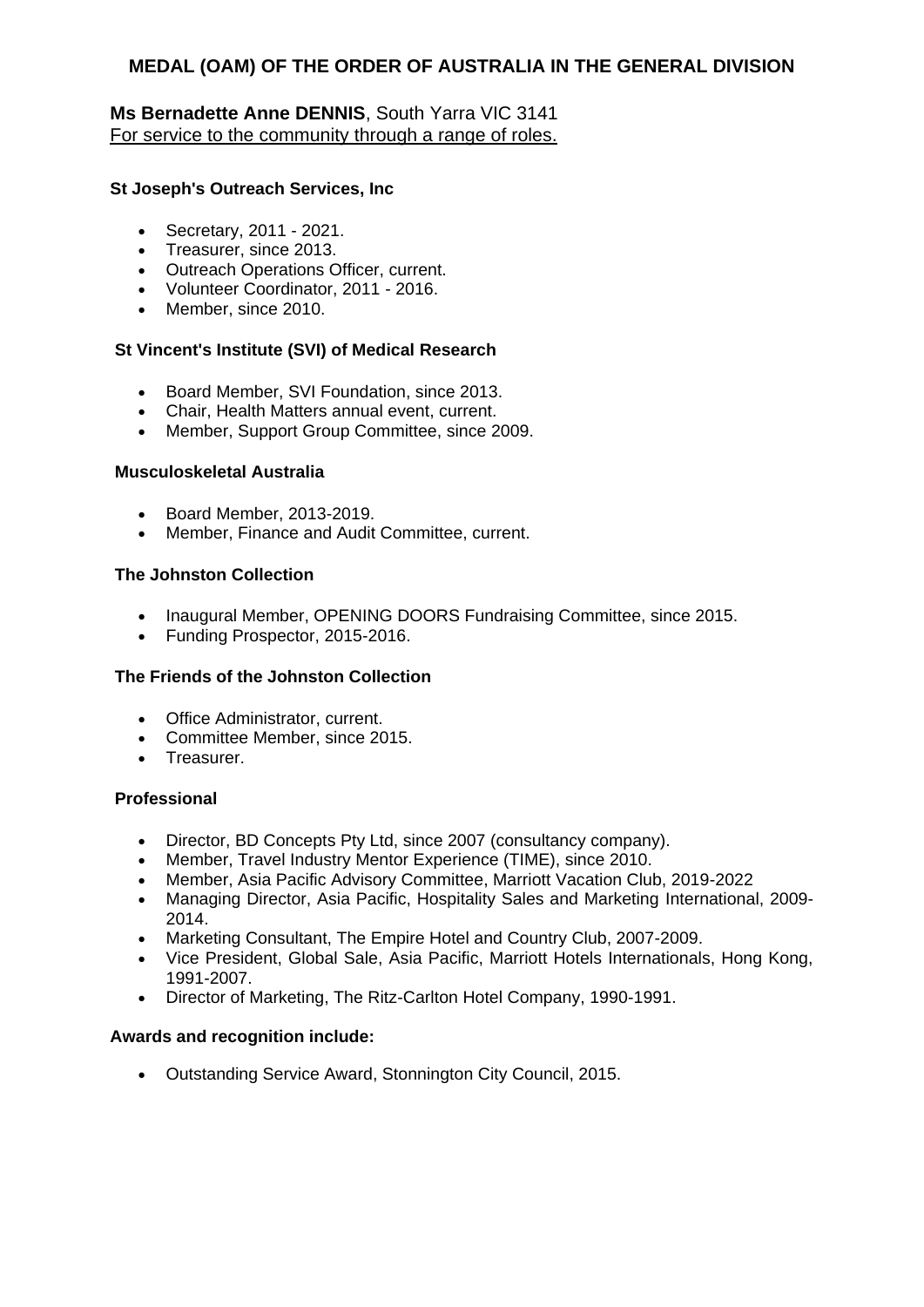**Mr Ian DENTON**, Vaucluse NSW 2030 For service to secondary education.

# **Education**

- Teacher, Sydney Distance Education High School, since 2006.
- Teacher, Vaucluse High School, 2005.
- Head Teacher Mathematics, Vaucluse High School, 1982-2004.
- Head Teacher Mathematics, Vaucluse Boys High School, 1975-1981.
- Head Teacher Mathematics, South Sydney Boys High, 1972-1975.
- Teacher, Sydney Boys High School, 1970-1971.
- Teacher, Yanco Agricultural High School, 1969.
- Teacher, Narwee Boys High School, 1966-1969.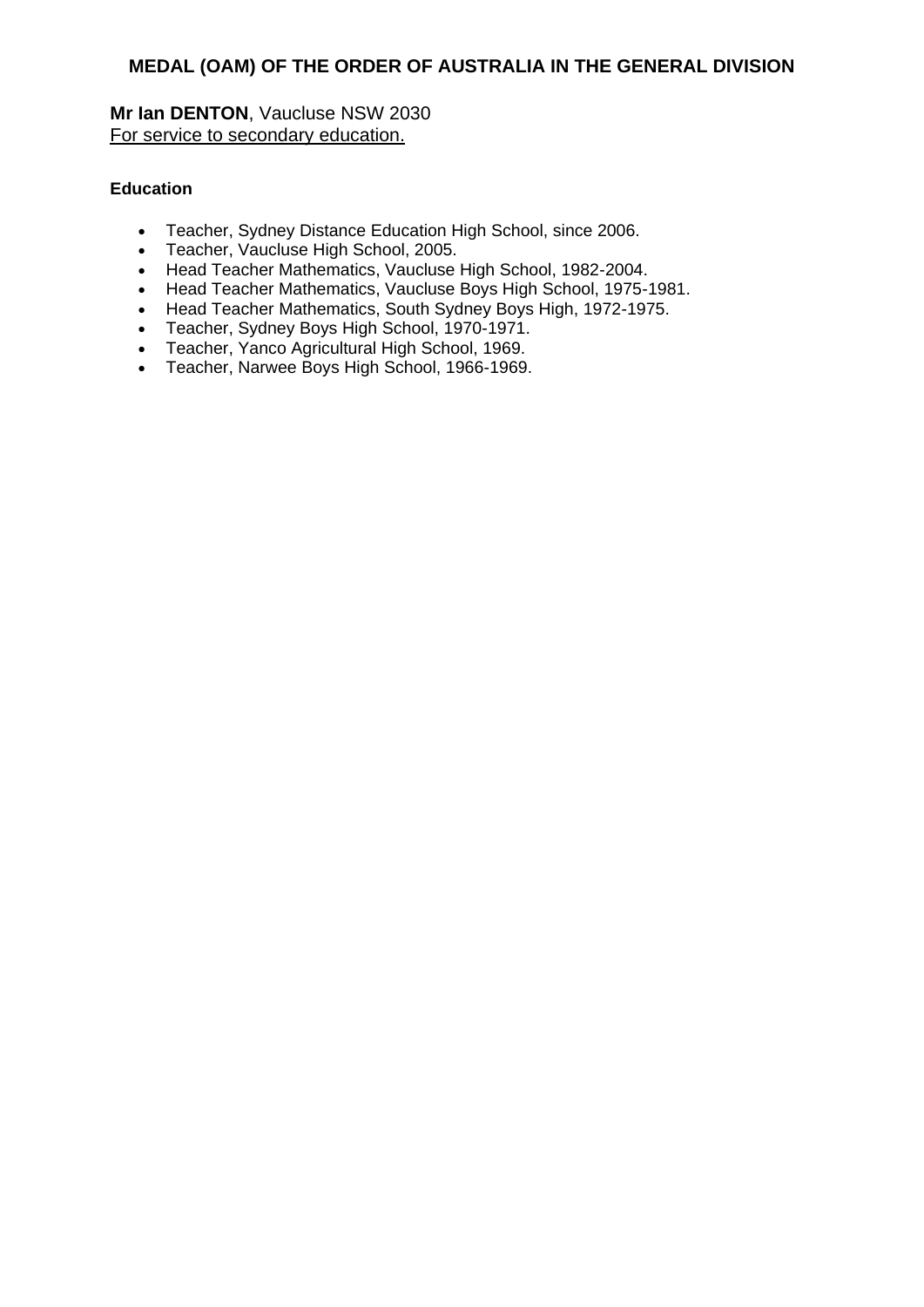# **Ms Christina DESPOTERIS**, Richmond VIC 3121 For service to the Greek community of Melbourne.

# **Lemnos Gallipoli Commemorative Committee**

- Vice-President, since 2016.
- Executive Member, 2013-2016.

### **Thessaloniki Association of Melbourne**

- Vice-President, 2011-2016.
- Executive Member, 2009-2010.

#### **Sister Cities Australia**

- Vice-President, since 2017.
- **Executive Member, 2016.**

#### **Other**

- Executive Member, George Devine Treloar Memorial Committee, since 2017.
- Honorary Member, Merimna Pontion Kyrion Oceania, since 2017.
- Committee Member, Art Craft and Cookery Committee, Royal Melbourne Show, since 2006.
- Secretary, Speak Greek in March Campaign, 2017-2019.
- Executive Member, Lemnian Community of Victoria, 2013-2015.
- Member, Royal Agricultural Society of Victoria, since 2005.
- Member, Fred Hollows Foundation, since 1992.

### **Awards and recognition include:**

 Meritorious Service to the Community Award, Victorian Multicultural Commission, 2018.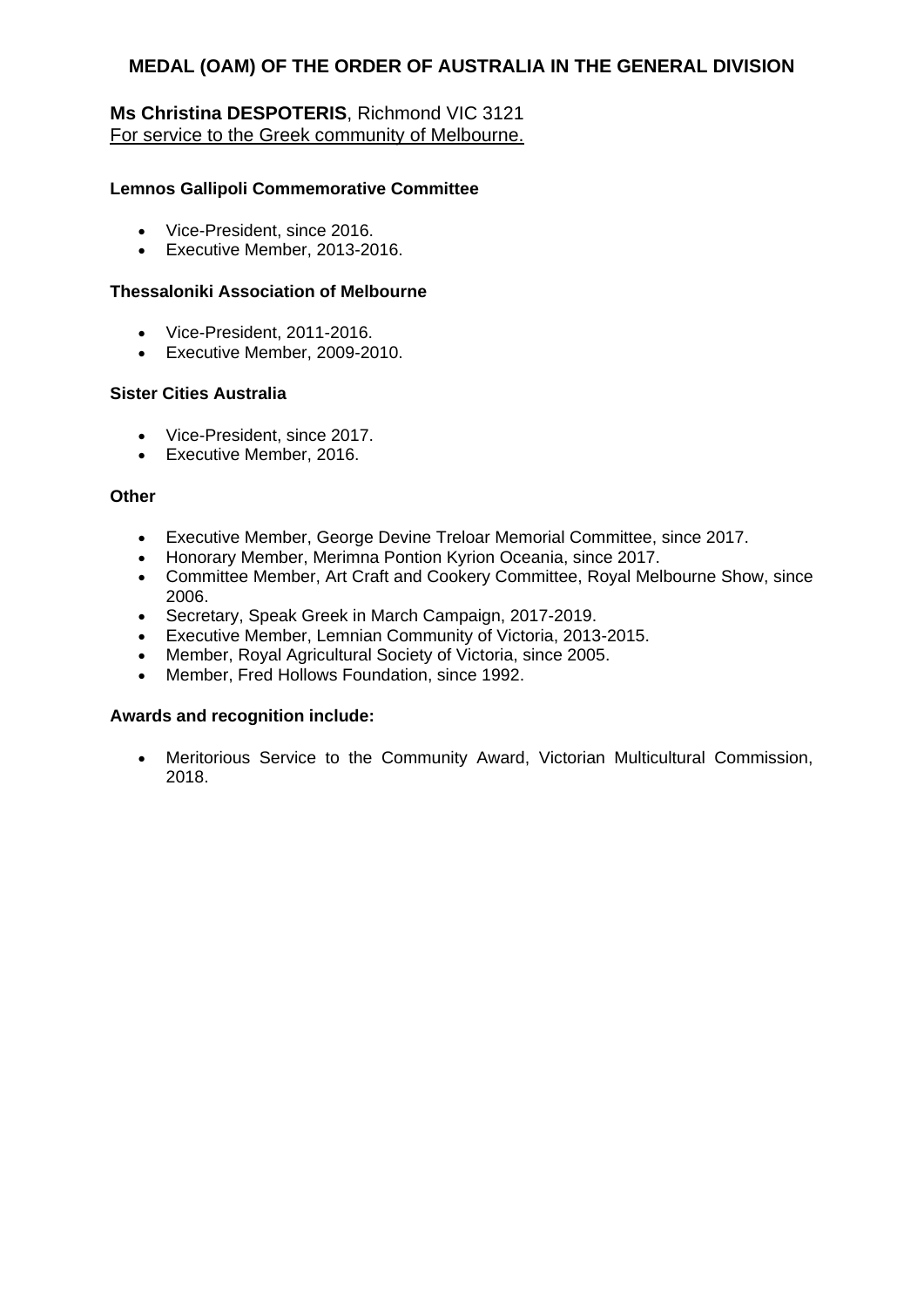# **Mrs Dawn DICKSON**, Cranbourne North VIC 3977 For service to the community through a range of roles.

# **Professional**

Civil Celebrant, Self-employed, since 1980.

### **Association of Civil Marriage Celebrants of Victoria**

- Honorary Secretary, since 2004.
- Life Member, 2006.
- Member, since 1994.

### **Coalition of Celebrant Associations**

- Delegate, Association of Civil Marriage Celebrants of Victoria.
- Founding Member, since 2008.

# **Noble Park Public Hall**

- Trustee, since 1981.
- Author, *If These Walls Could Talk - history of the Noble Park Public Hall*, 2019.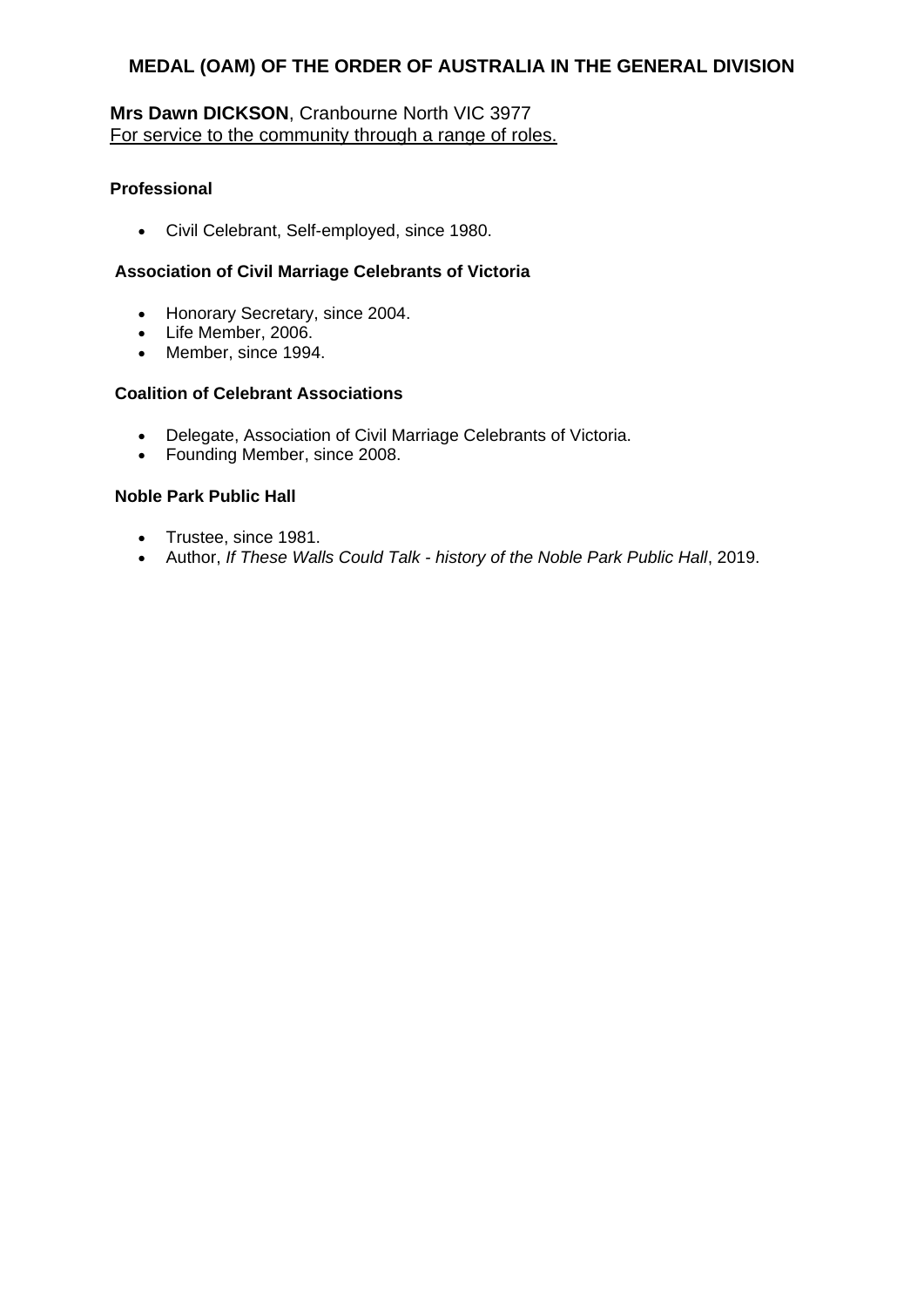# **Mrs Suzanne Mary DOMINGUEZ**, NSW For service to the museums and galleries sector.

### **Art Gallery of New South Wales Foundation**

• Patron, over 20 years.

### **Art Gallery of New South Wales**

- Volunteer Guide, 1991-2011.
- Former Member, Guides Committee, 2 years.
- Lecture Coordinator, 2001.
- Assistant Lecture Coordinator, 2000.

### **Catholic Parish of St Canice**

- Parishioner, current.
- Volunteer, Canice's Soup Kitchen, Kings Cross, over 20 years.

#### **Asthma**

- Founding Contributor, Asthma Foundation of New South Wales, 1980s-1990s.
- Former Member, Hunters Hill Asthma Committee.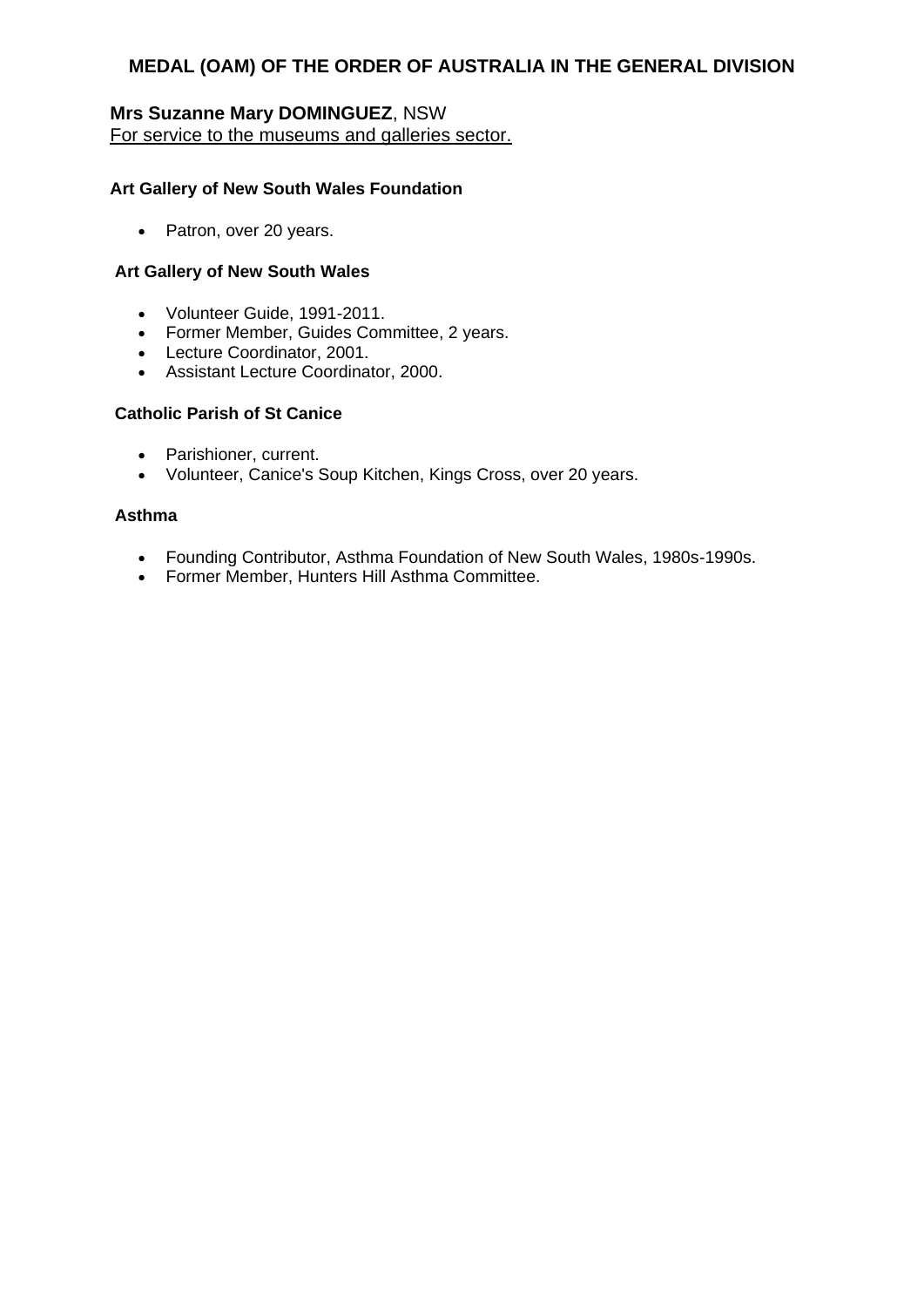# **Mrs Mary Theresa DONNELLY**, Cootamundra NSW 2590 For service to the community through a range of roles.

# **Cootamundra Shire Council**

- Councillor, 2004-2016.
- Member, Local Representation Committee, Gundagai Shire Council, 2016.
- **Benefactor, Town Clock Restoration, 2015.**

### **St Vincent de Paul Society of Canberra/Goulburn**

- Member, Canberra/Goulburn Territory Council, 2016-2020.
- President, Western Region, 2016-2020.
- Past President, Cootamundra Branch.
- Volunteer, since circa 2000.

# **Sacred Heart Catholic Parish, Cootamundra**

- Member, Pastoral Council, current.
- Special Minister of the Eucharist, and Reader, since circa 1990.
- Past Representative, Diocesan Pastoral Council Meetings.
- Past Coordinator, Adult Education Courses.
- Past Committee Member, Parents and Friends Association, Sacred Heart School, Cootamundra.

### **Community - Other**

- Past President, Cootamundra Netball Association.
- Past Member, Country Women's Association.
- Supporter, Cootamundra Cancer Patients Assistance Society.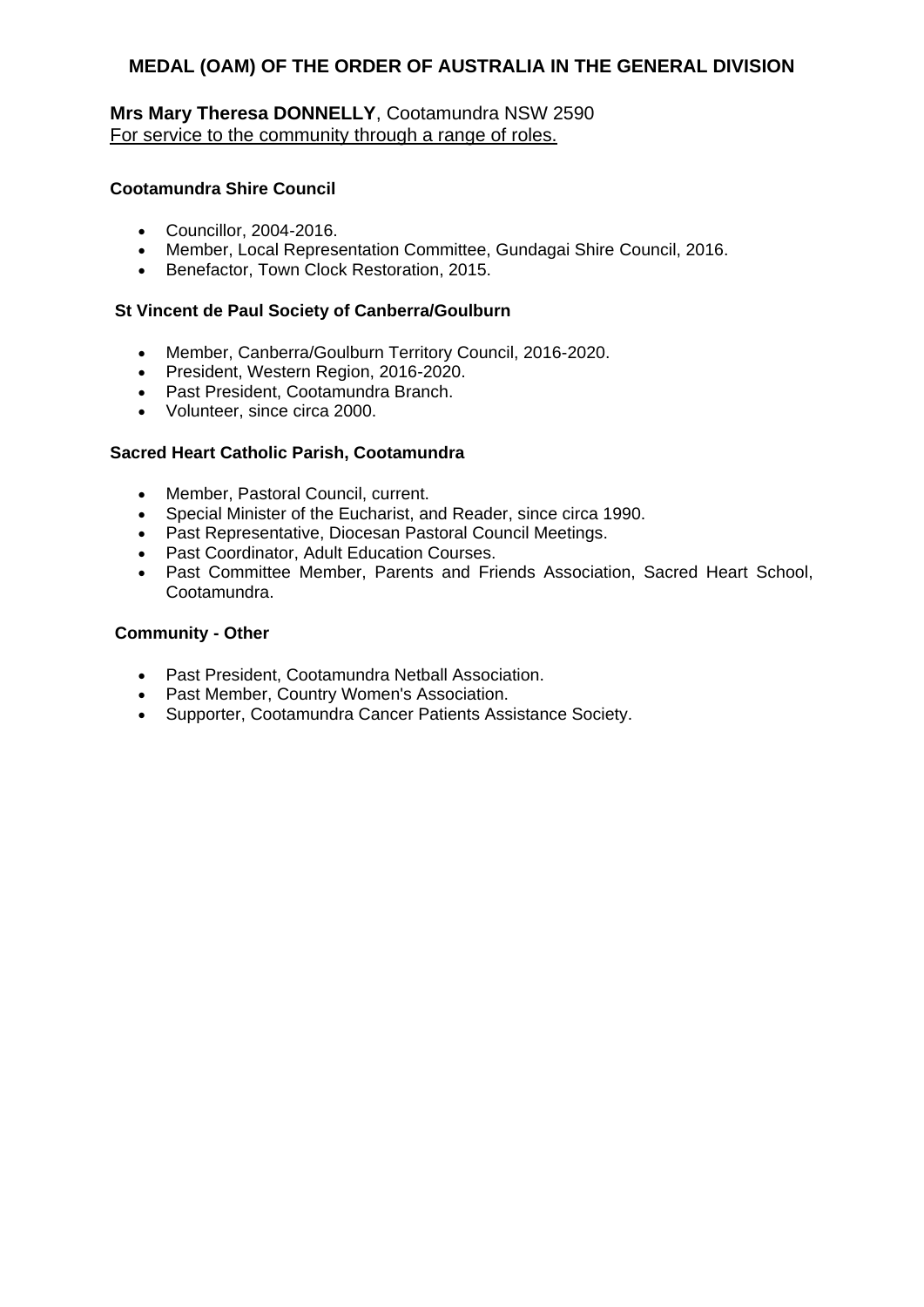# **Mrs Maria Krystyna DOOGAN**, ACT For service to the law, and to the judiciary.

# **ACT Magistrates Court**

- Magistrate, 1998-2012.
- Special Magistrate, 2013-2017.
- Coroner, 1998-2012.
- Coroner, ACT 2003 Bushfires.
- Former Tribunal Presidential Member.
- Former Member, Mental Health Tribunal, Guardianship Tribunal, Discrimination Tribunal and the Health Professionals Tribunal.

### **Legal - Other**

- Prosecutor, ACT Office of the Director of Public Prosecutions, 1991-1998.
- Range of roles including Senior Prosecutor, Commonwealth Office of the Director of Public Prosecutions, 1989-1991.
- Former Member, ACT Bar Association.

### **ACT and Southern NSW Rugby Union**

- Life Member, 2018.
- Deputy Chair, Judicial Committee, 2004-2016 and Member, 2000-2003.

### **Awards and recognition include:**

ACT Business Woman of the Year, 1999.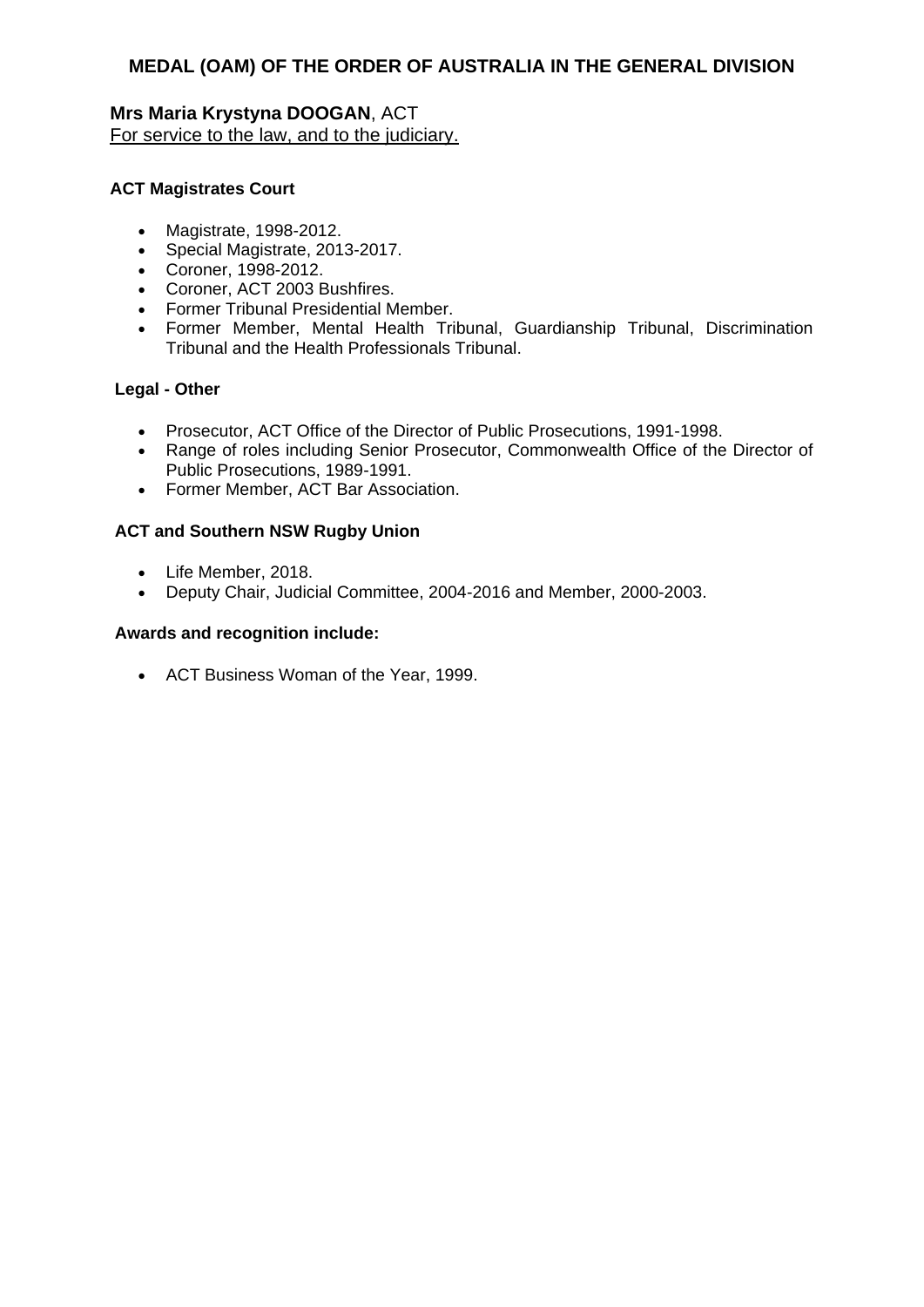**Ms Christine Maria DOUGLAS**, Daylesford VIC 3460 For service to opera.

### **Pacific Opera**

- Executive Vice-Chair, 2016-2021.
- Founder and Artistic Director, 2003-2011.

#### **OperaAustralia**

- Assistant and Revival Director, 1999-2003.
- Principal Soprano, 1988-2002.

#### **Opera - Other**

- Artistic Director, Classical Faculty, Singing School New Zealand, since 2020.
- Opera Director, Singing School New Zealand, 2009-2019.
- Member, The Australian National Association of Teachers of Singing, current.
- Director and Singing Teacher, Christine Douglas Opera Training, since 2013.
- Executive Director, Australian Opera Auditions Committee, 2012-2013.
- Associate Director, The Opera Studio Melbourne, 2013.
- Churchill Fellow, research best practice in Opera Training UK and USA, 2001.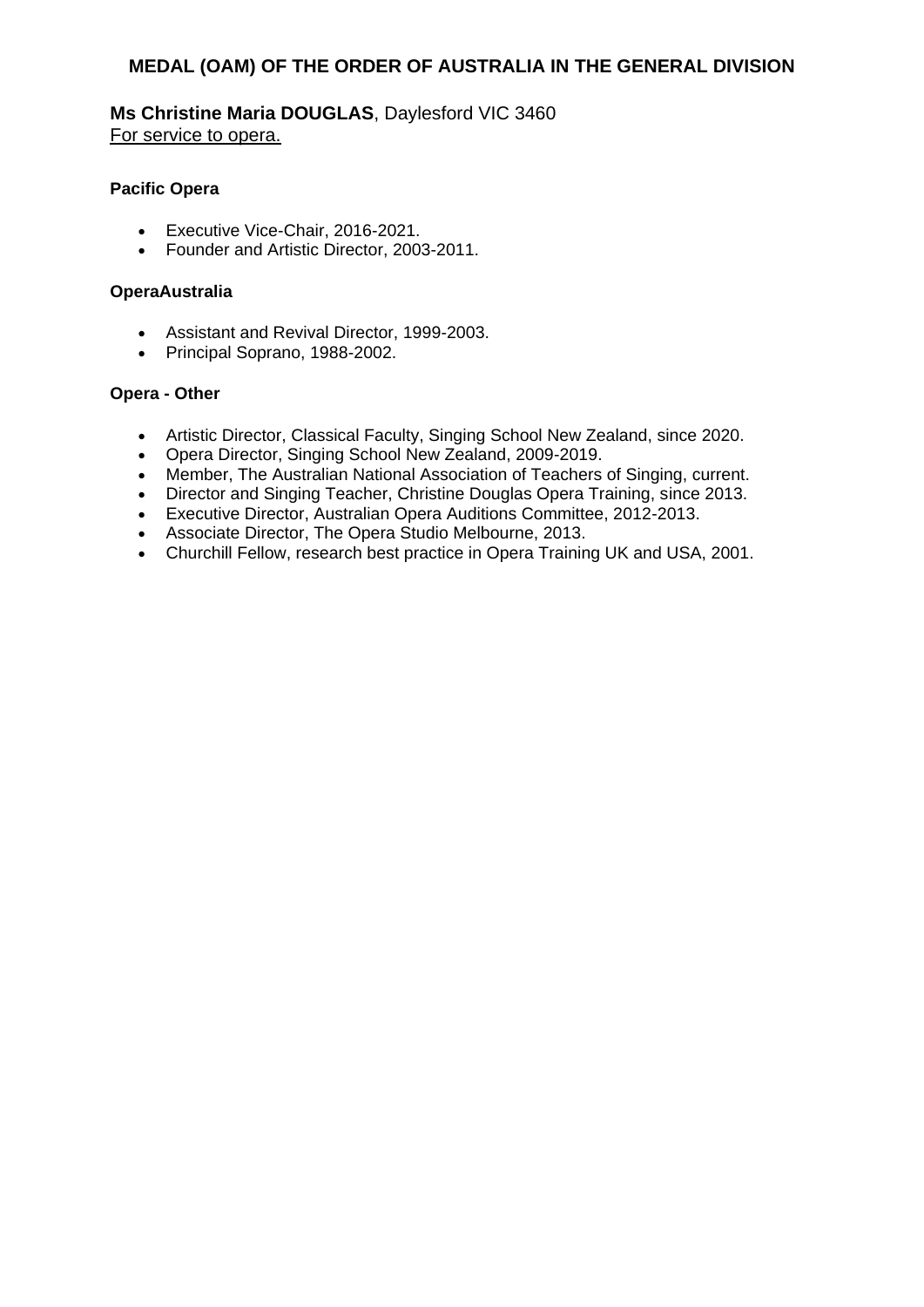# **Mrs Kathleen Mary DOYLE**, NSW

For service to the community through support for charitable organisations.

# **Creating Hope Foundation, and Children First Foundation**

- Benefactor and supporter, current.
- Sponsor, over 12 surgeries for children who come to Australia for surgery.
- Sponsor, many children in Africa, and foreign university students to study in Melbourne.

### **Rafiki Mwema Inc**

- Past Board Member.
- **Benefactor and supporter, since 2006.**
- Benefactor, purchased a house, outbuildings and farm, which has helped established the Rafiki Village, named as Doyle Farm, in Nakuru, Kenya, 2015.
- Travelled to Africa twice a vear for 16 years.

# **Outback Africa Safari, Tanzania**

- Co-founder, established a local enterprise to provide employment and training.
- Funds enabled a school to be established with over 800 students and the construction of affordable houses*.*

# **Benefactor, various organisations, including:**

- Major Benefactor, Kenya Health, Rotary Australia, since c2014, *funds enabled a clinic to be built in rural Nakuru*, *Kenya*, 2018.
- Benefactor, Animal Rights and Rescue Group North Coast, since 1995.
- **Benefactor, Ballina Region for Refugees, 2021.**
- Benefactor, The Cove Restaurant, Ballina, '*dinners for people in need (covid-19)'*, 2020.
- Benefactor, Akina Ties, purchase of land and building a home for children in Kissi, Kenya.
- Benefactor, Mission in Action, Kenya.
- Benefactor, Watoto Kwanza Project, Dar es Salaam, Tanzania.
- Benefactor and/or supporter, Windara Communities Limited, Windara Nursery, Function and Conference Centre and Tea Rooms, Casino - centre for disability support.
- Benefactor and/or supporter, Rosies Youth Mission Inc.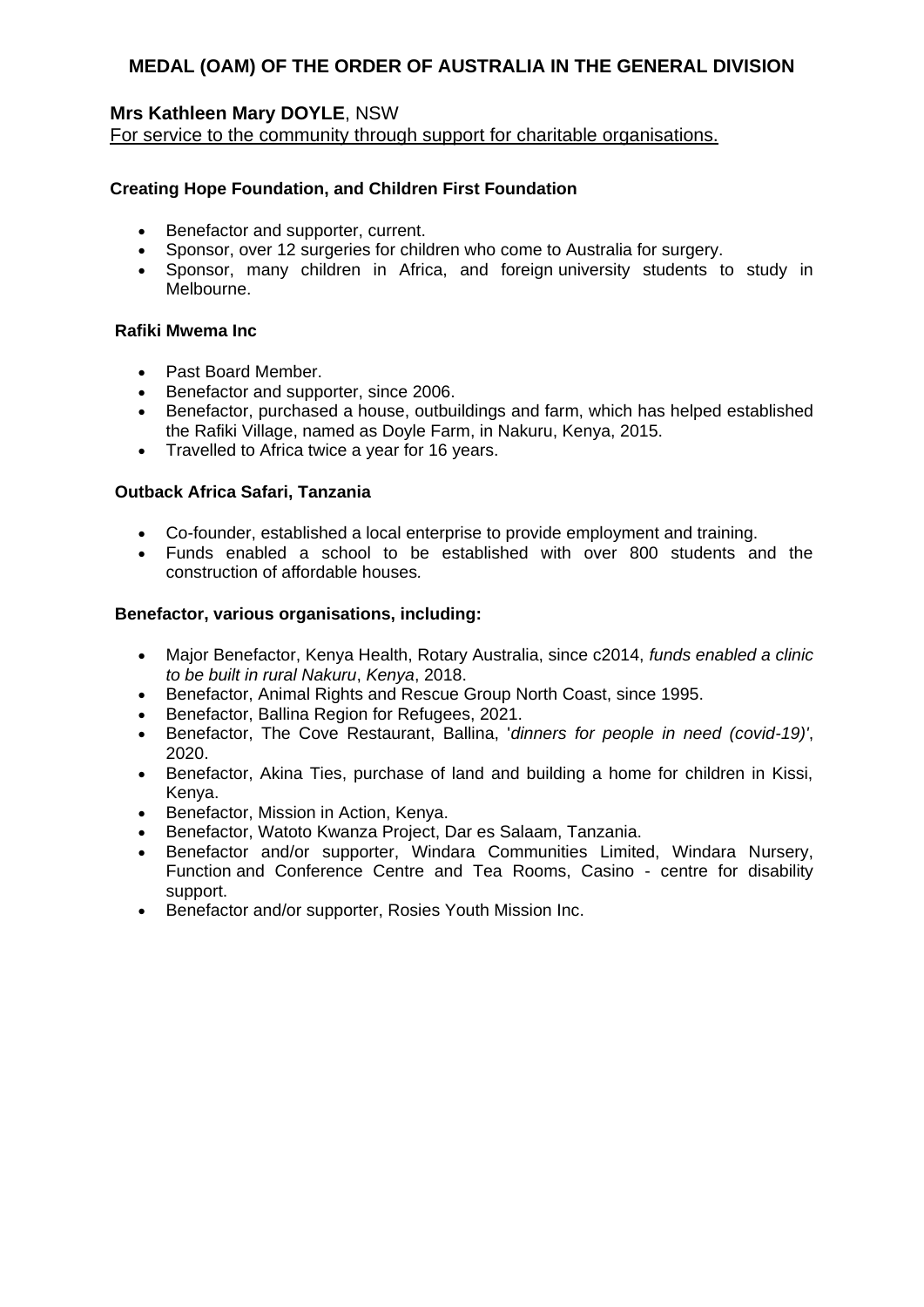# **Ms Kerry Cecilia DOYLE PSM**, Bulli NSW 2516 For service to community health.

# **Professional**

- Executive Director, Australian Cardiovascular Alliance, since 2019.
- Chief Executive Officer, National Heart Foundation of Australia (NSW Division), 2013- 2019.

### **Board/Committee Membership**

- Committee Member, NSW State Committee, Ausbiotech, current.
- Member, Advisory Board, National Institute for Complementary Medicines, since 2017.
- **Board Director, Australian Outcomes Register, current.**

# **Public Administration**

- Former Director, Biotechnology, Office Premier and Cabinet New South Wales.
- Executive Director, Policy and Operations, NSW Ministry for Science and Medical Research, 2005-2008.
- Former Acting Deputy Director, NSW Department of Industry and Investment.

# **Cambodian Children's Fund**

- Chair, since 2020.
- Board Member, since 2017.
- Donor and Supporter, since 2015.

### **Awards and recognition include:**

Public Service Medal, 2005*.*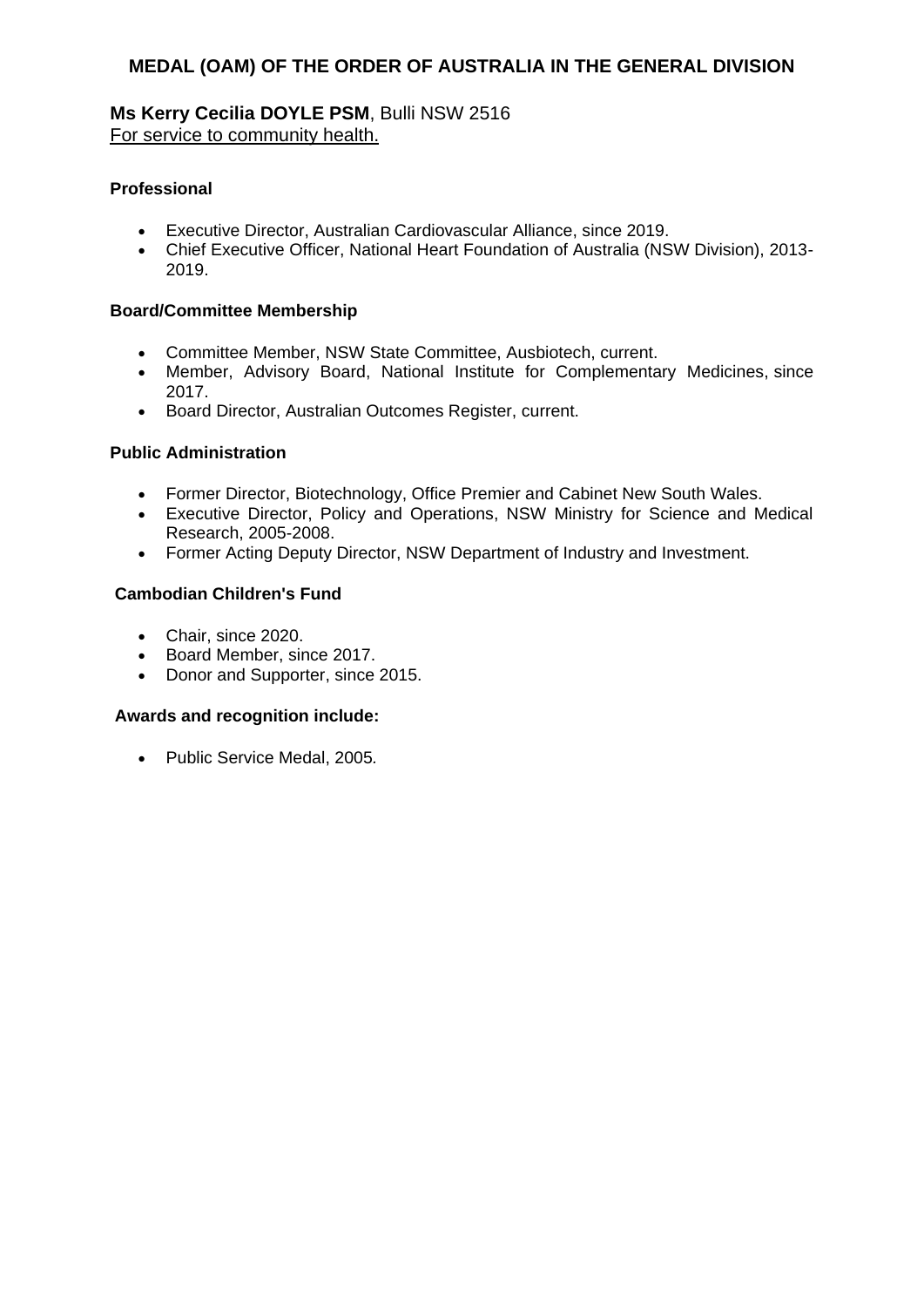# **The late Mr Noel Stuart DOYLE**

Formerly of NSW

### For service to the community through support for charitable organisations.

### **Creating Hope Foundation, and Children First Foundation**

- Benefactor and supporter.
- Sponsor, over 12 surgeries for children who come to Australia for Surgery.
- Sponsor, many children in Africa, and foreign university students to study in Melbourne.

### **Rafiki Mwema Inc**

- Past Board Member.
- Benefactor and supporter, since 2006.
- Benefactor, purchased a house, out buildings and farm, which has helped established the Rafiki Village, named as Doyle Farm, in Nakuru, Kenya, 2015.
- Travelled to Africa twice a year for 16 years.

# **Outback Africa Safari, Tanzania**

- Co-founder, established a local enterprise to provide employment and training.
- Funds enabled a school to be established with over 800 students and the construction of affordable houses.

### **Benefactor, various organisations, including:**

- Major Benefactor, Kenya Health, Rotary Australia, since c2014, funds enabled a clinic to be built in rural Nakuru, Kenya, 2018.
- Benefactor, Animal Rights and Rescue Group North Coast, since 1995.
- Benefactor, Ballina Region for Refugees, 2021.
- Benefactor, The Cove Restaurant, Ballina, 'dinners for people in need (covid-19)', 2020.
- Benefactor, Akina Ties, purchase of land and building a home for children in Kissi, Kenya.
- **•** Benefactor, Mission in Action, Kenya.
- Benefactor, Watoto Kwanza Project, Dar es Salaam, Tanzania.
- Benefactor and/or supporter, Windara Communities Limited, Windara Nursery, Function and Conference Centre and Tea Rooms, Casino - centre for disability support.
- Benefactor and/or supporter, Rosies Youth Mission Inc.

# **Community**

- Director, Westpac Rescue Helicopter Service Northern Rivers Region, 12 years.
- Past Board Member and Treasurer, Casino and District Memorial Hospital.
- Past President, Apex Clubs.
- Past various board and committee roles, Petroleum Industry.
- Past Director, Retail Store, a Transport Company, and Eight Golden Fleece Petrol Stations in NSW.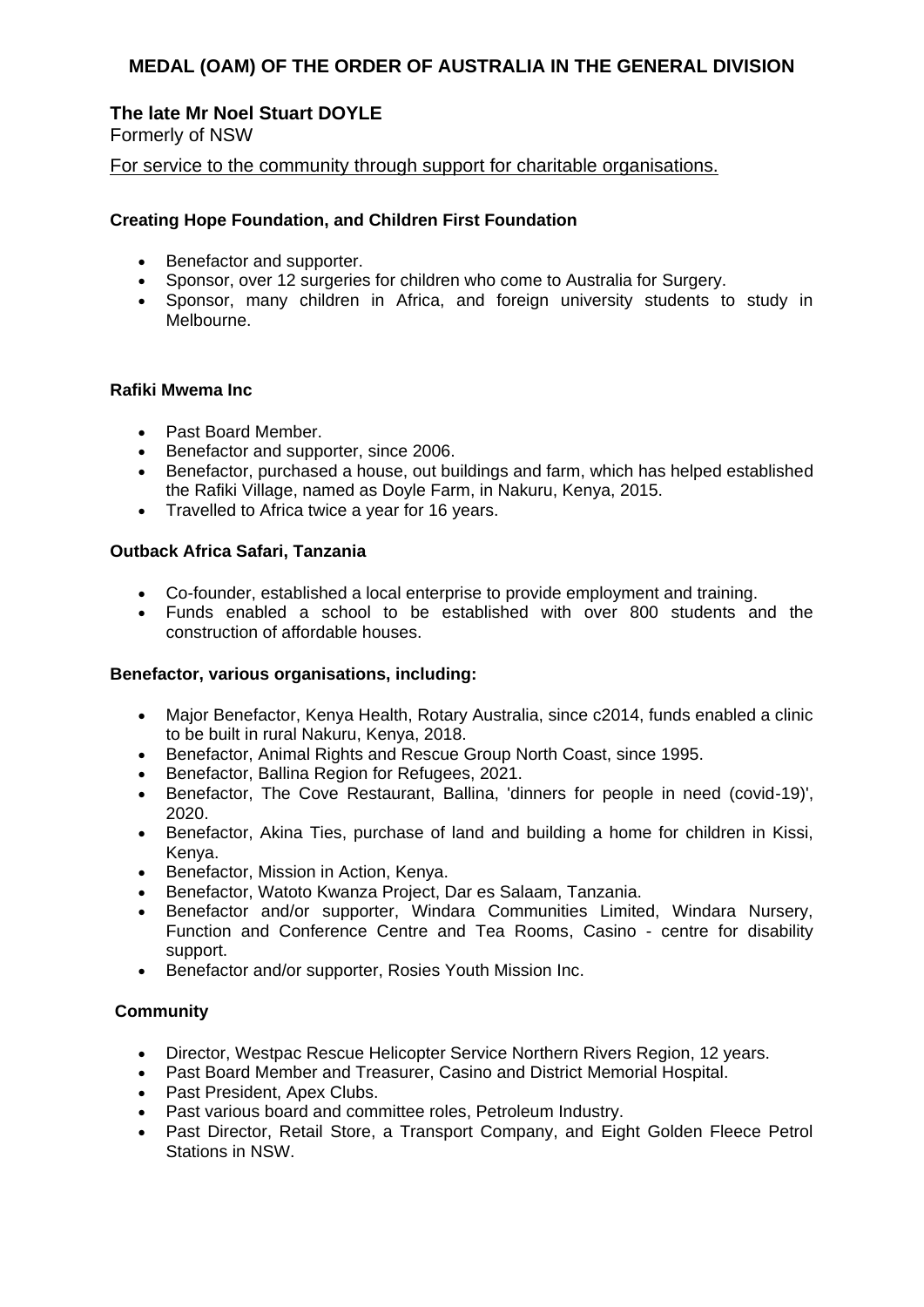**Mr Paul DRAVET**, Padstow NSW 2211 For service to movie theatre administration.

### **Cremorne Orpheum Theatre**

- General Manager, 1986-2019.
- Winner, Best Suburban Cinema, Australian International Movie Convention, 2014.
- Winner, Best Suburban Cinema, Australian International Movie Convention, 2007.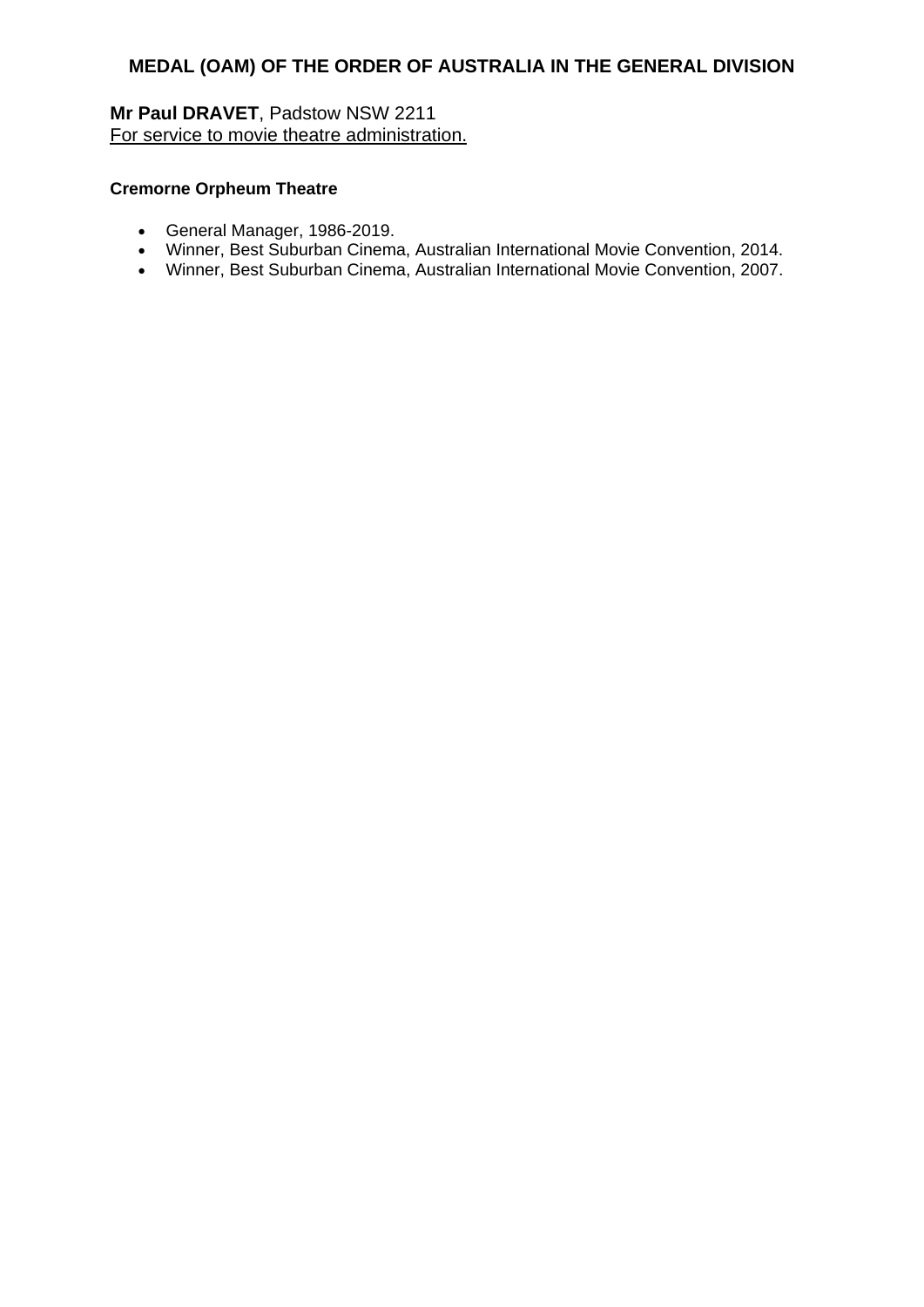# **Mrs Doris DUMBRILL**, Wallsend NSW 2287 For service to the community through a range of roles.

### **District 201N3, Lions Australia**

- Cabinet Secretary, 2004.
- Zone Chairperson, 2008-2009.
- Leo Club Advisor, 2007.
- Past Committee Member.

### **Lions Club of Jesmond**

- President, 2020-2021 and 2002-2003.
- Past Treasurer.
- Membership Chairperson, 2020-2021, 2010-2011 and 2005.
- Member, since 1994 *(first woman to be granted membership)*.
- Lions Lady's, 1989-1994.

### **Waratahs Rugby Union Club**

- Recruitment Officer, since 2021.
- Secretary, 1970s-early 1980s.
- Treasurer, 1970s-early 1980s.
- Committee Member, 1970s.
- Editor, 'Tahs Rag' Newsletter, 1968-1972.

### **St John the Baptist Church, Anglican Parish of Lambton**

- Member, Parish Council, current.
- Parish Treasurer, 15 years.
- Past Church Warden.
- Coordinator, Mothers Group, late 1990s.
- Parishioner, since 1960s.

### **Awards and recognition include:**

- Mary Jamieson Award, Australian Lions Children's Mobility Foundation.
- Lion of the Year Award, Lions Club of Jesmond, 2012 and 2005.
- Melvin Jones Fellowship Award, Lions Club of Jesmond.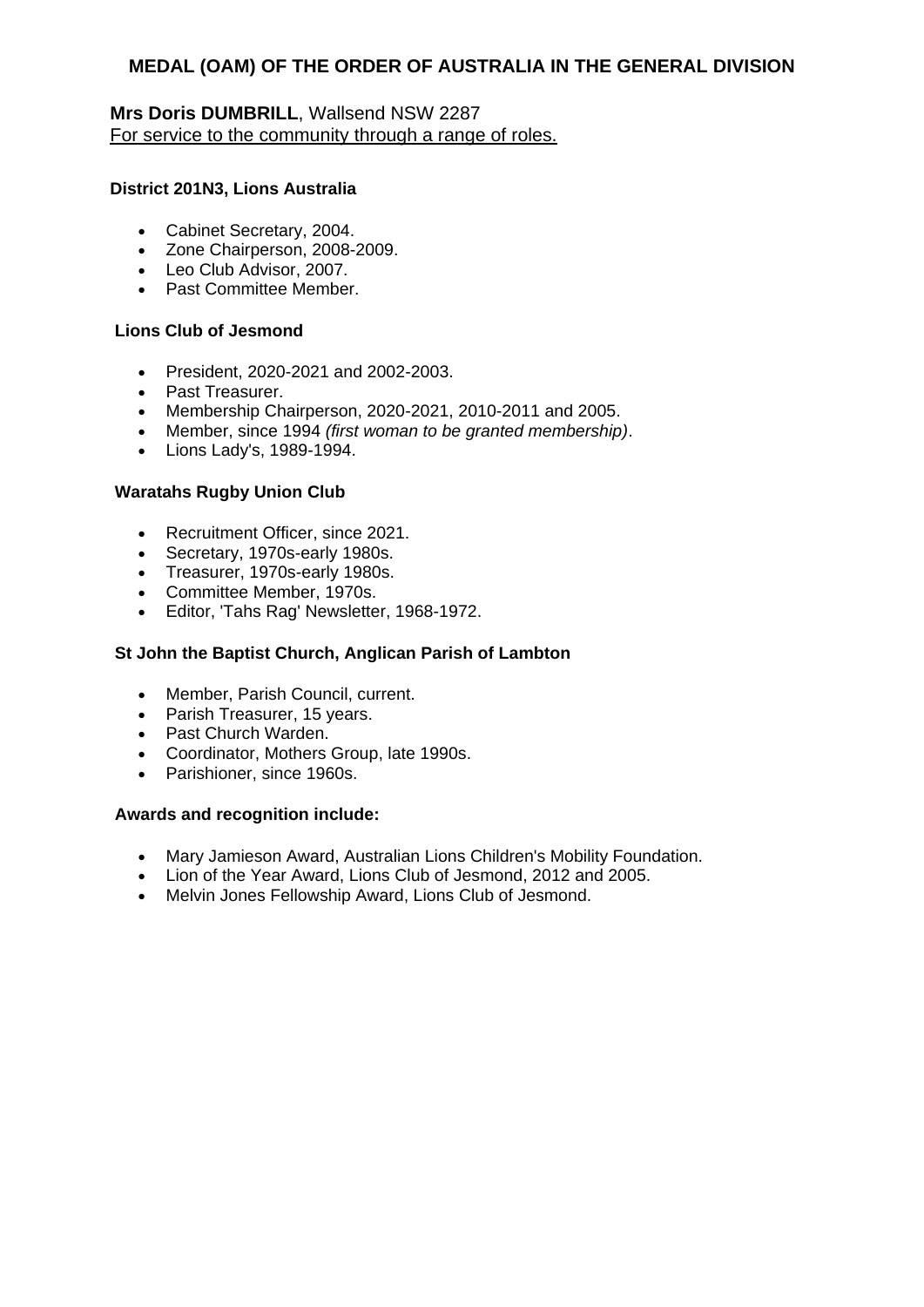# **Ms Learne DUNNE**, NT For service to education in the Northern Territory.

# **Department of Education Northern Territory**

- Principal, Jabiru Area School, 2015-2021.
- Principal, Milingimbi School, 2014 (6 months).
- Learning and Performance Lead, Arnhem and Palmerston Regions, NT Department of Education, 2011-2014.
- Principal Consultant, Arnhem Region and School Education and Training Operations - Arnhem, 2009-2010.
- Director, Targeted Teaching and Learning T-9, 2008-2010.
- Assistant Principal Henbury School, 2004-2009.
- Principal Katherine Group Schools, 2008.
- Curriculum Consultant, Curriculum Division, NT Department of Education, 2000-2003.
- Range of teaching roles 1992-2000.
- Assistant Teacher, Nemarluk School.

### **Australian Army Cadets**

• Involved in establishment of Unit 72 Arnhem Land Army Cadets, 2016.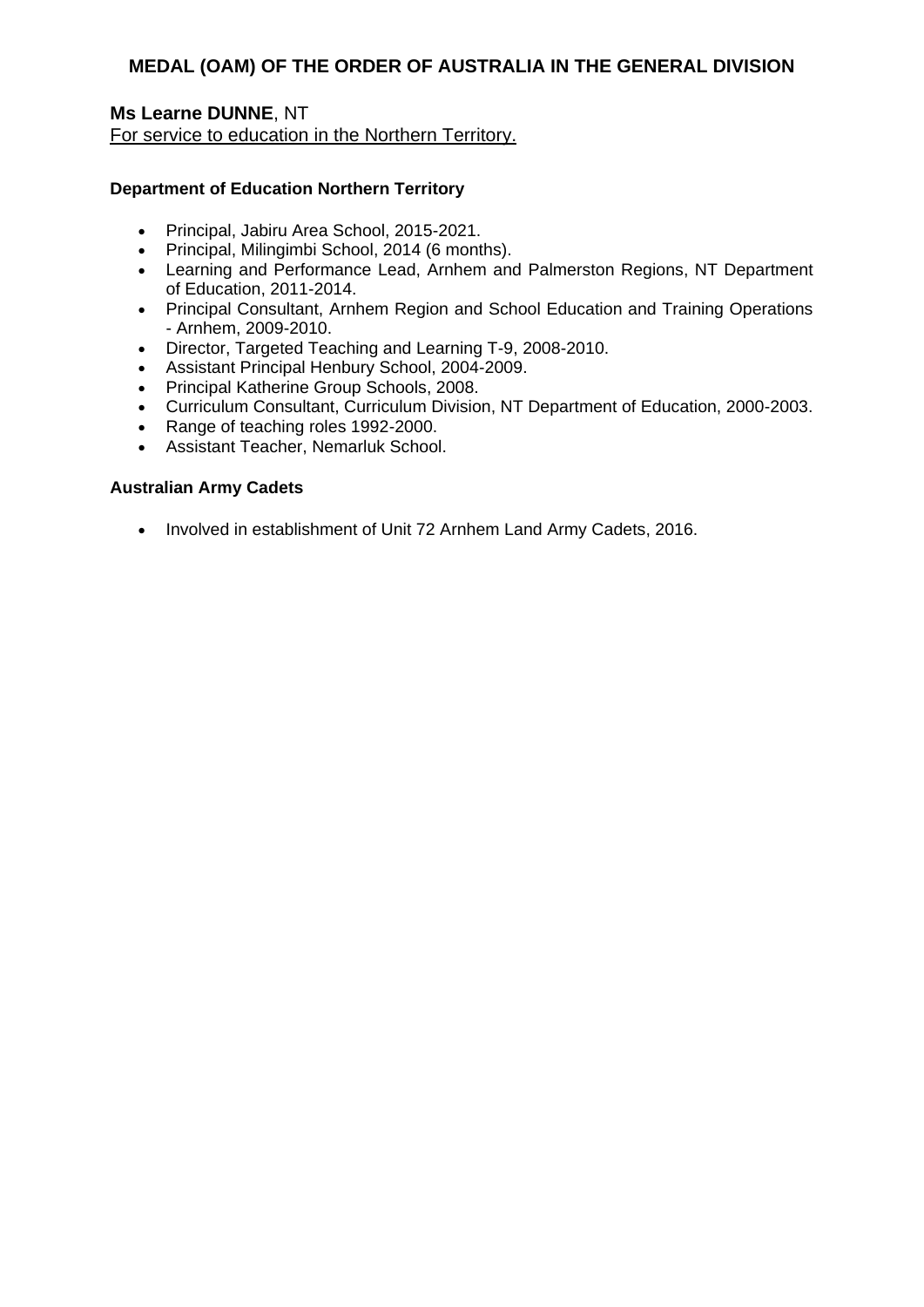# **The late Dr Richard John DUNSTAN**

Formerly of Grasmere NSW 2570

For service to medicine as a paediatrician.

# **Paediatrics**

- Paediatrician, Campbelltown and Camden Hospitals, 1986-2022.
- Staff Specialist, Cerebral Palsy Clinic, Sydney Children's Hospital, Randwick, 1986- 2022.
- Senior Lecturer Paediatrics, School of Medicine, Western Sydney University.

# **Prince of Wales Children's Hospital**

- Senior Staff Specialist, 2006-2022.
- Staff Specialist, Paediatric Rehabilitation, 1987-1988.
- Registrar, 1979-1982.
- Resident, 1978.

# **Kids of Macarthur Health Foundation**

- Board Member.
- Foundation Member.
- Member, Finance Sub-Committee.
- Annual Richard Dunstan Scholarship named in his honour.

### **Royal Australasian College of Physicians**

- Fellow, 1984-2022.
- Founding Fellow, Australasian Faculty of Rehabilitation Medicine (AFRM), 1993- 2022.
- Member, AFRM Paediatric Training Committee, 1993-2002.
- Member, AFRM Special Interest Group Paediatric Paediatric Rehabilitation, 2008.
- Supervisor, 2019-2020, 2017, 2013-2015, 2009, 1993.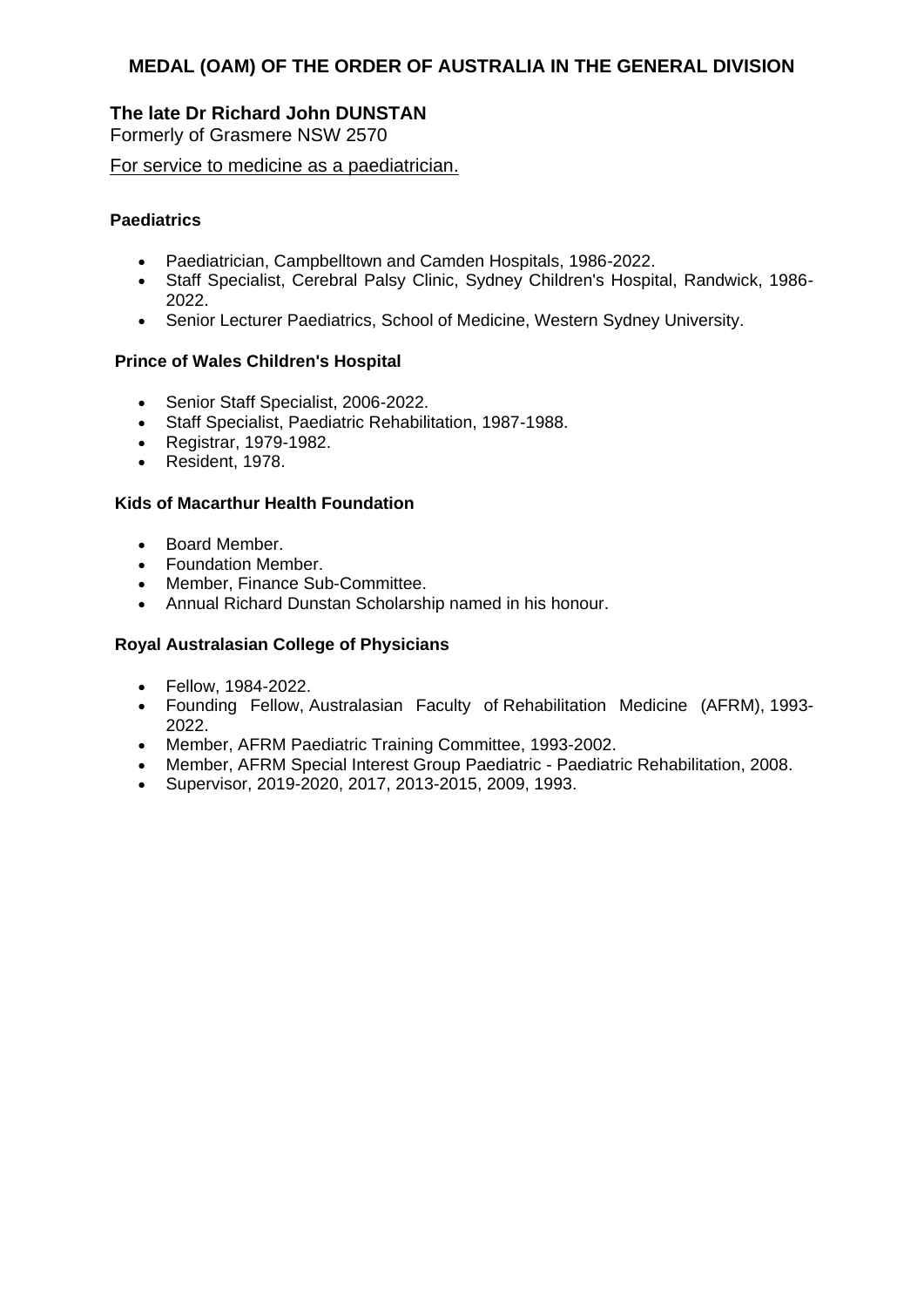# **Mrs Elaine Joy DUYVESTYN**, Cranbourne VIC 3977 For service to softball, and to early childhood education.

# **Softball Victoria (SV)**

- Vice President and/or Board Member, 1998-2013.
- State Administrator (paid position), 1989-1997.
- Board Member, Victorian Softball Association, 1987-1989.
- Member Coaching Committee, Victorian Softball Association, 1982-1985.
- Treasurer, Women's Amateur Softball Council of Victoria, 1973-1986.
- Council Member, Women's Amateur Softball Council of Victoria, 1972-1973.
- Chair and/or Member, Organising Committees, National Championships hosted by SV, 1972-2013.
- Chair and/or Member, numerous SV committees, since 1972.
- Life Member, since 1986.

### **Melbourne Softball Association**

- General Manager, 1990-1997.
- Secretary, 1984-1989.
- Committee Member, 1982-1983.
- Competition Liaison, Slowpitch League, 1993-1999.
- Competition Co-Ordinator, Slowpitch League, since 2000.
- Competition Co-Ordinator, Fastpitch League, since 1998.
- Chair, Organising Committee, Victorian Championship, 2012, 2009, 2003, 1999, 1994, 1990, and 1986.
- Chair Organising Committee, Australian University Games, 2008, and 1999.
- Organising Committee Member, World Masters Games, 2002.
- Organising Committee Member, Special Olympics National Championship, 2014.
- Chair and/or Member, Organising Committees, numerous events, since 1982.
- Duyvestyn Service Award named in her honour, since 2013.
- Life Member, since 1986.

### **Wingers Softball Club**

- President, 1993-2008.
- Vice-President, 1989-1992.
- Player, 1968-1986.
- Coach, 2001-2005, 1997-1999, and 1975-1993.
- Life Member, since 1985.

### **Cranbourne Softball Club, Casey Softball Association**

- Founding Committee Member, 1982-2002.
- Mentor, and former Head Coach.
- Honorary Life Member, c1989.

### **Clarendon Street Community Child Care Centre, Cranbourne**

Volunteer Manager, since 1984.

### **Awards and recognition include:**

- Community Sport and Active Recreation Award, VicSport, 2018.
- Lorraine Ireland Award of Excellence, Melbourne Softball Association, 2014.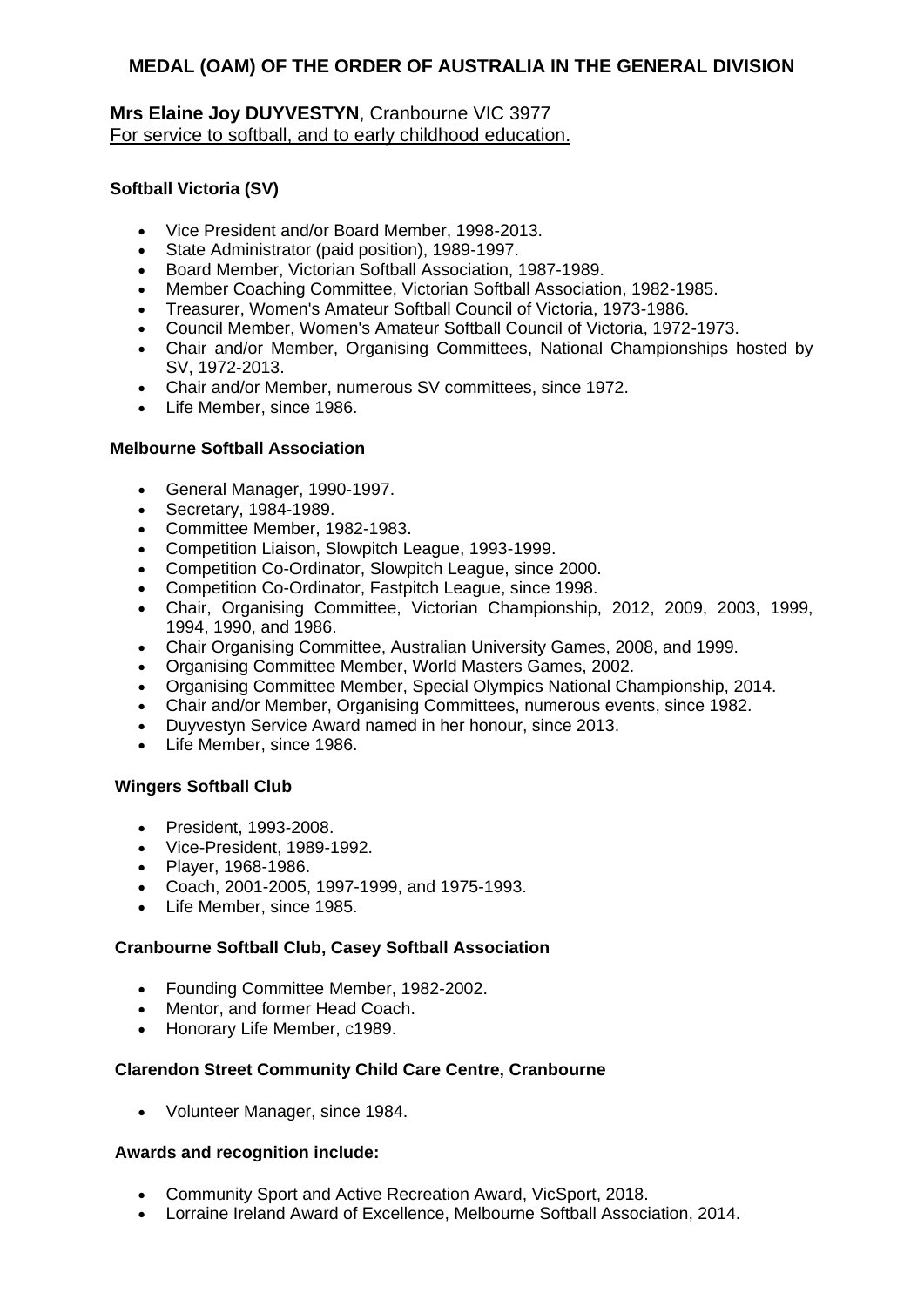- Softball Australia Service Award, 1996.
- Australian Sports Medal, 2000.
- Australian Volunteer of the Year Award, 2001.
- City of Casey Community Volunteer Award, 2008.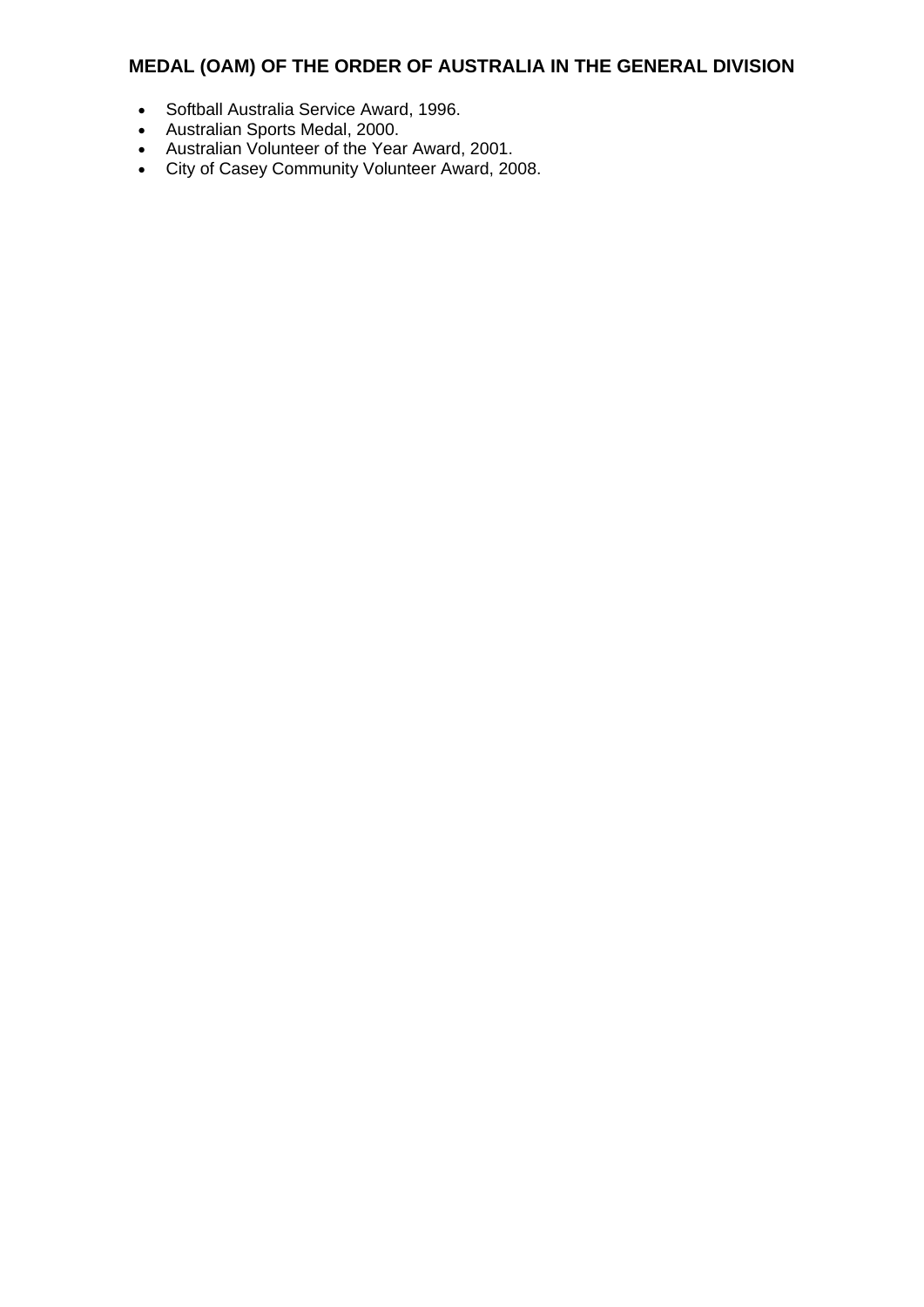**Mrs Iryna DVOSKINA**, Belconnen ACT 2617 For service to paralympic athletics.

# **Athletics**

- Coach, Para Athletics Sprints and Jumps, Athletics Australia and Australian Institute of Sport, since 2003.
- Athletics Coach, Ukrainian Paralympic Team, 1995-2002.

# **Awards and recognition include:**

Coach of the Year, Australian Paralympic Committee, 2016, 2008.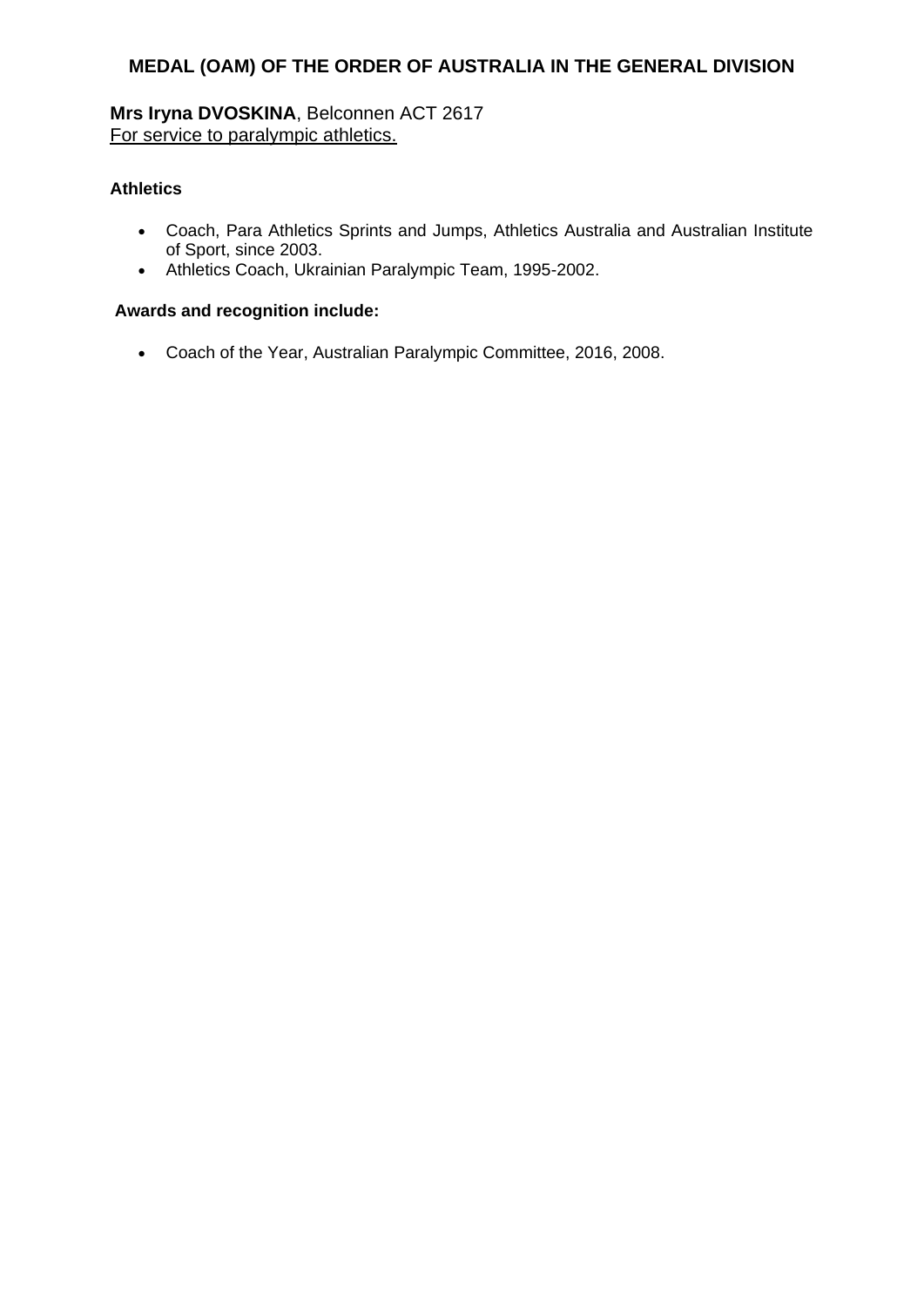**Lieutenant Colonel John Patrick DWYER AM (Retd)**, Hollywell QLD 4216 For service to military history organisations.

### **General Douglas MacArthur Brisbane Memorial Foundation**

- Immediate Past Secretary.
- Director, since 2004.
- Founding Member, since 1998.

### **MacArthur Museum**

• Inaugural Executive Officer, 1998-2004.

### **Other**

- Chairman, Project Excalibur, since 2010.
- General Manager, Brisbane Legacy Queensland, 5 years.
- Past Board Member, United Services Club, Brisbane.

#### **Awards and recognition include:**

- Winston Churchill Fellowship, Churchill Trust, 2000*.*
- Member of the Order of Australia, Military Division, 1986.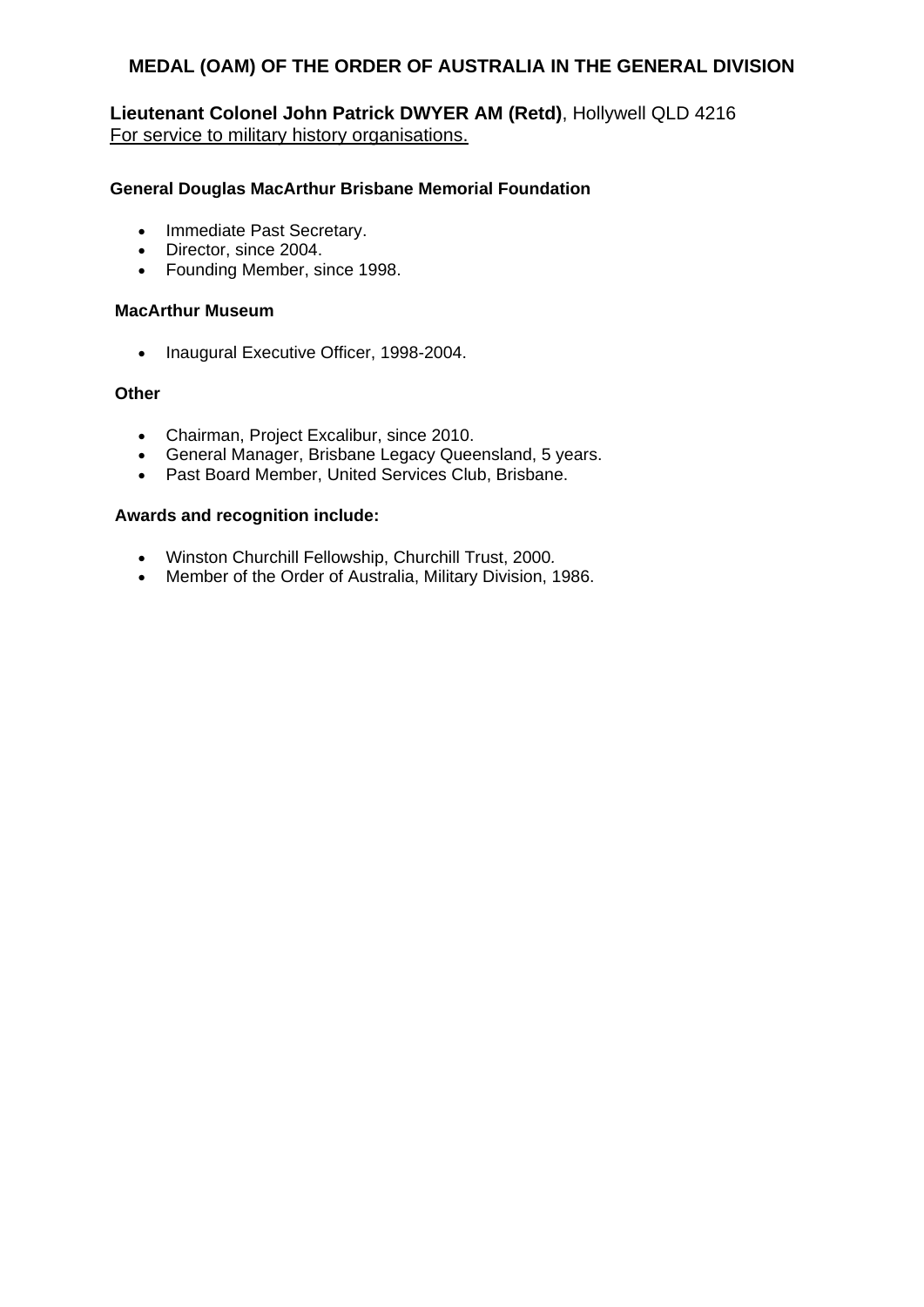# **Mr Stuart Cameron DYE**, Howlong NSW 2643 For service to emergency response organisations.

### **Albury and Border Rescue Squad, New South Wales Volunteer Rescue Association**

- Life Member, 2020.
- Captain, 18 years.
- Member, Diving Squad, over 40 years.
- Member, since 1976.

### **Howlong Fire Brigade, New South Wales Rural Fire Service**

- Deputy Captain, 2003-2004 and 2010-2013.
- Brigade Vice-President, 2007-2011.
- Brigade First Aid Officer, since 2004.
- Member, since 1980.

#### **Community**

- Former Member and Volunteer, Howlong Football Club.
- Former Member, Albury Wodonga Pipes and Drums.

#### **Safety Awareness**

Contributor, *Respect the River* Campaign, Royal Life Saving Australia, 2018-2019.

#### **Award and recognition include:**

- Premier's Volunteer Recognition Program, 40 Years of Volunteering Experience, New South Wales Government, 2017.
- Long Service Award, 40 years of service, New South Wales Volunteer Rescue Association, 2016.
- Service Medal and two clasps, New South Wales Rural Fire Service, 2011.
- Paul Harris Fellow, Rotary Club of Albury North, 2010.
- National Medal, 2007.
- Citizen of the Year, Hume Shire Council, 2003.
- Howlong Volunteer of the Month, 2001.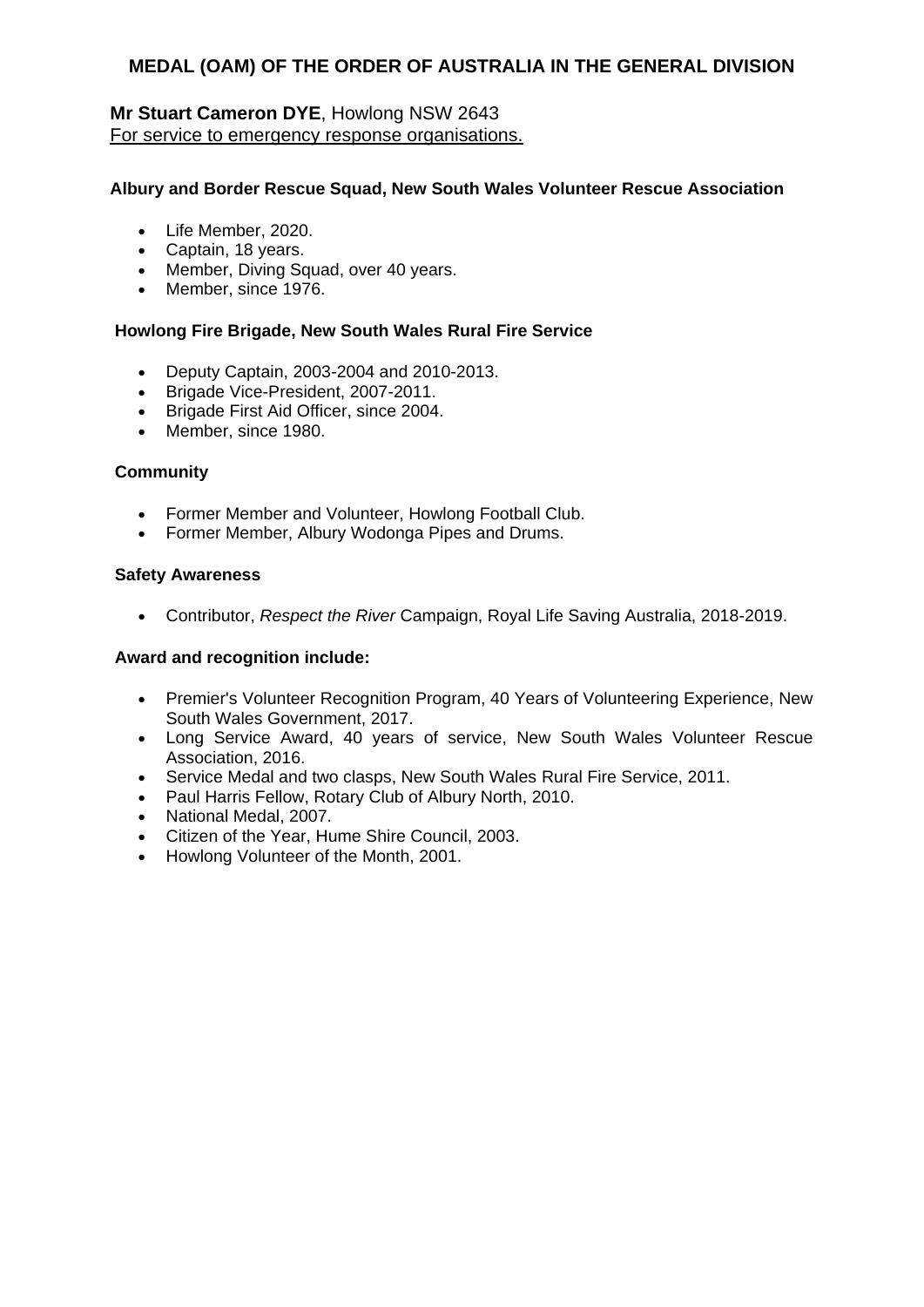### **Mr Patrick John EADINGTON**, Warrane TAS 7018 For service to people with disability.

### **Disability Support**

- Member, Board of Governance, Advocacy Tasmania, since 2013.
- Board Member, Arts Action, 2003-2006.
- Former Volunteer Member, Tasmanians with Disabilities.
- Former Volunteer, Disability Action.
- Former Board Member, Community Accommodation Respite Agency (CARA).
- Former Board Member, Housing Options Providing Extra Support.
- Former Board Member, Enhanced Lifestyles.
- Former Committee Member, International Day for People with Disabilities.

### **Li-Ve Tasmania**

- Board Member, since 2018.
- Member, Governance Committee, current.
- Former Member, Person Centred Policy Review Committee.

# **TasTAFE**

- Volunteer, Disability Awareness and Resource Training Program, current.
- Former Trainer.
- **•** Former Guest Presenter

### **Anglicare Australia**

- Volunteer Project Assistant, Disability Employment Services, Tasmania, 2002-2016.
- Former Volunteer, Emergency Assistance.

### **Glenorchy Access Advisory Committee, Glenorchy City Council**

- Chair, 2 years.
- Member, 2010-2020.

### **Advisory Roles**

- Member, Hobart Access Advisory Committee, City of Hobart, 2002-2018.
- Member, Premier's Disability Advisory Council (PDAC), 2011-2017.
- PDAC Representative, Transitional Reference Group, National Disability Insurance Scheme (NDIS), 2013-2015.
- Committee Member, Arts and Disability Panel, Tasmanian Government, 2011-2013.
- Representative, Tasmanians with Disabilities, Inquiry into Disability Discrimination Act, Productivity Commission, 2004.
- Former Panel Member, Sexuality and Disability Reference Group, Family Planning Tasmania.

### **Awards and recognition include:**

- Glenorchy Volunteer Award, Glenorchy City Council, 2016.
- Local Inspirational Award, Glenorchy City Council, 2016.
- Volunteer Award, Anglicare Australia, 2012.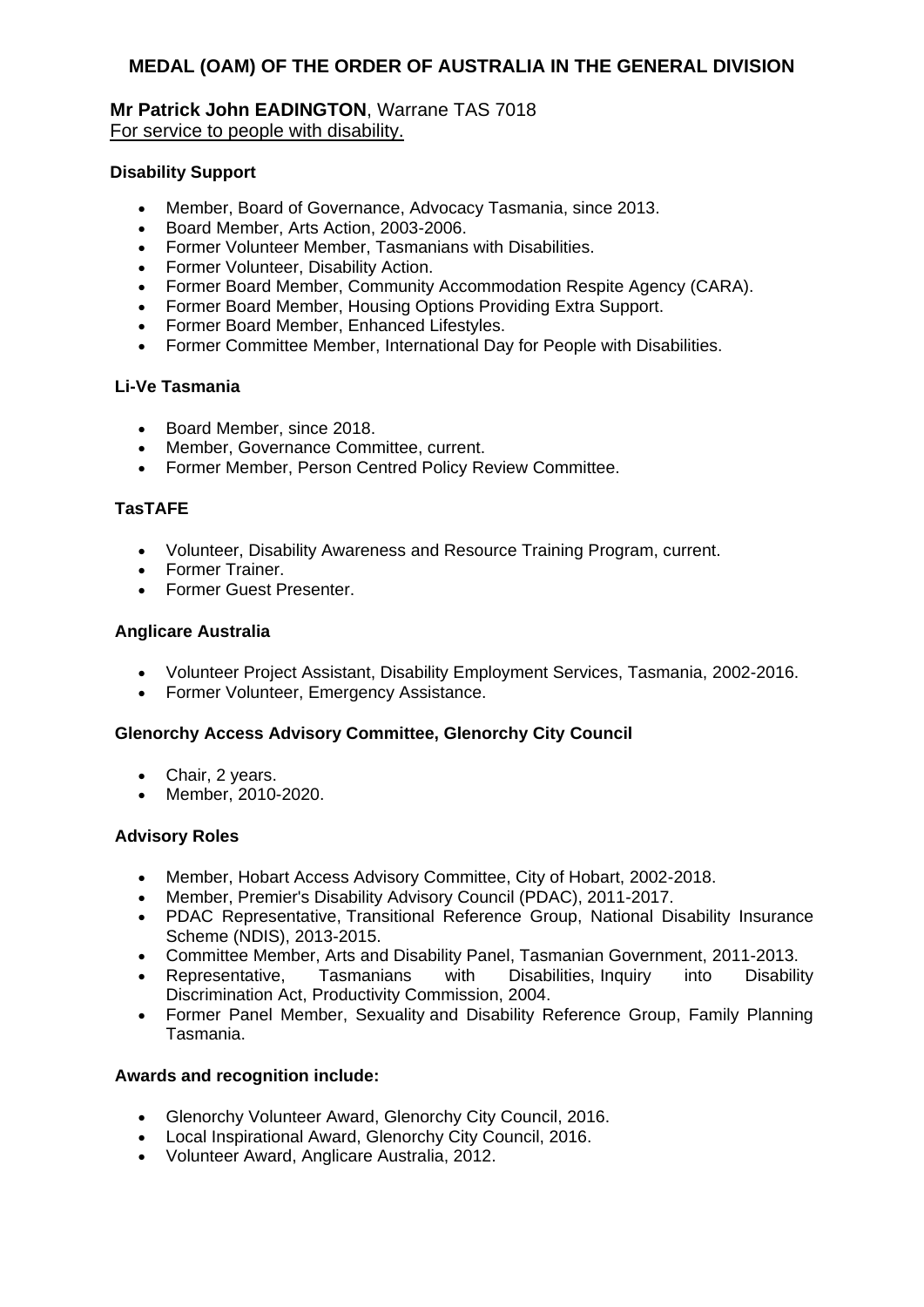# **Mr Quentin (Kent) EGERTON-WARBURTON**, Claremont WA 6010 For service to the agricultural technology industry.

# **Agriculture**

- Developed Agrimaster Farm Financial Management Software, early 1980s.
- Co-Founder, Agrimaster, 2000.
- Former, Sheep Farmer.
- Early pioneer in Agritech Industry in Australia.

# **Community**

- Apex, 1960s
- Rotary, since 2001.
- Website Designer, Dalkeith Nedlands Bowling Club.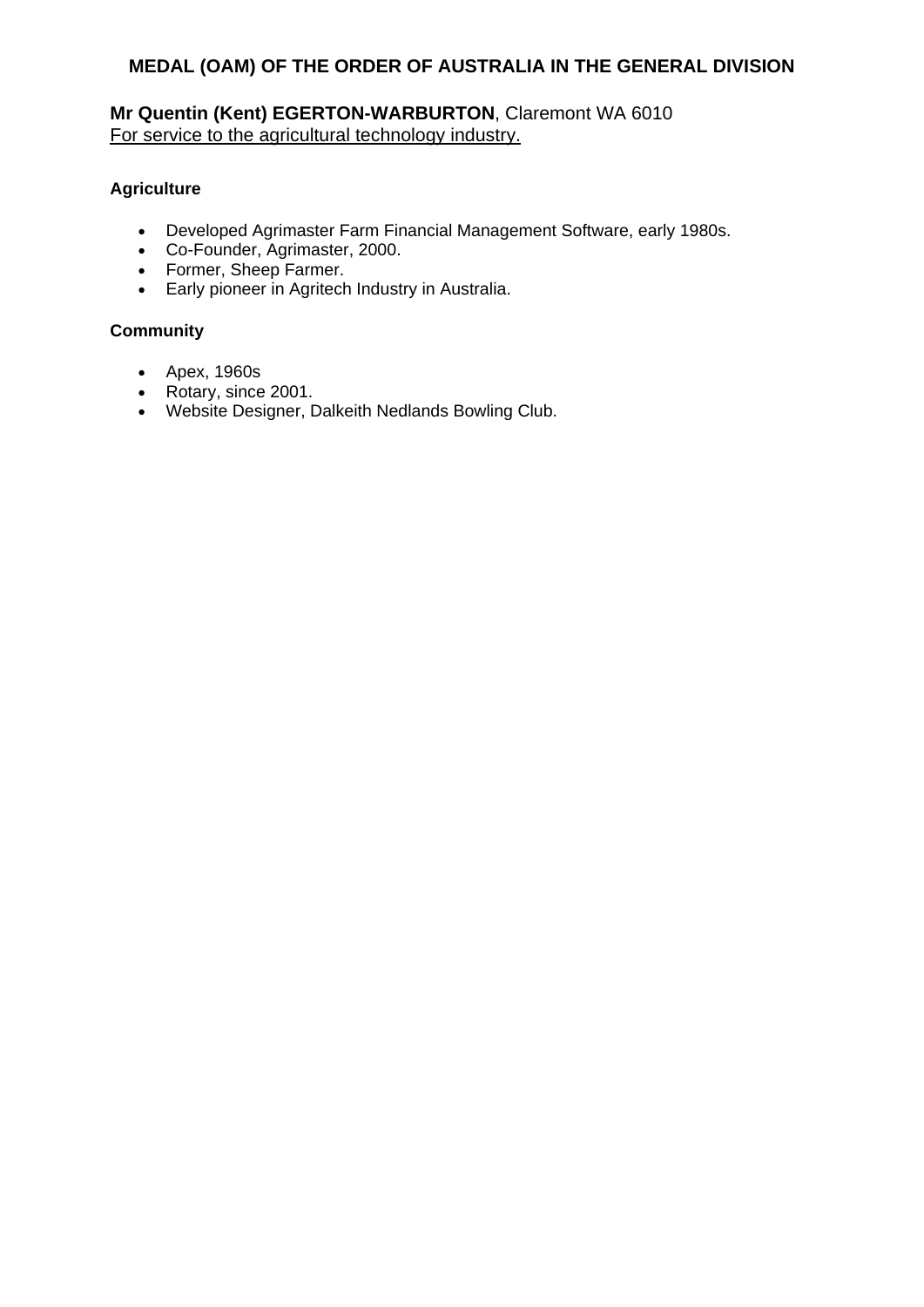# **Mr Richard Lewis ELKINGTON**, Traralgon VIC 3844 For service to the community through a range of roles.

# **Water**

- Former Director, East Gippsland Water, 2007-2017.
- Council Member, Victorian Water Association (VicWater), 2000-2007.
- Chair, Gippsland Water, 2000-2007.

# **Loy Yang Power Station (now AGL Loy Yang Power Station)**

- Executive General Manager, Corporate Relations and Environment, 2004-2010.
- Executive General Manager, People and Positioning, 2008-2010.
- General Manager, Power and Environment, 2004-2008.
- HR Manager, 1991-1995.

### **Energy**

- Member, Latrobe Valley Generators Group, 1998.
- Various operations and engineering roles, Yallourn Power Station, 1981-1984.
- Chair, Fuel Plus Technologies Australia Pty Ltd, 2014.

# **VECCI (now Victorian Chamber of Commerce and Industry)**

- Life Member and Executive Council Member, 1999-2018.
- Regional President, 1996-1998.
- Chair, Sustainability Task Force, 2003.

### **Regional Development**

- Chair, Regional Development Australia Gippsland (RDA Gippsland), 2009-2021.
- Director, Paradise Consulting, 2010-2021.
- Former Board member, Gippsland Development Ltd, 1990s.
- Member, Transition Committee, Latrobe Valley Authority, 2010s.
- Member, Regional Policy Advisory Committee, 2011-2014.
- Member, Coal Resources Victoria Advisory Committee, 2010s.
- Co-Chair, Regional Transport Advisory Group, 2010s.
- Board Member, Gippsland Ports, 2010s.
- Former Board Member, Gippsland Farm Plantations, 1990s.
- Member, Latrobe Valley Task Force, 1990s.
- Member, Gippsland Tertiary Education Council, 2012.

### **Freemasons Victoria**

- Grand Master, since 2020.
- Deputy Grand Master, 2018-2019.
- District Coordinator, since 2011.
- President, Board of General Purposes, 2016-2017.
- Foundation Master, Lodge Cornucopia, Warragul, 2004.
- Worshipful Master, Heyfield Lodge, 1986-1987, and Secretary, until 1996.
- Worshipful Master, Gippsland Mark Lodge, 1989.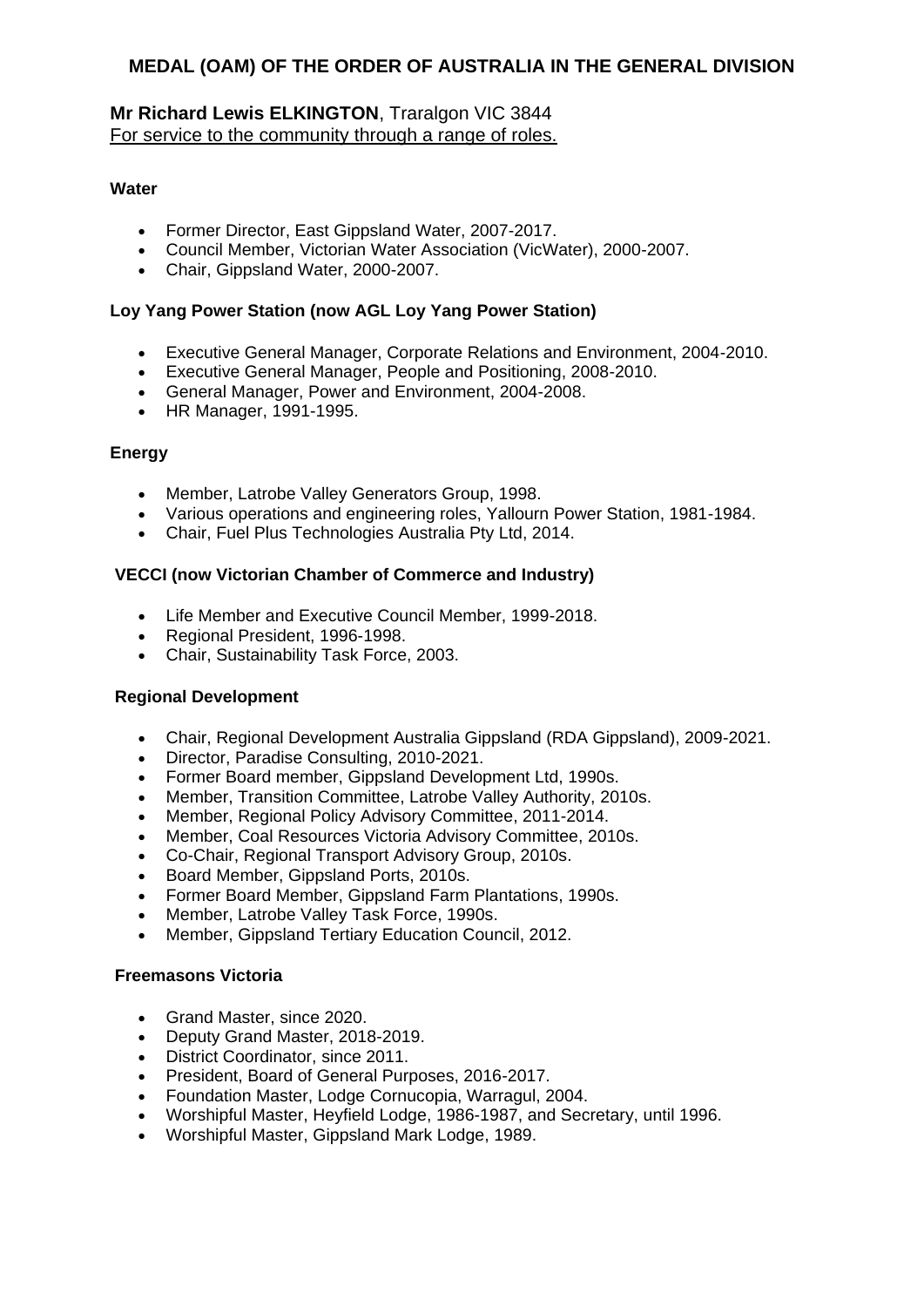# **Community**

- Inaugural Chair, Traralgon Community Youth Support Scheme, circa 1978.
- Treasurer, Morwell East Sporting and Social Club, 1978-1979.
- Treasurer, Mid Gippsland Football League, 1978-1996, and Life Member.
- Former President, Gippsland FM Community Radio, and on-air presenter, 1990s.
- Former Advisory Board Member, Latrobe Credit Union, 1990s.